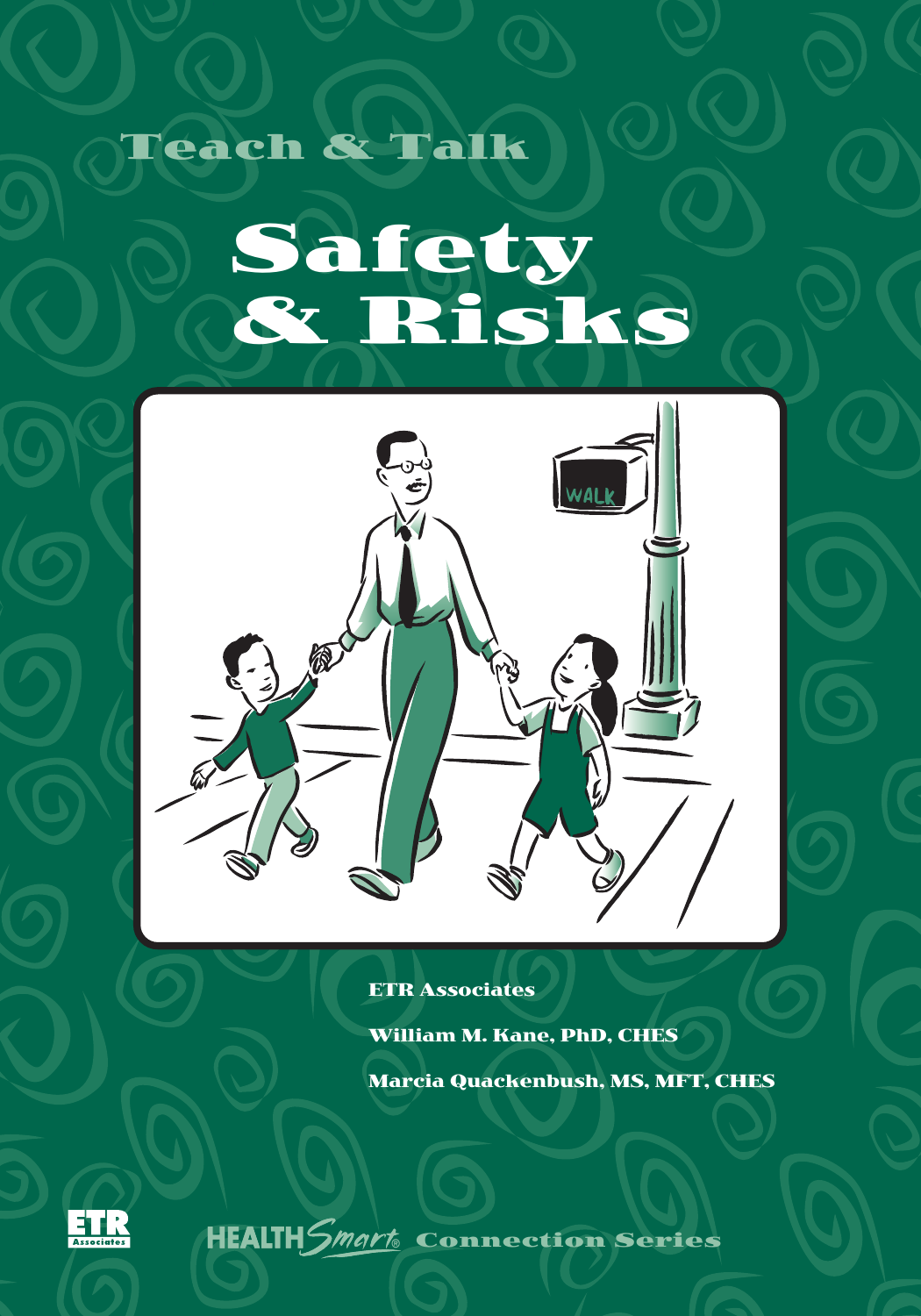# **Teach & Talk: Safety & Risks**

**ETR Associates**

**William M. Kane PhD, CHES**

**Marcia Quackenbush**

**MS, MFT, CHES**



**Santa Cruz, California**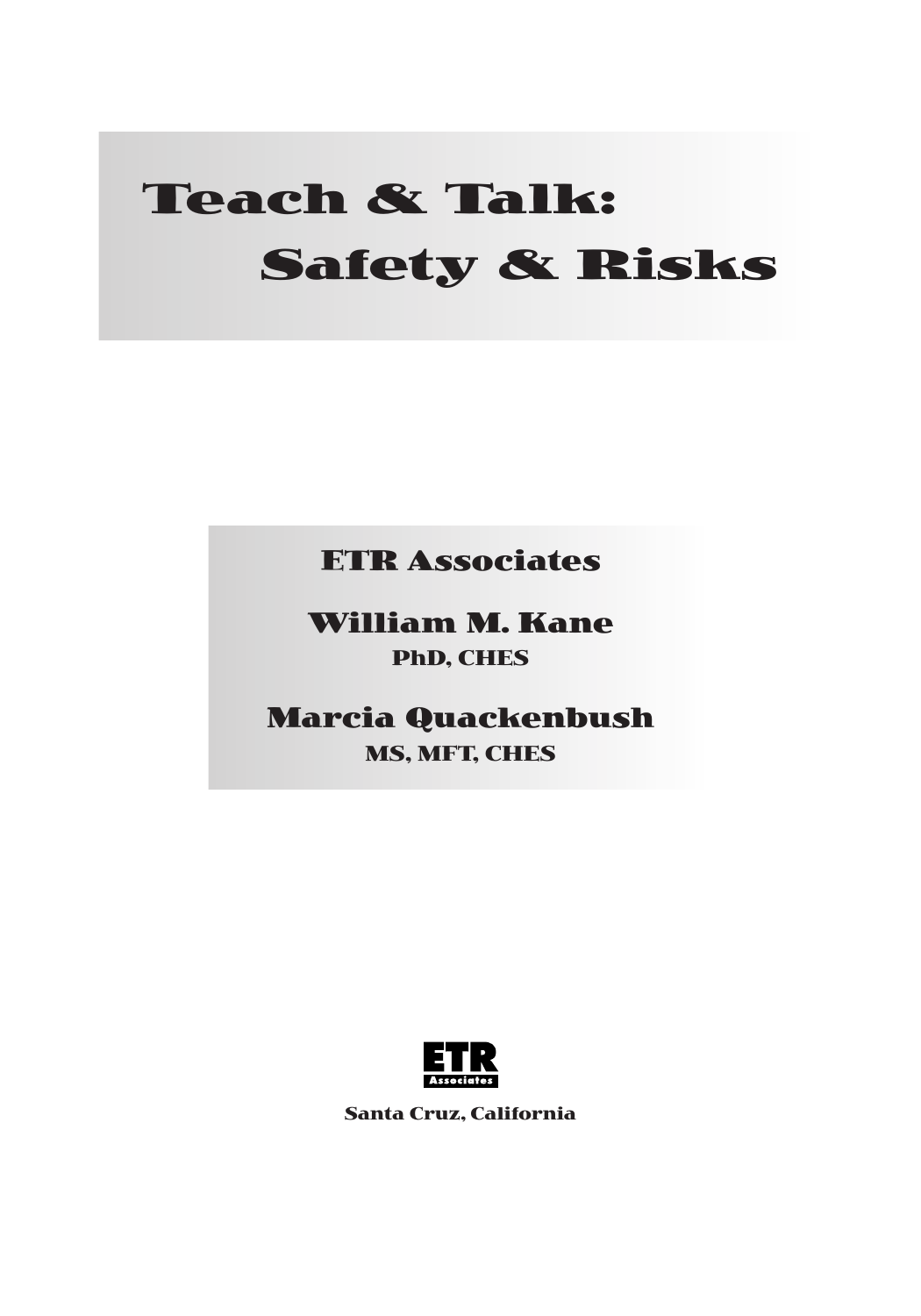**ETR Associates** (Education, Training and Research) is a nonprofit organization committed to fostering the health, well-being and cultural diversity of individuals, families, schools and communities. ETR Associates is a leading producer of comprehensive health education curricula and resources that empower students in grades K–12 with the information and skills to make positive health choices. Learn more about our high-quality materials by contacting us at 1-800-321-4407 or visiting our website at www.etr.org/pub.

#### **ABOUT THE AUTHORS**

**William M. Kane, PhD, CHES,** is Professor of Health Education at the University of New Mexico and the author of many books and professional articles. He has 30 years of experience in health education, from the public school classroom to the university level. The founding secretary of the *American Journal of Preventive Medicine*, he has also served as Vice President of the American Alliance for Health, Physical Education, Recreation and Dance (AAHPERD) and as Executive Director of the Association for the Advancement of Health Education (AAHE), the American Safety Association, and the American College of Preventive Medicine. He received the 1999 National Educator of the Year Award from the National Family Planning and Reproductive Health Association.

**Marcia Quackenbush, MS, MFT, CHES,** is a licensed marriage and family therapist who has published numerous books and articles on child, adolescent and family health. She has presented at trainings and conferences around the country, speaking to teachers, mental health providers and others in the health care field about ways to support healthy choices among students and patients. As a social worker for 12 years with the University of California, San Francisco, she worked in a program specializing in HIV and mental health. She is currently a Patient Education Specialist at ETR Associates.

© 2001 by ETR Associates. All rights reserved. Published by ETR Associates, 4 Carbonero Way, Scotts Valley, CA 95066-4200

#### **Suggested citation:**

ETR Associates, W. M. Kane and M. Quackenbush. 2001. *Teach & talk: Safety & risks.* Santa Cruz, CA: ETR Associates.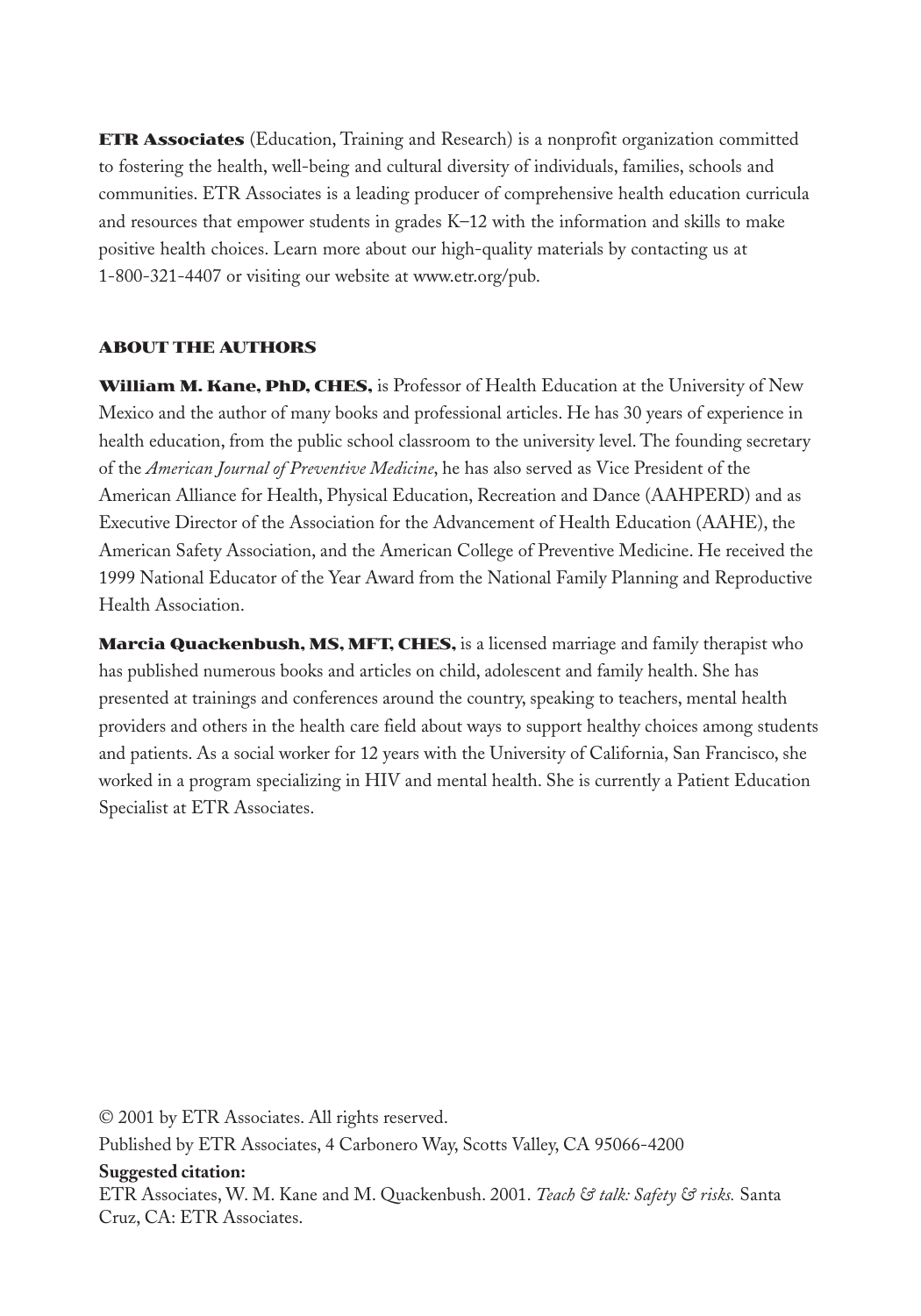# **Contents**

| How to Use This Book 1                                                 |
|------------------------------------------------------------------------|
| <b>1. Keeping Kids Safe</b> 3                                          |
| Why Talk About "Injury Prevention"?  4                                 |
| What's Our Focus? Hot Topics or Mundane Risks?  5                      |
|                                                                        |
| How Do We Do It? $\dots\dots\dots\dots\dots\dots\dots\dots\dots\dots9$ |
|                                                                        |
|                                                                        |
| 2. Developmental Issues and                                            |
| <b>Special Concerns</b> 19                                             |
| Taking Risks Is Part of Growing Up  19                                 |
| Understanding Children's Perceptions  21                               |
| Using Developmental Strategies to Teach Injury Prevention 25           |
|                                                                        |
|                                                                        |
|                                                                        |
| Disasters, Acts of Violence and Other Traumatic Events 33              |
|                                                                        |
| <b>3. The Big Picture: What Kids</b>                                   |
| <b>Need to Know</b> 39                                                 |
|                                                                        |
|                                                                        |
|                                                                        |
| <b>Classroom Activities</b> 48                                         |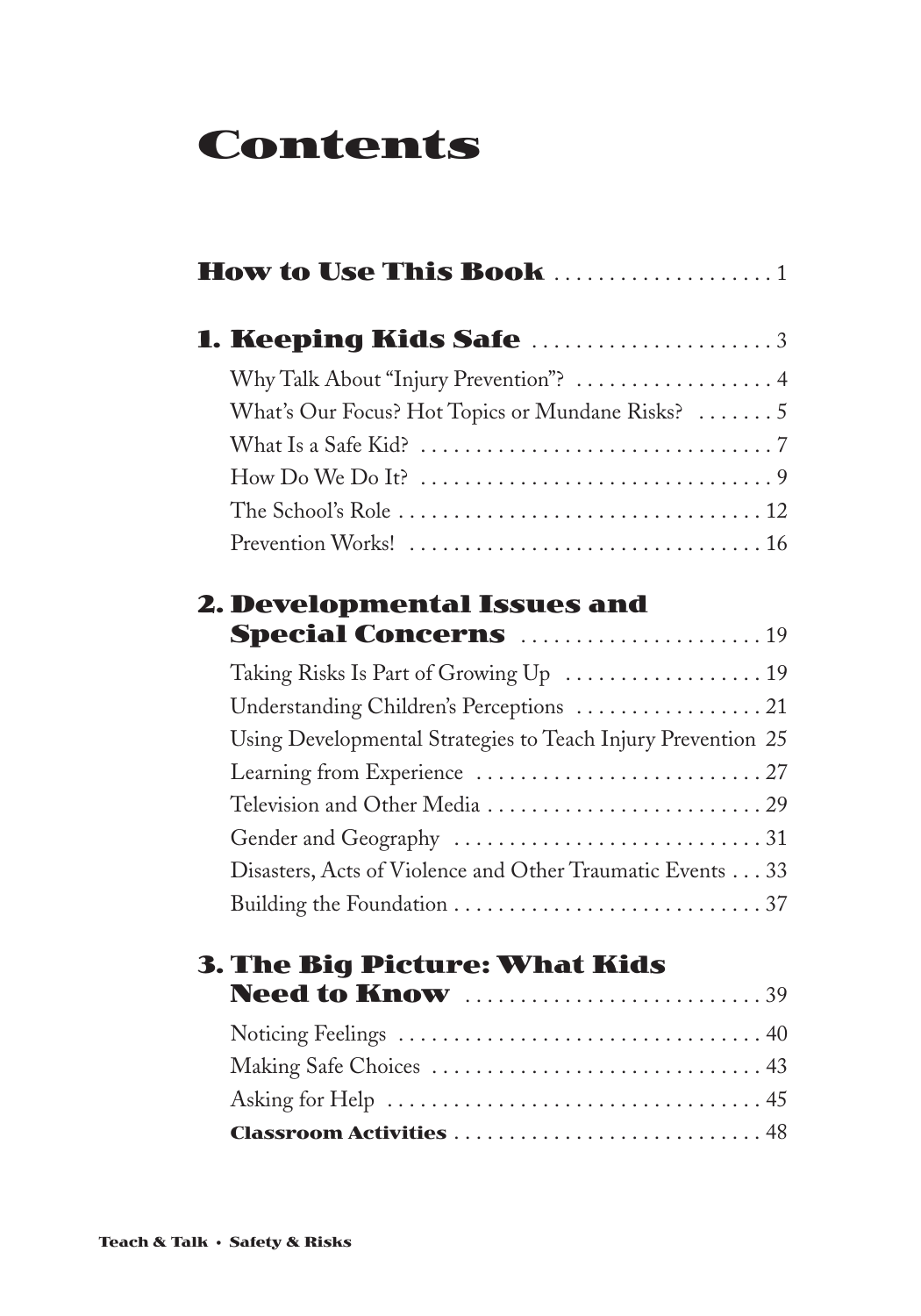| <b>4. The Power of Peers:</b>                      |  |
|----------------------------------------------------|--|
| <b>Safe Friends and Communities</b> 53             |  |
|                                                    |  |
|                                                    |  |
|                                                    |  |
| In Practice: Values and Norms That Work 59         |  |
|                                                    |  |
|                                                    |  |
|                                                    |  |
| <b>5. Information for Teachers  71</b>             |  |
|                                                    |  |
|                                                    |  |
|                                                    |  |
| <b>Classroom Activities</b> 102                    |  |
| <b>6. Parents and Families</b>                     |  |
| <b>Helping Kids Stay Safe 113</b>                  |  |
|                                                    |  |
|                                                    |  |
| How Schools and Teachers Can Respond  117          |  |
| More Ideas for Involving Parents and Families  119 |  |
| When Family Behaviors Aren't Safe  120             |  |
|                                                    |  |
| Appendix A: Signs of Neglect and Abuse  133        |  |
| <b>Appendix B: Curriculum Integration  137</b>     |  |
|                                                    |  |
|                                                    |  |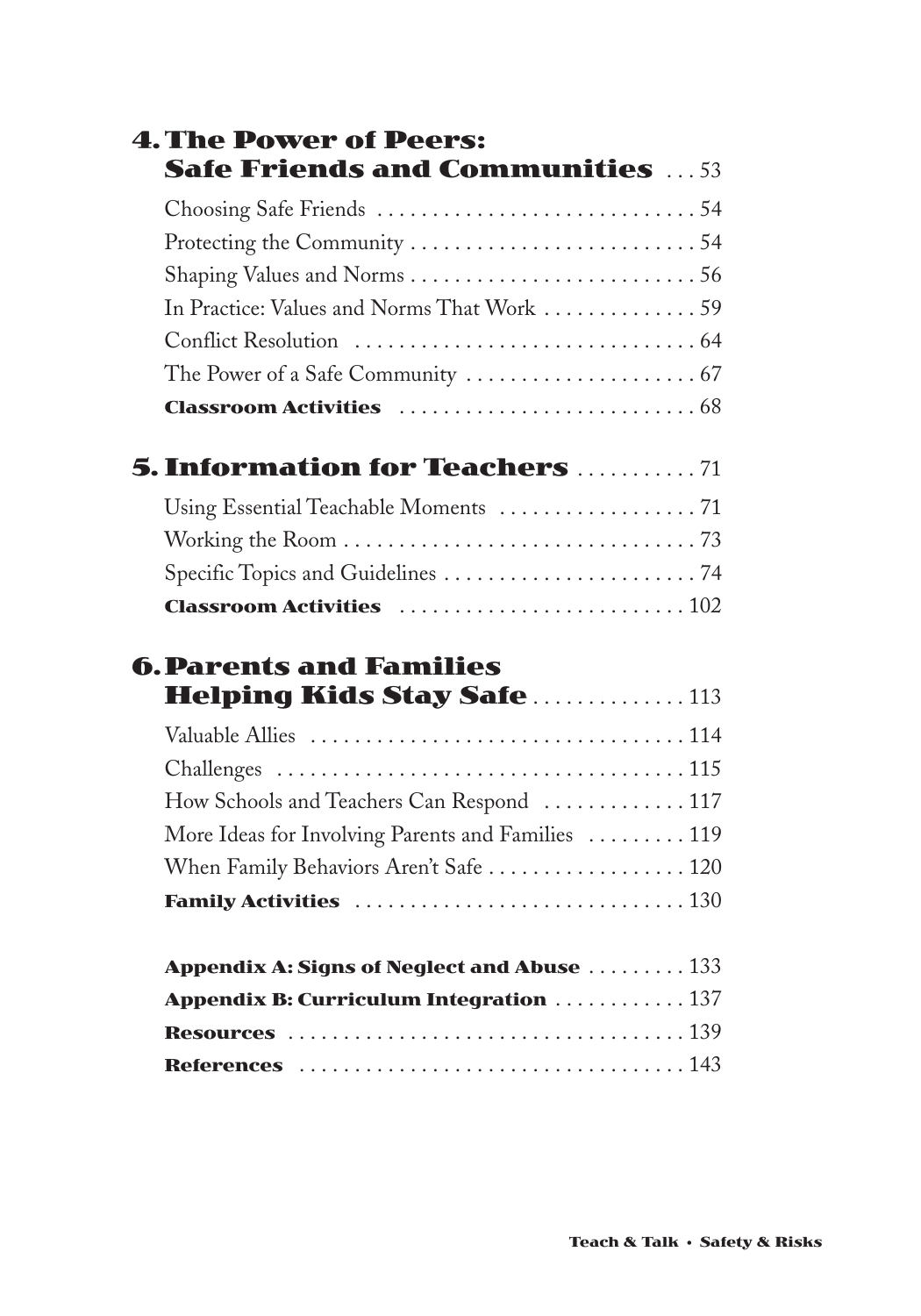# **Activities**

### **Classroom Activities**

| When I Feel This, My Body Feels That 48                                           |
|-----------------------------------------------------------------------------------|
|                                                                                   |
|                                                                                   |
|                                                                                   |
|                                                                                   |
|                                                                                   |
|                                                                                   |
|                                                                                   |
|                                                                                   |
|                                                                                   |
|                                                                                   |
|                                                                                   |
|                                                                                   |
|                                                                                   |
| Smart and Safe Coming to School  103                                              |
|                                                                                   |
| A Smart, Safe Bike Route to School  104                                           |
|                                                                                   |
|                                                                                   |
|                                                                                   |
|                                                                                   |
|                                                                                   |
|                                                                                   |
|                                                                                   |
|                                                                                   |
| Are There Bullies on TV? $\dots\dots\dots\dots\dots\dots\dots\dots\dots\dots 107$ |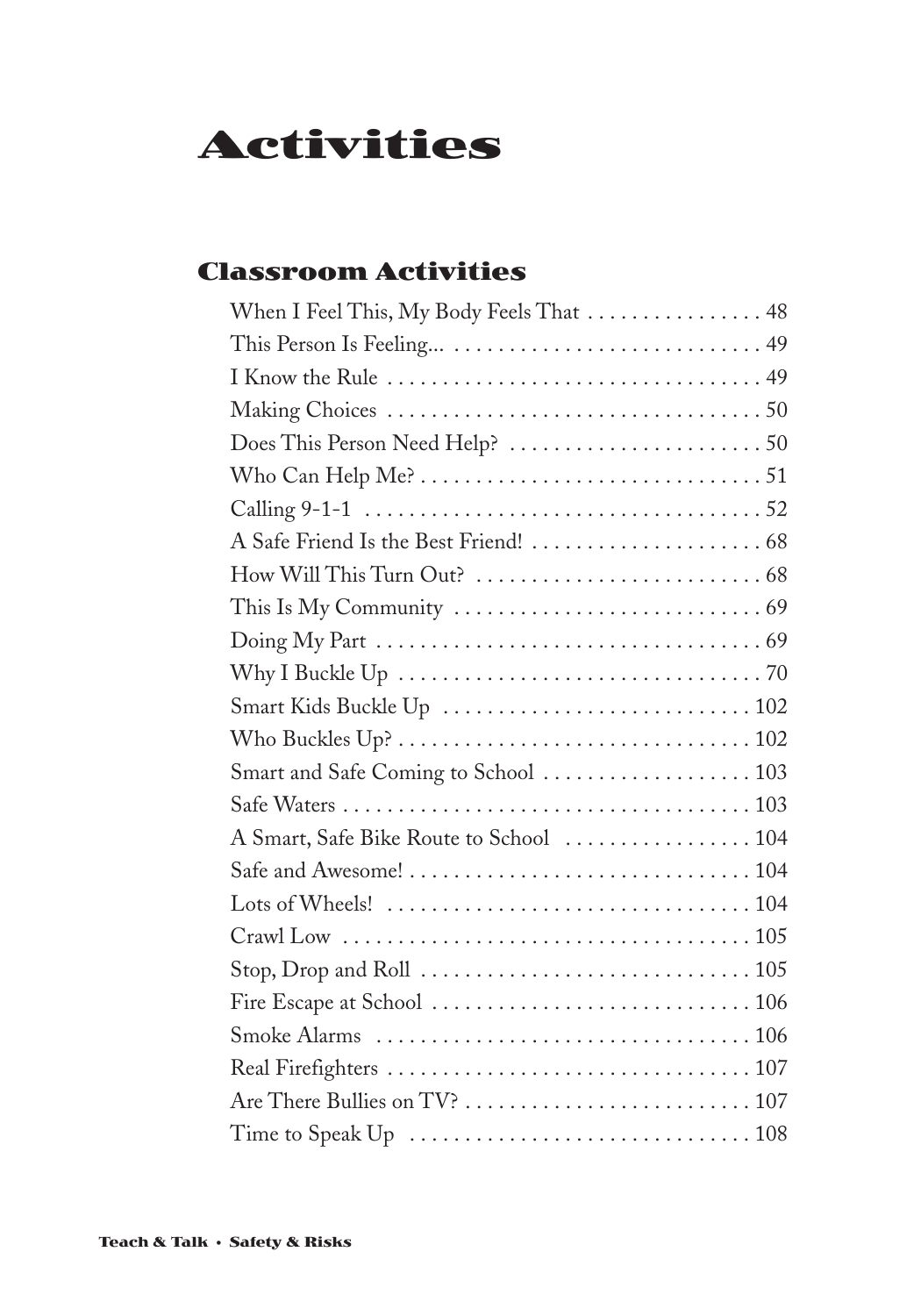### **Classroom Activities, continued**

| Smart Skits About Being Lost  112 |  |
|-----------------------------------|--|

### **Family Activities**

| Family Talk: What Helped You Feel Safe?  130 |  |
|----------------------------------------------|--|
|                                              |  |
|                                              |  |
|                                              |  |
|                                              |  |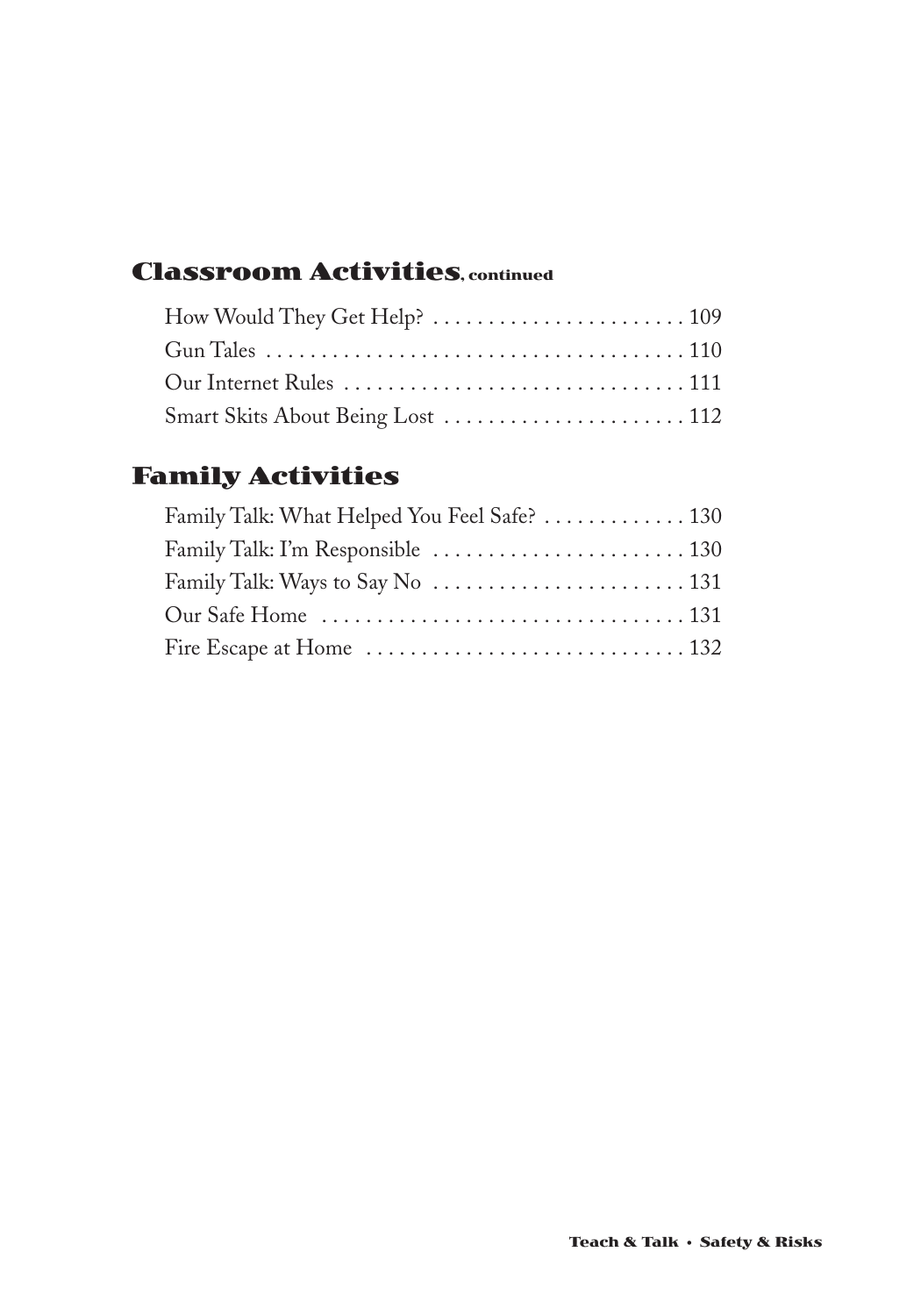# **How to Use This Book**

#### **There is a considerable amount** of material **L** available on injury prevention, including:

- Resources that review basic strategies to keep children safe
- Safety rules and lists of things to do or not do around pools, poisons, playgrounds, and many other situations and hazards
- Policy recommendations from government agencies
- Suggested manufacturing guidelines for industry

This is all great information to have. But teachers need to know how to best share injury prevention information with children. That's why this book is designed to help you plan and organize effective and meaningful teaching in the classroom. You can use the information provided as an adjunct to an already existing safety curriculum or to create your own program.

The approach of this book is to help children learn general principles for assessing *any* risky situation, and practice transferring that learning to specific situations. This means the emphasis is placed more on how to judge the risks of any potentially dangerous situation and less on knowing the facts of water safety or safe bicycle riding, for example. The child who has these generic safety skills can make better decisions, whether the risk encountered is playing in the drainage after a storm or being around an unsupervised teenager handling a firearm.

#### **This book gives you the following tools and support:**

**\* What are the dangers?**—a review of current research to show where the greatest dangers to elementary school students are found; suggested ways to draw attention to these dangers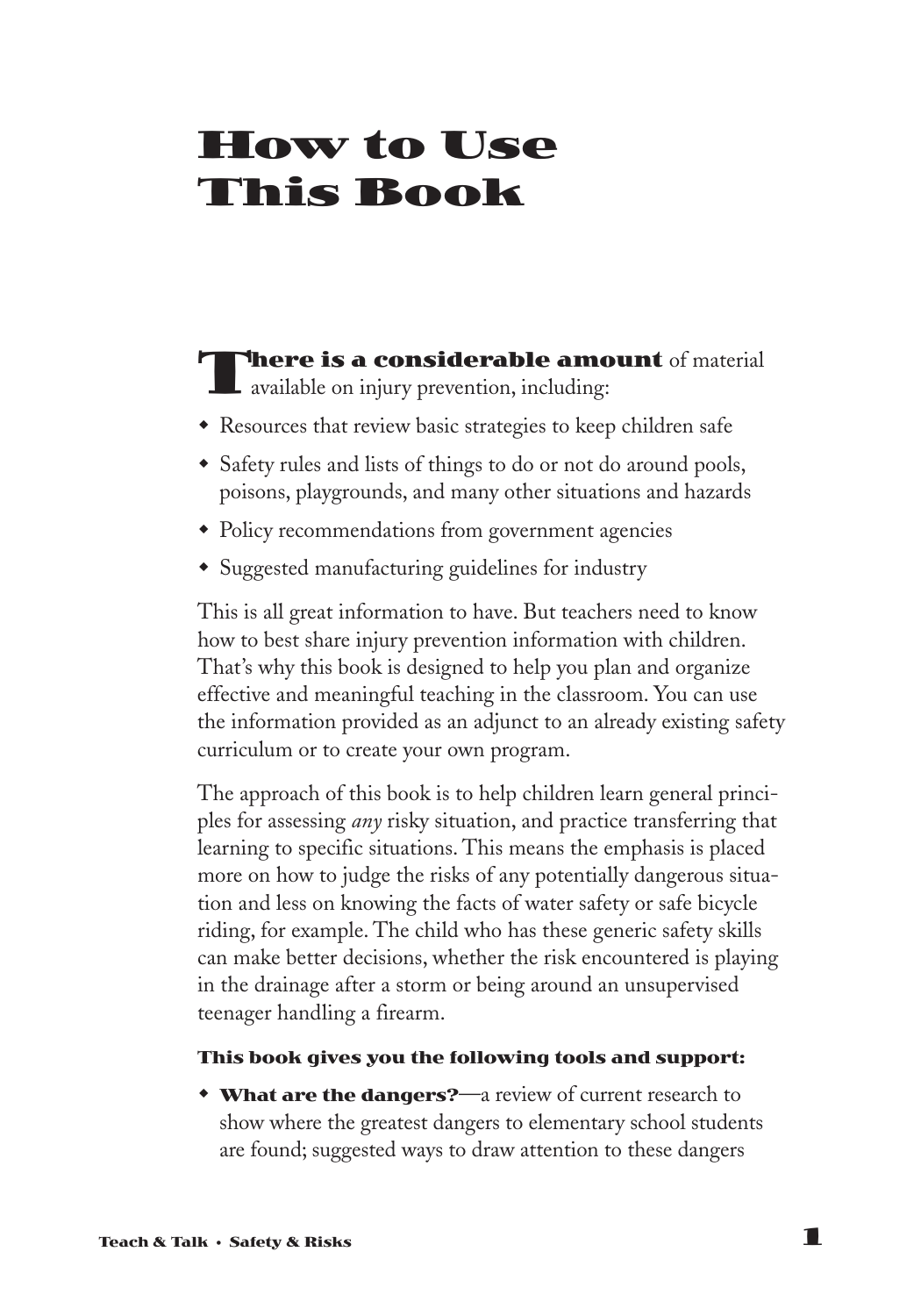within the school and community; and rationales for why it is so important to address injury prevention with children.

- **Developmental perspectives—answers to questions such** as: What do kids think and know about safety, and when? How accurately can they perceive risks? What kinds of decisions can we reasonably expect them to make in risky situations? How do they feel about rules and guidelines for safety?
- **Ways to reach kids**—ideas for engaging students in an ongoing discussion about injury prevention. How can you respond to their questions? How can you stimulate their thinking when they *aren't* asking you questions? What are the broad goals to keep in mind no matter what the specific focus of your lesson is?
- **v** Using the power of peers—strategies for building a community of students who share a strong commitment to keeping themselves and others safe. Peers have a huge influence on the choices children make concerning safe behaviors.
- **Practical guidelines—ways to achieve safety education goals** that work with the ongoing demands of elementary school teaching and learning; and reviews of the content that will be most effective in teaching injury prevention.
- **Ways to join with families**—ideas and activities for family and parent involvement that capitalize on parents' interest in keeping their children safe; and suggestions for what to do about families that may not provide a safe environment for their children.
- **to Curriculum integration**—ways to reinforce important health concepts about safety and injury prevention in other subject areas.
- **Resources**—where you can go for more ideas, information and support.
- **Classroom activities**—a collection of interactive activities that can be used to develop your own teaching plan or enhance an existing curriculum.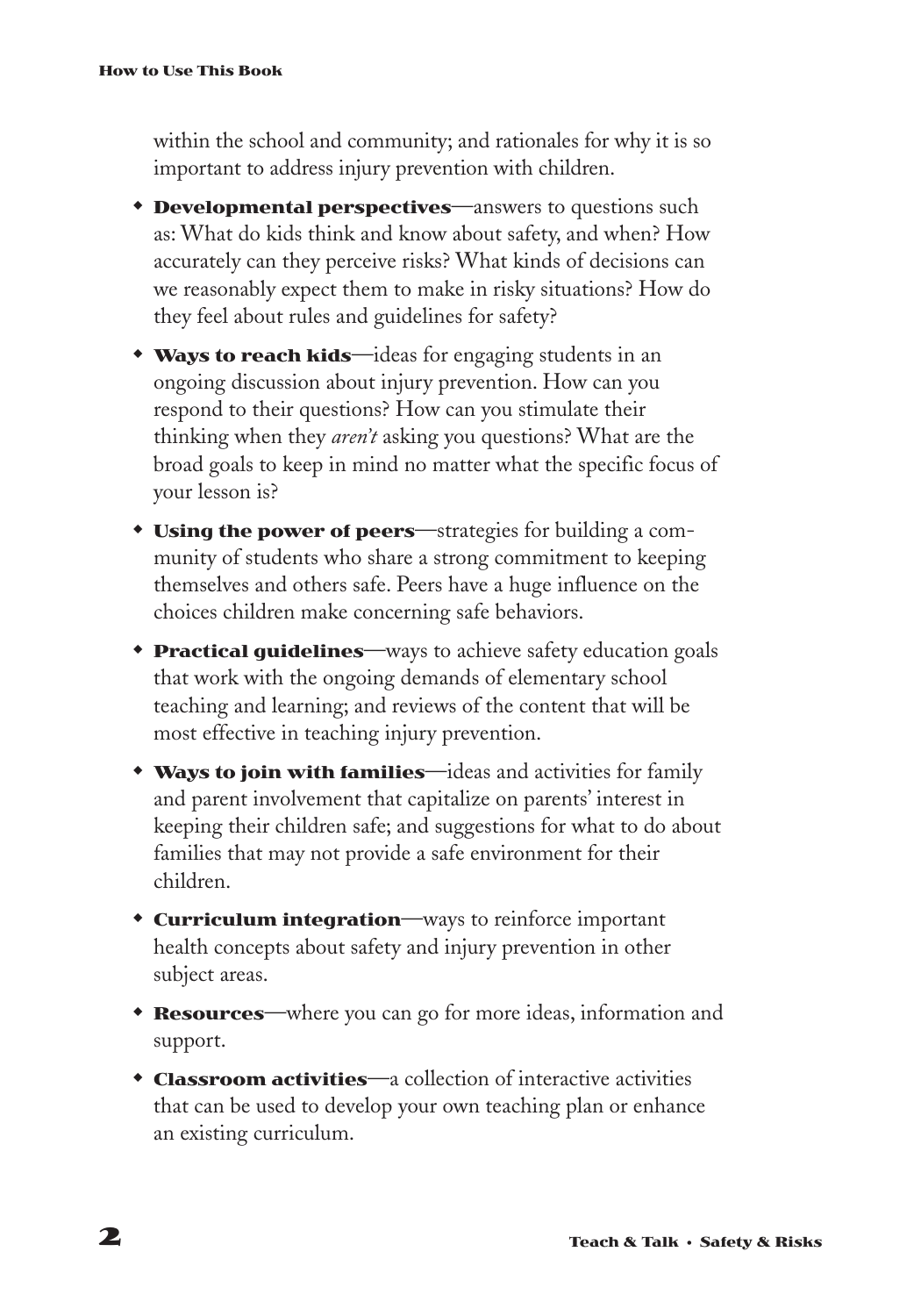# **Keeping Kids Safe 1**

**Everyone wants kids to be safe.** Teachers, parents, the community at large, and children themselves all agree. Yet one of the most difficult realities of our complex world is that we adults are not able to protect children from every painful or harmful experience.

If you keep up with the news, you've probably heard a report about a tragedy striking children—a school shooting, an abduction, an act of terrorism or war—just within the past few days. Such news reports can be disheartening to say the least. But it's important not to let the disappointment, fear or even anger you may feel at your inability to stop such tragedies distract you from one of the most important facts for every teacher to remember: *you have the power to teach your students to protect themselves and save their own lives.*

There are specific tools your students can use to stay safe, smart and confident in the situations that pose the greatest threat to their safety. Knowing how to use these skills will give them greater resilience in an uncertain world. There indeed are situations where little can be done to avoid a tragedy. But these are the exceptions. In most cases, planning, prevention and practice can keep children safe and injury free.

Injury prevention has a special place in the field of health education because it focuses on behaviors that have immediate positive outcomes—keeping children safe in the here and now. It also aims for significant long-term benefits. It can help children establish personal standards for safety that will serve them well the rest of their lives.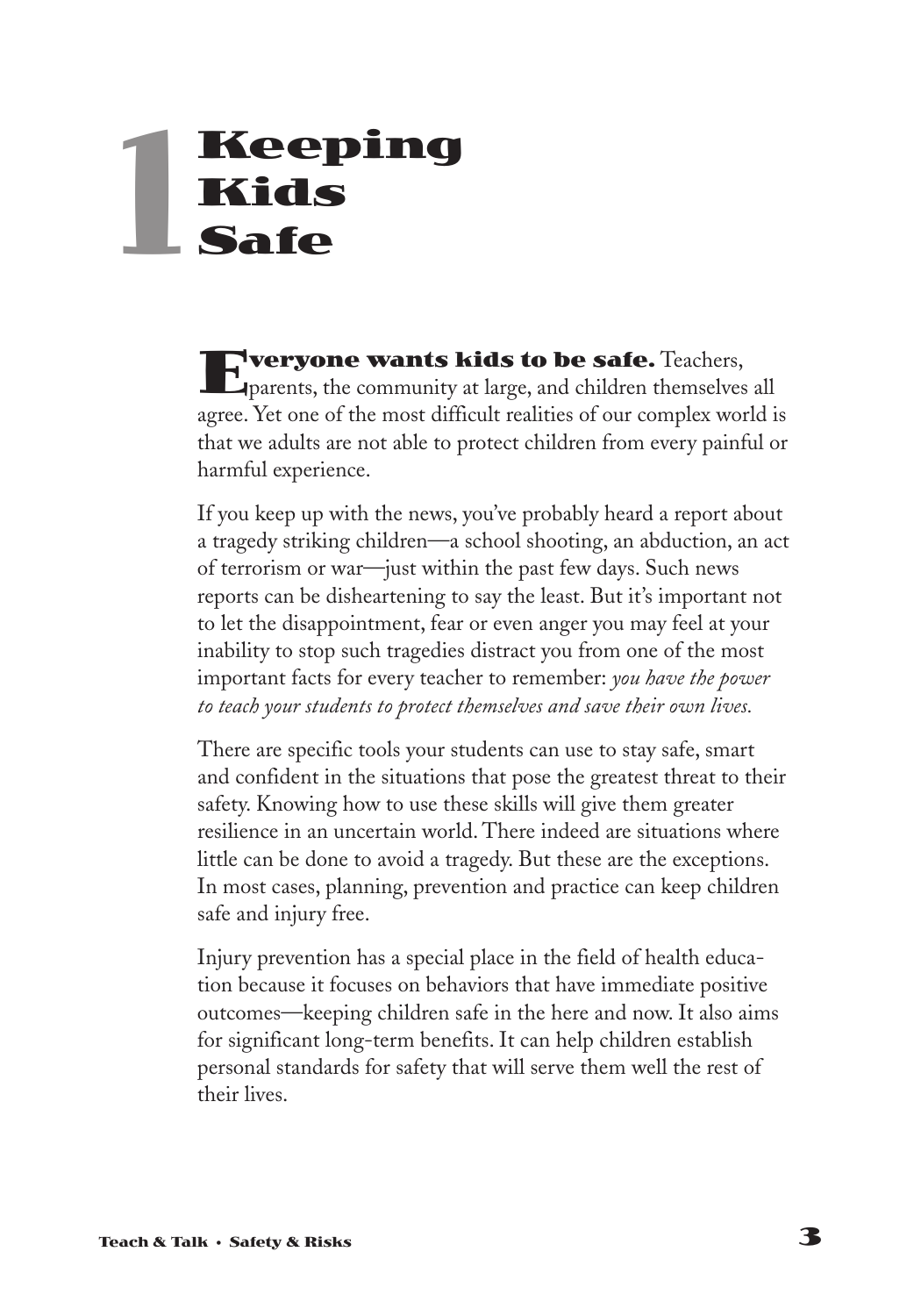# **Why Talk About "Injury Prevention"?**

In the past, people often talked about injuries being a result of "accidents." Today, safety specialists use the terms "unintentional injuries" and "injury prevention." The language used is important because it has a real impact on the ways we think about safety.

An "accident" is an event thought of as unforeseen, unintentional, and therefore unavoidable. People say that "accidents happen." Such comments are often intended to help someone move on after a painful event without being overly burdened by guilt, fear or blame. An accident can be viewed as being "out of our hands," a random or chance event about which nothing could be done.

But speaking of injuries as the result of "accidents" can ignore and even undermine people's ability to think ahead, anticipate consequences and keep themselves safe. Accidents usually involve more than bad luck. They are often the result of ignorance, poor planning, isolation, impulsivity or errors in judgment.

This is good news! It means there are steps people can take to prevent the events that lead to injury. Both adults and children can become better educated. They can learn to plan ahead, think carefully in risky situations and share their ideas and solutions with others. They can learn to make good judgments about risks, and take actions to keep themselves and others injury free.

The fact that most unintentional injury can be prevented has implications beyond school and the family. Manufacturers can design products that protect against injury. Legislators can establish laws and regulations that prevent injury. Community organizations can set rules that help children and adults stay safe.

Talking about injury prevention is exciting. It can lead to empowerment and action!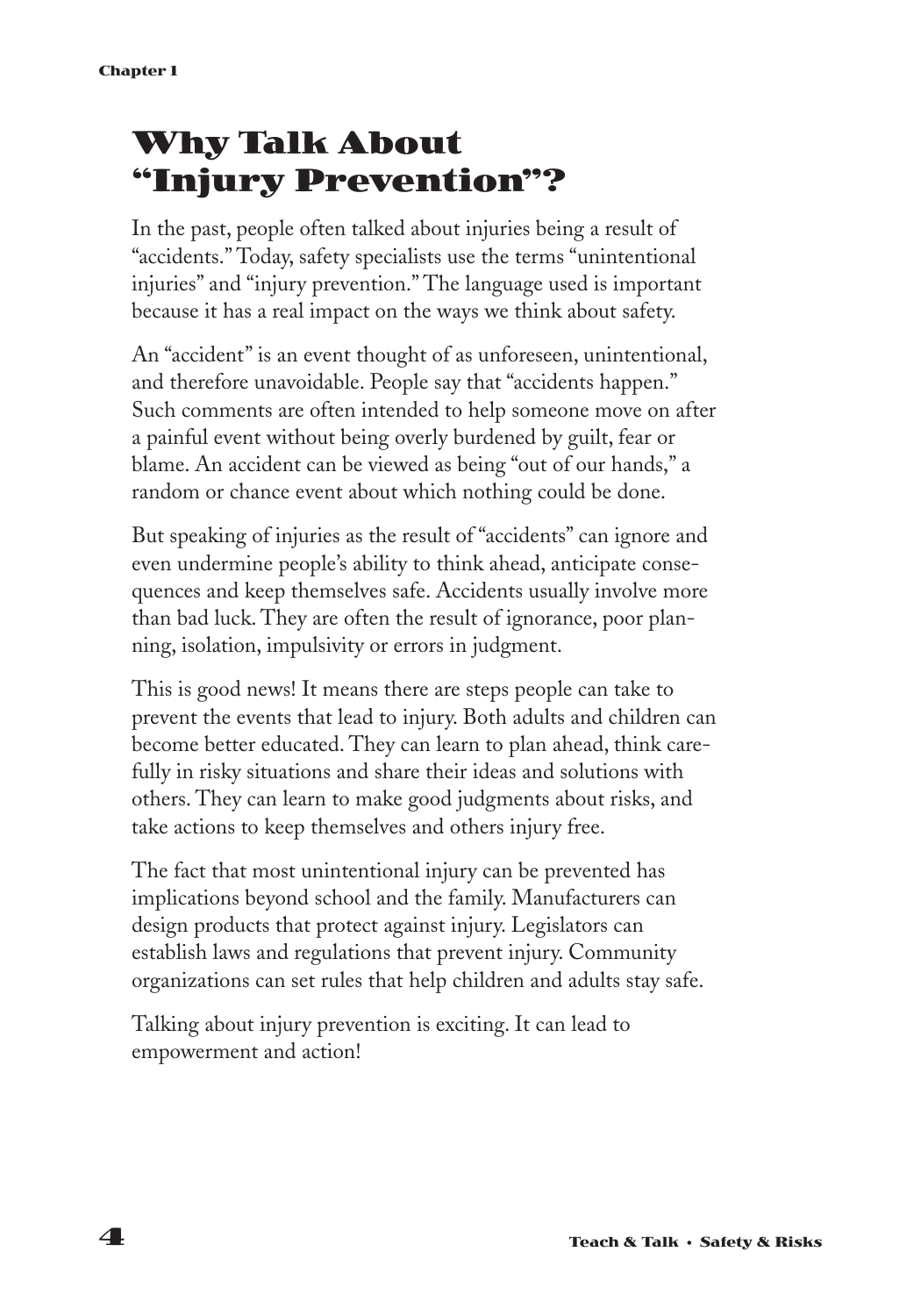# **What's Our Focus? Hot Topics or Mundane Risks?**

Where is the best area to focus injury prevention efforts? What do we need to teach to help keep kids safe?

If you did a survey of parents, teachers, politicians, community members and students themselves, you would probably hear a lot of concern about minimizing school violence, preventing shootings and assaults, keeping kids safe from stranger abductions and sexual molestation, and stopping random acts of violence that hurt children. These are the kinds of things that are most compelling and disturbing to the human imagination. And these are the "hot topics" we hear about in the news and other media.

But there are other kinds of dangers that are even more important, if less compelling. Statistics on injury show that the events most likely to cause serious harm to children are not the hot topics in the news, but the quieter areas of risk.

#### **How Serious Is Unintentional Injury?**

- Each year, 20–25% of all children will sustain an injury that requires medical attention, missed school, or bed rest. This works out to about 39,000 children a day, and over 14 million children each year.
- § Unintentional injuries are the leading cause of death in children and teenagers (51% of all deaths). In 1996, this included over 6,000 deaths of children age 14 and under.
- For every childhood death caused by injury, there are approximately 34 hospitalizations, 1,000 emergency department visits, and many more visits to school nurses or private doctors.
- 90% of unintentional injuries can probably be prevented.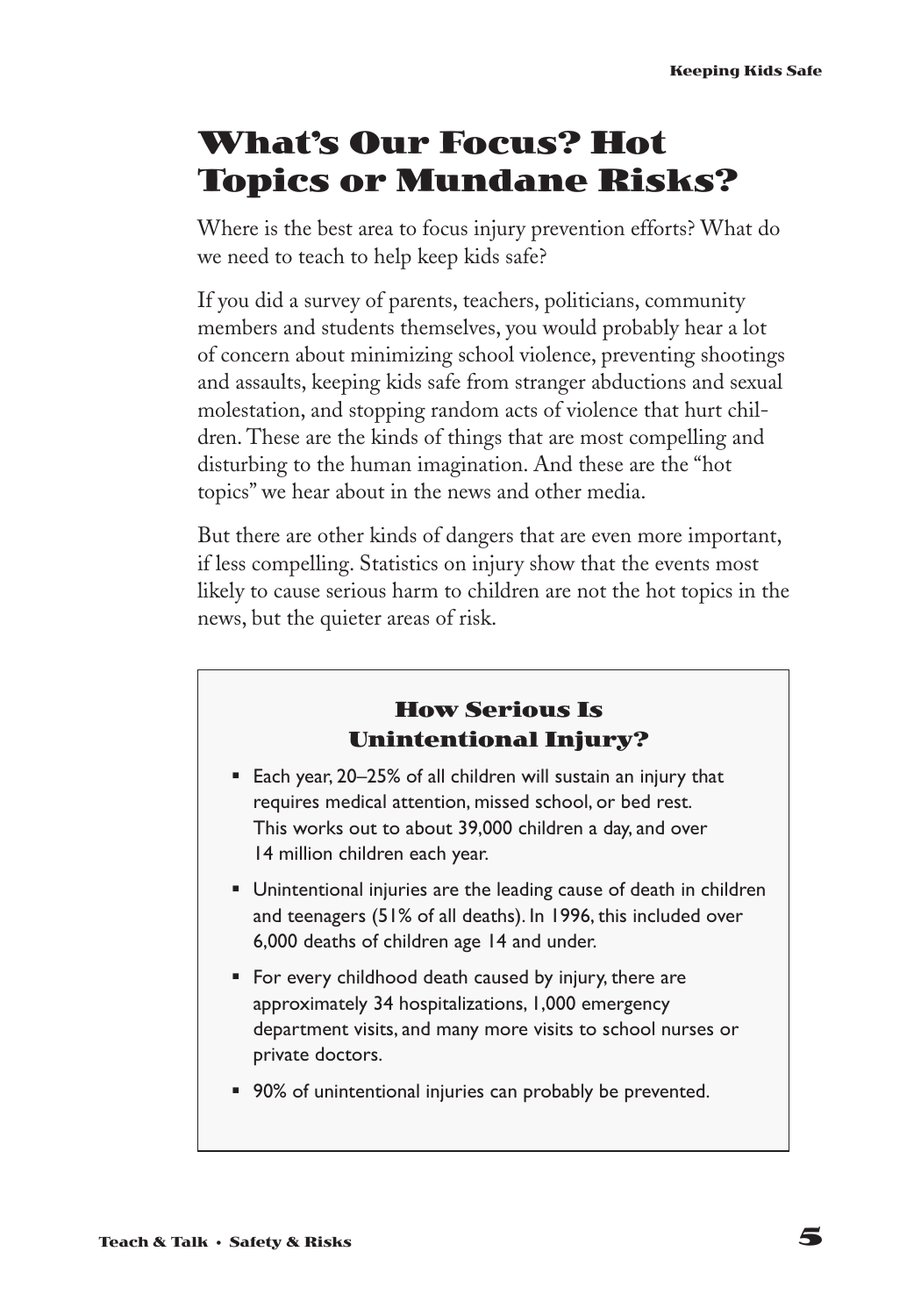The greatest danger to children is not school shootings, but automobile crashes. The risk of drowning is far greater for a young child than the risk of being abducted by a stranger. It is more likely a child will suffer a life-changing head injury from an automobilebicycle collision than that a deranged driver will deliberately crash into a school classroom.

#### **The Big-Time Threats to Children's Safety**

More energy, effort and funding is usually funneled into "hot topic" areas than into the more mundane areas of safety education. Hot topics generate press coverage and reflect genuine anxieties felt by children, parents and others. The result may be that less attention is given to other areas of risk. This is especially troubling because there are clear, cost-effective steps that can significantly improve children's safety in these quieter areas, while it is more difficult to effectively address random violence.

For example, schools can set policies that require every child riding a bicycle to wear a helmet. They can sponsor purchasing programs that provide helmets to children who cannot afford them. These steps will save lives and prevent head injury. This is a scientific fact. But many schools simply do not have the funds or leadership to make such a program happen.

#### **Your Own Fears**

- What are your greatest fears for your students? for your own children?
- How are these similar to or different from the fears you had growing up? than the fears your parents had for you?
- Are your greatest fears hot topics (e.g., school shootings), the more common risks for children (e.g., auto crashes), or a mix of both?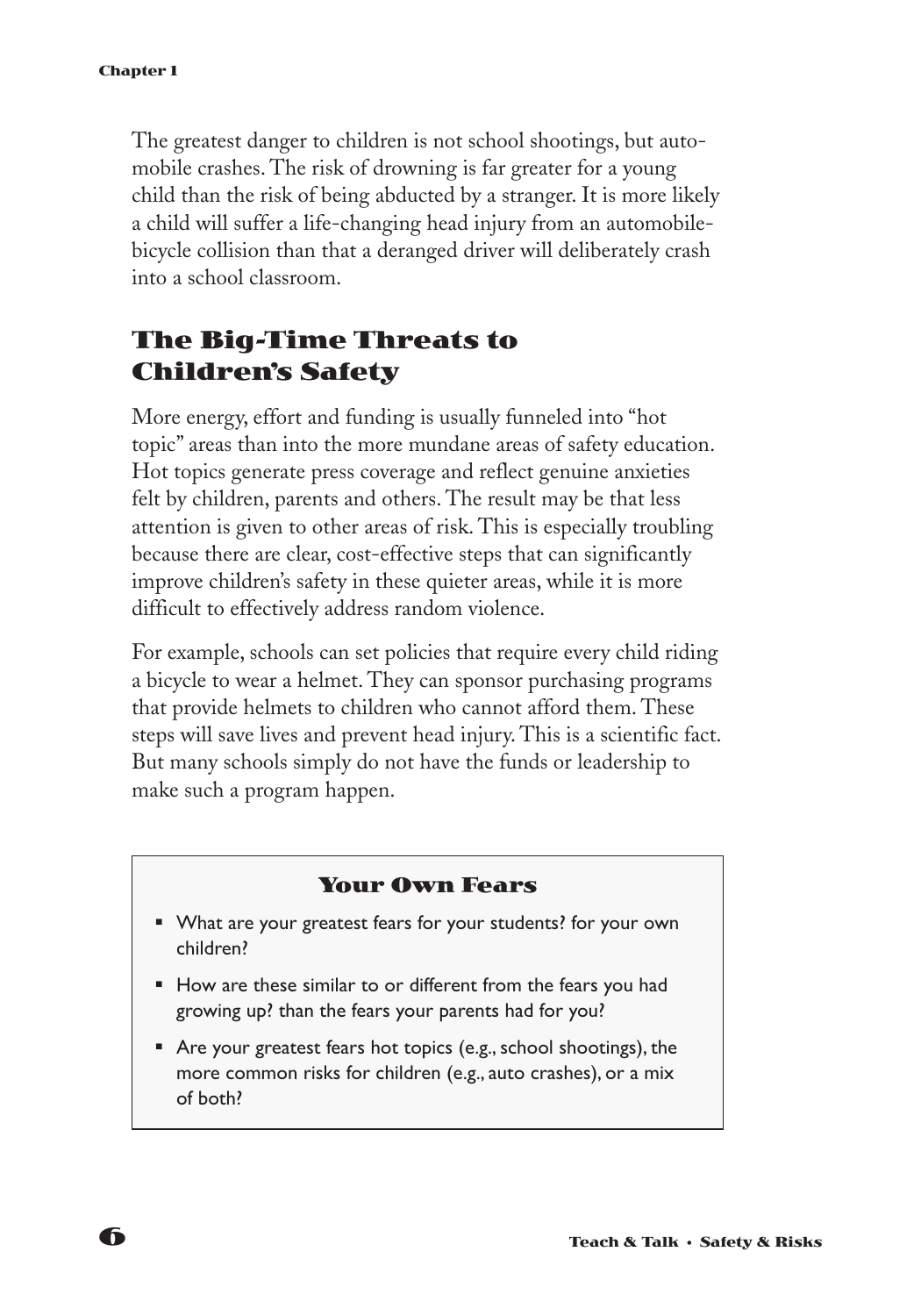| <b>Cause of Childhood</b><br><b>Injury</b><br>(age 14 and younger) | Number of<br><b>Injuries Per Year</b><br>280,000 | Number<br>of<br>Deaths |
|--------------------------------------------------------------------|--------------------------------------------------|------------------------|
| Motor vehicle collisions                                           |                                                  | 1,800                  |
| Drownings                                                          | 24,000                                           | 1,000                  |
| Pedestrian injuries                                                | 47,000                                           | 900                    |
| Residential fires                                                  | 350,000                                          | 800                    |
| <b>Bicycle injuries</b>                                            | 1,500                                            | 200                    |
| <b>Firearms</b>                                                    | $(10,000$ more from<br>BB or pellet guns)        | 140                    |

# **What Is a Safe Kid?**

Safety is linked to the whole child. It cannot be separated from a child's psychology, family life and school experience. **A focus on three areas can give children the skills and support they need to stay safe.**

- **Physical safety.** Children who are physically safe minimize their risk of bodily injury. They plan ahead and make smart choices about risky situations. Their communities, schools and families help keep them out of dangerous situations. They use appropriate safety equipment such as safety belts and bicycle helmets.
- **Emotional safety.** Emotionally safe children have the opportunity to make connections and explore relationships with others. They experiment with ideas. They can identify their feelings and express them appropriately. Peers, teachers and family members treat them with respect. Safe children do not fear ridicule when they reveal their thoughts or feelings. They turn to friends or family for support on a regular basis. They play and have fun.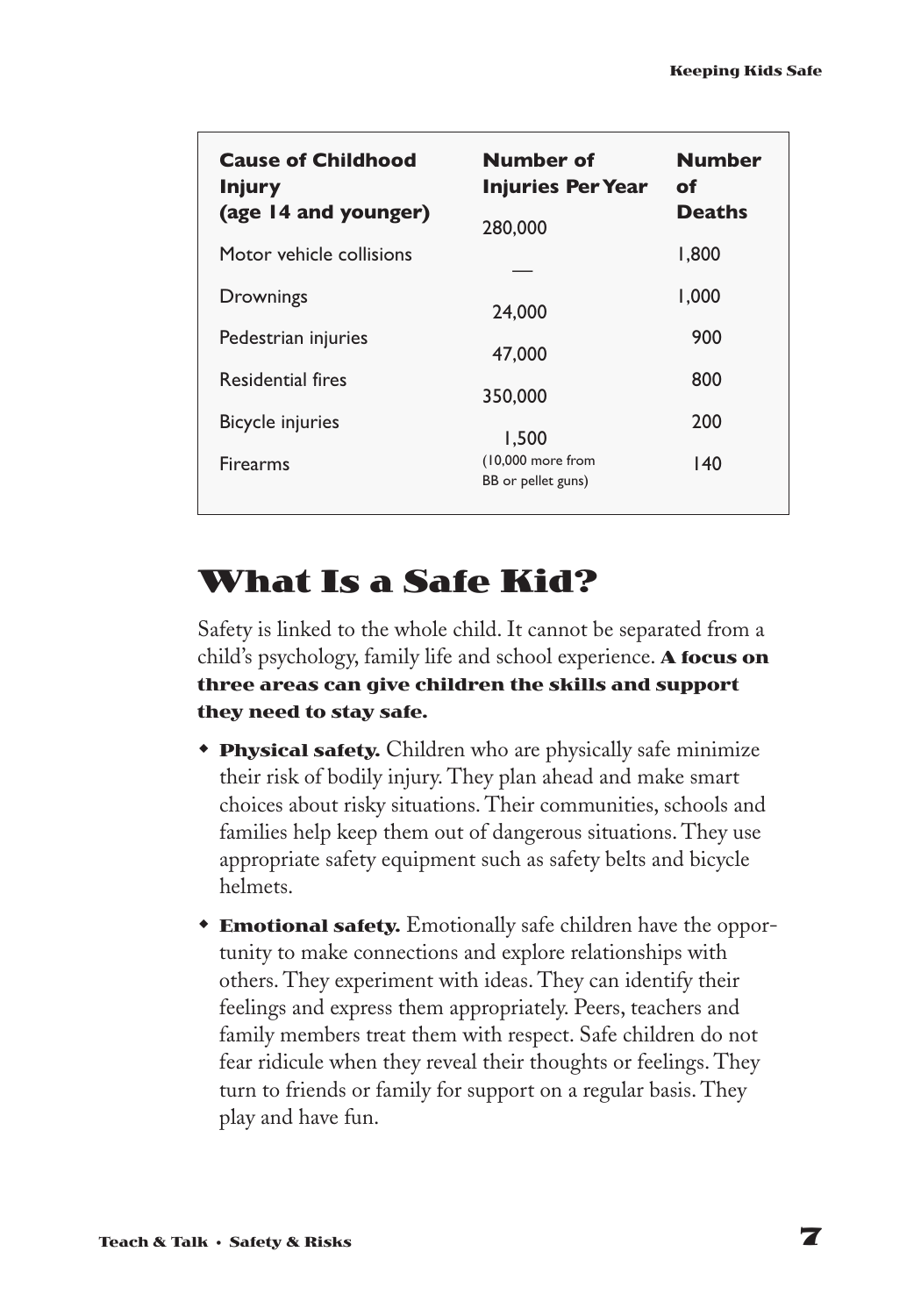**\* Spiritual safety.** Safe children also need to develop positive self-esteem and a sense of belonging to family and community. They benefit from believing that they are special and have unique contributions to make. This is called "spiritual safety." Children often gain some of these qualities through their family's spiritual or religious affiliations. They also build this essential sense of having a place in the world by being part of a peer community, such as a classroom. They give and receive care and respect, experience success as a member of a group, practice leadership, and learn skills in conflict resolution.

#### **Motor Vehicle Injuries**

- More than 280,000 children are injured while riding in motor vehicles each year.
- In a recent year, more than 1,800 children died.
- 63% of those killed are not wearing safety belts.
- 75% of vehicle crashes occur within 25 miles of home; 60% occur on roads with posted speed limits of 40 mph or less.
- Over 20% of traffic deaths among children involve alcohol. In most, the child was in the drunken driver's car.
- Use of child safety seats is lower in rural areas and among low-income families. But when low-income families are able to acquire safety seats, use is high—90% of low-income families who own child safety seats use them.
- Children ages 4–8 are safest in booster seats because adultsized restraint systems do not protect them well. However, only 5% of children these ages ride in proper seats.
- Native-American children have a death rate from motor vehicle injury twice as high as that of Anglo children.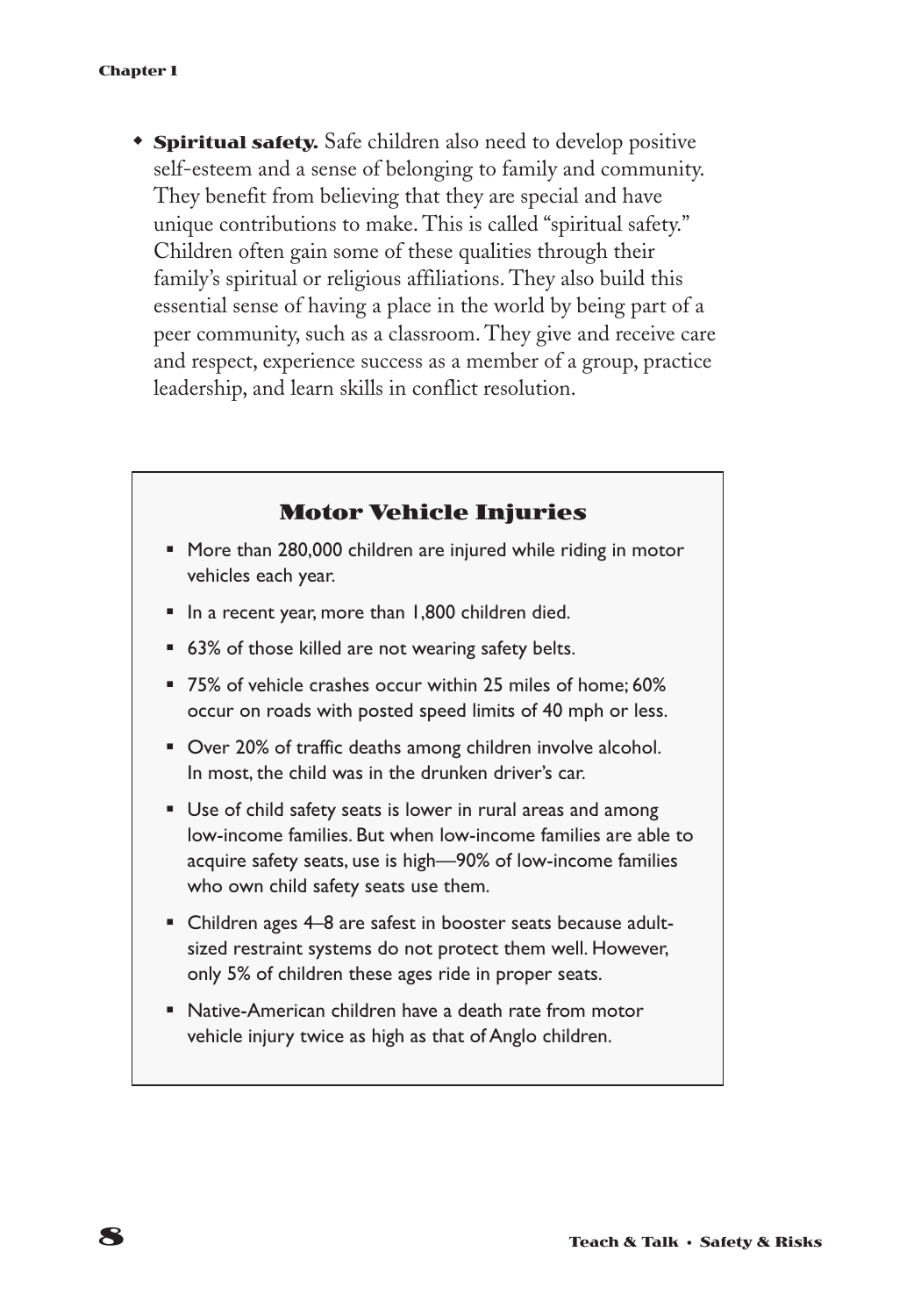# **How Do We Do It?**

#### **The steps that keep kids safe are pretty straightforward.**

- **Prevent the event.** Prevention efforts are important at every level—among individual students, within the classroom, throughout the school, within the family, and in the community at large. Prevention efforts include:
	- Making the environment safer (e.g., providing a crossing guard at a busy intersection).
	- Teaching children safety rules and skills that help them avoid risks (e.g., safe bicycling clinics).
	- Teaching children to assess risky situations and choose to avoid them (e.g., don't go swimming alone).
	- Helping parents and other adults give children the support they need to stay safe.
- **Prevent injury when the event occurs.** Planning ahead can prevent or minimize injury.
	- Protective equipment (e.g., safety belts, bicycle helmets) reduces the chance of injury during a collision.
	- § Practice drills (e.g., fire, earthquake) prepare children to deal appropriately with dangerous situations.
	- School policies can limit the scope of such events (e.g., adults supervising the playground during recess and intervening quickly in schoolyard fights or when children are taking risks on playground equipment).
- w **Prevent disability and promote healing when injury occurs.** Children who are injured or see peers injured can get support from adults.
	- Medical care and physical therapy can help heal the physical body.
	- Expressive arts such as writing and drawing can give children a chance to work through their emotional reactions.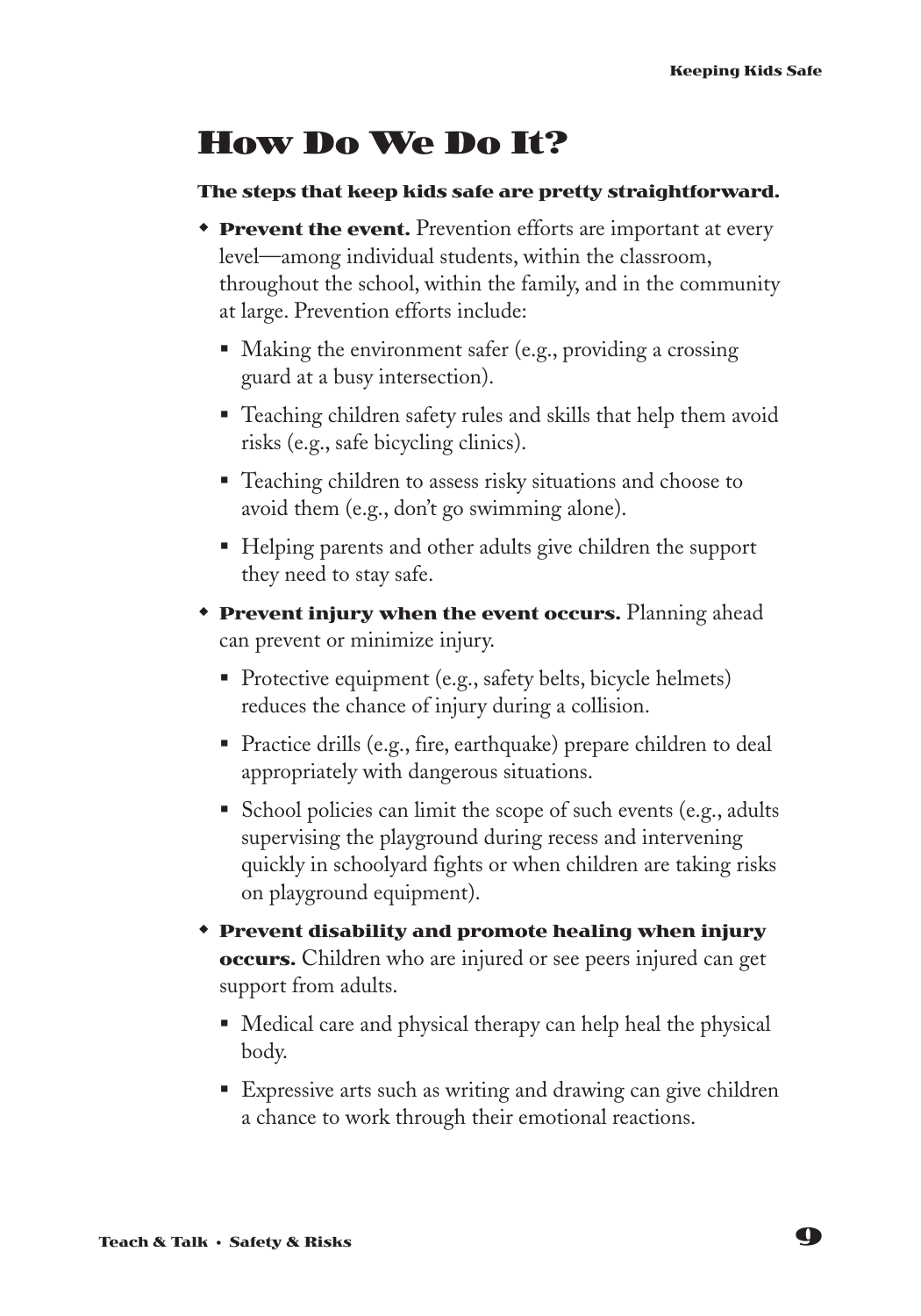■ Classroom discussions and the opportunity to help others can strengthen children in the spiritual realm—building their sense of connectedness and belonging within their community.

To help all kids be safe kids, injury prevention education must provide a foundation for children that enables them to make smart, safe choices when they face risky situations. Activities and projects that build a sense of community and belonging are among the most important. A connected community protects its own, speaks up to get help when needed, and knows that every individual in the community is important. This is a powerful perspective to have when assessing risky situations or thinking about ways to support friends.

#### **Drowning**

- In a recent year, nearly 1,000 children drowned. Almost half of these deaths were among children age 4 and under.
- Near drownings are very dangerous. 15% of children hospitalized for near-drowning will die, and 20% will suffer severe, permanent neurological damage.
- Children ages 5–14 drown most often in pools and openwater sites.
- Most children who drown in swimming pools were last seen in the home, had been out of sight for less than 5 minutes, and were under the care of a parent at the time.
- The drowning rate for male children is 2–4 times that of female children.
- African-American children have a drowning rate twice as great as that of Anglo children.
- Drownings of infants and toddlers often occur in bathtubs, buckets, hot tubs and toilets.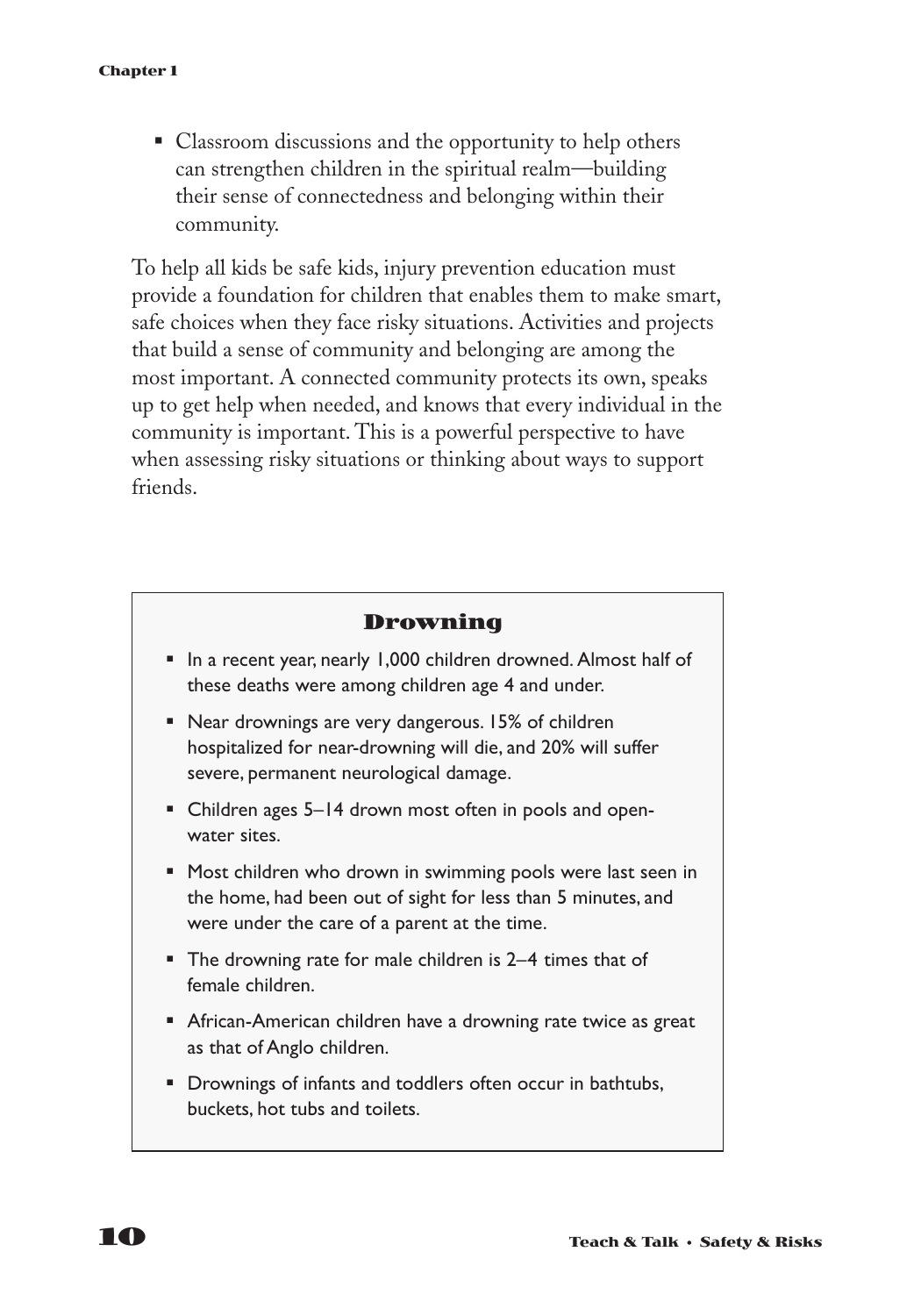The classroom also offers an excellent venue for guiding children in the development of self-esteem, self-respect and assertiveness skills. Confident children are much less likely to become victims of bullies or molesters, to make careless choices about their safety, or to stand by when a peer is being threatened or harassed.

#### **Some steps to help kids be safe:**

- **\* Help students feel connected** to their peers.
- **\*** Facilitate each child experiencing himself or herself **as unique** and important to the community, with worthwhile contributions to make.
- **Give students opportunities to excel** in some activity in the eyes of their peers and build their sense of self-esteem.
- w **Find ways to publicly and genuinely value and validate differences** in culture, ethnicity, family structure and history.
- **\* Help children share values** of respect and compassion among peers.
- **\* Build students' commitment** to promote a bully-free school and community.
- **\*** Teach children to notice and trust their feelings, build a vocabulary to describe their feelings, and speak up.
- **\* Provide practice in speaking assertively** to peers and adults if they don't like the way something feels.
- **\* Help students develop the ability to decide** when help from others is needed.
- w **Encourage students to identify friends and adults** who can assist when they are troubled.
- **Provide lots of opportunities to practice** all of these skills.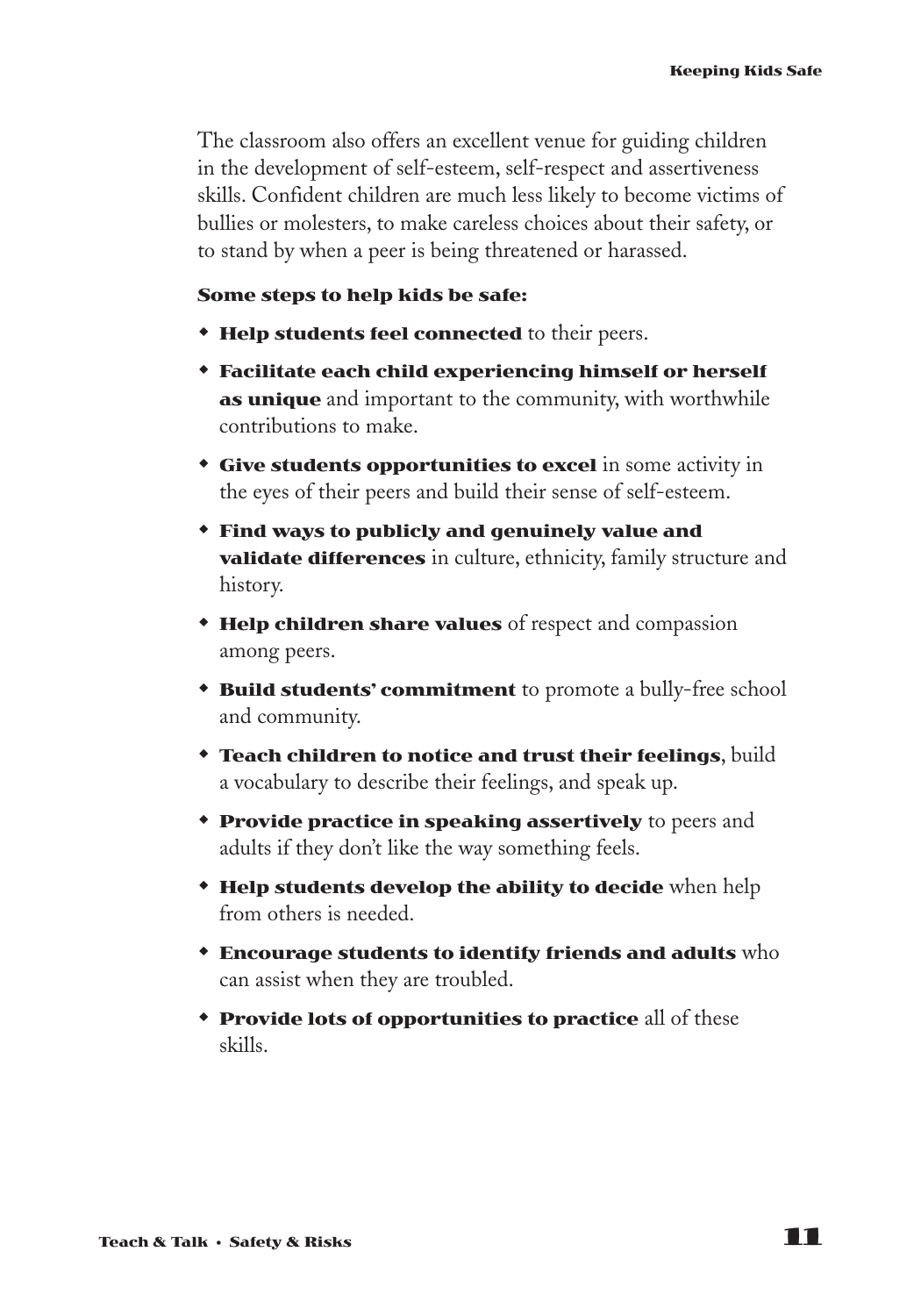# **The School's Role**

Schools can choose a variety of avenues to support safety and injury prevention. By taking a proactive leadership role, principals and other administrators can have a significant effect on the level and extent of risk their students are exposed to.

#### **Policies**

Schools can establish thoughtful, effective, practical policies that support injury prevention. **These might include:**

- **Policies about learning**, such as implementing a quality injury prevention curriculum throughout the school or supporting learning programs where older students serve as role models for younger children.
- **\*** Policies about community behavior, such as guidelines for intervening in playground altercations, how the school deals with verbal harassment, or ways students and teachers are expected to respond to incidents of bullying or injury.
- **\* Policies about individual behavior**, such as asking teachers to serve as positive role models by wearing safety belts

#### **How Safe Are Schools?**

- Fewer than 1% of all violent deaths of children occur on school grounds.
- Children are far more likely to be killed in the community or in their homes than in schools.
- Some trends, however, suggest increasing risks for serious violence within schools, including a greater presence of firearms and other weapons on campuses.
- This is an opportune time to take effective, research-proven steps to keep schools safe.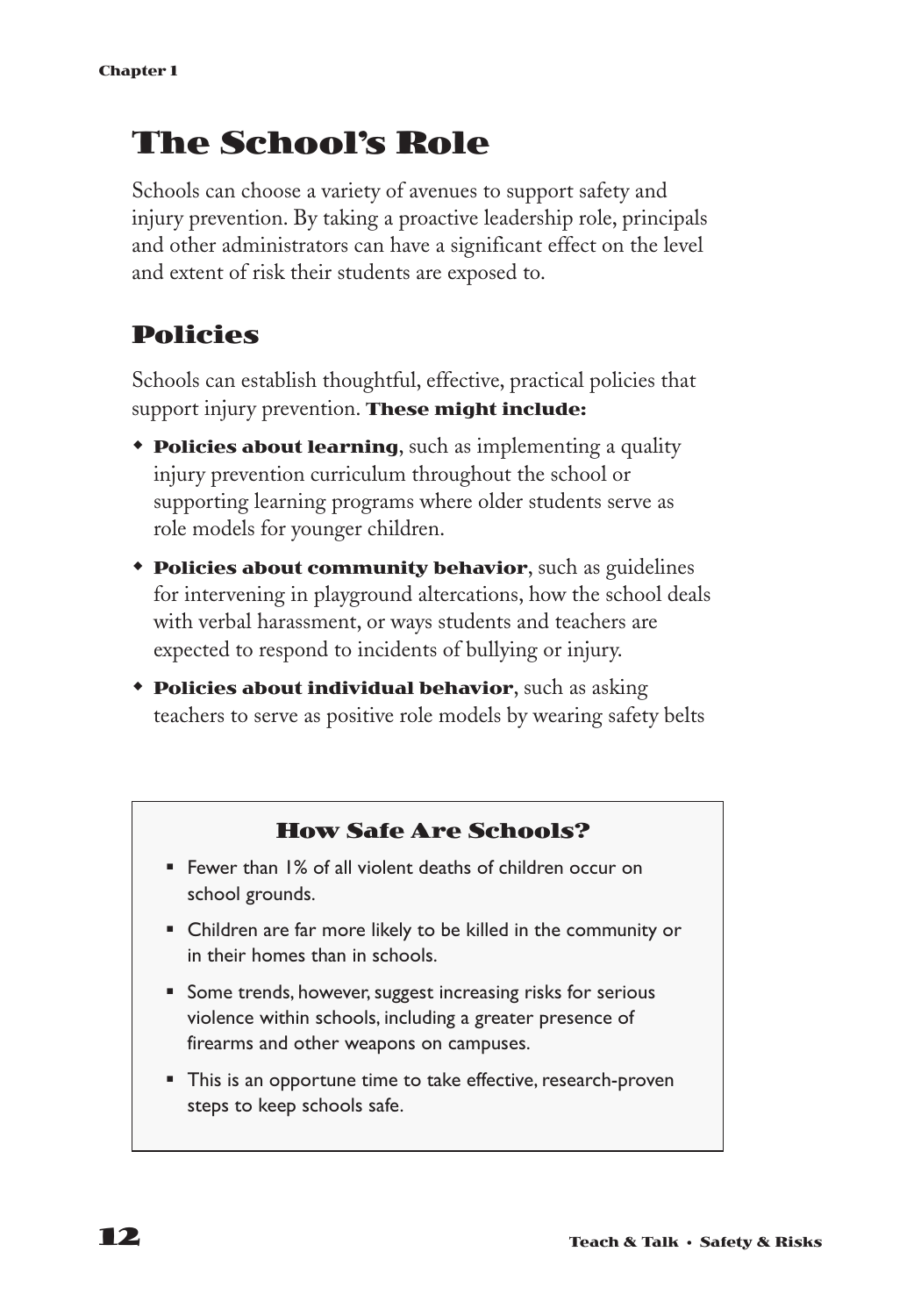when they arrive at or leave school grounds, or requiring children who ride bikes to school to wear helmets.

**\*** Policies about the environment, such as setting the hours when students are allowed on campus to coincide with hours when adults are present to supervise them; not allowing younger students to play on the high jungle gym; scheduling regular maintenance and safety checks of playground equipment; or setting a rule that students are never allowed near the creek that passes by the school unless they are with a teacher.

#### **Family Involvement**

Schools can take an active role in bringing parents and families into the injury prevention curriculum. **There are two goals here:**

- **\* Help the family** reinforce classroom learning.
- **Promote steps** to make every student's home a safe place.

For example, schools might select a school safety curriculum that involves parents in family activities. The school could also provide a

#### **Pedestrian Injuries**

- About 24,000 children are injured in pedestrian-vehicle incidents each year. Nearly 900 die from these injuries.
- 83% of child pedestrian deaths occur among children who are not crossing at intersections.
- For all ages, the death rate from pedestrian-vehicle incidents is twice as high in urban areas as in rural areas.The risk is also higher in areas where there is high household density, low socioeconomic status, higher numbers of children, poor supervision and no safe play environments.
- Children of color are twice as likely to die from pedestrianvehicle incidents as Anglo children.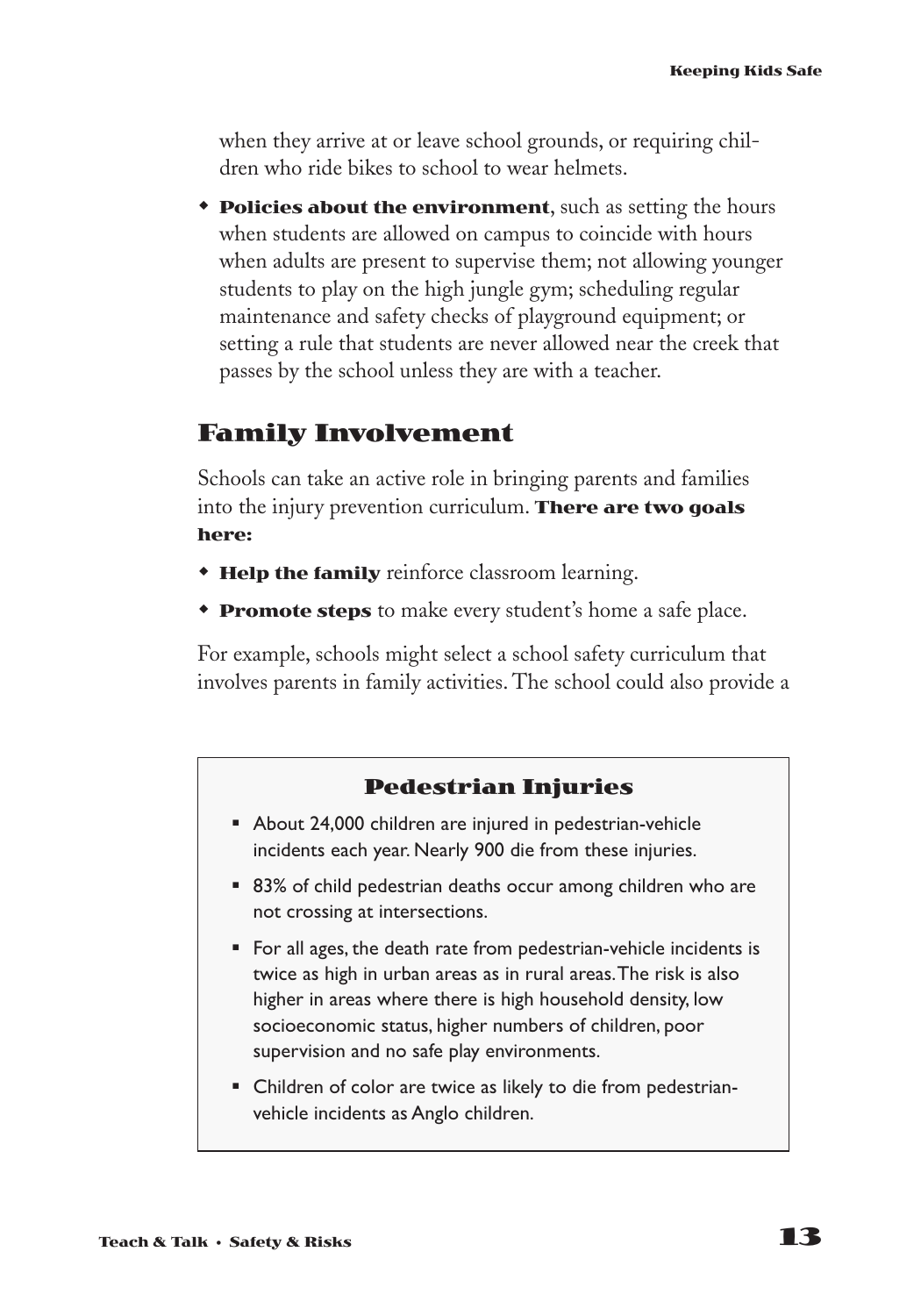resource library of fact sheets or other materials on injury prevention for parents. Parent assemblies or PTA meetings could address common areas of risks, perhaps with a knowledgeable guest speaker like a pediatrician or emergency department nurse.

Schools might develop funding to provide smoke detectors for families that cannot afford them. Newsletters could include tips on things to check for in the home (especially being sure smoke alarms are present and operating).

#### **Community Collaboration**

Schools can also encourage active collaboration on injury prevention with the broader community. This could involve having a

#### **Residential Fires**

- Every year, nearly 47,000 children are injured in residential fires. In a recent year, almost 800 children died.
- The leading cause where a child is injured or dies is children playing with fire.
- 75% of deaths are from smoke inhalation; 25% are from flames and burns.
- In 2/3 of residential fires in which a child was injured or killed, there was no working smoke alarm in the home. Fires are more than twice as likely to occur in homes without working smoke alarms.
- The rate of fire-related death is 30% higher in the South than in other parts of the United States.
- Death rates for children are significantly higher among rural residents and families with incomes below the poverty level.
- The risk of death is higher for male children than female.
- The risk of death is three times greater for African-American children and twice as great for Native-American children compared with Anglo children.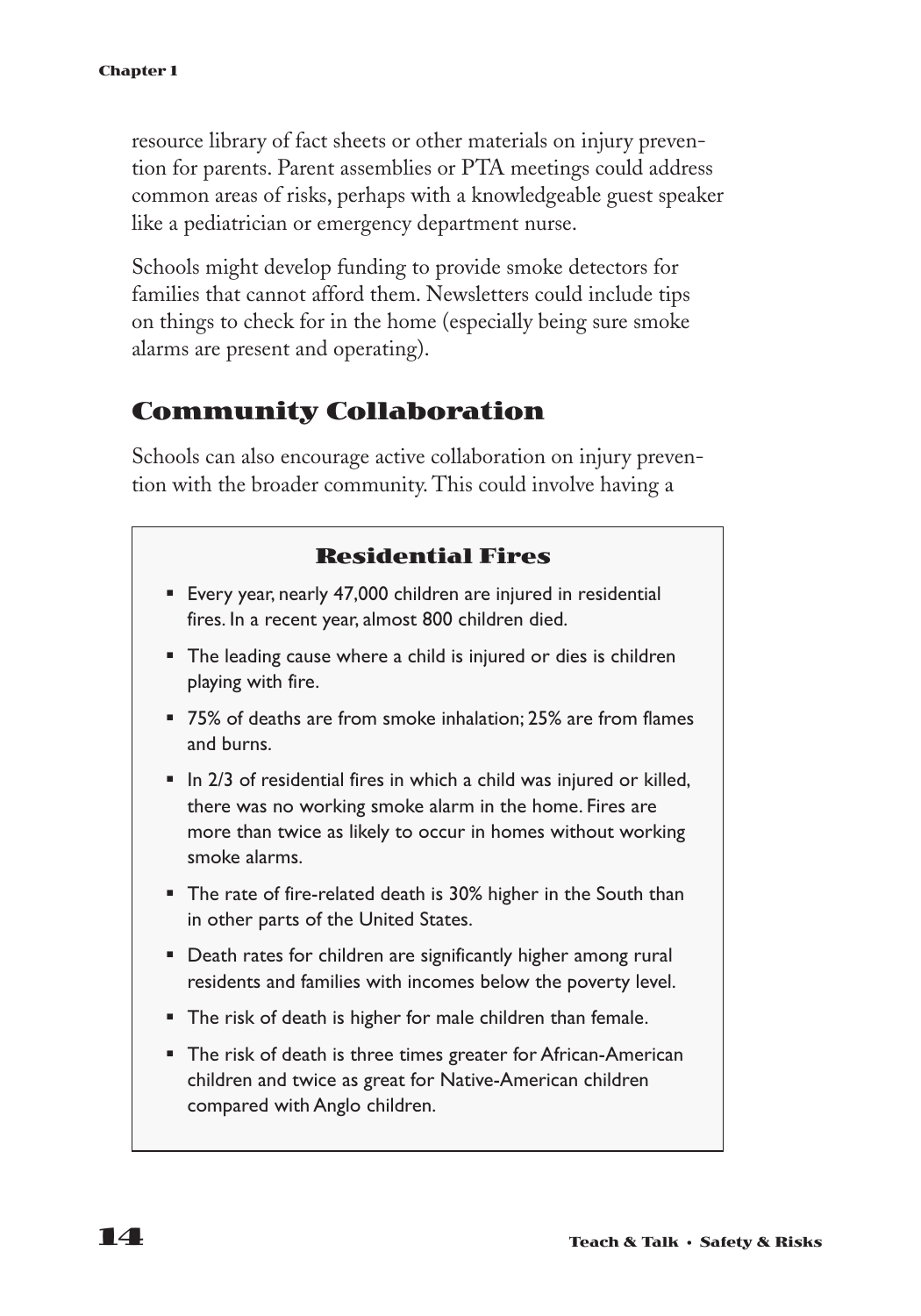presence at community health and safety fairs, inviting the fire department to give a demonstration on campus, or arranging an essay contest on safety issues with a local newspaper.

It can also be effective to establish a liaison with government representatives. For example, a city council meeting might focus on community injury prevention, addressing ways to make a busy street safer for children walking to school. A good contact at the health department might be able to intervene quickly if there are difficulties with a local business, such as a gas station leaving solvents or oils out where children have access to them on their way to school.

The school provides a positive role model for other organizations when it takes injury prevention seriously and works proactively to improve safety for children and the broader community.

#### **Bicycle Injuries**

- More than 350,000 children are treated in emergency rooms for bicycle injuries each year.
- In a recent year, 213 died.
- 75% of these deaths could be prevented by use of bicycle helmets.
- Most deaths occur on minor roads and within I mile of the child's home.
- Over 80% of deaths are related to the child's behavior, including riding into a street without stopping, swerving into traffic and riding against the flow of traffic.
- Riders without helmets are 14 times more likely to be involved in a fatal crash than those with helmets.
- Boys account for more than 80% of deaths and 75% of nonfatal bicycle injuries.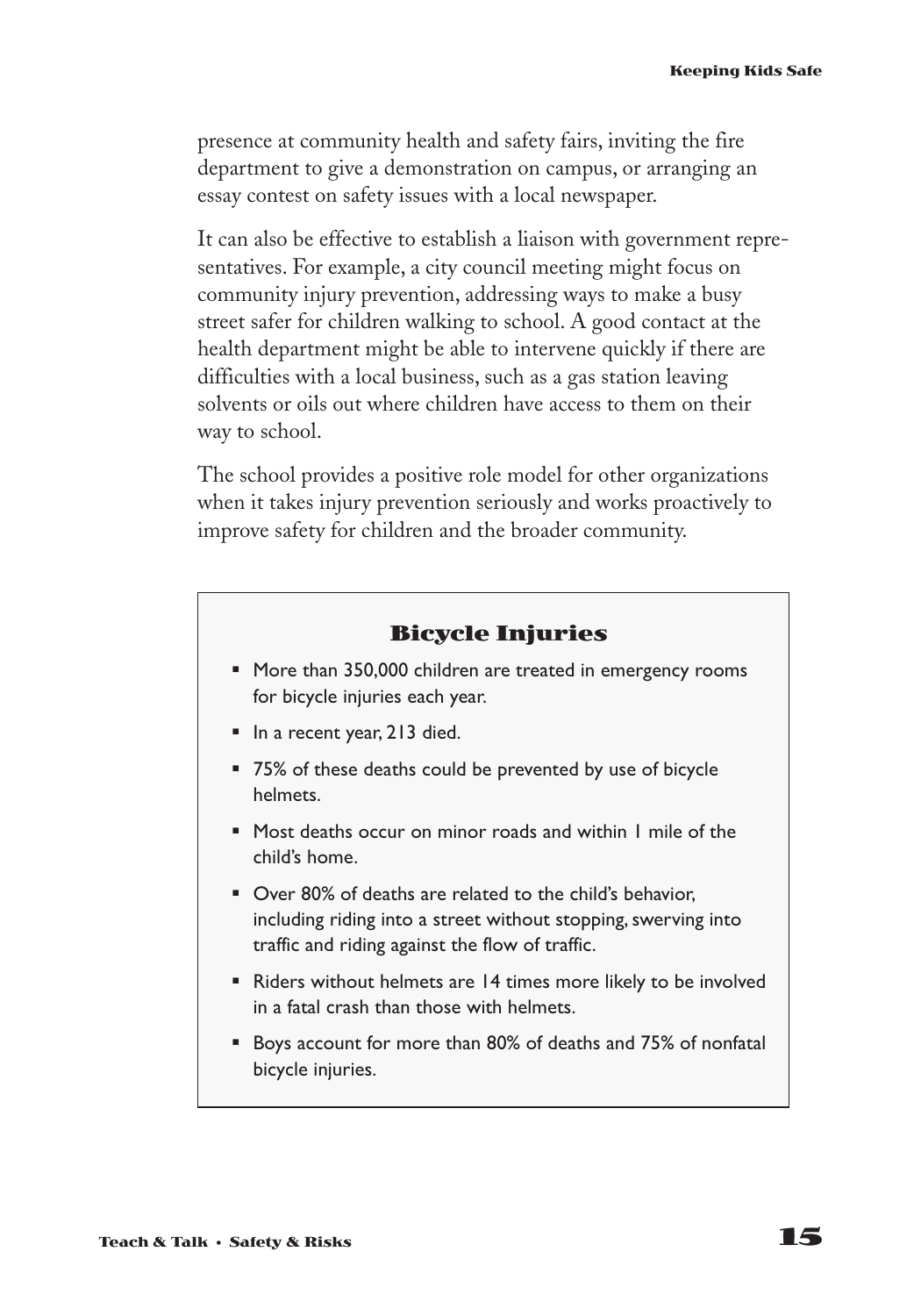# **Prevention Works!**

While the statistics on childhood injury are distressing, there is good news. Injury prevention efforts *are* making a difference. The overall childhood death rate from unintentional injury declined 30% between 1987 and 1996. This includes declines in deaths from motor vehicle collisions (7%), bicycle injuries (51%), pedestrian injuries (38%), drowning (35%), residential fires (43%) and firearms (50%).

Thoughtful planning and proven steps have had a lot to do with these improvements. More children are using appropriate restraints in motor vehicles. More children are wearing bicycle helmets, and at least 15 states have some form of mandatory helmet legislation. Promoting safe storage of firearms in the home and keeping them

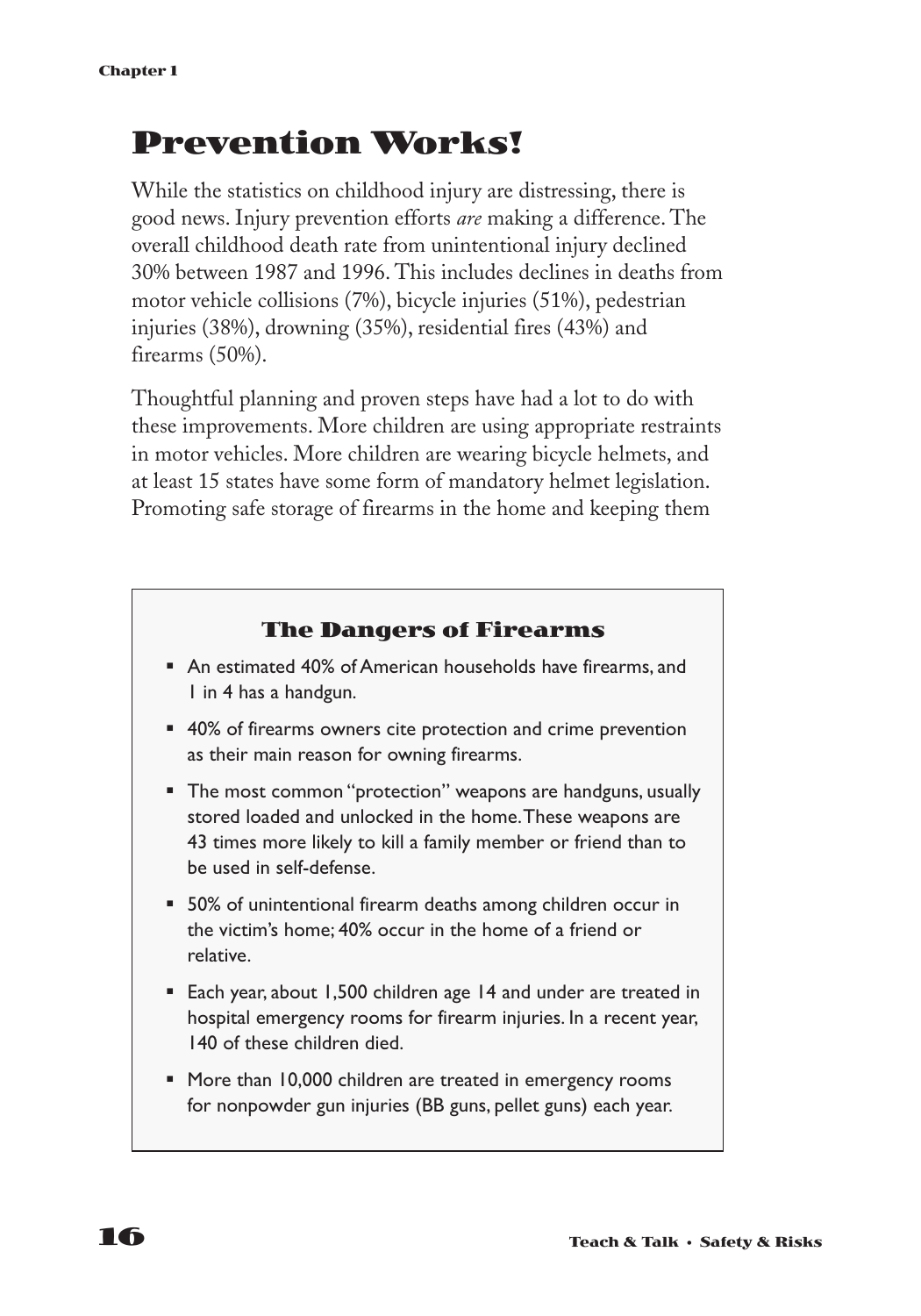out of children's hands has reduced firearm injury. Smoke alarms are more widely used, and many states have legislated their use in rental properties, hotels, schools and childcare settings.

Individual teachers will do their best injury prevention work within a broader school and community that supports this effort. But even in the absence of such support, teachers can help students master essential skills for staying safe. Teachers do, in fact, powerfully influence children's safety.

You can teach skills that will give your students resilience and strength. You can welcome them to a safe and smart community of individuals who care about themselves and each other. These are entirely achievable objectives in the early elementary grades, and studies have shown that such steps can and do help protect children.

You have an important connection with your students. You are immensely valuable to them as a caring adult and a role model. Bring your creativity and professional experience along, and you'll have a great time helping your students:

- Build confidence and self esteem.
- Practice skills and gain competence in strategies to stay safe.
- Build a sense of belonging and responsibility to the class and school community.
- w Express themselves with assurance and assertiveness.

Help your students develop the power to make smart choices for their own safety and you will be saving lives. The rewards of teaching don't get much better than that!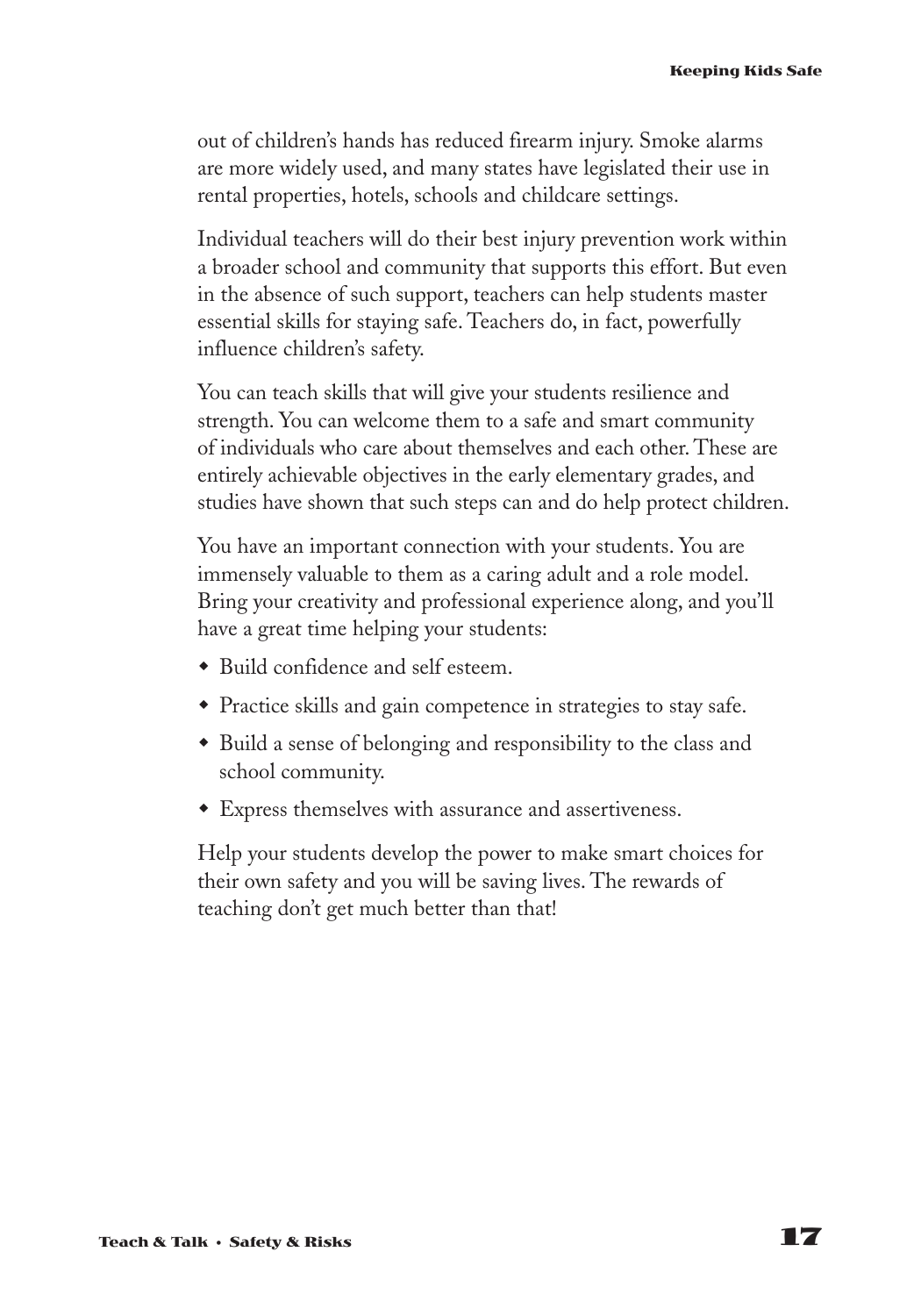# **Developmental Issues and Special Concerns 2**

**Kids care about staying injury-free.**<br>They don't want to be hurt. They don't want to be limited in their future activities. They don't want to get in trouble. Staying safe is a topic of intrinsic interest to elementary school students, and has plenty of here-and-now relevance for everyone who cares about them.

Understanding the ways children understand injury prevention will strengthen your teaching. Their approaches are somewhat different from adults'. Each child also has his or her unique perspective on the issue, influenced by personality; family and social experiences; and cognitive, social and physical development.

# **Taking Risks Is Part of Growing Up**

Children have a natural desire to grow up. They want to act like older kids. They want to feel like older kids. They like to look good in front of their peers, which often means looking more grown up. This is a normal, healthy developmental process, and every child does it to some degree. One of the places this process is played out is through risk taking.

Imagine a third grader who wants to look and feel more grown up by taking the shortcut home over the railway trestle, just like the big kids. The impulse driving her to take this potentially dangerous risk is her wish to cultivate a more mature sense of herself. This is the same impulse that makes her want to be a good role model for younger children, which we see when she makes her little brother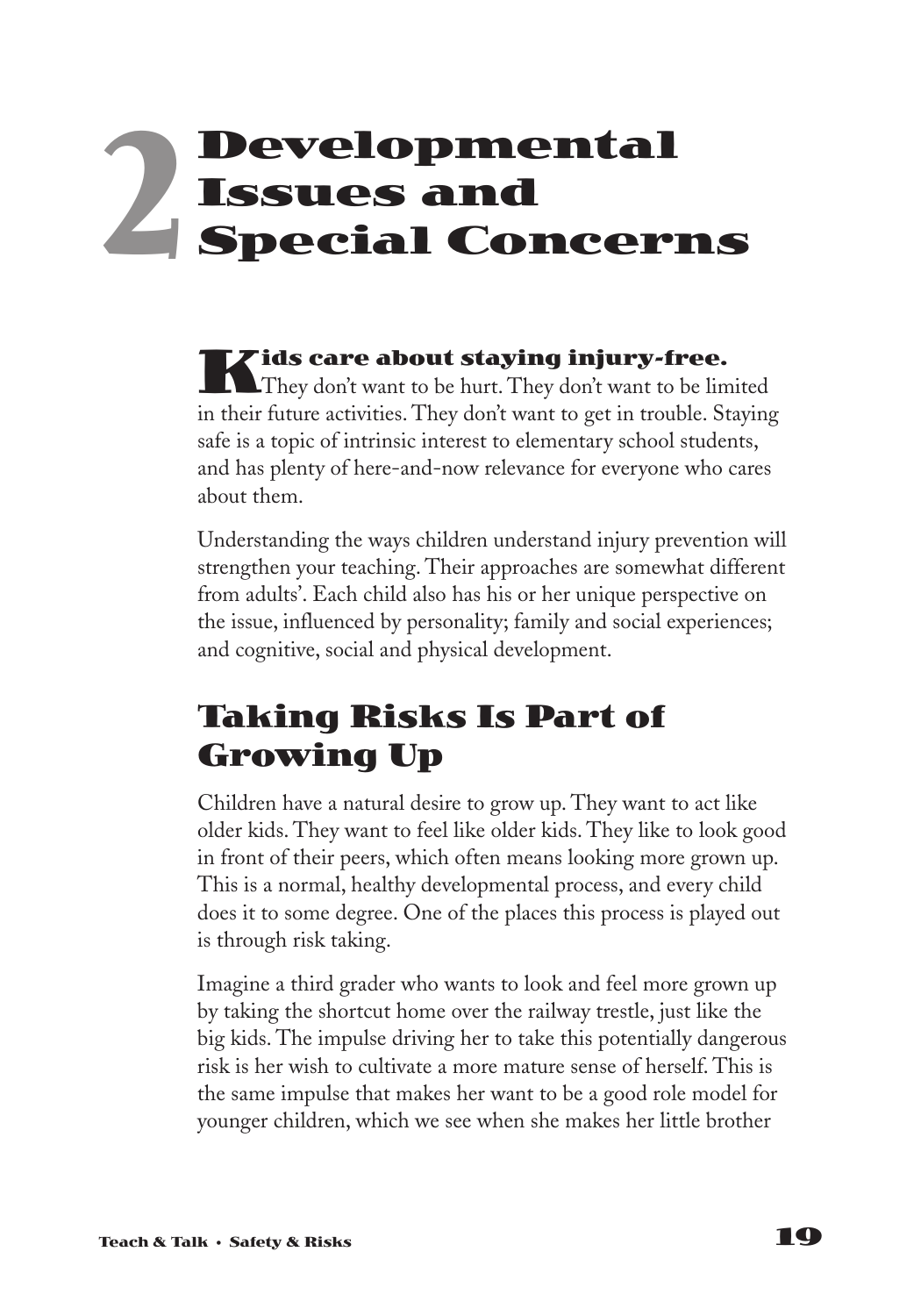stop and look both ways before they cross the street at the crosswalk, or when she shouts vehemently at him when he follows her out onto the trestle.

This urge to grow up and challenge herself also leads her to try out for a role in the class play, take on a difficult subject for a science report, or walk away from her family to explore during a visit downtown.

Risk taking is a thrill. Risky experiences affect the human organism at an emotional and even a biochemical level. And risks often bring rich rewards—admiration, feeling strong, getting something you wanted, or gaining a new skill.

How do teachers persuade children to make safe choices in the face of such compelling forces? You can appeal to that same drive to be grown up when presenting your injury prevention lessons. Tailor the content or form of lessons to serve children's desire to be mature, independent, confident and capable. Help them come to their own conclusions about the grown-up kind of independence it takes to say no to friends who are playing with matches. Point out that the commitment to always wear a safety belt represents a real maturity, for children and adults alike.

It is not our goal to eliminate risk taking among children—taking healthy risks is good! But we want to find ways to guide children's attraction to risk in safer directions.

Children need lots of chances to take risks that will serve their developmental needs. Encourage them to play sports, write poems, clean the mouse cage, lead a learning group, paint a new kind of picture, choose a new place to sit for a day. Praise their efforts, regardless of the outcome. Encourage kids who are skilled in one arena to try something new in another. The nature of the risk isn't as important as the reliable opportunity to take developmentally appropriate risks in their day-to-day classroom experience.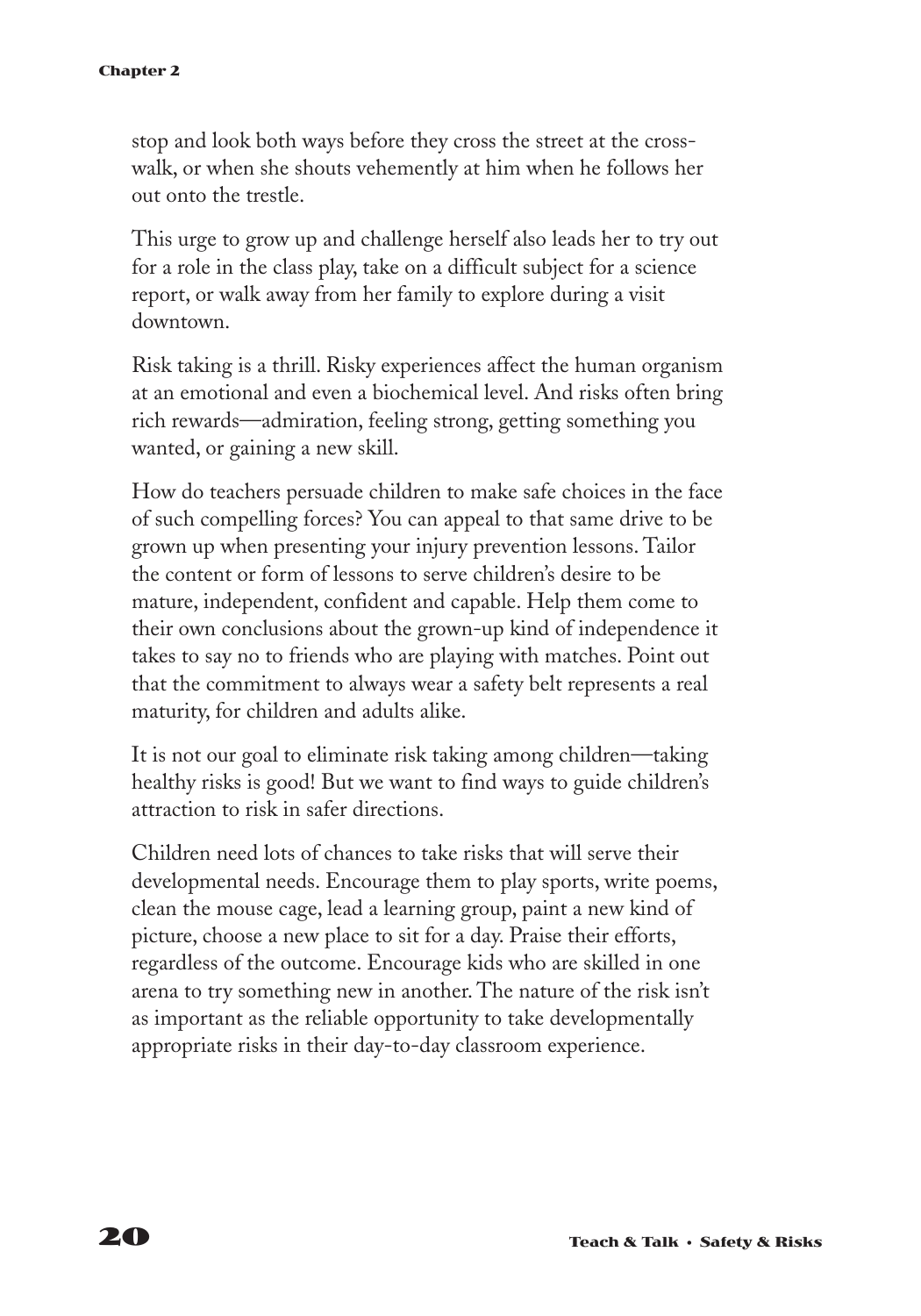# **Understanding Children's Perceptions**

There have been times and places in which children were treated as small, somewhat clumsy adults. In Renaissance Europe, for example, as soon as they could walk and talk, the children of commoners worked, drank ale, and often made their own way in the world—sometimes when they were as young as age 5 or 6.

Social historians can speculate on why such peculiar notions emerged at that particular place and time, but in most cultures throughout history, children have been treated differently from adults. Traditional cultures had rituals that initiated children into adulthood around the time of puberty. Long before the modern sciences of psychology and biology confirmed this, it was clear that some meaningful developmental phenomenon happened when children turned age 12 or 13.

One of the great changes experienced as children move into adulthood is a heightened ability to think in abstract terms. This is supported physiologically by increased perceptual acuity, more strength and greater agility. Adults actually see the physical world and its effects differently than children do. An adult knows that if you try to move a big boulder and it rolls back on you, it could cause a serious injury. A child may not see this so clearly.

This means that when we work with children on issues of safety, we need to bear in mind the ways they experience and anticipate the physical world. We also need to consider the particular ways they think about risks and injury.

There are many areas of elementary education where we want to give children as much freedom as possible to try new ideas and experiences. In injury prevention, however, it is important to take a more structured approach, because young children are not ready to make informed decisions about safety on their own.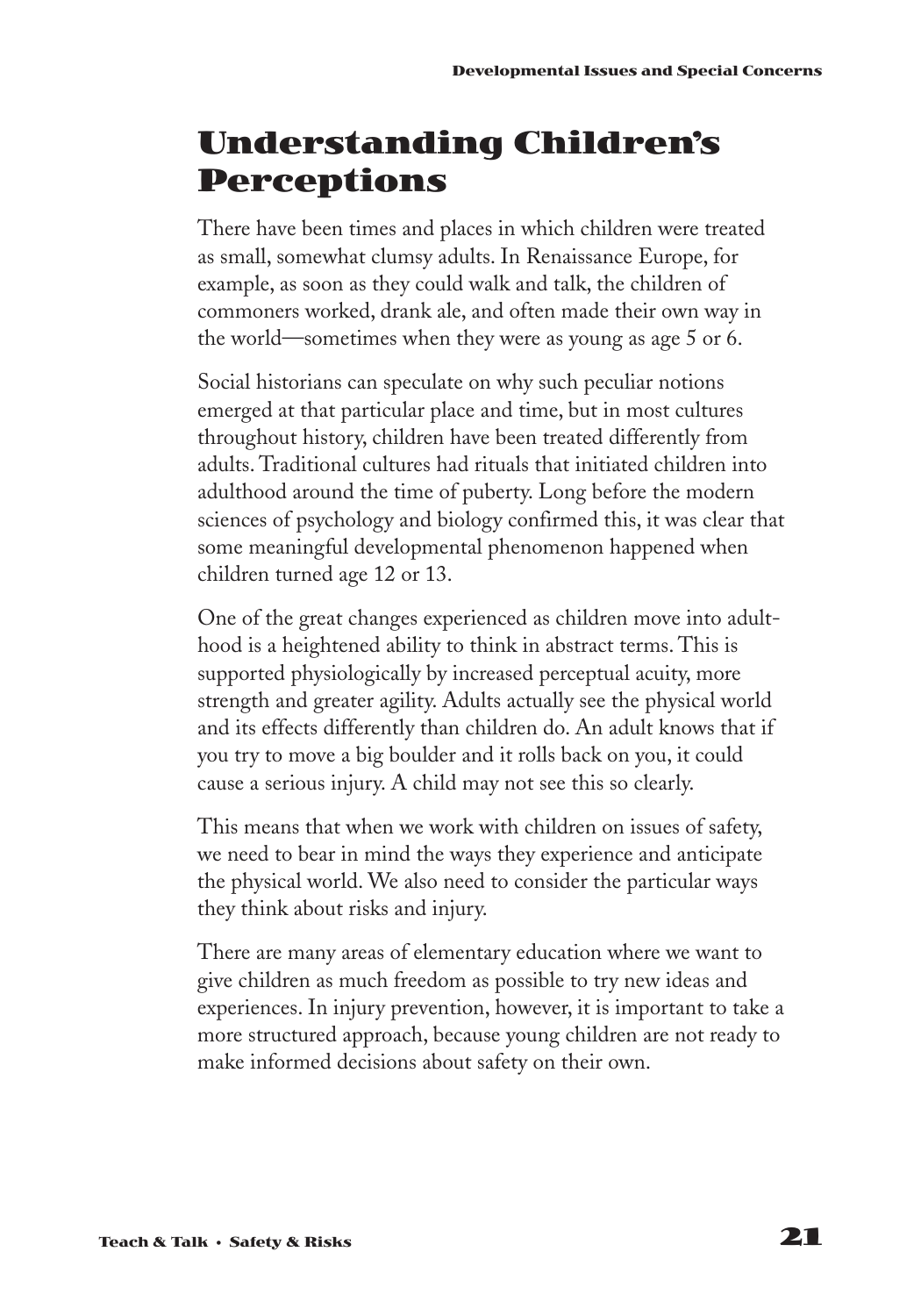#### **Perceptions of the Physical World**

The biggest reason elementary school children cannot be given full freedom to assess risky situations on their own is physical. Because children's perceptual abilities are not fully developed, they *cannot* make a secure assessment of physical risk.

#### **For example:**

- **Making safe decisions** on the street or in traffic requires the ability to judge speed, distance and mass. How fast is that car moving? How far away is it? How big a deal is it if I get in its way?
- **Taking safe action** requires the ability to use fine and gross motor skills at an advanced level. A person must be able to balance the bike, stop the momentum of the roller skates, or step completely back up on the curb after walking across the street.
- **Staying out of trouble** requires fast, sure reflexes. Do I see that car coming out of the driveway, that dog running toward my bicycle wheels, that baseball rolling toward my path? Do I know what to do to cross the storm drain grids safety? Can I turn or stop immediately?
- **Time 1 > Integrating all this information** to stay safe requires a well-balanced sense of the complete environment. Skilled adult bicyclists, for example, keep track of many cars at once. They assume nothing about the skill or attentiveness of the drivers. They are comfortable and steady on the bike, and don't have to think about when to shift gears, how to steer over a bump in the road, or how to turn right at the next corner.

These physical and perceptual abilities are not well developed in children. Children do not have a strong grasp of concepts such as deep, fast, hard or cold. They do not judge distances well. They do not have a good sense of the impact their own physical mass has on the world or vice versa.

Because of this, they may believe they can cross a busy intersection before the truck arrives. After all, they feel they are moving very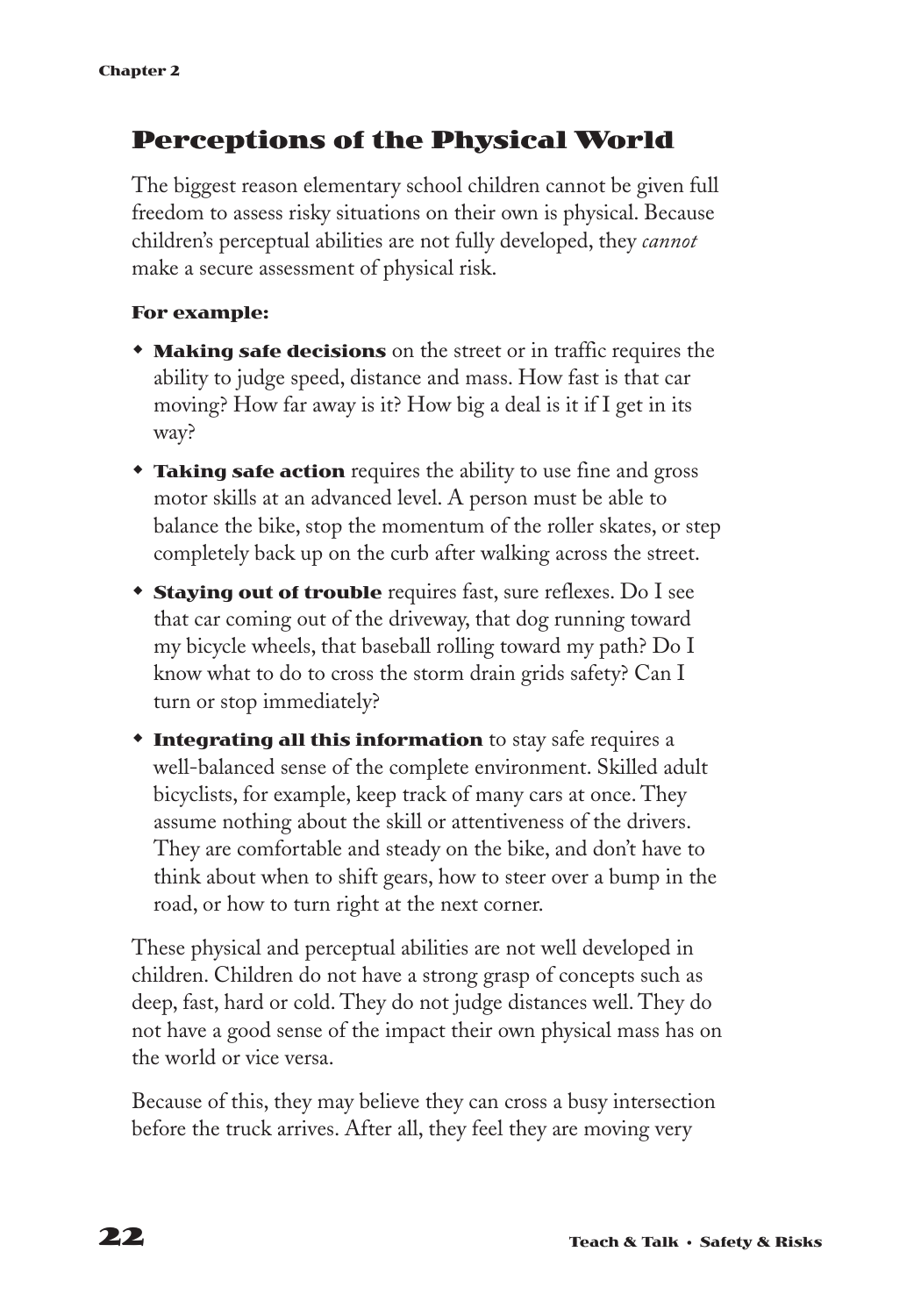fast when they ride a bike. They assume that the truck driver will see them. They believe the truck could stop if it had to. Tragedy can occur if any of these assumptions are wrong.

A child will not understand the overwhelming power a familiar local creek can have during a flood, or realize the limited power of his or her own body's strength against such a force. If a child does not comprehend that there is more water, that the water flows harder and faster, that the current is deeper and stronger, or that there may be dangerous debris, we cannot expect the child to make safe decisions about going near the water. Hundreds of adults and teenagers die in circumstances much like these every year, and they have far more advanced perceptual skills.

These same limitations in perception play out in other circumstances as well. Children have trouble appreciating the danger of height (fences, open windows, roofs), weakness (thin ice, broken floorboards in old buildings), sharpness (broken glass, razors), slipperiness (ice, muddy banks of creeks or drainage ditches), decreased visibility (drivers at night, in rain or fog), or distance (from shore, from the family picnic table, from Dad at the grocery store).

#### **Concepts of Risk, Death and Injury**

Early elementary students (grades K–2) have some trouble truly understanding the concept of risk. This does not mean they cannot begin to incorporate these ideas; they will enjoy advancing their understanding of chance, uncertainty and hazard. But for the most effective results with children this age, a good decision about a risky situation will be based on a sound knowledge of safety rules and a commitment to follow them.

Older children (grades 3 and 4) are ready to look at the rationales behind laws and rules. They can understand concept of chance and are able to bring a more substantive analysis to classroom activities and real-life experience.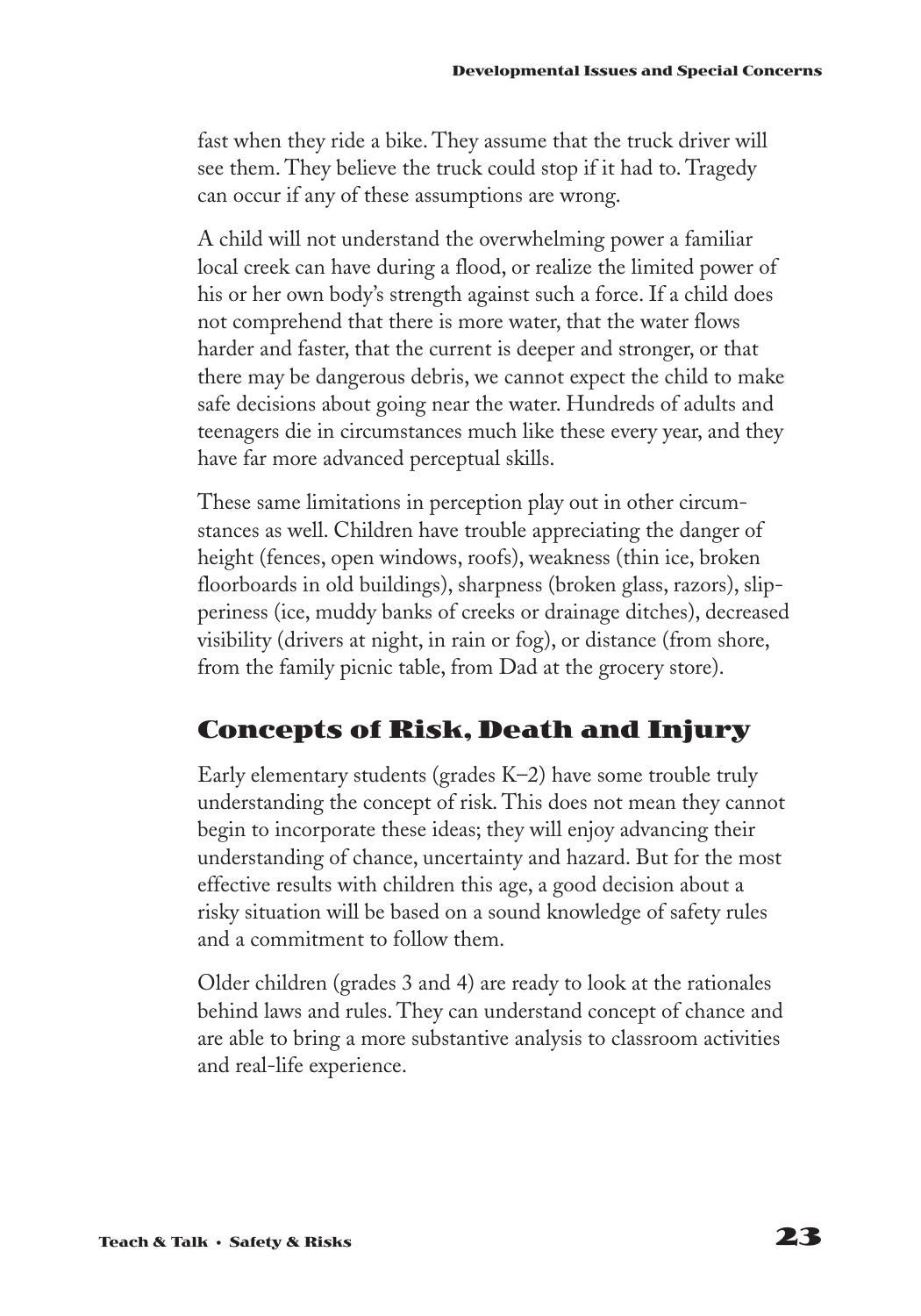#### **Chapter 2**

The *consequences* of risks may also be hard for young children to understand. For example, a risk of dying, while frightening to children, can also be confusing.

Children typically go through several stages of understanding about death between the ages of 5 and 10. By age 8 or 9, most children will have developed a fairly mature understanding. But along the way they may believe that death is avoidable or reversible, or that someone who has died will return at a future time. They may have difficulty accepting that death is permanent.

Less is known about children's attitudes toward injury, but children may engage in egocentric, magical thinking, or feel a sense of responsibility for others' or their own illness or injury. They may see illness or injury as punishment for bad thoughts or deeds. In addition, cause-and-effect relationships are not always clear to them (how germs cause illness; how planning ahead might have prevented the injury that caused the broken arm).

Children also see that most illnesses and injuries get better. This is an accurate concept, and an important one for them to have. However, it may make it difficult for them to grasp the risk of disability that accompanies certain kinds of injuries.

#### **Understanding Death**

The hallmarks of a mature appreciation of the meaning of death and dying are the recognition that:

- Death is permanent.
- Death is inevitable.
- **•** Death is irreversible.
- Death involves the end of the body's physical processes, such as breathing, eating and consciousness.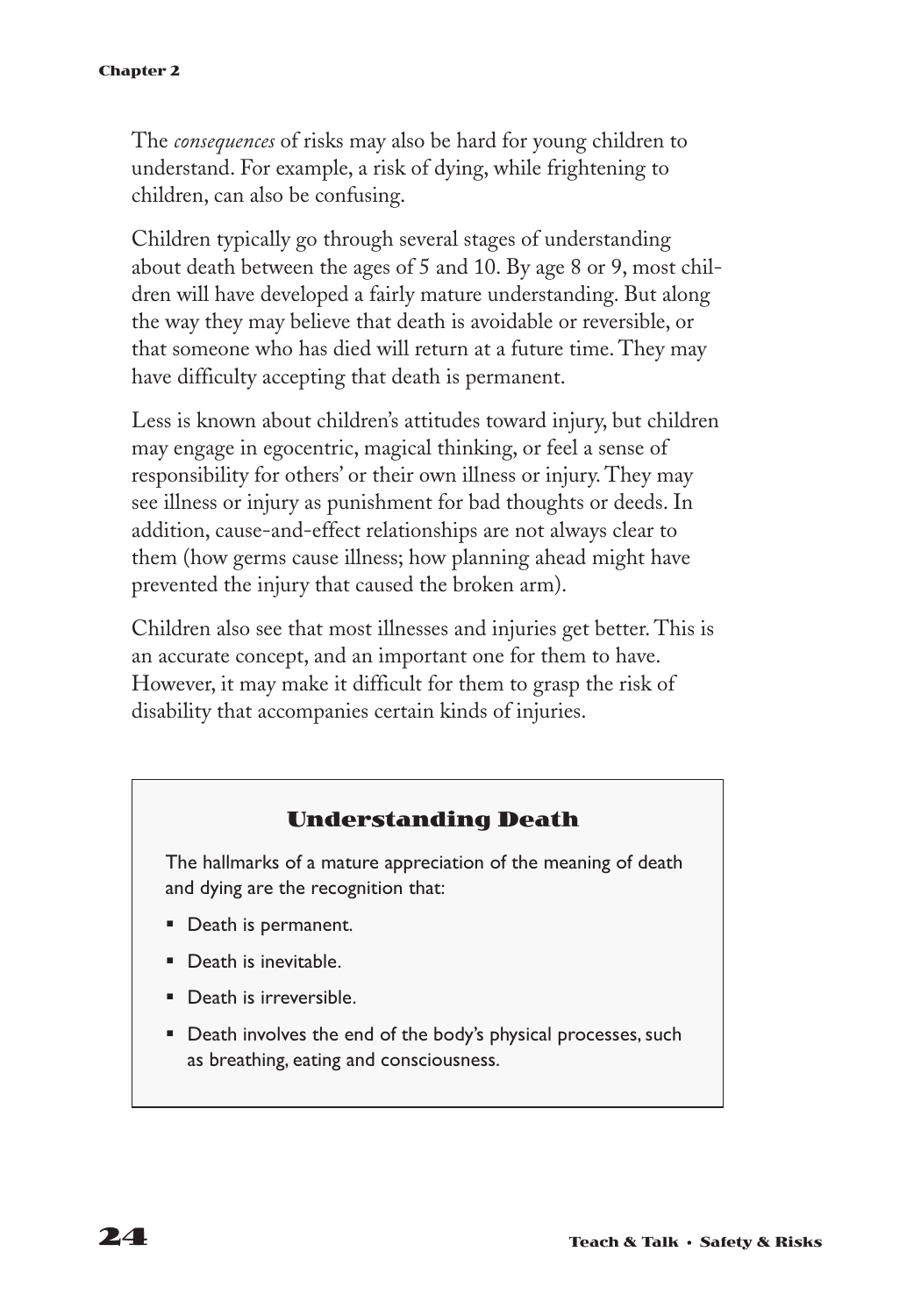# **Using Developmental Strategies to Teach Injury Prevention**

Children are able to grasp different aspects of injury prevention at different ages and developmental stages.

## **Grades K–2**

Younger children need a specific and focused, even directive, approach to safety education. They tend to be concrete thinkers and are very responsive to rules. This can be used to great advantage when teaching them to be safe and smart.

#### **Here are some useful areas of focus:**

- **\* Rules.** Rules can be stated clearly and simply (e.g., wear your safety belt and sit in the back seat).
- **Reasons for the rules.** Rules have a general purpose, which is to keep people safe. Specific rules have a specific purpose, such as preventing injury in the event of a car crash.
- **Consequences.** There are logical consequences for breaking safety rules, and children should understand what these are (e.g., if you run through the hallways instead of walking, you have to go to the end of the line).
- **Decision making.** Children can make decisions based on the rules they know (e.g., it is against the rules to cross the street without an adult, so it is not a good decision to cross the street right now).
- **Community, belonging and responsibility.** When children know they are important to their community they feel worth the effort it takes to stay safe. They also want to take steps to keep others in their community safe.
- **Self-assessment.** Young children can begin to develop skills at self-assessment by asking themselves questions: Am I safe? Do I feel OK? Do I need to ask someone for help? Who would that be?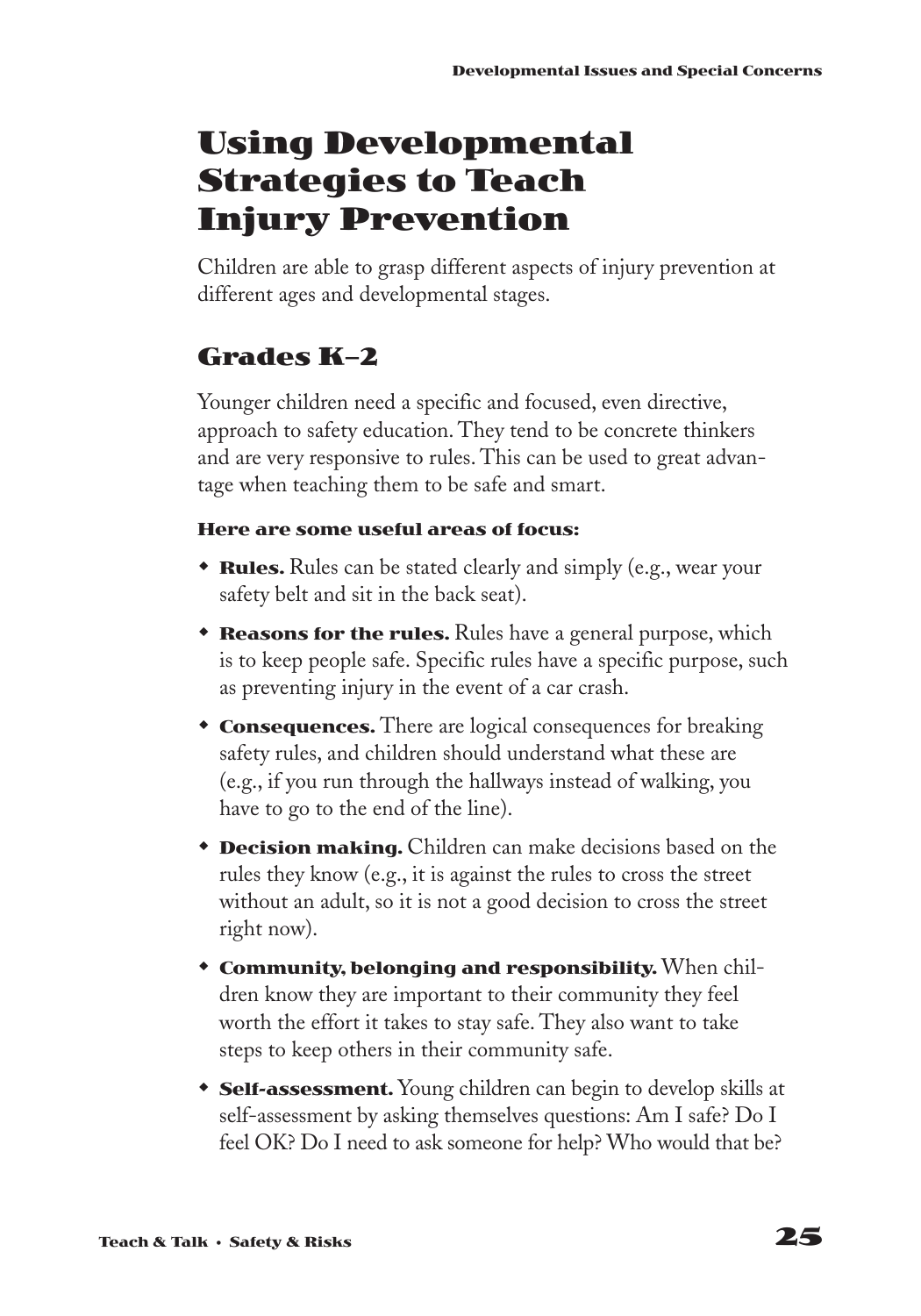#### **Grades 3 and 4**

Older children will benefit from a somewhat different approach. They are familiar with rules, but are also at a stage where they may be ready to challenge and test the rules in their lives. They need additional practice and information to stay safe as they pass through this period and continue to grow and develop. Skills they begin to build now will help protect them through their adolescent years.

#### **Here are some useful areas of focus:**

- **Smart choices.** Decisions can be made based on the *risks* of a situation, rather than just the rules. This is a more empowering and developmentally advanced position, so it will be more appealing.
- **Figuring it out.** Children need practice in risk assessment. What makes a situation risky? What can they do to make it less so?
- **Self-esteem and community belonging.** As with younger children, a sense of connectedness and belonging to community gives children a sense of self-worth and a desire to keep the community safe for others. Activities that involve students as advocates for the safety of others build on this idea.
- **Chances to take healthy risks.** Because risk taking is developmentally appropriate, even necessary, it is helpful to give children opportunities to take risks in healthy ways (e.g., leading a school project, playing sports, giving a public performance, trying out a new pastime, making new friends, making a presentation to the class, etc.).
- **Smart friends.** One of the most protective actions children can take is to choose friends who support smart, safe choices.
- **Independence.** This is also a good age for children to practice making decisions apart from their peers and to learn about their differences with friends as well as the similarities. Practice makes it possible for a child to choose a safer action in a risky situation, independent of peers.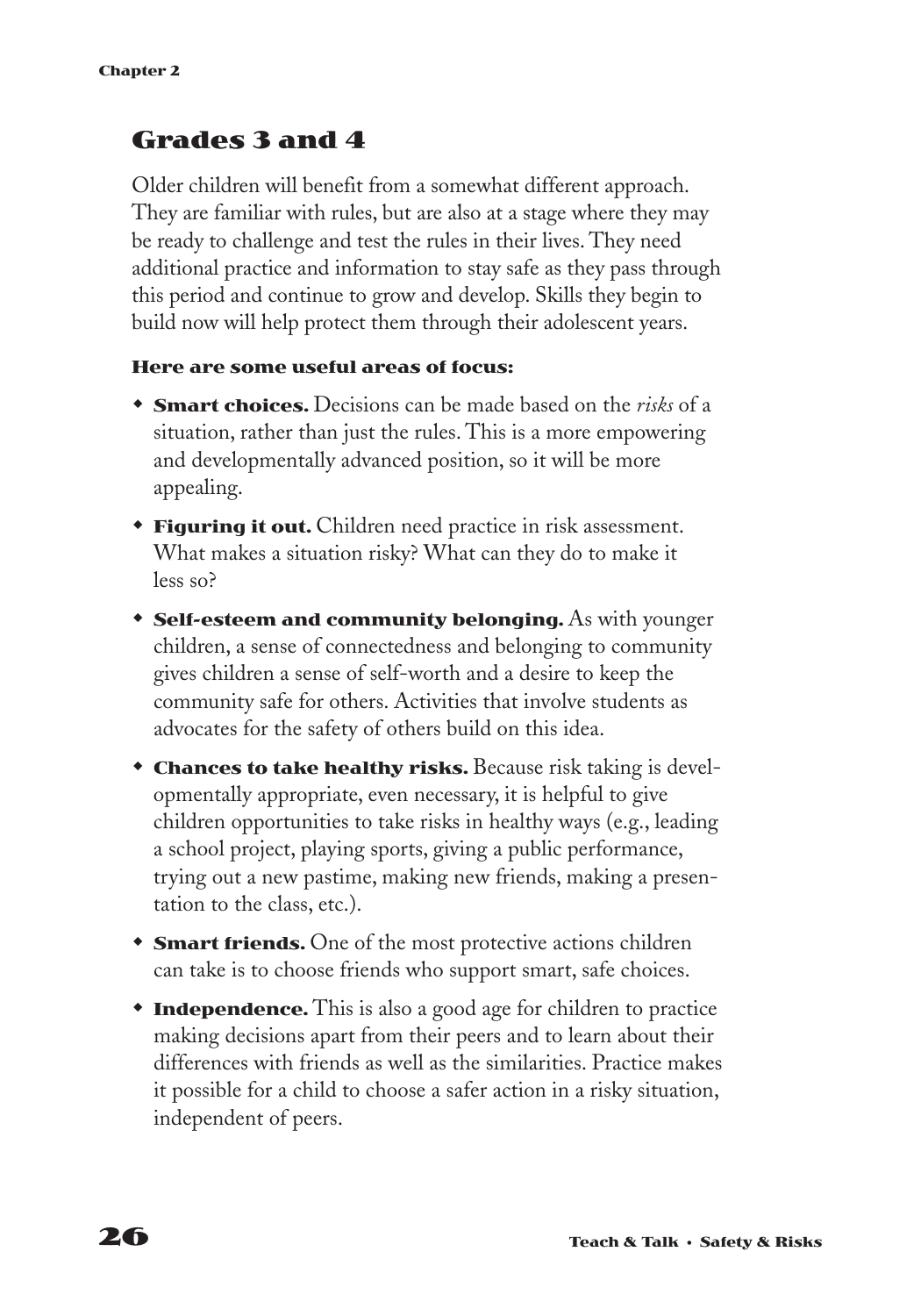# **Learning from Experience**

Children have many resources for learning about injury prevention. They are creative, clever and able to learn quickly. There are some limits on how much they can understand about the physical risks of a situation, but they do have the ability to learn from experience.

Personal experience is a powerful way to shift attitudes and behaviors. It works well for children because they tend to learn kinesthetically (through physical states and movement) and are eager to know more about the world.

### **Learning from Others' Actions**

Fortunately, children don't have to learn about safety only through their own experience. They can also learn from others' actions and experiences, and save some wear and tear on their own bodies. The trick, from the educator's standpoint, is to help children personalize what they see happening to someone else. An injury or a close call for a friend or classmate carries valuable lessons.

#### **How Children's Relationships Grow**

Younger children are most closely connected to family and primary caregivers. As they grow older, friends and school become increasingly important in their lives.They begin to develop special friendships, best friends and an appreciation for one-on-one relationships. By grade 2, they have developed great sensitivity to others' feelings and experiences.

Children in grades 3 and 4 are better at cooperative learning and enjoy working in groups.They may continue to have a best friend or a group of best friends, but enjoy meeting new people too. Clubs, sports and organized activities are fun.They are competitive, and are sometimes torn between their desire for fairness and their desire to win.Their analytic skills are improving, which heightens their interest in solving social problems and noting imperfections and hypocrisies around them.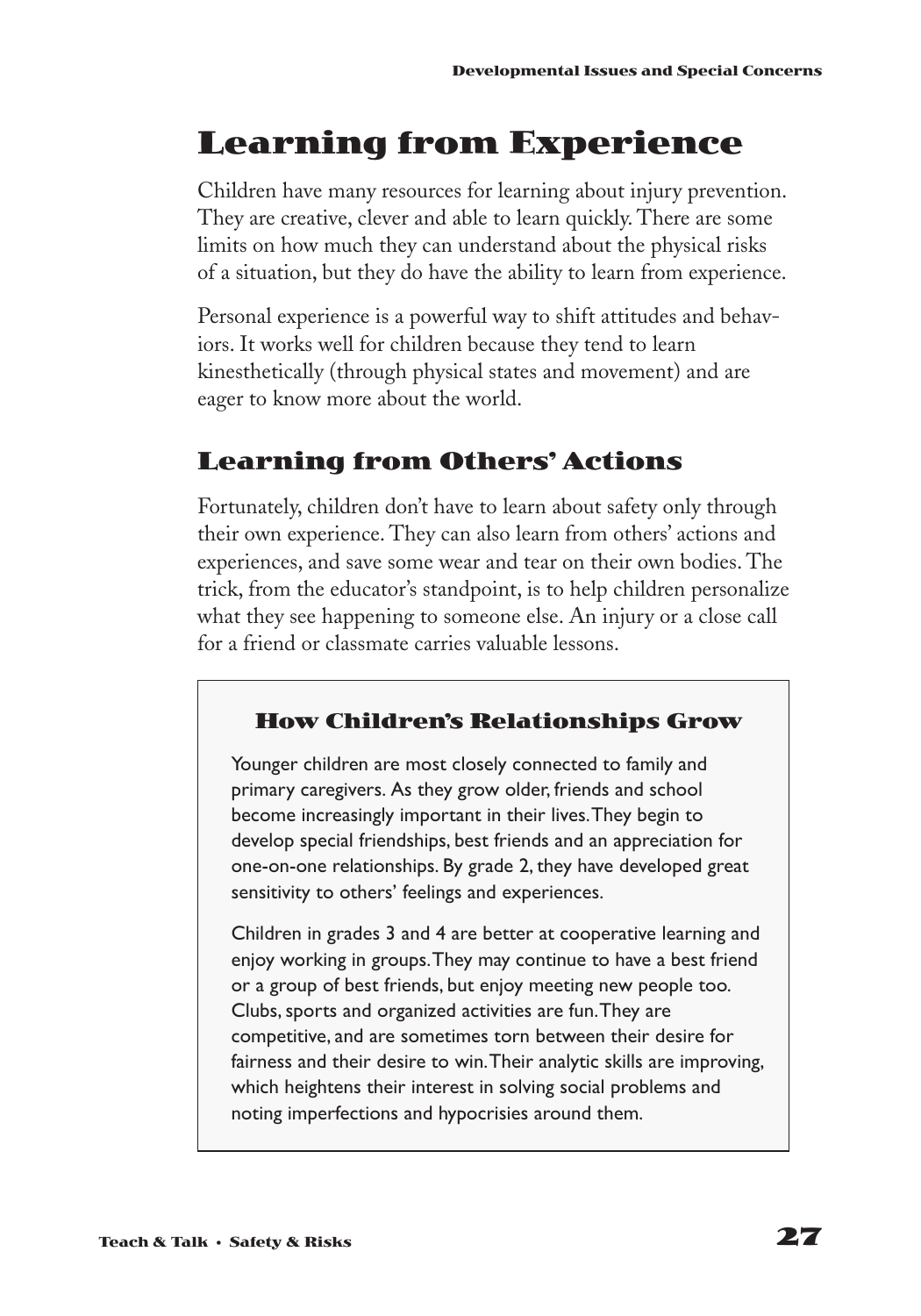If a child is cut playing with a piece of broken glass during recess, it provides an opportunity to talk about better ways to approach broken glass for *everyone* in the future. If Jackson is running through the hallway, knocks his head on a post and needs stitches, what can everyone learn about safe ways to move about the halls?

You can maximize students' learning from situations in which someone is injured or nearly injured. Questions such as the following help children personalize such experiences:

- Anthony was hurt when he fell from the jungle gym. Has something like this ever happened to anyone else you know? Has it ever happened to you?
- What happened?
- w How did you feel about it? How did other people feel?
- If you were in a situation like that today, would you do anything differently?
- What would the smart choices be for someone in that situation?

One caveat when using these kinds of teachable moments is to avoid blaming or stigmatizing children who serve as examples. Instead, be sure they are seen as valuable members of the community with important experience to share. Help them talk about what went wrong and what they and others can learn from the incident.

This strengthens the process of personalization. If students believe they might have made the same mistake as Jackson did by running in the hallway, they are more likely to take steps to avoid repeating those errors. If they don't relate in a personal way to Jackson's situation, they are less likely to learn from the incident.

In a nonblaming atmosphere, students can be more open about sharing their experiences and letting their peers learn from them. Admitting a mistake is often a challenge for children. It is easier and more productive for all if they feel encouraged, supported and safe from ridicule.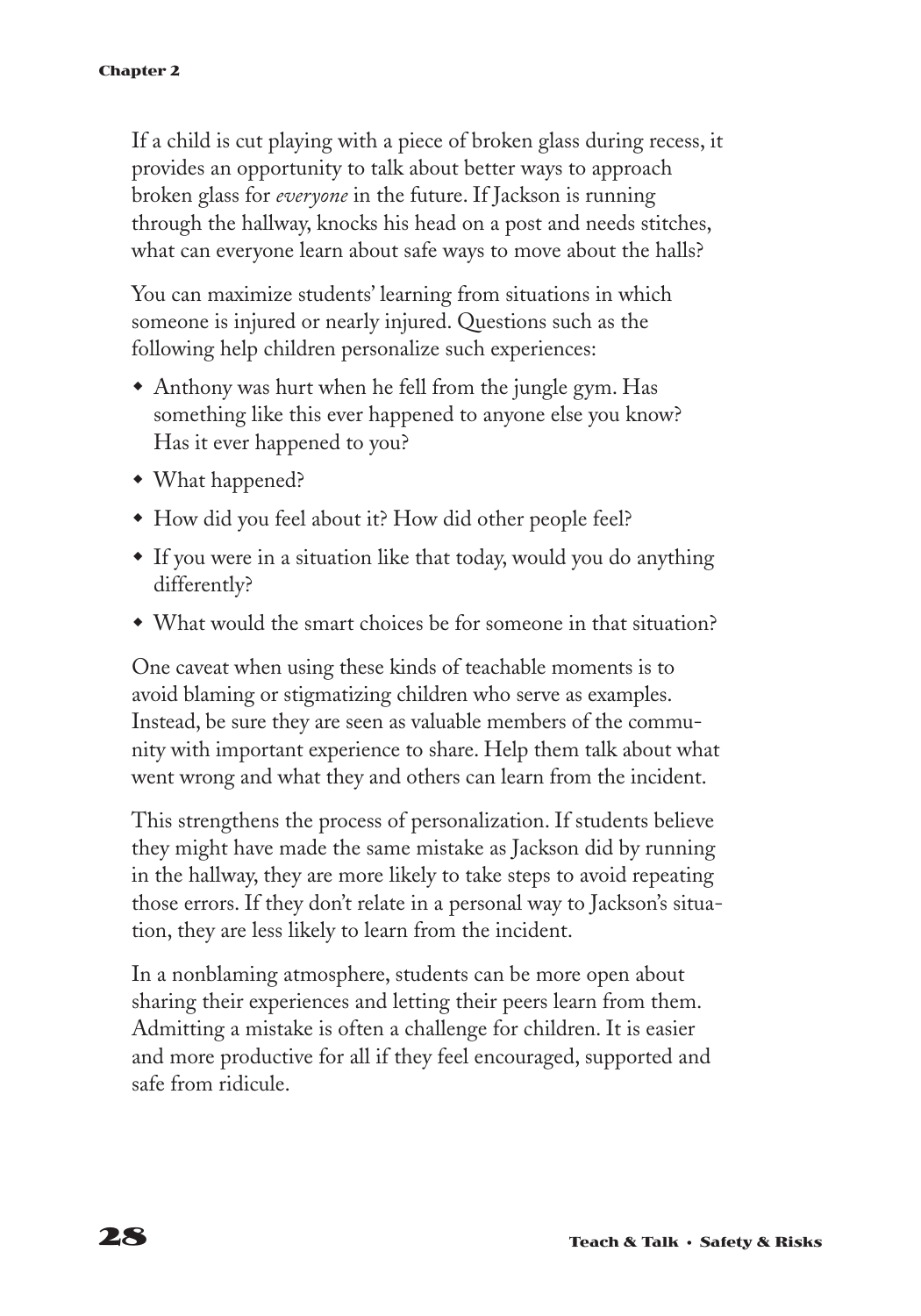### **Learning from Role Models**

An impressive role model can often persuade children of the importance of preventive steps such as wearing bicycle helmets or safety belts. Support children in choosing role models consciously. They can look to older students in the school, admired teachers, recreation leaders, media personalities or a classmate. They can be asked to draw pictures or write stories about someone who has been a good role model for them around injury prevention.

The power of role modeling can go in both directions. To complete this circle, you can have students write, draw or talk about the ways they want to be good role models for younger children.

### **Learning from Other Sources**

Other sources of empathic learning can also provide valuable lessons. Stories, folk tales and movies may be useful in helping children think about safe choices. Current news events can offer teachable moments for learning about safety.

Children can also apply the principles learned from one experience to other circumstances, and teachers can maximize the circle of learning from any incident that carries a safety lesson. If the wagon full of watermelons is pushed fast and recklessly so that it overturns, it's a great time to teach real lessons about momentum, speed and inertia that can be extended to being safe on a bike or skates, or in a car.

# **Television and Other Media**

Television, movies and advertising all influence children's approaches to risk taking.

Television contains high levels of violent content, even in children's programming. Cartoons frequently include characters who batter and maim one another. Children's action dramas show heroes who solve problems by fighting, using clever weaponry, and martial arts. Overt violent content is common in commercials, even for family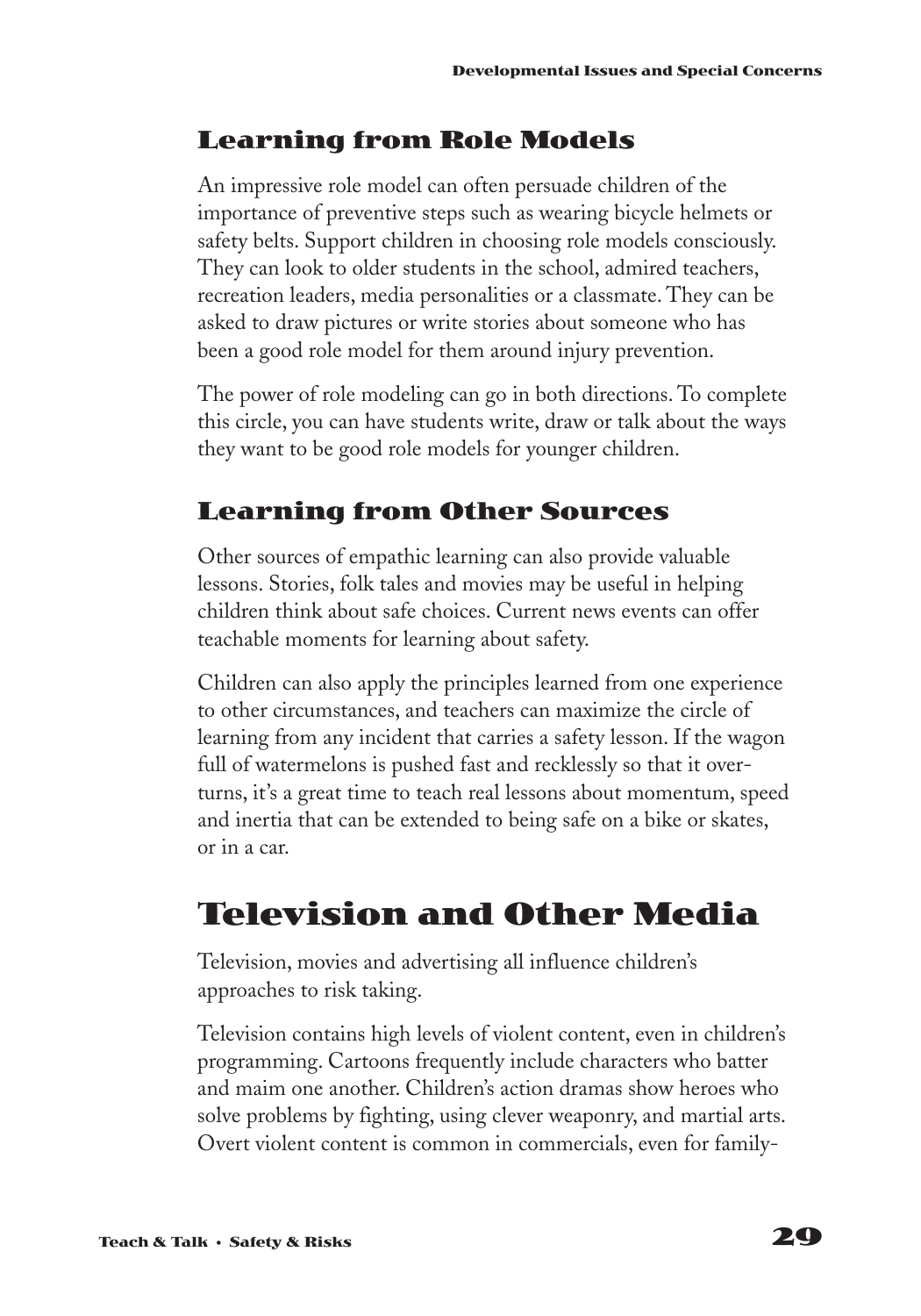oriented programs. Sitcoms are often driven by characters who demean, denigrate and deride each other and themselves.

The families shown on TV have always been less than real. In the past, June Cleaver vacuuming in her pearls and pumps, the relentless cheeriness of Donna Reed, and the ebullient camaraderie of the Partridge family could make many viewers wonder about their own less than perfect but ever so real families.

Today's TV families still aren't real, but the pendulum has swung from the idealized "happy home" images of the past. Characters trash-talk their elders and peers, slap and shove each other around, scheme to avoid responsibilities, and are driven by selfish rather than community interests.

You can help your students analyze what they see on TV, in advertising and in movies. How do they think these media influence children's choices about risk and community behavior? Do they see the ways media normalize values of disrespect? encourage violent responses to problems? worship independent action? (Action heroes usually don't ask their parents for help.) How is this different from the values in your classroom?

There are many solid arguments for limiting television viewing among schoolchildren. Schools may want to work with parents and

#### **More Is Worse**

Researchers have suggested a range of problems linked with children's television viewing habits. One interesting study (Singer et al., 1998) surveyed over 2,000 Ohio public school students in grades 3–8.

- Those who watched greater amounts of television per day reported higher levels of violent behaviors and more symptoms such as anxiety and depression.
- Those who preferred action and fighting programs reported higher levels of violent behaviors.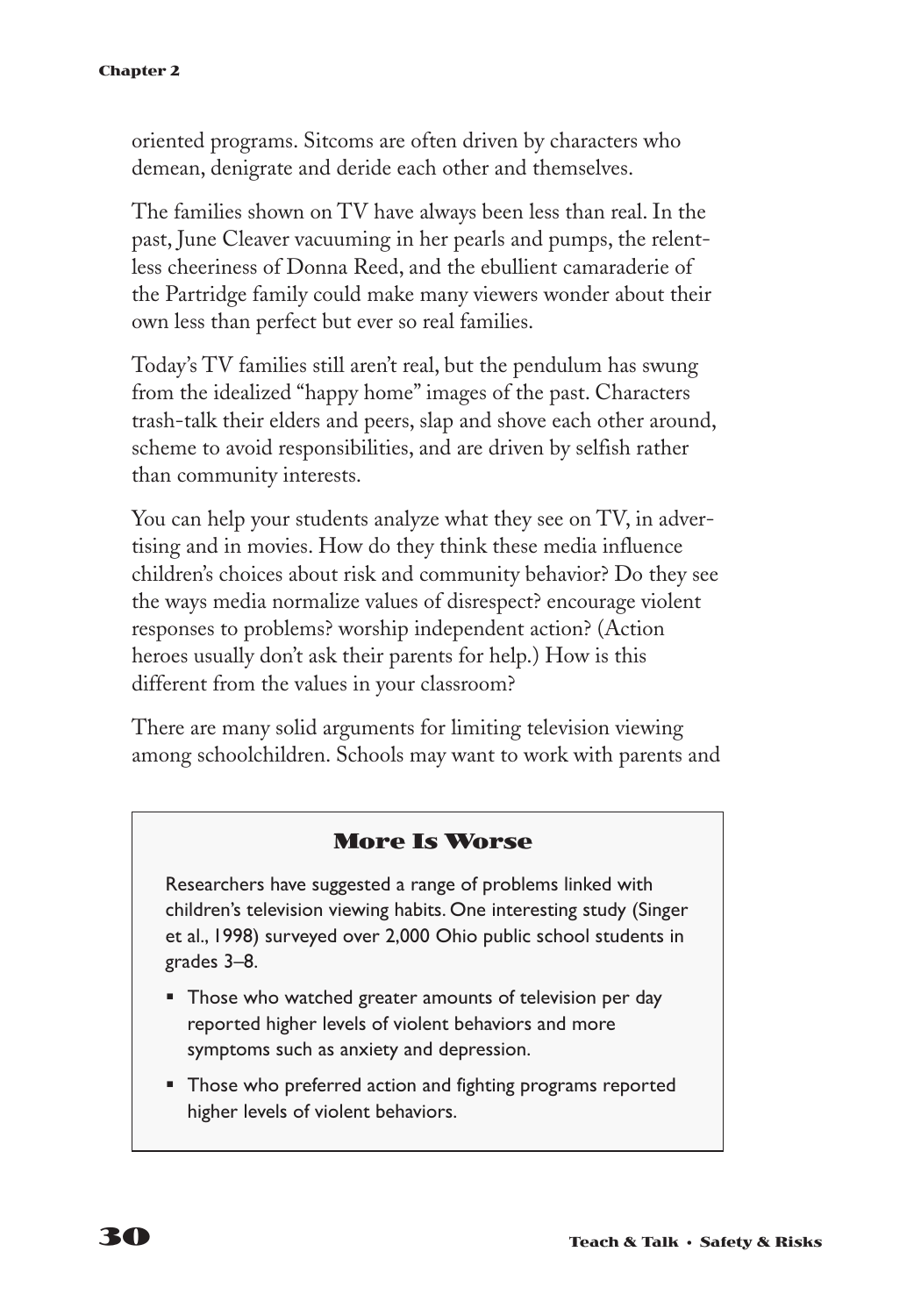community programs in an effort to boost reading, physical activity and family activities and decrease hours in front of the TV. The influence of these programs on your students will continue, however. One of your best strategies is to give them tools their talented brains can use to analyze what's wrong with what they see on TV.

## **Gender and Geography**

The rate of risk for some injuries varies by gender, socioeconomic status and geographic region.

### **Boys at Risk**

Boys are almost always injured more frequently than girls. There are three reasons for this. First, boys tend to be more aggressive in their behaviors and more attracted to risk. This is not true of all boys, of course, and some girls are very involved in risky behaviors. But in general, boys choose riskier activities than girls.

Second, boys face social expectations about their behavior that encourage them to take greater risks. They are often urged to be more aggressive, run faster, fight harder, just "do it!" They are teased if they act afraid. They may be derided by parents, older kids or peers if they hesitate.

#### **Another Danger from Television**

Almost every household has one or more television sets. Between 1990 and 1997, there were 73 cases of injury from falling TV sets reported to the U.S. Consumer Product Safety Commission, 28 of which resulted in deaths.Toddlers were the most common victims.

TVs should always be placed in safe and stable locations, especially in homes with young children.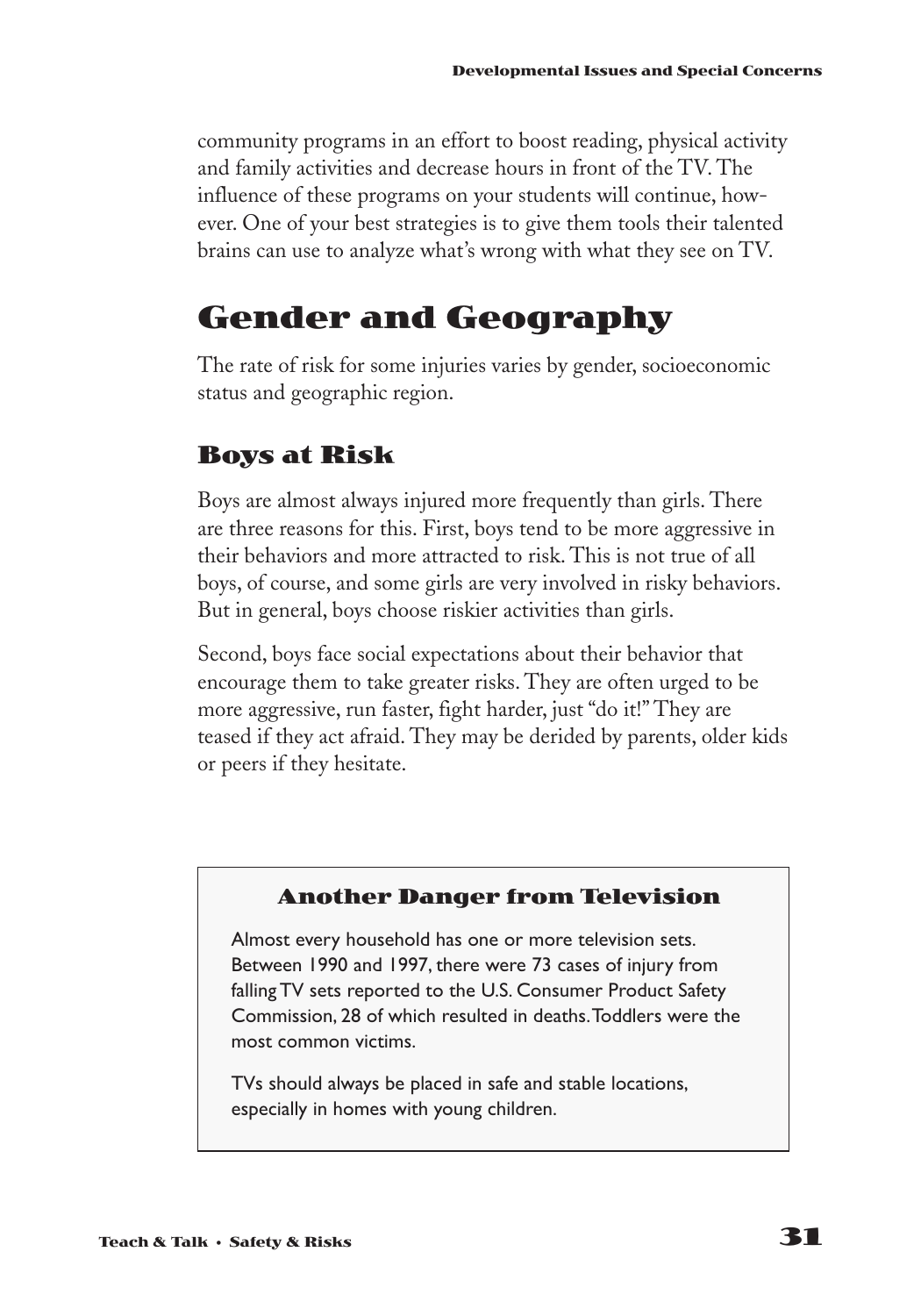Finally, there is an important effect of *exposure* for boys, which is simply that boys tend to be exposed to more risky situations, again because of social expectations. They ride with Dad in the truck, and Dad has been drinking. They go hunting with their uncle and are close to firearms. They go fishing in the boat when the waters are rough. They are given skateboards for their birthdays. They're left alone at home at earlier ages than girls. Each of these instances, and hundreds of others, increases their exposure to risk.

### **Geography and Poverty**

Urban and rural children face different types of risks. Urban children have a lower rate of death or injury from motor vehicle collisions because many of their families do not own cars. But they are more at risk for pedestrian-vehicle injuries when they play unsupervised in streets and parking lots. This often happens because there are not safe alternatives such as parks and playgrounds, and, in crowded cities, spaces for cars and people overlap.

Urban children also are more likely to be in the vicinity of handguns, street violence, gangs and drug-related activities that can lead to injury. The frequent use of firearms in these areas increases children's risk of injury or death by shooting. Rural children are more likely to suffer injuries from motor vehicle collisions, to be injured in remote places with limited medical resources, and to experience longer lag times between time of injury and provision of qualified medical care. These kinds of differences lead to different death rates by region.

#### **What About Race?**

In injury epidemiology, race is usually a marker for risks linked to geography and lower income. For example, among Native Americans, geographic isolation and poverty both contribute to higher rates of risk in residential fires.African-American children living in poverty may reside in urban neighborhoods where drug trafficking and gang activity are concentrated.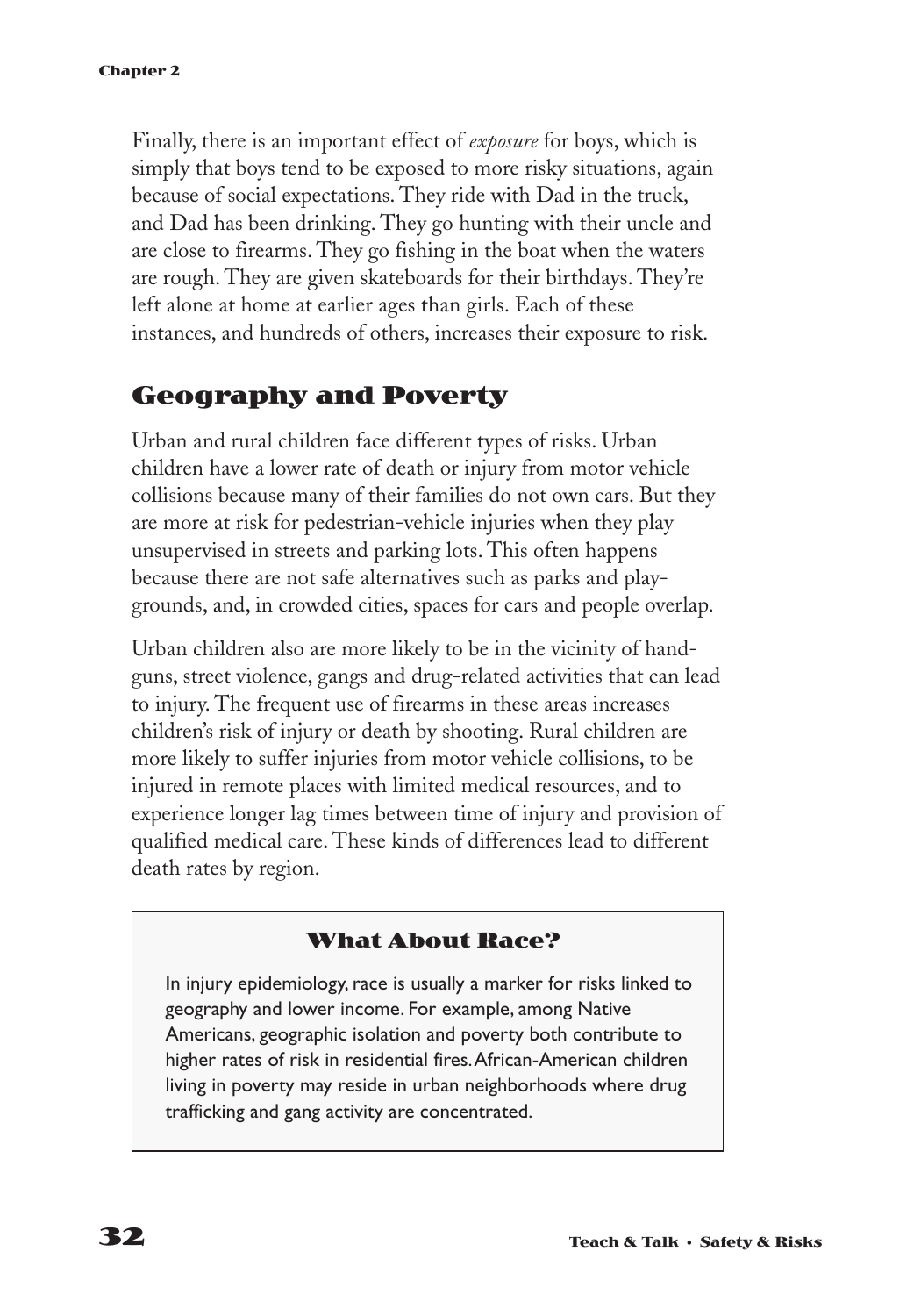Poverty is associated with specific kinds of risks as well. Poor children live in more crowded conditions and are less likely to have smoke alarms in their homes. Their families are more likely to rely on unconventional sources of heating, and the rate of smoking is higher. All of this adds up to greater risks for fire-related injuries.

Poorer families may not be able to afford bicycle helmets, swimming lessons, new bicycles or skates in good repair, afterschool daycare or other proactive means of preventing injury.

## **Disasters, Acts of Violence and Other Traumatic Events**

Through the reach of incredibly efficient global media, disaster has become a part of our everyday lives. What a strange position this puts us in. By nature, we want and need to know what's going on around us. It's instinctive—part of the way we protect ourselves and stay safe. Is there danger over here? Does a member of our tribe need help over there?

This was easier to manage when the danger was a barn fire down the road, or a rabid dog wandering through town. Or when the person who needed help was a neighbor known to everyone. Or when the help that could be offered or taken was straightforward and obvious.

That is no longer the way things are. We feel the distorting impact of the media strongly. Think about the truly bizarre things that begin to feel commonplace: mass shootings at schools… serial murders… assassinations… random acts of violence… hate crimes. The media are drawn to and tend to cover the most spectacular and destructive natural events, the most graphic mayhem, and the most depraved behaviors.

Horrible things do happen every day. But from an epidemiologic standpoint—how often these tragedies strike per 100,000 people, say—they are far less common than a look at the evening news suggests. Many adults are torn between their desire to be informed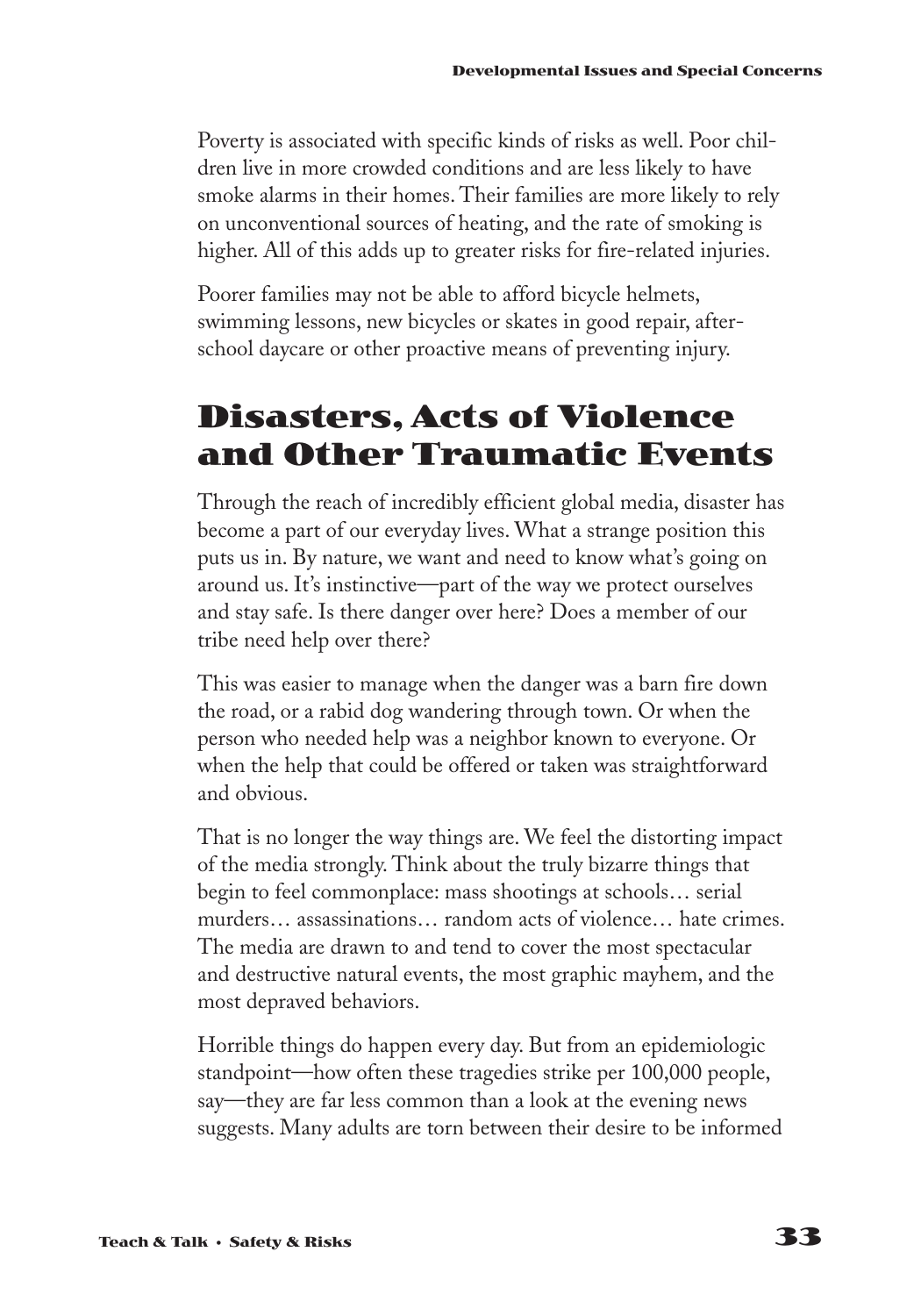about the world and their wish to keep a realistic bead on what's really happening in day-to-day life.

If these circumstances confuse and confound adults, it's no surprise that children are also in turmoil. There are really two directions we need to take in injury prevention efforts with children when we consider dramatic, traumatic events such as natural disasters and acts of violence. We need to do proactive planning to protect life and prevent injury should such an event occur. We also can establish an ongoing plan to help students work through the feelings they naturally have when they hear about these events occurring elsewhere.

### **Planning Ahead**

Schools should have programs in place to deal with the possibility of natural disasters or acts of violence on or near campus. This would include prevention planning; what to do during an event to keep students and staff safe; and what to do after an event to treat injury, minimize psychological and emotional trauma, and promote recovery.

The great majority of students will never need to deal directly with mass violence. Natural disasters such as floods, hurricanes or earthquakes, though more common, will directly affect only a small number of the nation's students (although, if your community is touched by such an event, many of your students may feel it). This is an area of considerable specialization which is beyond the scope of this book, but is an essential part of creating safe schools. (See the Resources section for further information.)

### **Strategies to Help Children Cope**

A more pressing and ongoing, if less dramatic, concern is what to do to help children remain resilient in the face of the terrible events they hear about in news reports. Even when something happens far away, an event can feel very close, very real and very threatening to children (not to mention their parents and teachers).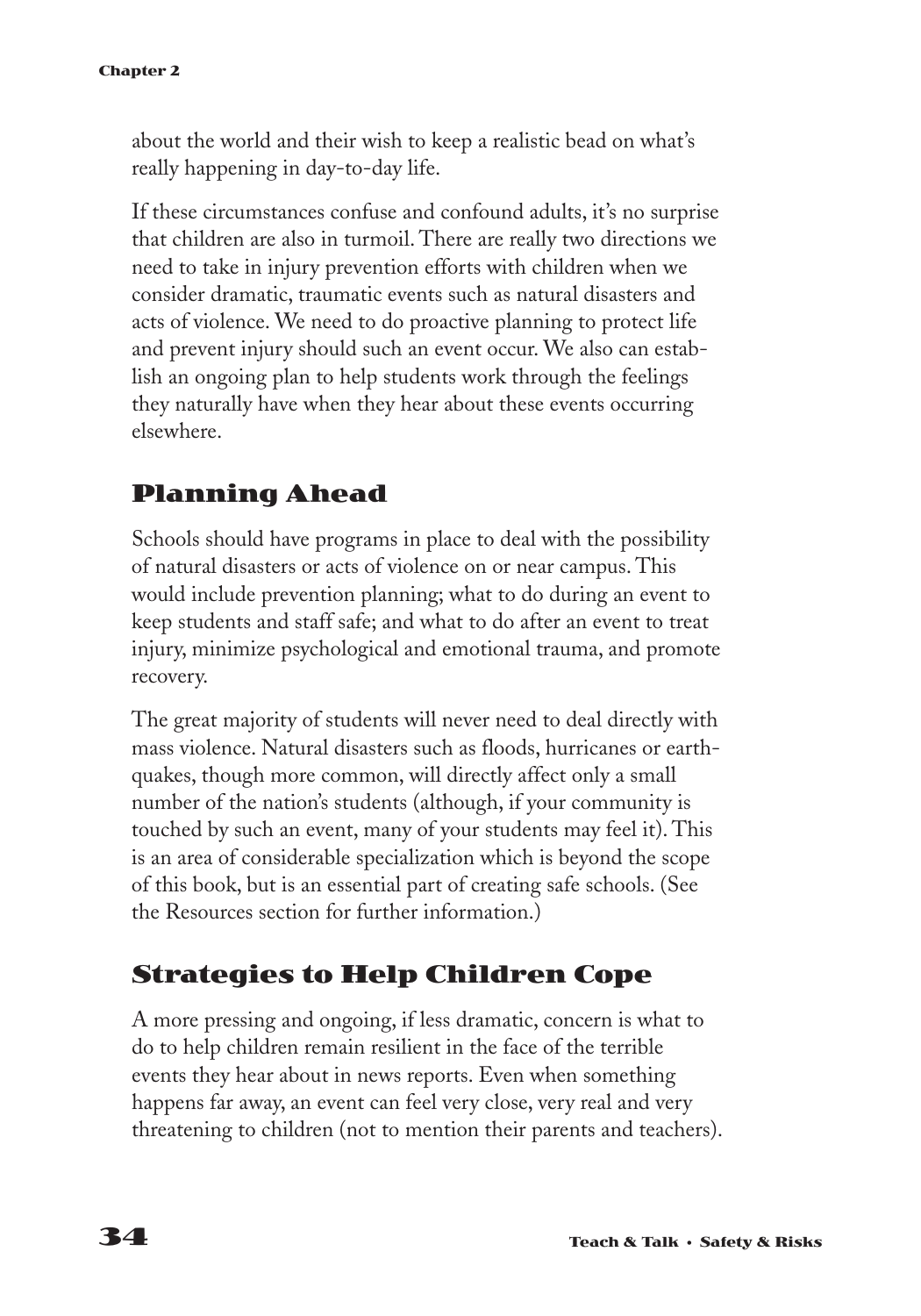When violence or tragic injury happens to someone within the community, the effect and the fear are even more powerful.

Once again, we struggle with statistical versus emotional reality. Auto collisions are far more common than stranger abductions. Drownings are a greater threat to children than random shootings. But we all feel less certain and less powerful after random events. Children, like adults, recognize that they have little control in these kinds of situations. This dilemma poses a terrible challenge to children's need to feel safe.

Fortunately, there are strategies you can use to help children cope in a productive and realistic way with traumatic events. Some are part of an ongoing program of communication, expression and skills training. Some are things you might do in response to a specific event. All can help children regain some sense of selfdetermination and mastery.

#### **Empowering Messages for Kids**

It's hard for kids to witness natural disasters and acts of violence, even from the distance of TV news. Here are some messages you want kids to internalize when you help them try to understand these events.

- **I** know the rules; I know what to do (grades  $K-2$ ).
- I can figure things out and know the right thing to do (grades 3–4).
- I'm choosing smart, safe friends.
- § I know adults who are there to help me when I need it.
- I can ask for help when I need it.
- When I make smart decisions, I help everyone stay safer.
- My community cares about me, and I care about them.
- I know people are watching out for my safety—friends, family, teachers and school.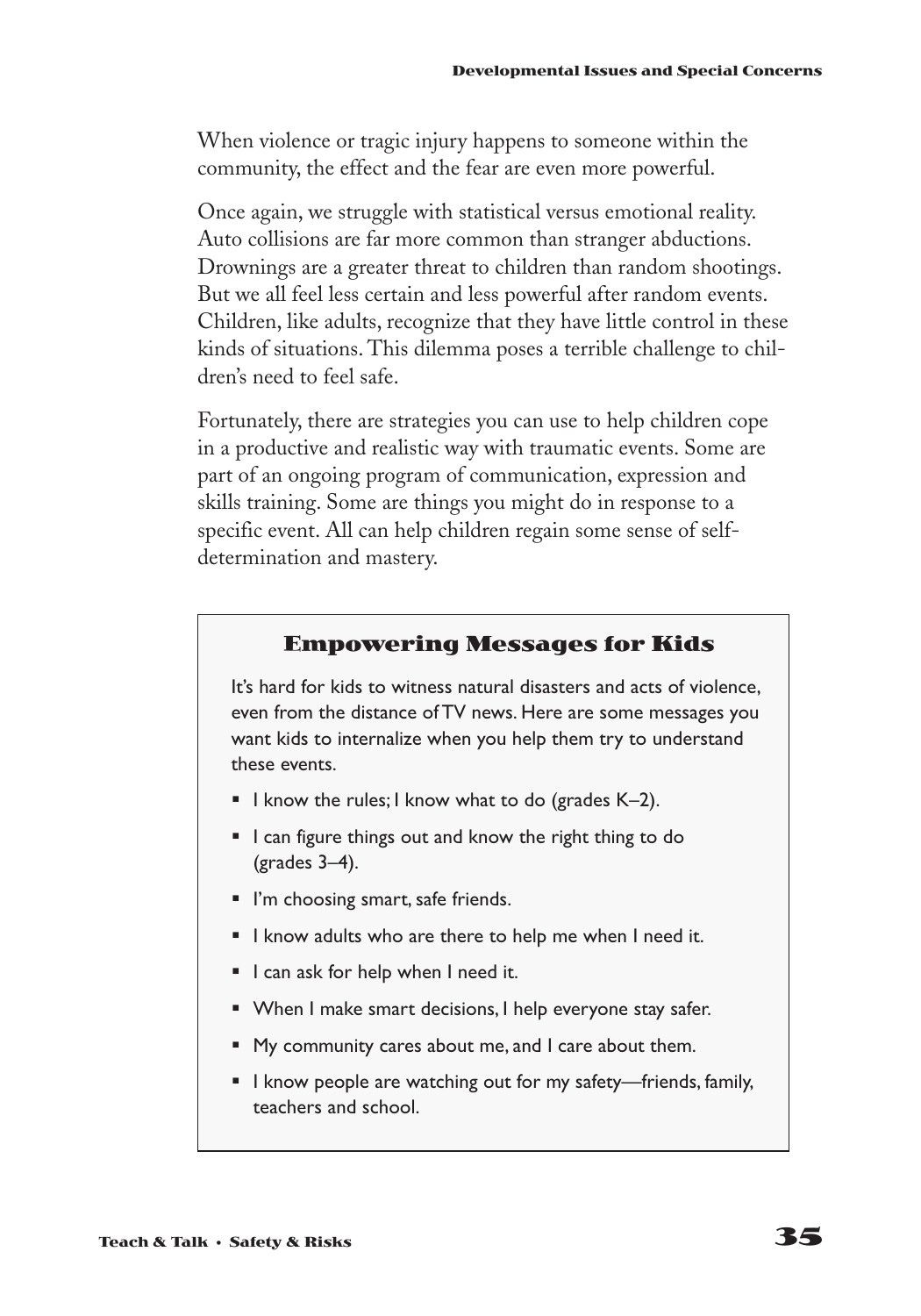#### **Strategies include:**

- w **Take concrete steps to protect and prevent.** Schools should already have mechanisms in place to keep campuses safe. These would include things such as fencing the school property; limiting access to only students, staff and approved visitors; hosting parent meetings on safety; having clear school policies for reporting unusual incidents or suspected family violence.
- w **Talk to students about what has been done.** Point out the ways the school has created a safe environment.
- **Recognize and talk about feelings.** Children, like adults, feel sadness, fear, anger and insecurity in the face of traumatic events. Give them a chance to notice and express their emotions.
- w **Find ways to re-establish a sense of personal power.** One of the greatest injuries to children who are indirectly affected by a traumatic event is a loss of control and confidence. Take steps that can help them reconnect to their sense of personal power. For example:
	- § Do physical activity or tasks that help kids feel strong and capable. (Play sports, work in the school garden, clean up the playground, wash the windows.)
	- § Give students a chance to reinforce their skills at safety assessment. (Am I OK? Do I need help? Whom would I ask?)
	- Use community action and involvement, such as writing letters to the editor, presenting plays or puppet shows or poems to other classes, reading stories at a parent meeting, having older kids help out younger kids, setting up buddy systems for getting to and from school, sending cards or letters to individuals affected by the traumatic event.
	- Move classes back to normal routines fairly quickly.
- **\* Offer truthful reassurances.** We cannot promise children that no harm will ever come to them. But we can show them all the steps we are taking to keep everyone safe and express our fierce commitment to this goal.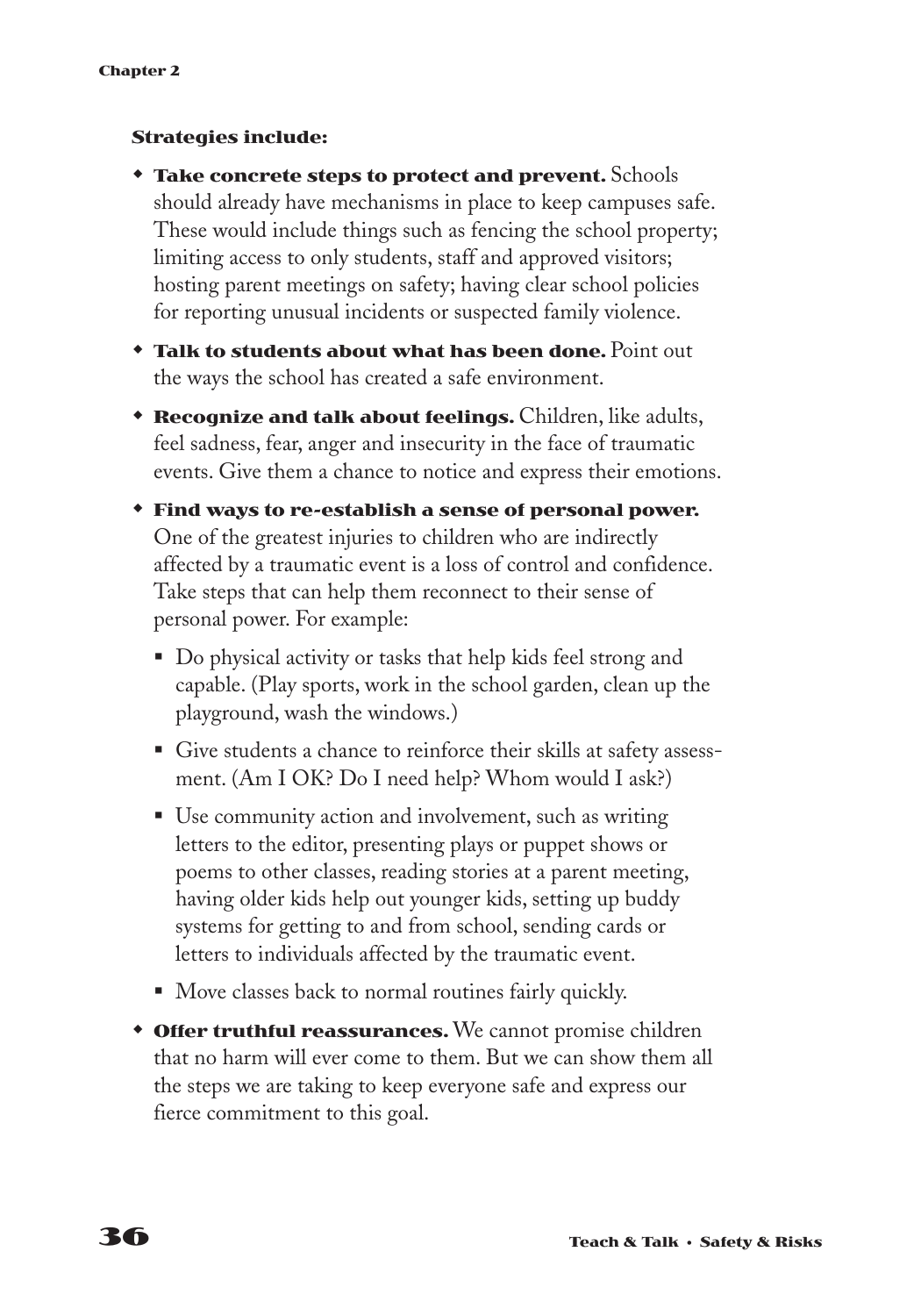**\* Confirm their place in the community.** Emphasize the importance and strength of belonging to a community. In most instances of mass or random violence, someone somewhere heard beforehand and did *not* tell people who could stop it. In your own class, help students make a commitment to talk about things that don't feel right and to get help if something needs to be stopped. This is the kind of community that can prevent most acts of violence.

While the risk of these events happening continues to be statistically small, their emotional impact can cause a very real kind of emotional and spiritual injury to children. Since we will not necessarily be able to stop the next act of random violence or the media attention that follows it, our most practical and realistic intervention is to protect children's ability to feel strong and capable, help them enjoy a sense of belonging, and let them know they have a right to be safe in the world.

## **Building the Foundation**

Some interesting dilemmas arise when planning injury prevention education with children. You want children to make wise choices to avoid injury, but they are not developmentally capable of making informed decisions in some of the situations they will face. You want them to stay away from dangers, but also be willing to take developmentally normal and necessary risks. You want them to be assertive and confident, but not aggressive, rude, overconfident or careless.

It might help to think about the idea of a fulcrum that supports and balances the weight of these opposing forces. Direct your educational efforts toward the fulcrum. The goal is not only to give children the tools they need to stay well balanced in their choices about safety, but to give greater substance to the fulcrum itself. Children's decisions will be more sound when based on a solid foundation of developmental capabilities, practical skills and lots of practice.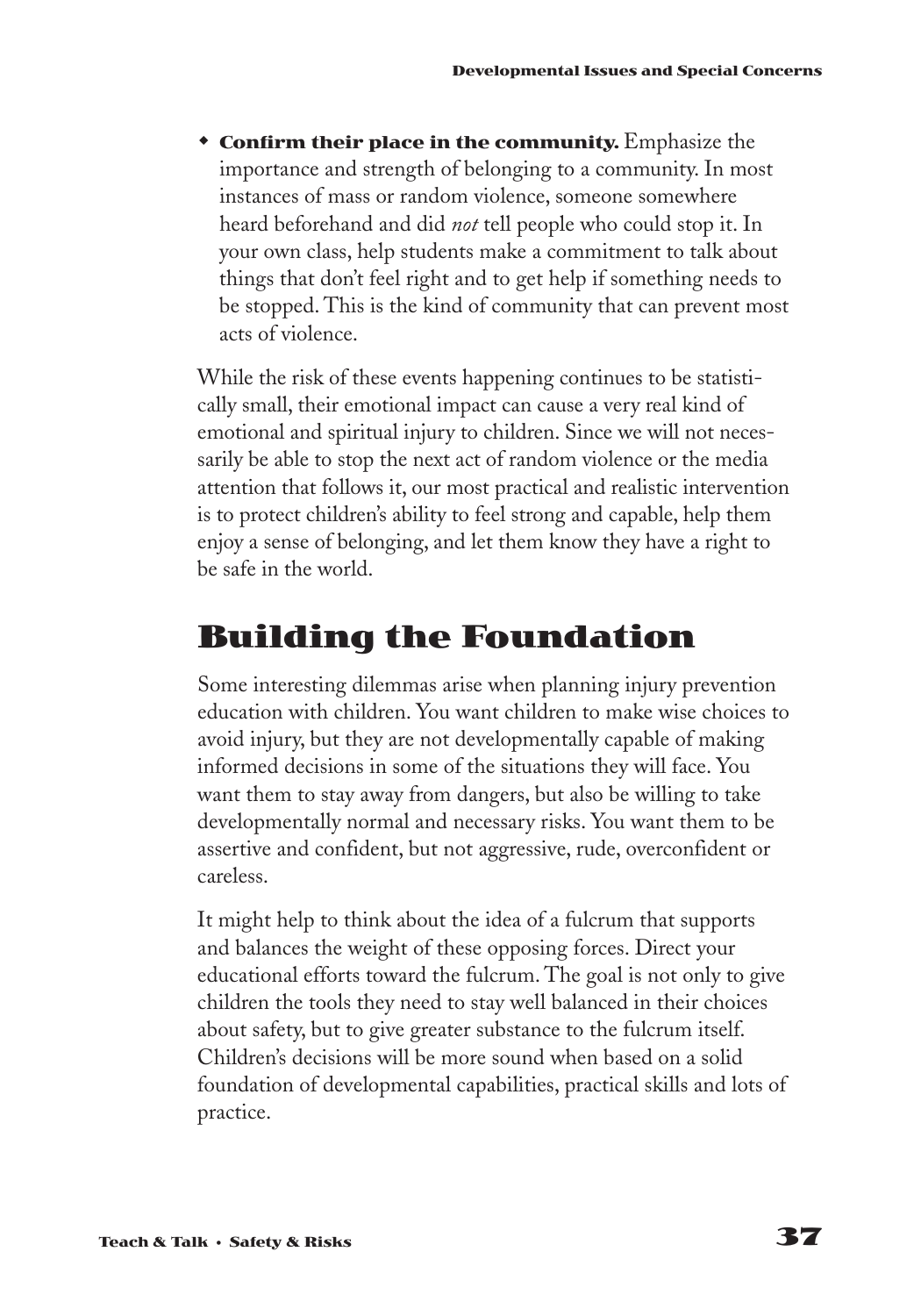#### **10 Attributes of Children Who Thrive**

Ron Taffel (1999), a family therapist and researcher, identified 10 core attributes of children who thrive in their families and communities and can make safe choices.These attributes appear repeatedly in psychological literature spanning the past 30 years.

All children are naturally more gifted in some areas than others. But children with significant problems in any of these domains are more likely to have school, peer and family problems that lead to increased risks.

- **1. Mood mastery.** Knowing appropriate and calming responses to emotions such as anger, stress or anxiety.
- **2. Respect.** Respecting parents and other adults.
- **3. Expressiveness.** Ability to talk sincerely and descriptively about things they feel are important.
- **4. Passion.** Having an interest they feel strongly about.
- **5. Peer smarts.** Ability to interact in rewarding ways with peers.
- **6. Focus.** Ability to concentrate on a task, experience, goal or relationship.
- **7. Body comfort.** Accepting their appearance, appreciating what their body can do for them.
- **8. Caution.** Approaching first-time experiences thoughtfully and seeking counsel beforehand when appropriate.
- **9. Team intelligence.** Knowing how to work with groups and collaborate to get things done without losing their individuality.
- **10. Gratitude.** Having an appreciation of the good fortunes and helpful relationships in their lives.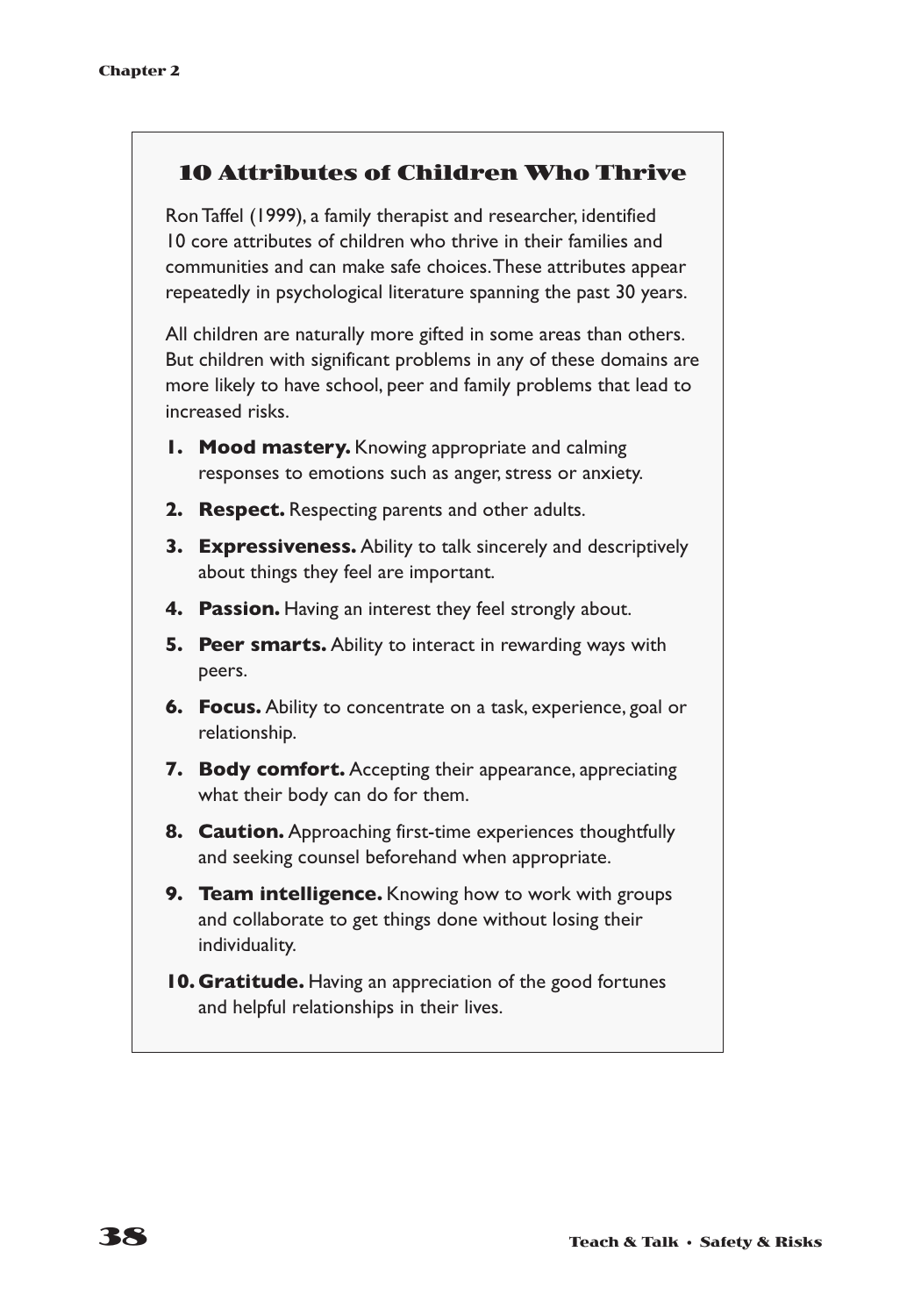# **The Big Picture: What Kids Need to Know 3**

**The big picture in injury prevention**  $\blacksquare$  is straightforward: to help children establish a personal commitment to being safe and build the skills they need to follow through on that commitment. To this end, all of the safety education work you do with children should move them toward five broad goals.

#### **Children need to be able to:**

- **1. Notice, trust and express their feelings.**
- **2. Make choices that keep themselves and others safe.**
- **3. Ask for help when they want or need it.**
- **4. Help their friends make smart choices to stay safe.**
- **5. Speak up to help protect the community if someone is making a risky choice or doing something dangerous.**

Once children commit to these goals, the specifics will follow logically. If a child knows it is important for her to make choices that keep herself and others safe, it's obvious that looking for tadpoles in the run-off after a big storm is a bad idea.

When we give students a chance to develop strengths, skills and a sense of personal power, we give them tools they can use to stay safe. Assertive and empowered children notice their environment and their feelings. They can judge whether they need the help of friends or an adult. They can act with confidence in getting that help. They help their friends make safe choices and feel part of a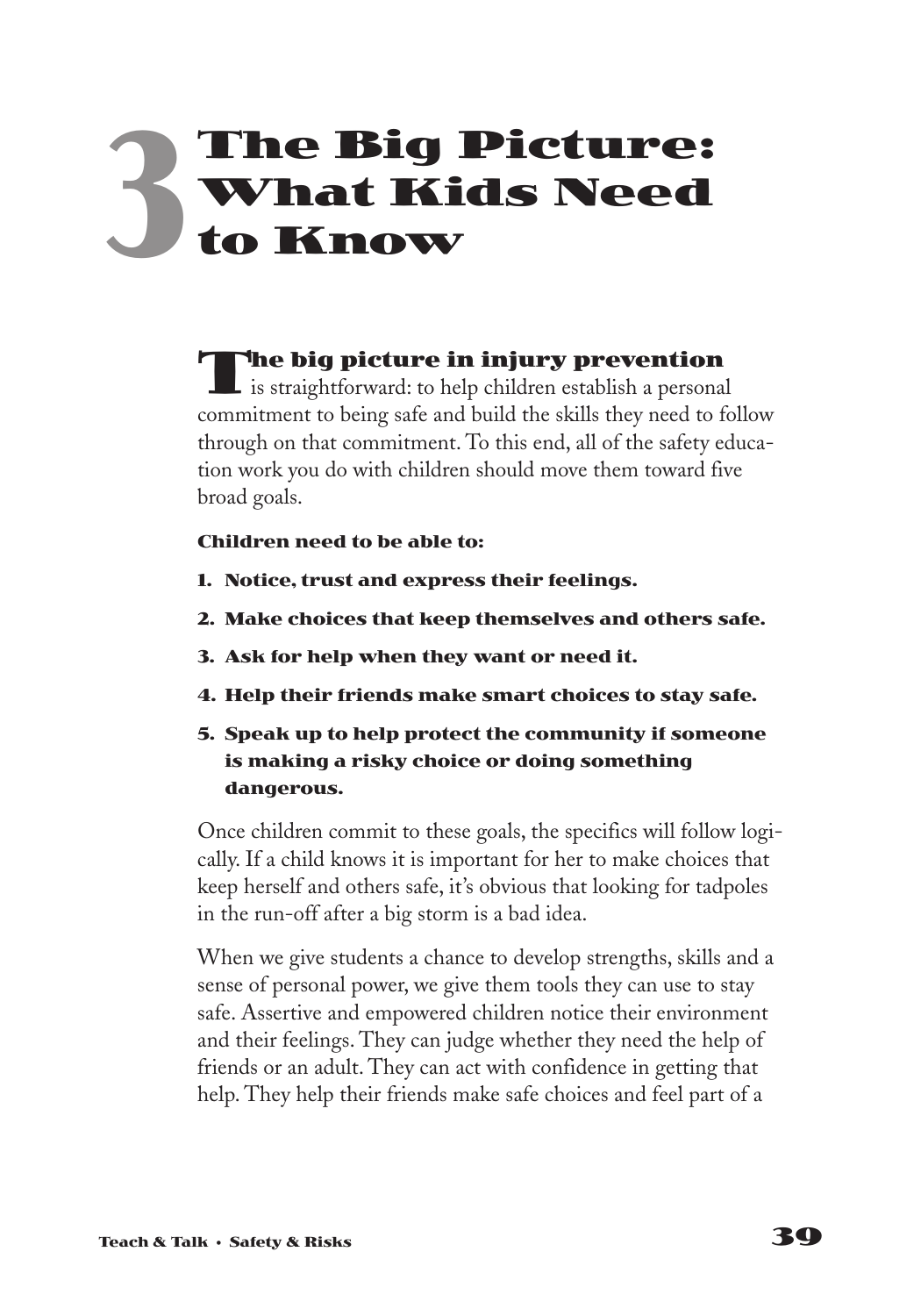safe community. These are kids who are most likely to make smart choices in risky situations and least likely to be victimized by adults or other children.

This chapter examines how to move students toward the first three goals of noticing feelings, making safe choices and asking for help. The next chapter offers ways to meet the last two goals through the powerful influence of peers.

## **Noticing Feelings**

One of the most important strategies for helping kids stay safe is to help them learn to notice and describe their feelings. Children need a chance to think about the ways they feel physically and emotionally, to experience a range of feelings, and to learn appropriate ways and clear language for expressing these feelings to adults and peers.

Emotions cause physical reactions in the body. Children can learn to connect physical feelings with various emotions (e.g., a stomach ache might mean you are afraid; feeling that you just can't sit still might mean you are excited). Children who understand this connection can notice their body's responses and put a name to their feelings.

You can help children learn to recognize their own body signals: What does my body feel like when I'm afraid? when I'm happy? when I'm sad? when I'm angry? How do I breathe? How does my stomach feel? How do I think and talk?

When children learn to identify and discuss their feelings with peers and trusted adults it reinforces the importance and relevance of emotions and "gut instincts"—an essential element of teaching kids to be safe. A sense of apprehension, fear, disquiet or uncertainty, even if it is quite subtle, is likely to be a child's first warning of danger.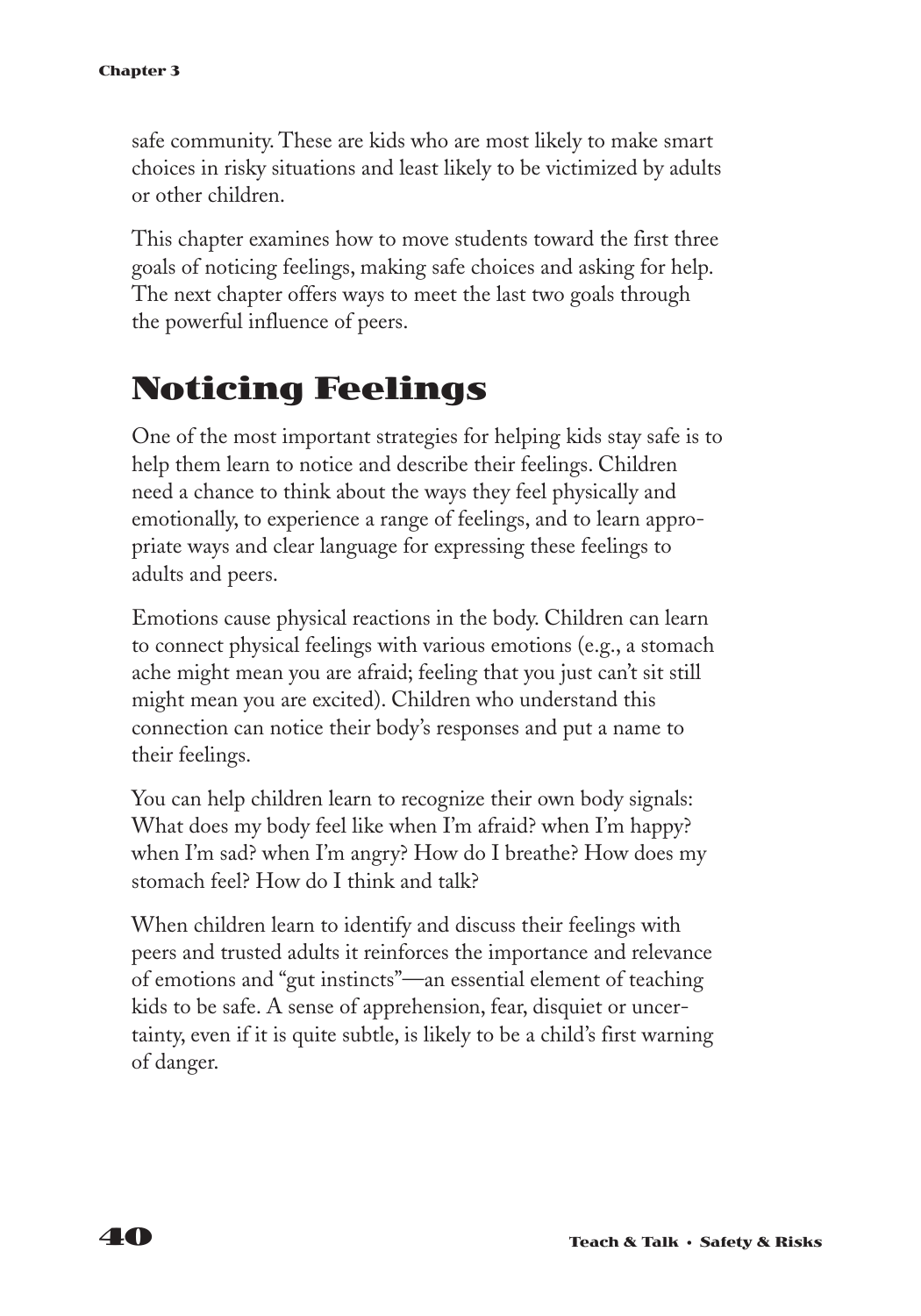We want children to notice these feelings. We do not want them to shy away from believing what their stomach or heart or head tells them. Children who recognize and trust their feelings and intuitions will act, and act sooner, when something doesn't feel right.

**To help children recognize potentially risky situations,** start by teaching them to ask themselves broad questions:

- $*$  Am I OK?
- w **Do I need help?**

If they are not OK, they need to change the situation, and may need help to do it. When children ask these questions, their feelings are one of the most obvious and important places for them to find the answer.

**To make decisions based on their feelings,** children can learn to ask and answer other questions:

- w **What is my fear (sadness, anger) telling me?**
- w **What needs to change so I will feel better?**

Then they can communicate with others and make smart decisions for themselves. These are skills children can learn and practice over time. One of the best places for them to do this is in structured classroom activities like the ones provided at the end of this chapter.

Sharing stories and personal experiences can normalize feelings and help children develop compassion for others. Activities that focus on emotions teach children that all kinds of feelings are OK. Children like the idea that feelings are ways the body sends messages, and that learning to listen to these messages can help them make safe choices.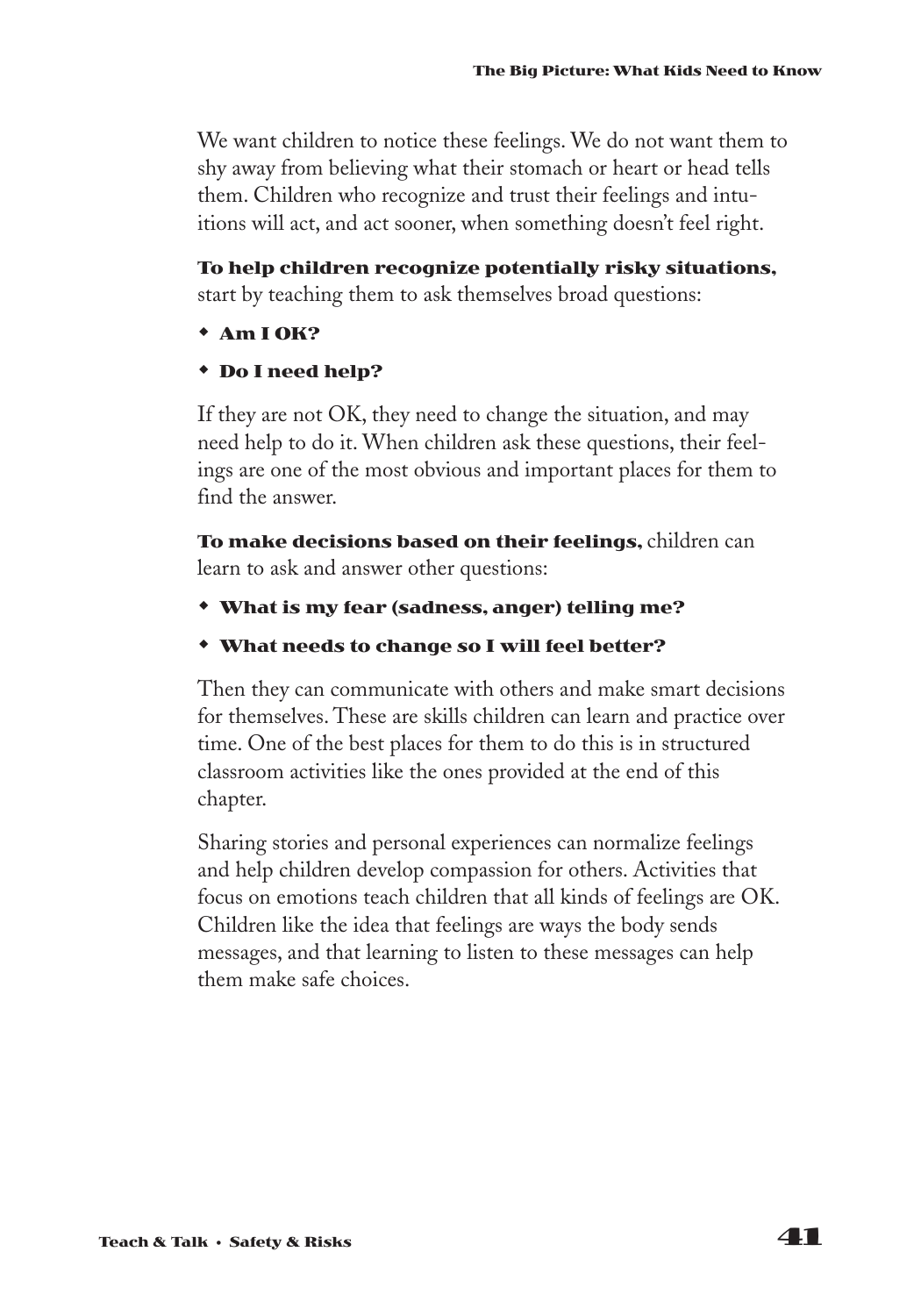#### **Focus on Feelings and Situations Rather Than Strangers**

Much has been made of "stranger danger" for children. Kids are taught not to talk to strangers, not to get in a car with a stranger, and to tell their parents if a stranger touches them in an improper way. But many, perhaps most children who are exploited by adults are the victims of people they know, often people they trust and love.

While children should certainly be counseled to avoid strange homes and cars, abandoned buildings and vacant lots, they should also be taught to notice the following kinds of feelings and situations, and to talk to an adult they trust if things like these come up.

- Keeping a "special secret" from one or both parents.
- Touching someone, or being touched, in ways that feel strange or uncomfortable.
- Looking at something (pictures, videos) or someone, or being looked at, in ways that feel strange or uncomfortable.
- Having a secret friendship with an adult that parents do not know about.
- Feeling scared, angry or uncomfortable around an adult or another child.
- Being physically hurt by someone.
- Being asked to hurt animals or other children.
- Someone not respecting a limit (you say "stop" or "no" and the person doesn't stop).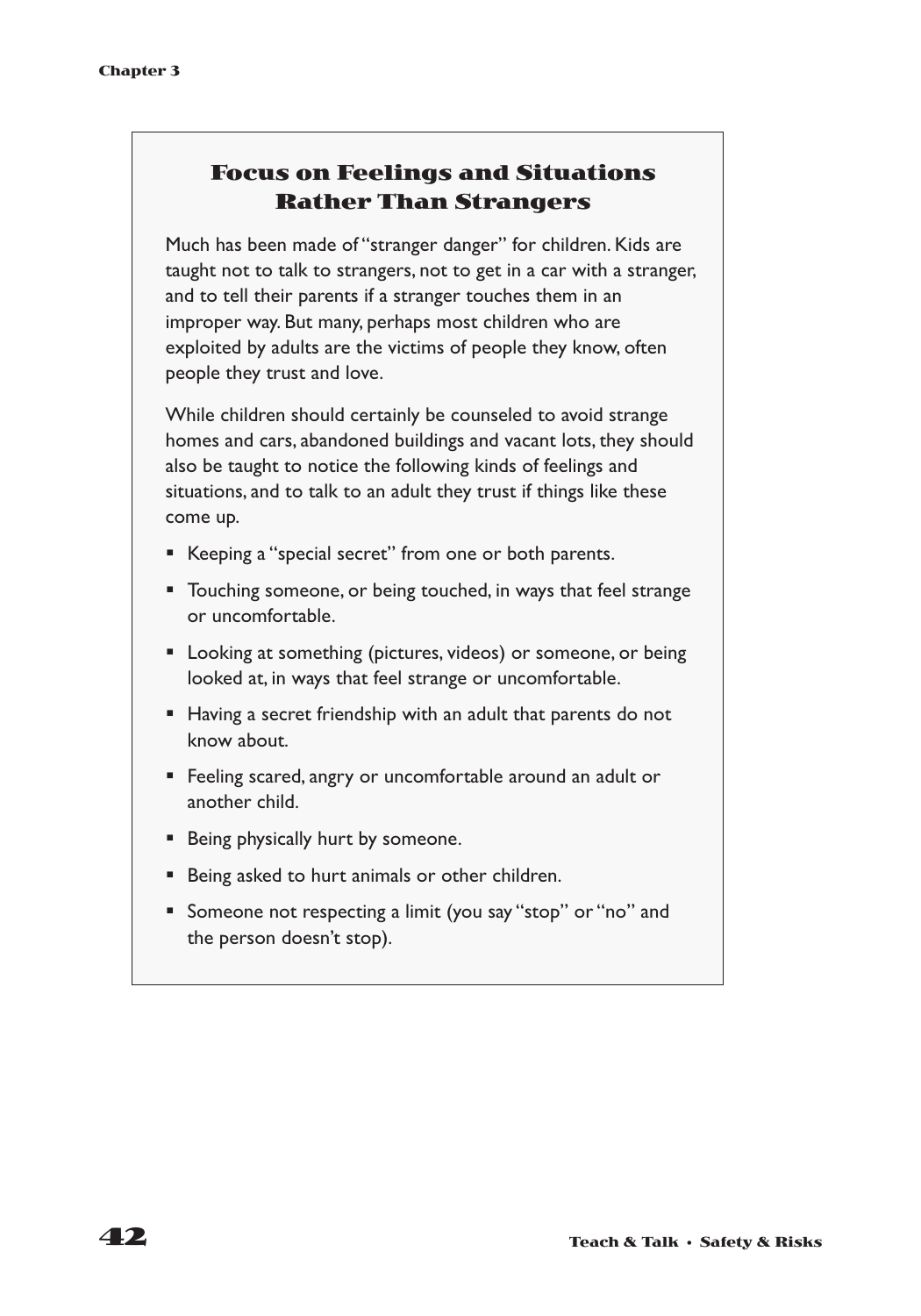# **Making Safe Choices**

To stay safe, children need to have the ability to make different kinds of choices to fit different situations. In a risky situation, they may need to recall the safety rules they know. They may need some kind of immediate physical help. They may need advice on how to solve a problem. They may need support to take steps that will reduce their risk.

### **Thinking About Choices**

Children make choices about risk every day. But they usually do not pay nearly as much attention to their choices as they do to the *outcomes* of their choices. If Evangeline chooses to run across an intersection without looking first to make sure it's safe, she may be able to catch up with her friend Lupe. That's a good outcome. If a driver slams on the brakes and yells at Evangeline for her carelessness, she feels scared and bad. That's an unwelcome outcome.

When you work with students on injury prevention, you can bring their attention to the choices that *precede* the outcomes. Read stories and stop at appropriate moments, asking students, "Does Rudy have a choice here? What choice does he need to make?" When students roleplay, stop at meaningful junctures so the entire class can make suggestions about safe choices the characters can make.

Ask students to think very deliberately about their own experiences, and those of friends. "Did you have a choice to make? What was it? Are you happy with that choice now?"

These are good questions to ask regardless of whether the choice was a safe or risky one. If an action was dangerous, you can help students think about the negative consequences that might have followed. ("So you chose to join the Sunday bike ride in the park even though your brakes weren't working. I'm glad that everything worked out OK and that you had fun. But I wonder if you can think of anything that might have gone wrong?")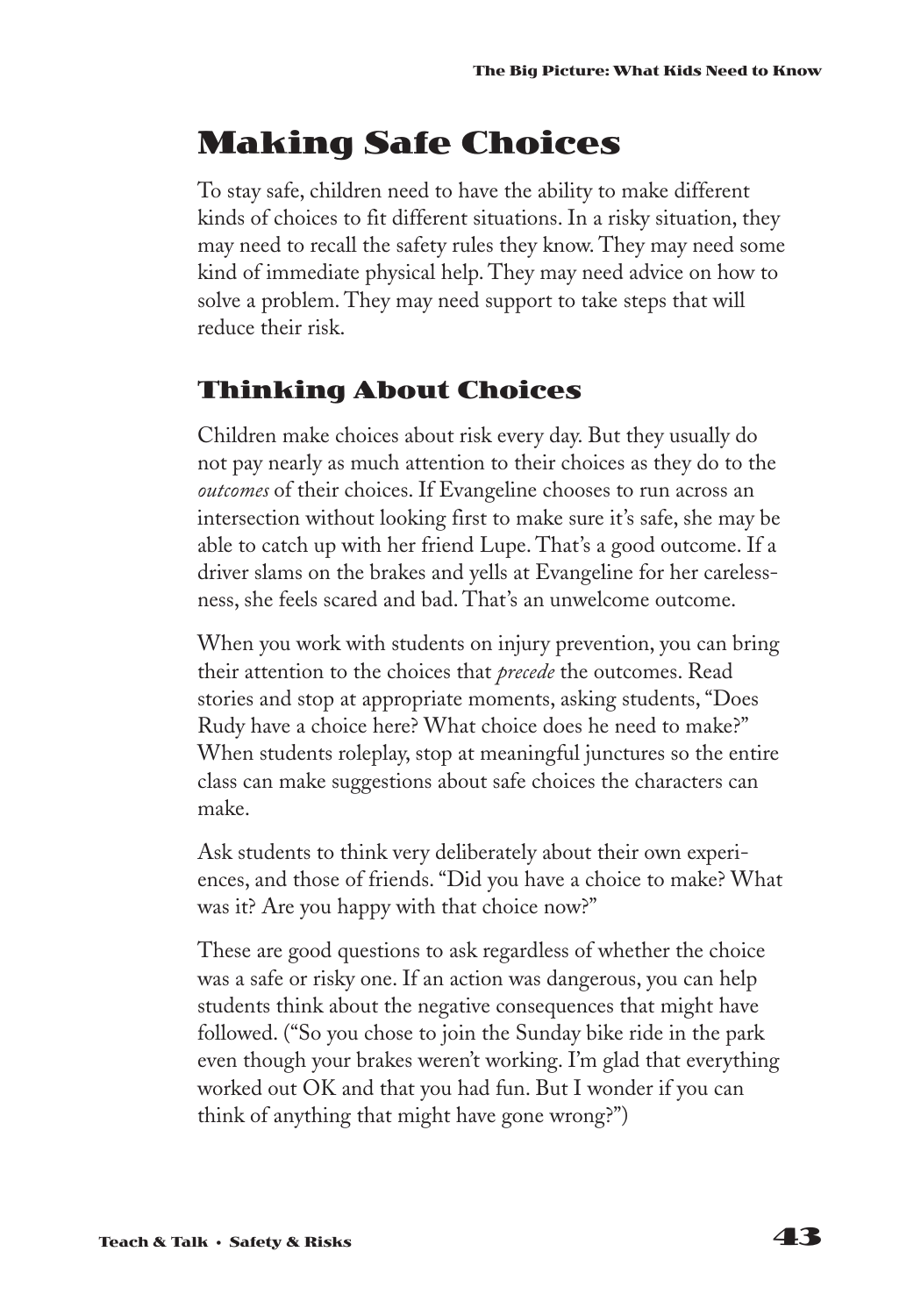### **A Range of Options**

In discussions about making safe choices, teachers can describe a range of options for children. **Here are some of the most common and obvious:**

- **Leave** a dangerous situation.
- **Ask** a grown-up for help.
- **Get support** from smart, safe friends.
- **Plan ahead** to avoid risky situations.

Even very young children can use the first two choices. By second grade, choosing safe friends is an important strategy. And by third and fourth grades, planning ahead and thinking about ways to avoid risky situations are good exercises.

Third and fourth graders are also ready to start thinking about ways to change a risky situation. They can figure out that if swimming on their own is dangerous, finding an adult to swim with will make the situation safer. If riding their bikes across a busy intersection is dangerous, they might be able to cross safely by walking their bikes in the crosswalk.

### **Questions to Ask**

A general approach to making safe and smart choices can be applied to the many specific topics in safety education. Again, you can help students ask themselves some key questions that can work in many different situations.

Model for them by asking questions in response to current events, schoolyard happenings, or classroom lessons, for example:

- Did something go wrong in this situation?
- What could have prevented the risk or the injury?
	- What rules could have prevented it?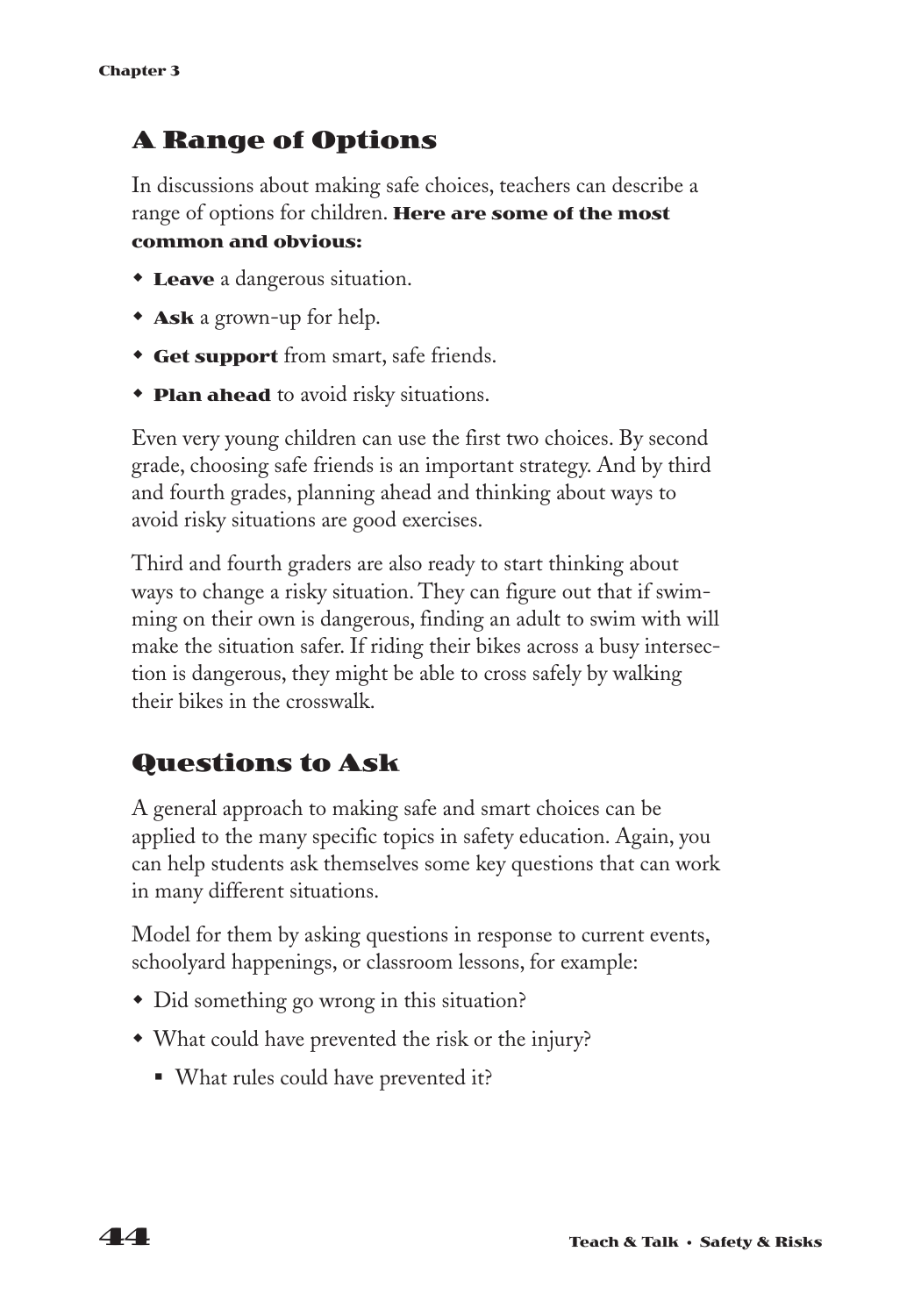- What equipment could have prevented it? (bicycle helmets? safety belts? knee pads?)
- How would planning ahead have helped?
- Who could help in a situation like this? (before the event? after the event?)
- Did safe friends help in this situation? What could smart, safe friends do for one another in a situation like this?
- What kind of example did these people set for younger children?

### **Following Through on Smart Choices**

It takes skills to be able to follow through on smart choices. To avoid a risky situation, a child may need to say no to an adult, turn away from a peer, or give up a chance to impress an older kid. This is where general confidence and self-esteem become essential.

Confident children are better able to follow through on safety rules and choose appropriate adults to turn to for help. They believe the trusted adults in their lives want them to stay safe. Because they have experience talking with friends and adults about feelings and problems, it is not such a great leap to reach out when a new problem arises.

## **Asking for Help**

For many children, knowing they need help may be the most complicated part of the equation. (This is often true for adults as well.) We can guide children in a number of ways to make these assessments wisely. One of the best ways, again, is to teach them to ask themselves questions and give them the skills to interpret and act on their answers.

Children who know the rules for a given situation start with a ready-made guide. For younger children, this is often enough to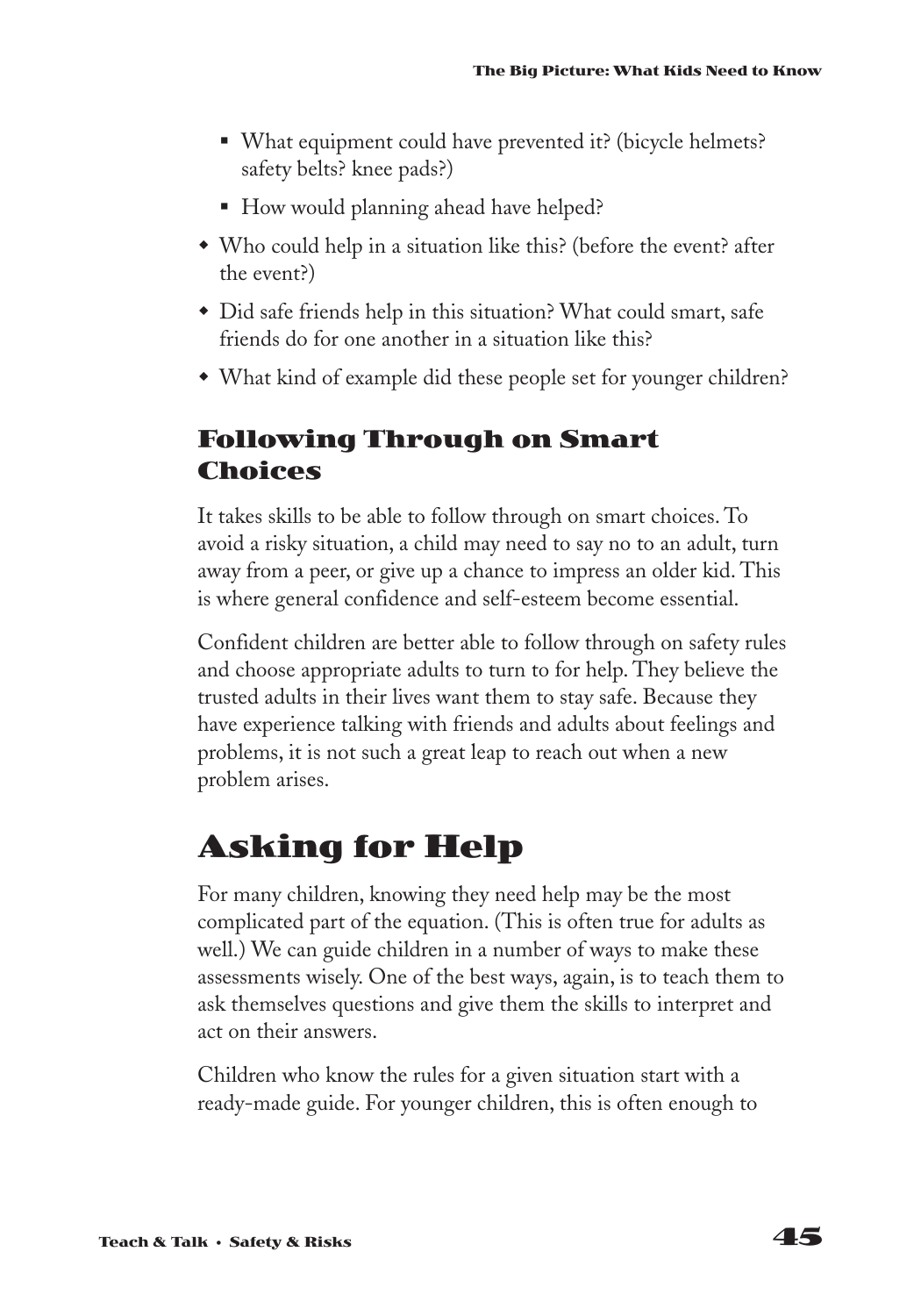direct them. If they cannot keep to the rule (because of peer pressure, confusion, temptation, unusual circumstances, etc.), it is a good idea to ask for help. Younger children are usually looking for concrete support in staying safe. They turn to adults for help crossing a busy street, lighting a campfire or learning to rollerskate.

Third and fourth graders are more likely to face some genuine moral dilemmas concerning injury prevention. Do they step away from a friend who wants to ride bikes down a steep, dangerous hill? Do they look away when another child is bullied so they don't get picked on themselves? Do they tell on a friend who is sneaking into a neighbor's pool in the afternoons to go swimming alone?

Children also benefit from a chance to think about the kinds of problems they can solve on their own (cleaning a scraped knee, stopping a little brother from crossing the street) and the kind that need adult help (a wound that's bleeding a lot, a neighbor child who is playing with a weapon). Stories, short vignettes or roleplays can give children practice and guidance.

### **Whom to Ask**

Once children determine that they need help, the next step is identifying where to go or whom to turn to. They might get help from a parent, another family member or a teacher. They might look to a friend their age or someone a little older. They might seek out a recreation leader or someone at their church or temple. In some situations, they would want help from a police officer or other safety provider.

Sometimes it's hard for children to know who can help them. The best way to hone your students' skills in choosing well is to give them lots of opportunities to practice. Encourage them to talk to people in their lives about all kinds of things. Children who have experience talking about feelings, thoughts and questions find it easier to ask for help.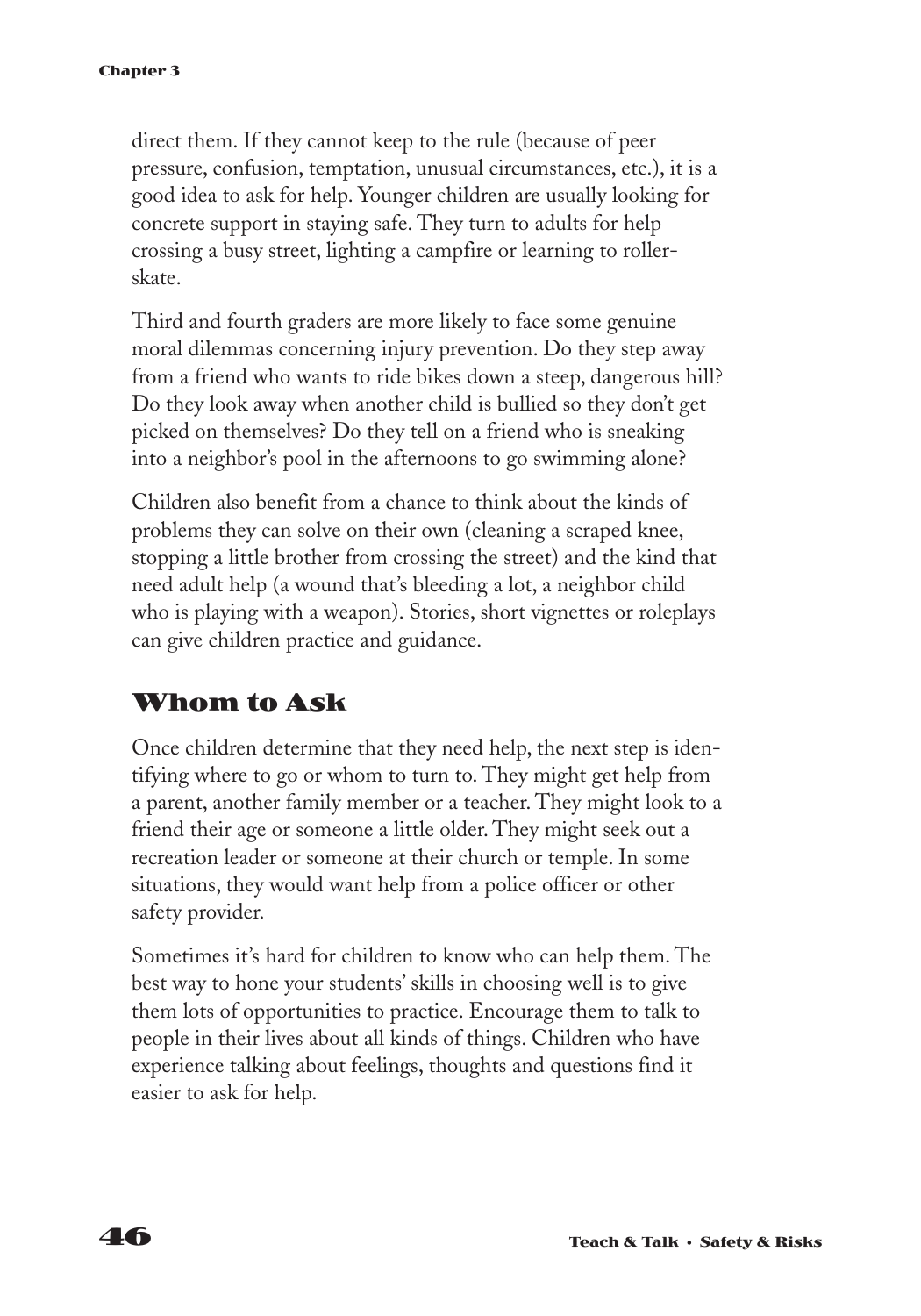You can also help them think about and describe the kind of support they have gotten from others in the past. Who helps them when they're ill or injured? Whom do they like to be with if they're sad? Whom do they like to share good news with? Whom do they feel happy around? In this way children clarify for themselves which people they can turn to and rely on when they need help with safety concerns.

### **How to Ask**

Children also need practical experience in *how* to ask for help. They gain this by learning to talk about what they are feeling (afraid, unsure, angry) and describing what they need to feel safe.

Classroom activities can give students practice in naming these things. For example, students might draw a picture of a place that feels safe and secure for them. Older students could write an essay describing a place that would be safe for a character in a story.

Look for opportunities to use language describing feelings. When the class hears a story, ask questions such as "How do you think the puppy felt when they put that big collar around his neck?" or "Why were the children laughing after they got down from the mountain?"

Practical skills in how to ask for help are also important. Students can roleplay asking friends for help or write scripts of ways a child could ask a grown-up for help. All children should understand how to call 9-1-1.

In class, they can practice using a real (but disconnected) telephone. They also need to know how to turn on cordless and cell phones, even if they do not have these kinds of phones in their homes.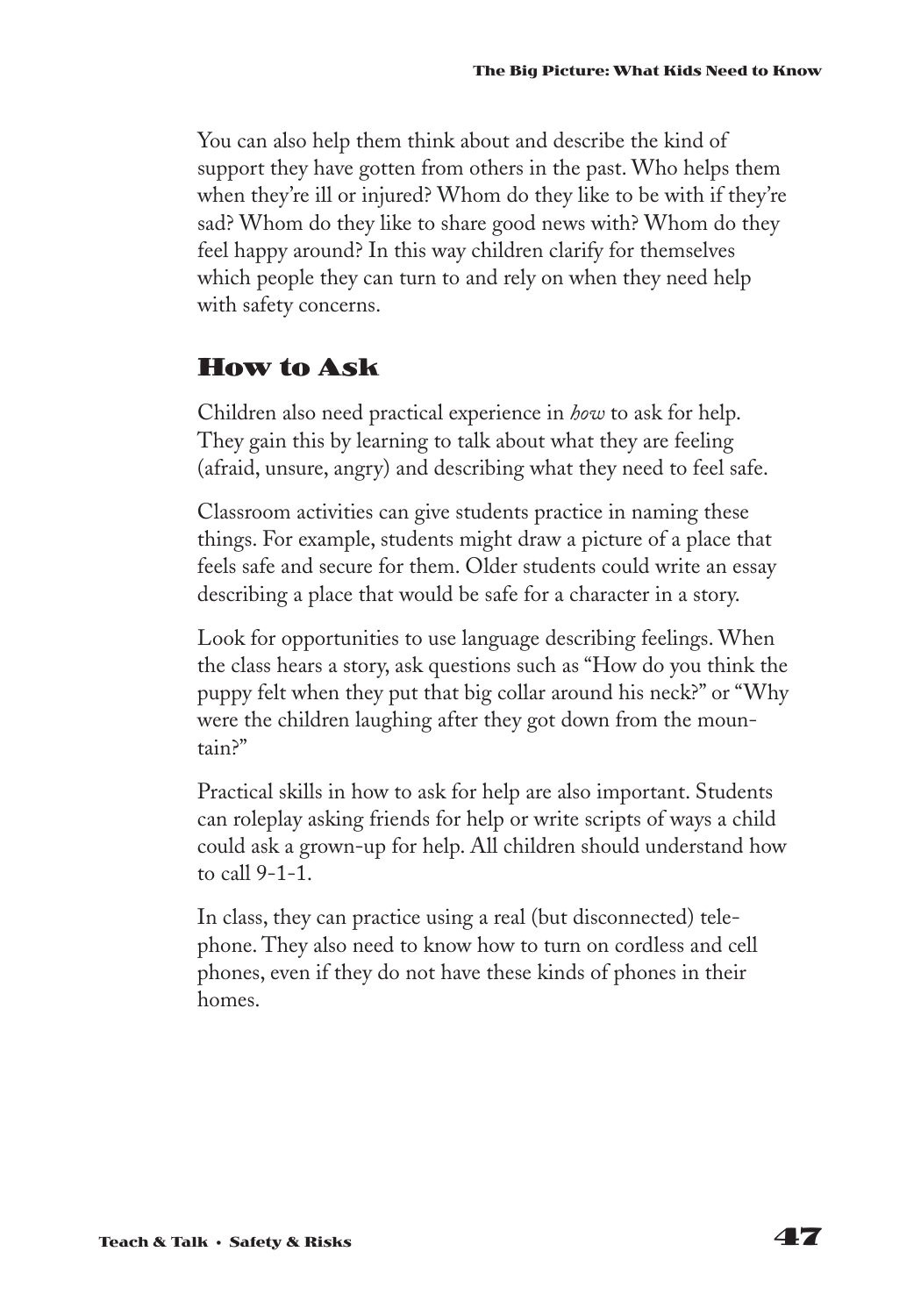# **Classroom Activities**

The following activities can be used to reinforce the concepts discussed in this chapter. Feel free to adapt activities to suit the needs of your students and classroom.

## **When I Feel This, My Body Feels That**

#### **This activity helps students connect physical sensations to emotions and learn words and language that help them talk about feelings.**

- Use stories, vignettes or pictures that suggest different emotions. Ask students to think about the feelings a character is probably having. Explain that a person's body will often tell him or her about feelings. Ask students to describe the way the character might feel in his or her body. Then have them identify what the emotion could be.
- Then ask students to imagine some of their own body feelings in different situations. *Examples:*
	- Imagine waiting in line to ride on a big roller coaster. How does your body feel?
	- Your body is telling you you're having an emotion or a feeling. What is it?
- Some other situations you can ask students to imagine:
	- Getting exactly the present you wanted for your birthday.
	- Seeing your best friend again after she's been away for 3 weeks.
	- Having a pet die.
	- Talking to your dad after you broke something important to him.
	- Doing a great job on your book report.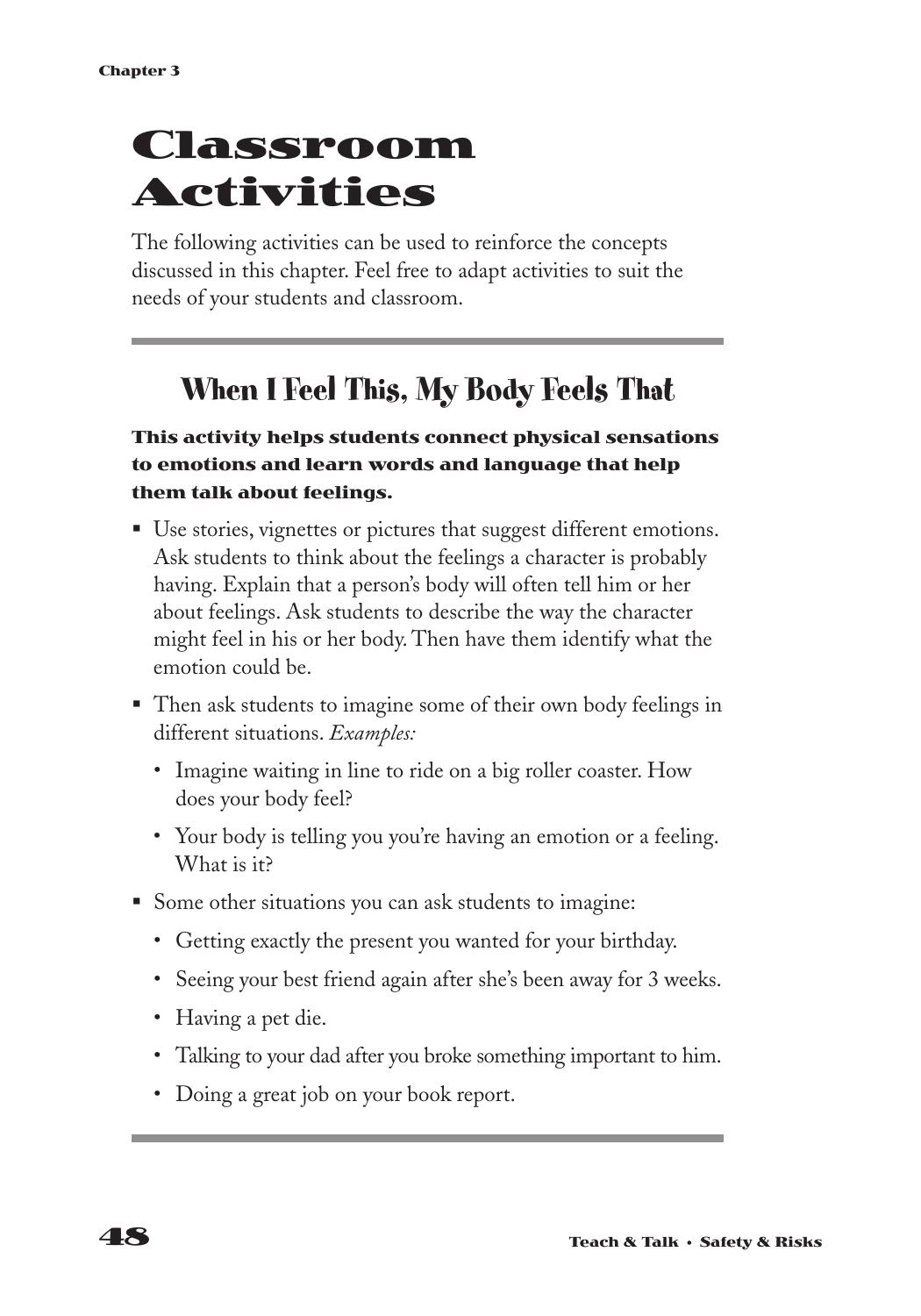## **This Person Is Feeling…**

#### **This activity helps students practice reading another person's emotions through facial expressions and physical gestures.**

- Bring in some pictures from magazines that show people expressing different feelings: happy, scared, angry, tired, sad, excited, and so on.
- Ask students to identify what the person in one of the pictures is feeling. How do they know this? Does everyone agree that this is the feeling the person is having, or are there other ideas?
- Have students turn to a neighbor and demonstrate the way they would show the feeling being discussed.
- After you have gone through several different feelings, have students work in small groups to take turns showing facial expressions and body gestures for a feeling, and having the others guess what the feeling is.

## **I Know the Rule**

#### **This activity helps students identify the rules in situations that pose a risk.**

- Present short vignettes where a character comes to a decision point, such as wanting to cross the street, play with someone who's playing with matches, or go wading in the neighbor's pool.
- Ask students: What are the rules? What should the character do?
- Have students make up their own vignettes for the class or in small groups, or talk about something that really happened in their lives.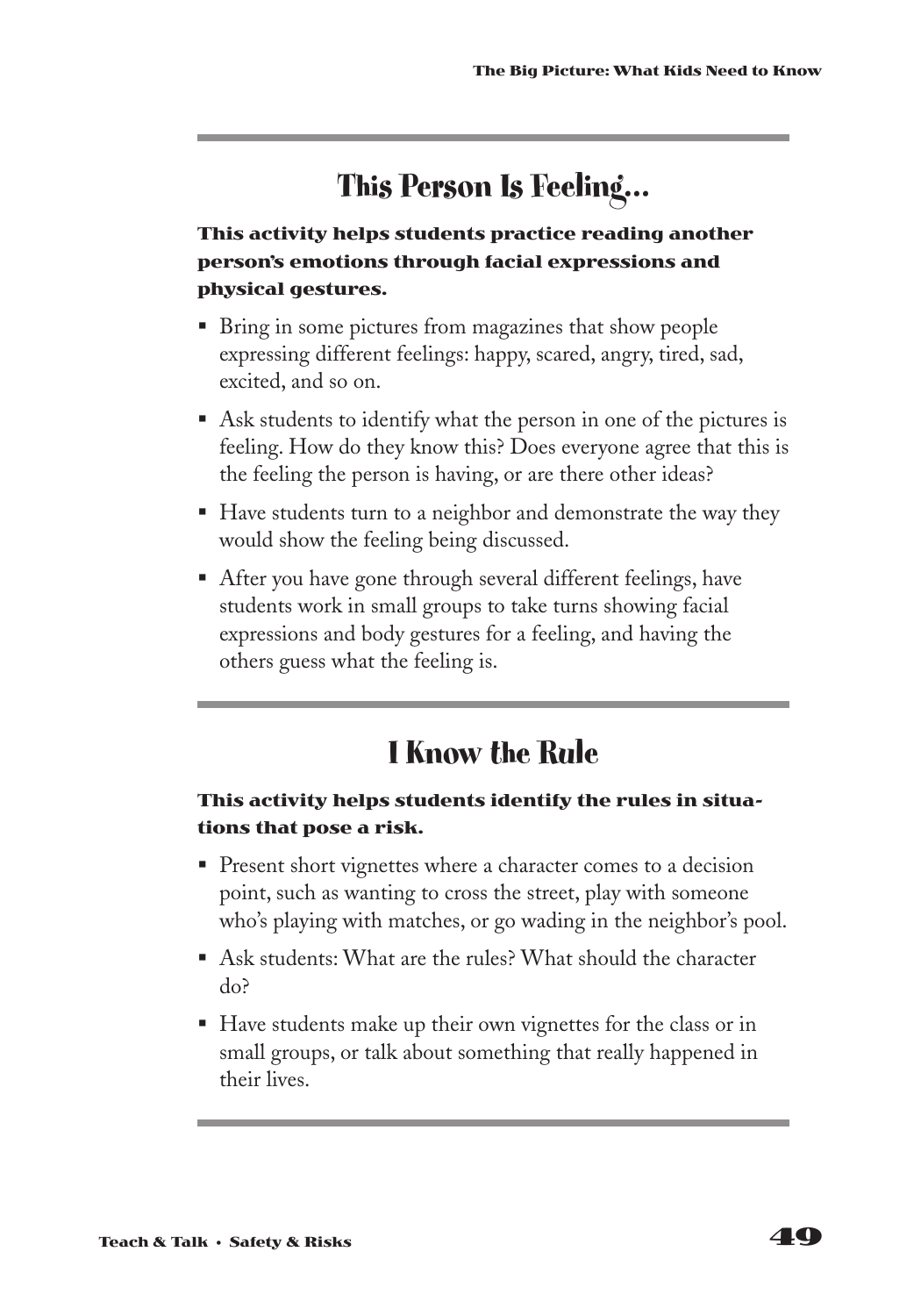## **Making Choices**

**This activity helps students explore the kinds of choices people can make in risky situations, and decide what the good choices are.**

- § Present forced-choice vignettes where a character comes to the proverbial "fork in the road." *Examples:*
	- Does he cross the street with his friends, even though no grown-up is around, or does he wait on the corner while they walk away?
	- Does she speak up when she sees one student picking on another, or does she walk away and hope no one picks on her?
	- Does he hang around his friends while they're setting off firecrackers, or go somewhere else until they're done?
	- Does she strike out when another girl hits her first, or does she leave the situation?
- Ask students to talk about these situations and what they think a good choice would be.
- Ask them to talk in small groups about choices like this that they themselves have made.

## **Does This Person Need Help?**

#### **This activity helps students distinguish between situations they can solve on their own and those that require adult attention.**

■ Present pictures from magazines or storybooks or read short vignettes that describe a situation where a child is facing a problem. Have some things children can manage on their own (e.g., cleaning up a scraped knee, sweeping up some spilled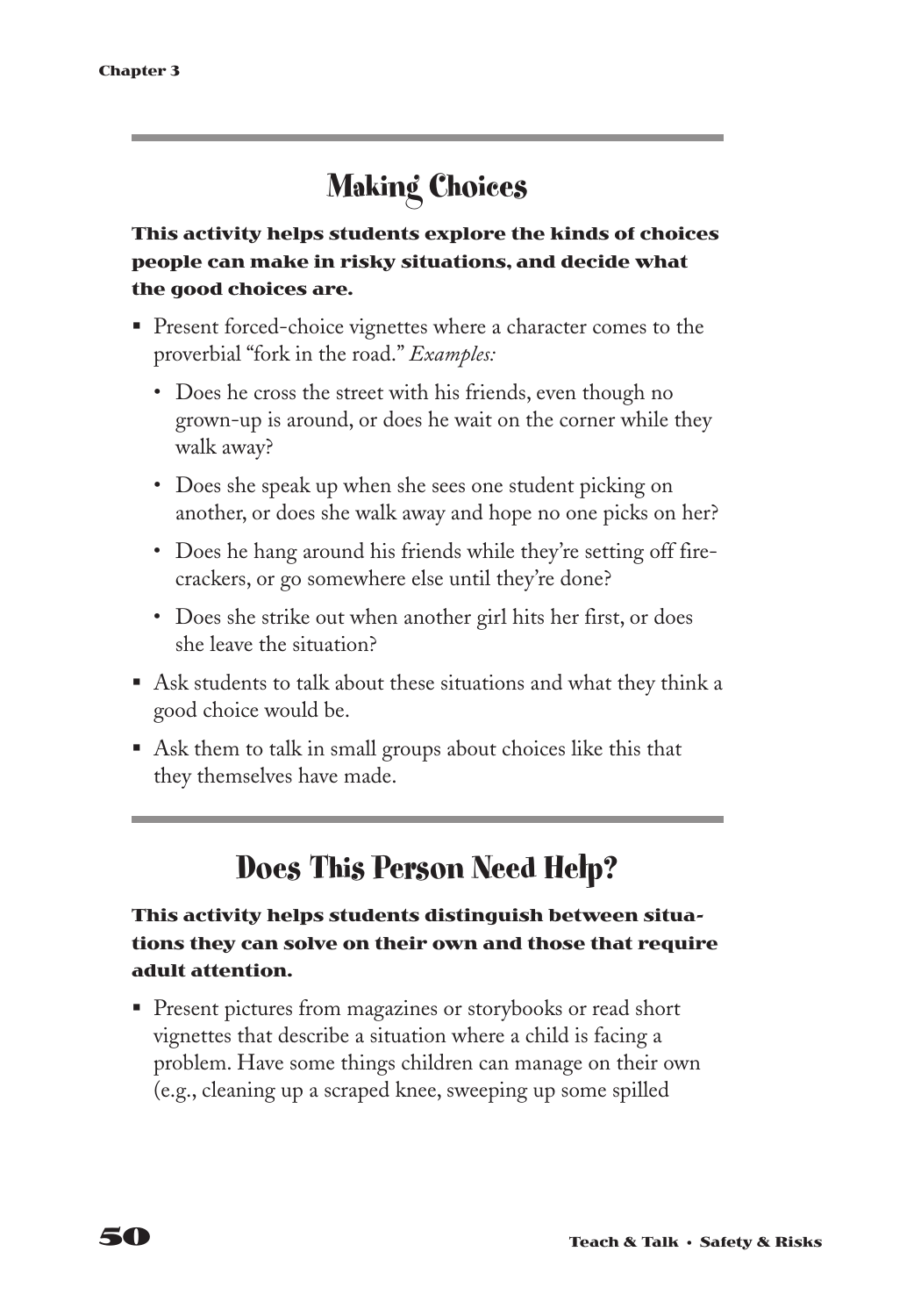sugar, a peer calling someone a name), and some that would need some adult help (e.g., cleaning up broken glass, seeing a fire, being harassed in an ongoing way).

- For each situation, have students decide whether the character can handle the situation on his or her own or should ask someone else to help.
- Students who enjoy small group work could make these decisions in groups.

### **Who Can Help Me?**

#### **This activity helps students identify specific people who could help them in different situations.**

- Give students a list of situations where they might need help. For younger students, include things such as:
	- I need to cross the street.
	- My tummy hurts.
	- I need help on a school report.
	- Another kid was pushing me around.
	- My friend is mad at me.

For older students, add some more complicated situations, such as: I have a friend in trouble and I'm not sure how to help.

■ Review the list and ask students to name 1 or 2 people they could go to for help in this situation. Older students could do this using a written worksheet.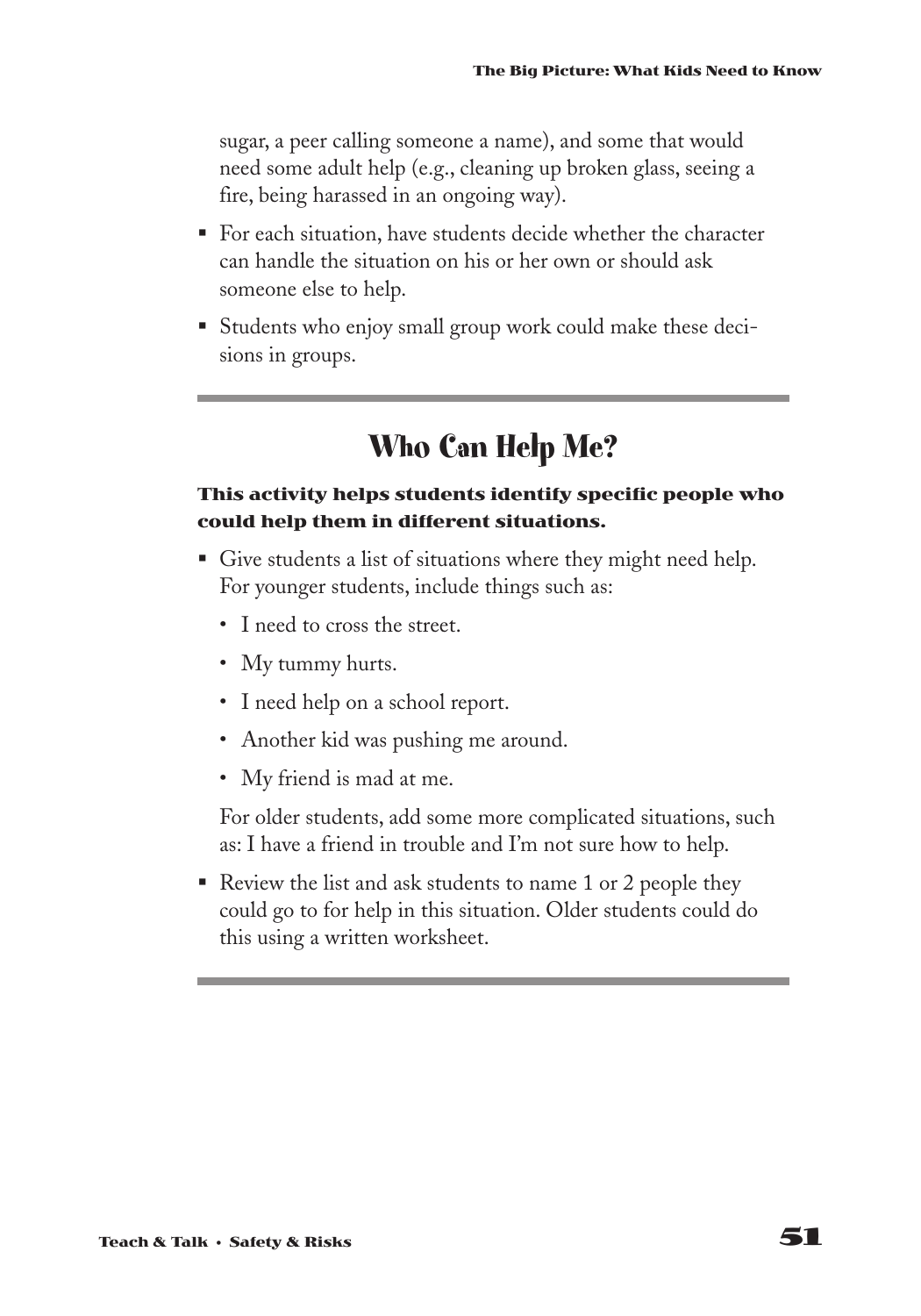# **Calling 9-1-1**

#### **This activity allows students to practice making 9-1-1 calls and giving appropriate information to the dispatcher.**

- Bring a telephone to class and have students practice making 9-1-1 calls (with the phone unplugged). You can roleplay the dispatcher, asking the caller for facts such as name, address and what is happening. You might also see if you could get a real dispatcher from the police department to come to the school and roleplay with students.
- Review the kinds of situations where people should call 9-1-1.
- Have children practice turning on different models of cell phones and cordless phones as well.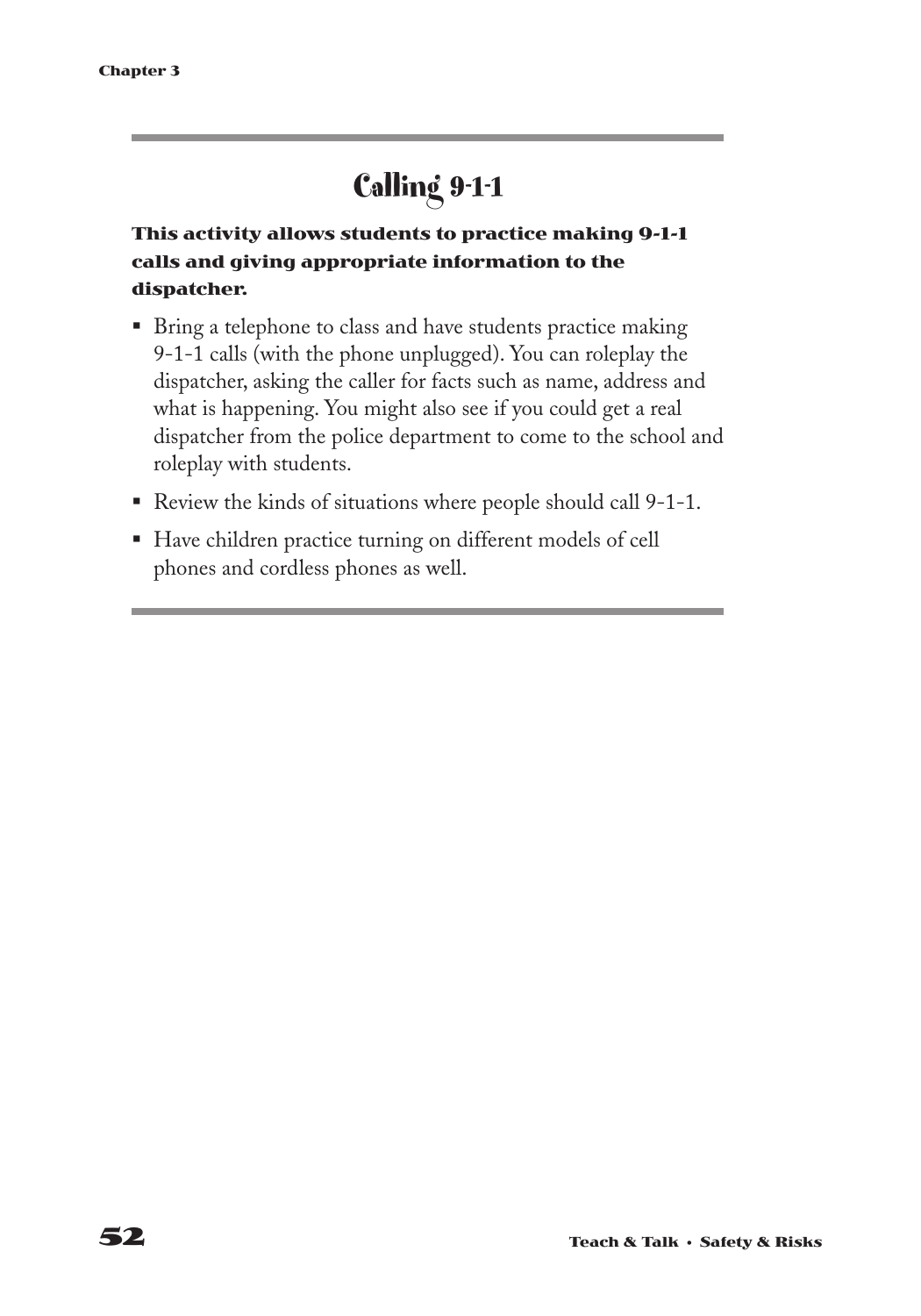# **The Power of Peers: Safe Friends and Communities 4**

**When children feel that their peers** and community value safety they are more likely to make safe choices. This chapter addresses the fourth and fifth goals identified at the beginning of Chapter 3.

#### **Children need to be able to:**

- **4. Help their friends make smart choices to stay safe.**
- **5. Speak up to help protect the community if someone is making a risky choice or doing something dangerous.**

The sense that making smart, safe choices is something friends do for one another will go a long way toward keeping your students safe, both in and out of school. By bringing conscious attention to the experiences your students have with each other—to their sense of community, belonging and responsibility—you can greatly enhance the effectiveness of your injury prevention teaching.

Injury prevention offers great opportunities for peer collaboration. Every kid has some experience with taking risks, and every kid has expertise on what happens when you make a choice that isn't safe. Peer projects addressing injury prevention are wonderful vehicles for building a sense of community among your students, that feeling of belonging that is so essential to children's safety. And problem solving with peers around safety issues provides a powerful means for students to build cognitive and social skills at the same time they build safety skills.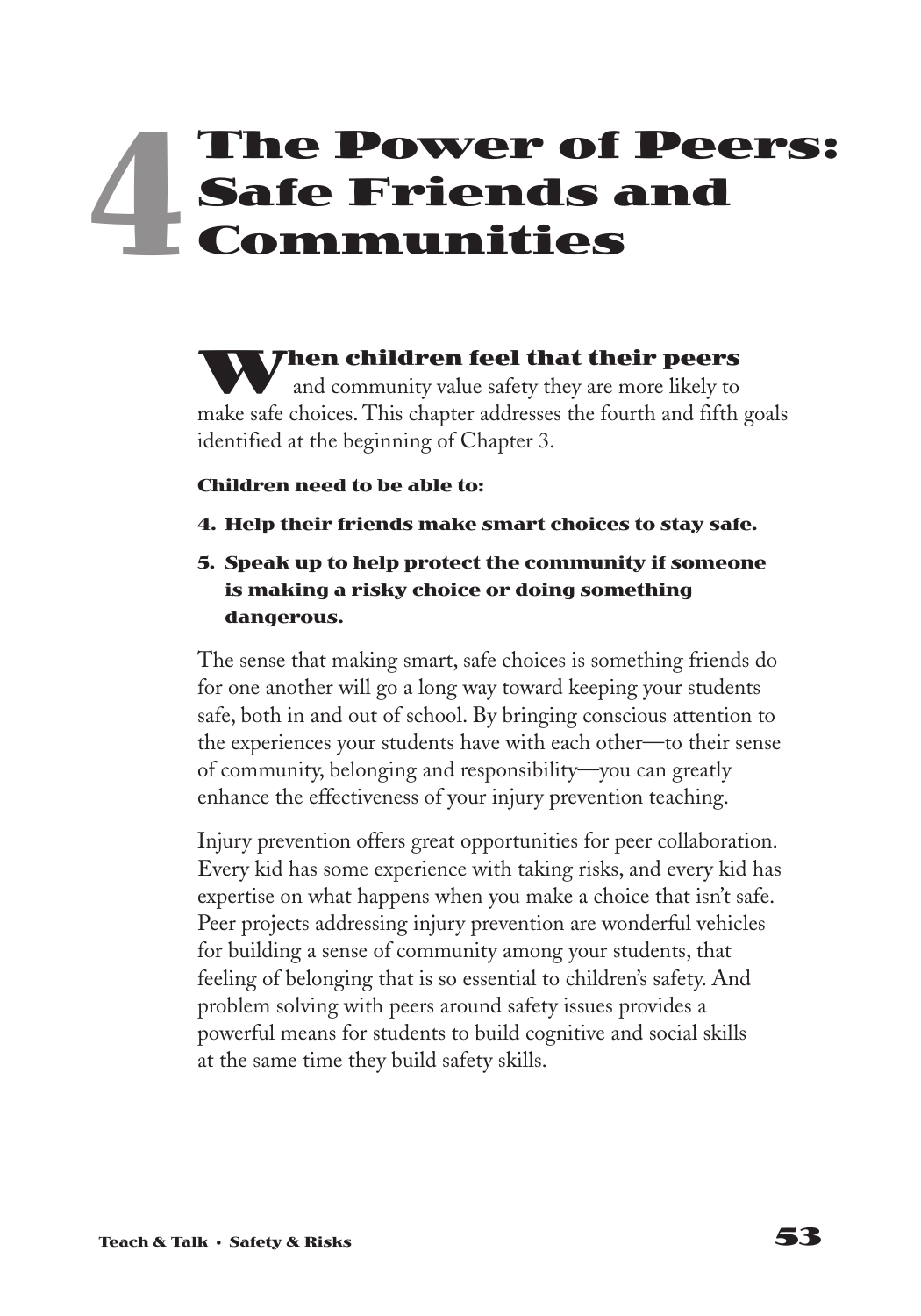## **Choosing Safe Friends**

The kinds of friends kids choose can have a great impact on their risk-taking behaviors. Do they choose friends who are committed to making smart choices? Then they are more likely to make smart choices themselves. Do they belong to a group that pursues the thrill of dangerous risks? So will they. Do they feel as if they're "stuck" in a "good kids" group and long for the day they'll be a member of a more popular or intriguing group of risk-takers? Doing something showy and dangerous just might be a way to break into that new circle.

How do you support students in ways that strengthen their connections to friends and peers who value safety? Give them opportunities in classroom activities to state their values clearly and emphatically to their peers.

Students can use stories, pictures and testimonials about their own friends to highlight the ways friends help friends stay safe. Forcedchoice activities can help third and fourth graders think about some of the more complex situations they are likely to face. For example, students could read a roleplay or vignette that comes up to a decision point. Do you tell on a friend who's doing something risky? Do you go along with a group when they're breaking a rule? Students can talk in groups about the possible choices and their consequences.

Classroom activities like these set and reinforce the community standard that good friends are smart and safe. This helps children choose these kinds of companions and strive to be this kind of friend.

## **Protecting the Community**

There are wonderful benefits to helping children cultivate a sense of community. Children are reassured when they know they belong to something with a bigger purpose (and a greater understanding) than they alone can have. When they see that they make unique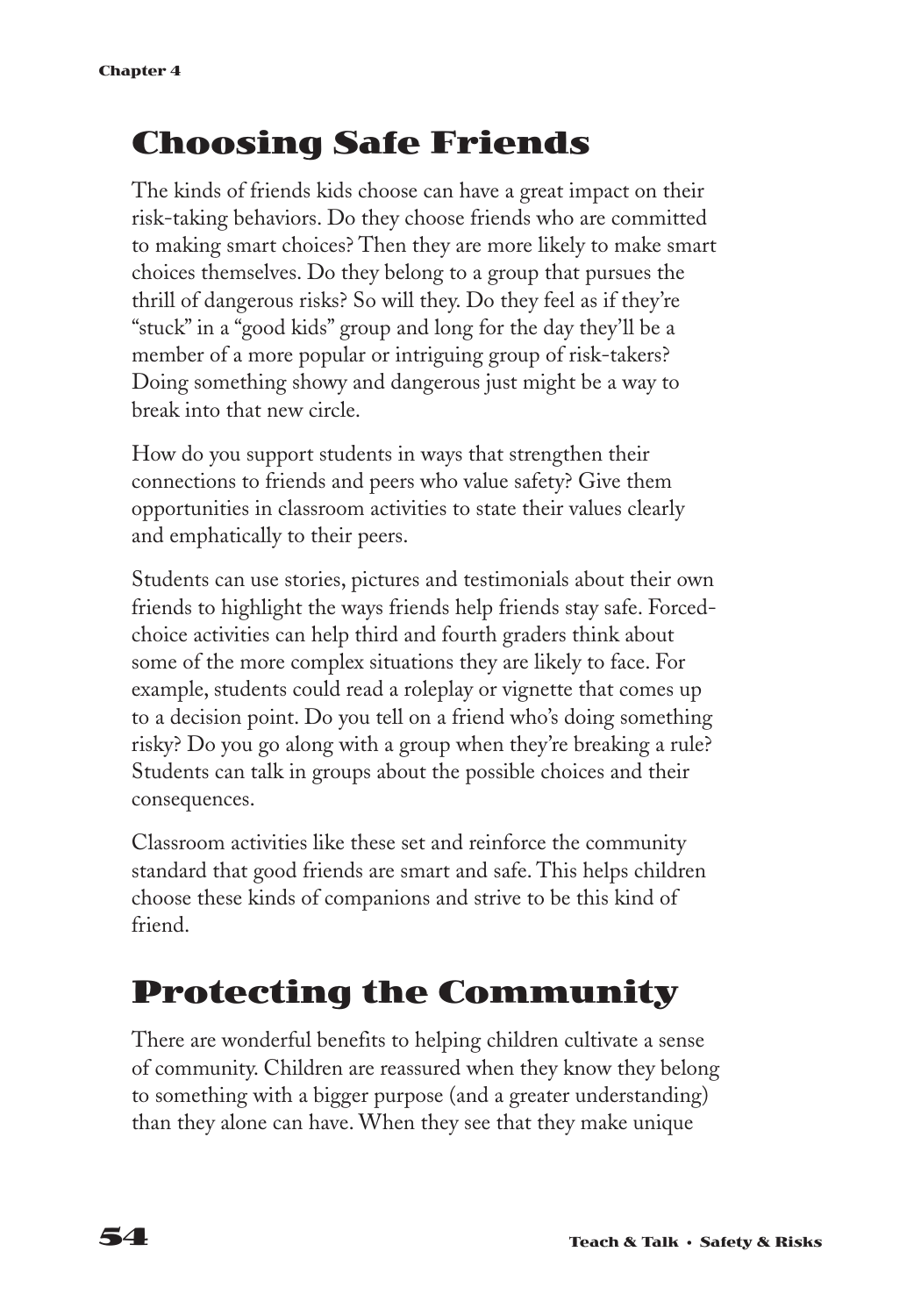contributions to their community, their sense of self-worth is strengthened. When children (or adults) know they are valued by the community, they can more easily take steps to keep themselves and others safe. The sense that they matter to others allows them to matter to themselves.

These are some of the reasons to place an emphasis on the ability to speak up if someone is acting in a way that endangers the community. You want your students to think in community rather than individual terms. You want them to reflect on the ways their own behaviors affect other people's lives. You want them to care, and to gain comfort and meaning from caring and belonging.

But there's another pragmatic reason to pursue this fifth goal. Speaking up helps people take steps to prevent injuries. In some cases, it can help stop full-fledged disasters. Children with a sense of belonging and responsibility will not simply walk away from classmates who are setting trash-can fires in the bathroom, or an older student picking on someone younger. They will recognize what's happening and have to think about the situation. Making a conscious choice *not* to tell an adult will take some effort, if a child has made a *commitment* to speak up.

It takes skill and determination for children to decide to speak up. You want students to have many chances to practice and experience it. This can help prevent everyday dangers, such as bullying, setting fires or riding bicycles dangerously. It can also help in less common or extraordinary cases. A child who is skilled at speaking up to keep the community safe will not be silent when a classmate brings a gun to school, plots to use an explosive or aggressively stalks a younger child or peer.

Classroom activities can provide opportunities for students to both give to and receive from the community, feel special among their peers, and appreciate the specialness of others.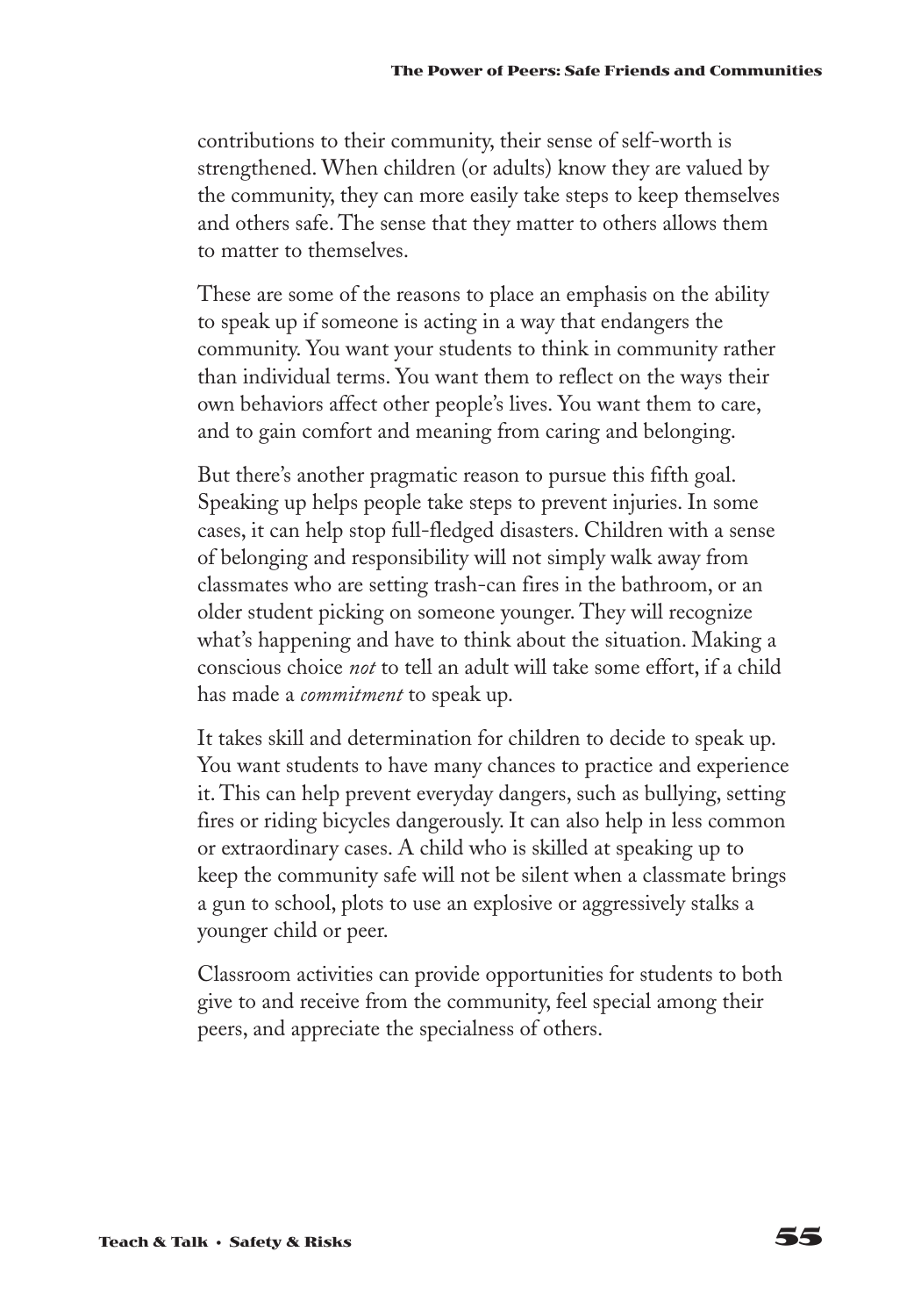## **Shaping Values and Norms**

The use of values and norms in peer activities in the classroom provides an excellent framework for developing students' sense of belonging to a community and for strengthening their commitment to choose safe friends and be safe friends themselves.

*Values* are the personal beliefs children develop that help guide their behavior. Many of their values come to them through parents' beliefs and family experiences. Children's values are also influenced by popular culture, including television, movies, music and retail advertising. School lessons make an important contribution as well. Children are intrigued by questions about right and wrong, good

#### **Reaching Out to the Outsiders**

A rash of student shootings in schools has drawn attention in recent years.When we look at the children who are the perpetrators in these instances, virtually all of them have suffered severely from being social outcasts.

They may have been harassed and bullied by other students.They may have been insulted or humiliated in front of peers.They may have felt they had nothing special to offer within the context and culture of their school or community.

Children in these circumstances often begin to embrace the identity and role of being an outsider.They don't share the values of their community, and they don't want to.The idea of committing an outrageous and violent act begins to feel gratifying and appealing.

Not every child who is an outcast will go on to commit heinous crimes. But certainly one important preventive effort is for families, schools and communities to identify such students, offer support, and do everything possible to give every student a chance to belong and succeed.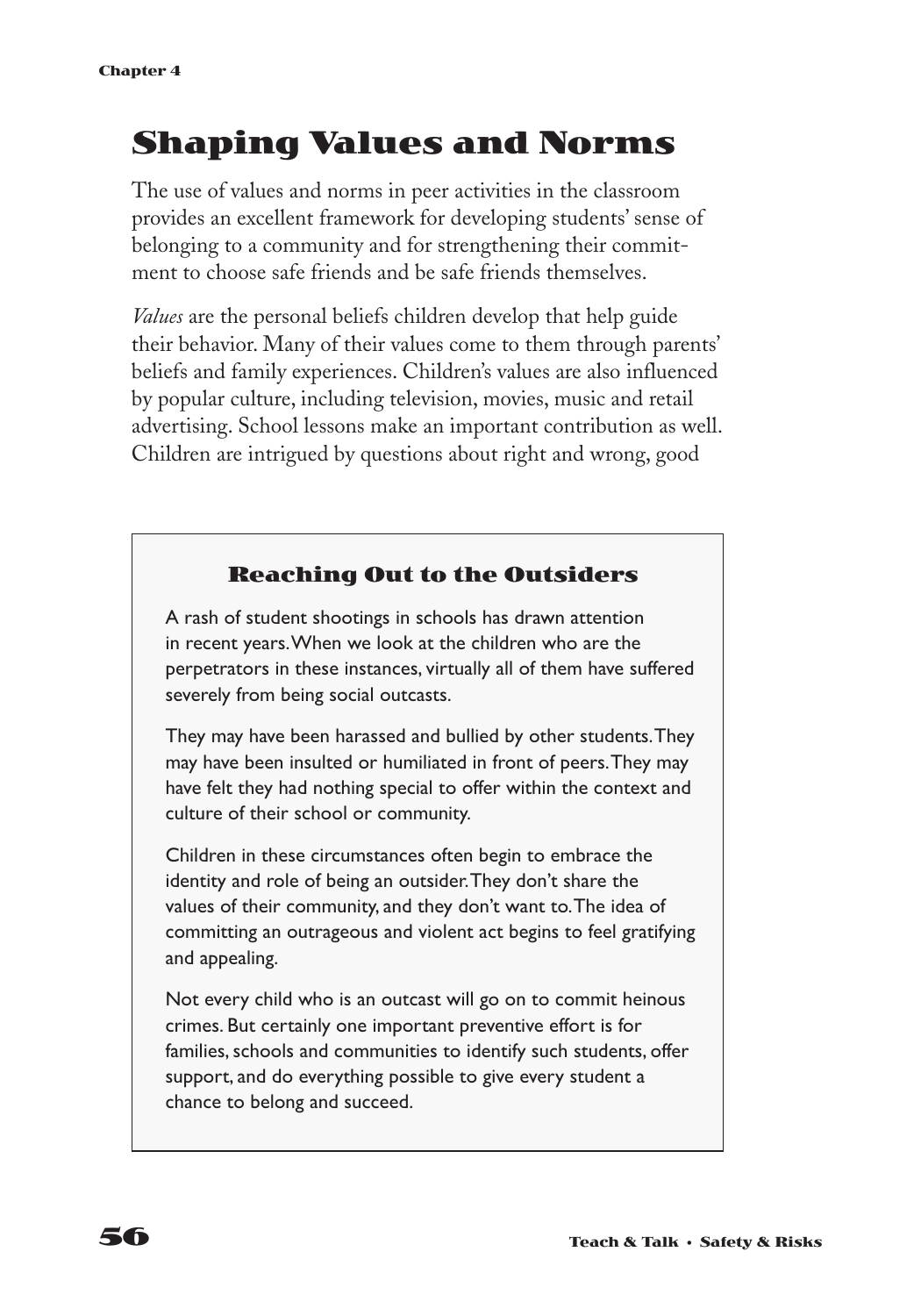and bad, and how one follows through on responsibility to family, friends and community.

When you ask students to work with their peers in injury prevention, you give them an opportunity to examine and construct a foundation of personal beliefs about risk taking. How do I make choices about risk? How important is it to me to make safe choices? What would I do to help a friend stay safe? How far will I go, and what social costs will I bear, to keep myself safe?

*Norms* are what children understand about other people's values and behaviors. Children's *perception* of social norms can have a tremendous influence on their ideas and values about injury prevention. What behaviors do they think are typical? What do they imagine adults, older kids or same-age peers would do in a given situation? What do they believe other students are doing about safety belts and bicycle helmets? What would the sixth graders do if they had a chance to go swimming but there was no adult around to supervise? What would the other third graders do if they knew someone was playing with matches at recess?

When students talk with their peers about values, and listen to what their peers say in response, they get a sense of actual social norms. They find out that most children:

- Want to be safe.
- Like the idea of being a good role model for younger children.
- Want to protect their family and friends.
- Are disturbed when they see people taking risks that could hurt themselves or others.

But children are also conflicted about these things. They like the thrill of taking risks. They don't want to look like babies. They want to be admired and looked up to by other kids. One reason taking risks can be so compelling for children is that it often offers powerful peer reinforcements.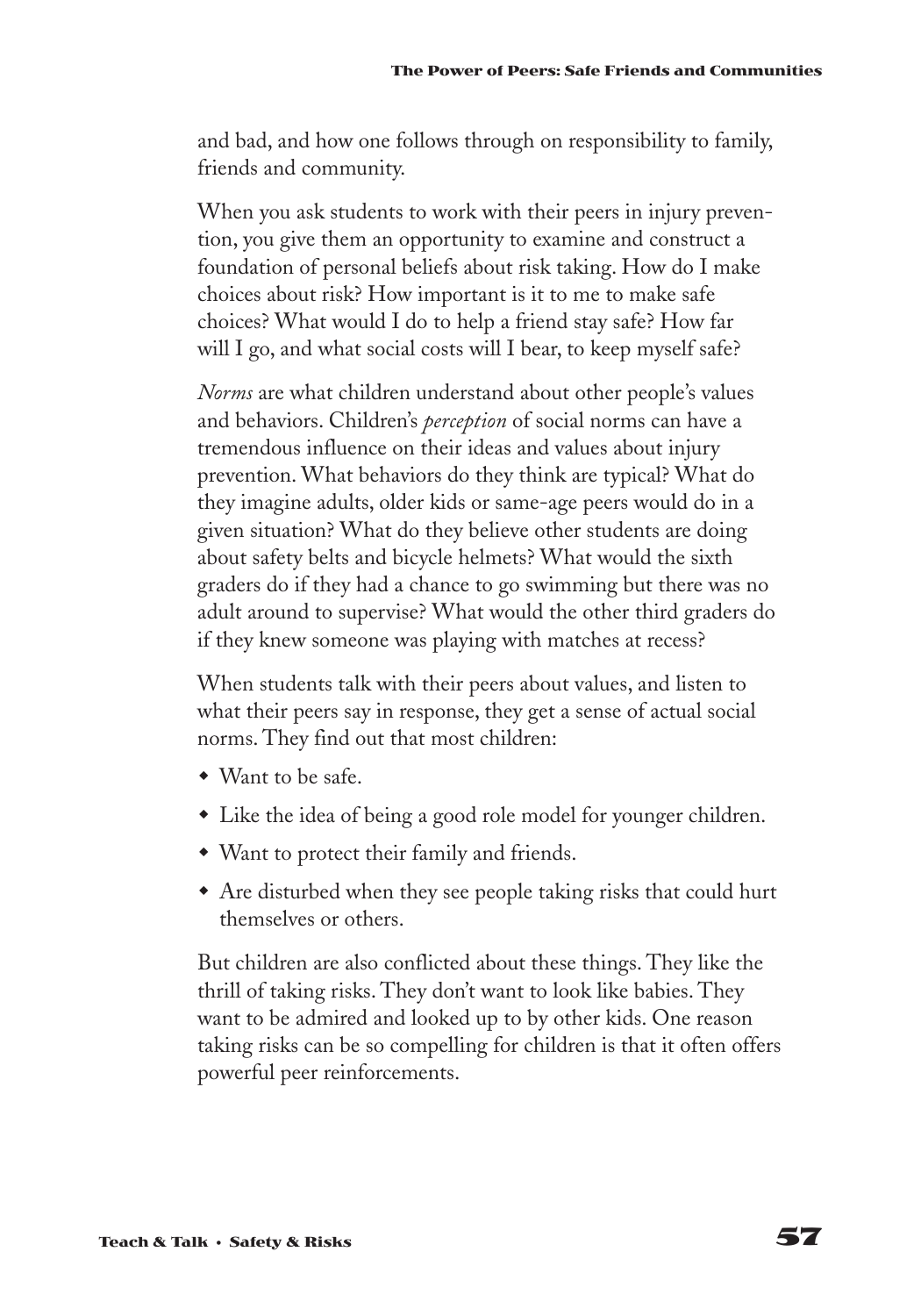Structured classroom activities basically give you a chance to stack the deck in favor of safe choices. You can offer children opportunities to speak up about values that weigh in on the side of wisdom and safety. You can help them articulate why caring for others is important. They can make safety-conscious public declarations within the classroom and school by wearing buttons, signing contracts or posting drawings.

Then, when Miranda is sitting on her skateboard at the top of a too steep hill and some older kids are urging her to try to ride down, she has options. She knows the older kids will tease her if she walks away, and she won't like that.

But she also knows she is part of a community of peers who will praise her for taking care of herself, for being a good role model for

#### **Helping Kids Belong**

Some children have a harder time feeling connected to others. They are less popular.They are not chosen for teams or groups. They may not have a best friend.

Most of these children welcome help at improving their social success. Behavioral programs focusing on social-relationship skills have been successful in improving the acceptance of such children among peers.

You can use some of these same principles in peer-oriented classroom activities. Have children talk about the qualities that make them want to be friends with someone. Build a sense of community responsibility, so children who are more popular naturally make the effort to include those who are less so.

Children who do not have best friends can begin to develop closer friendships by spending time in classroom peer groups. Let children work in a variety of groups. Kids learn different things about social relationships in groups with close friends, with acquaintances, and with people who are casual friends.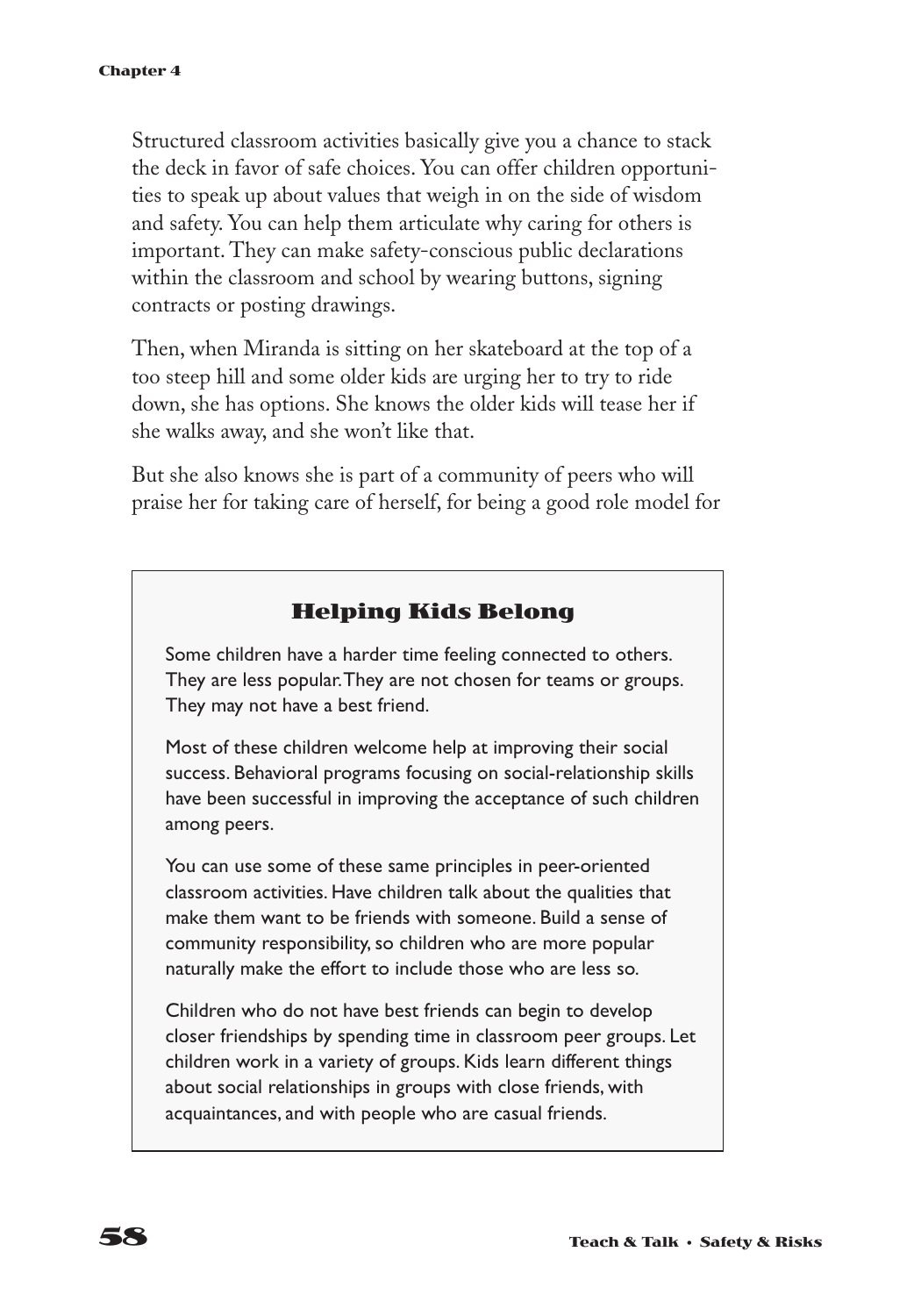younger kids, and for doing the most grown-up thing anyone could do in the circumstances. She may not make the safer choice, but the *possibility* that she will is much stronger when values and norms supporting safety are in place.

## **In Practice: Values and Norms That Work**

There are a number of values and norms that are particularly effective in keeping kids safe. You can enhance your injury prevention efforts by promoting certain values among your students and giving them a chance to see how these values are supported by peer attitudes and behaviors. This is a powerful way to help injury prevention skills "stick."

Following are some of the most useful values in injury prevention, along with the kinds of norms that reinforce them. The values are phrased in terms of personal thoughts and ideas. The norms are demonstrated by group behaviors. Guidelines for the classroom offer ways to clarify, consolidate and reinforce these norms.

**Value:** I know what is expected of me.

#### **Norms:**

- We follow the rules and routines of our class (our school, the free reading period, lunch, recess, etc.).
- We expect consequences when we don't follow the rules.

### **Classroom Guidelines:**

- Be clear about rules and routines.
- Clarify misunderstandings promptly.
- Use logical consequences for infractions of rules.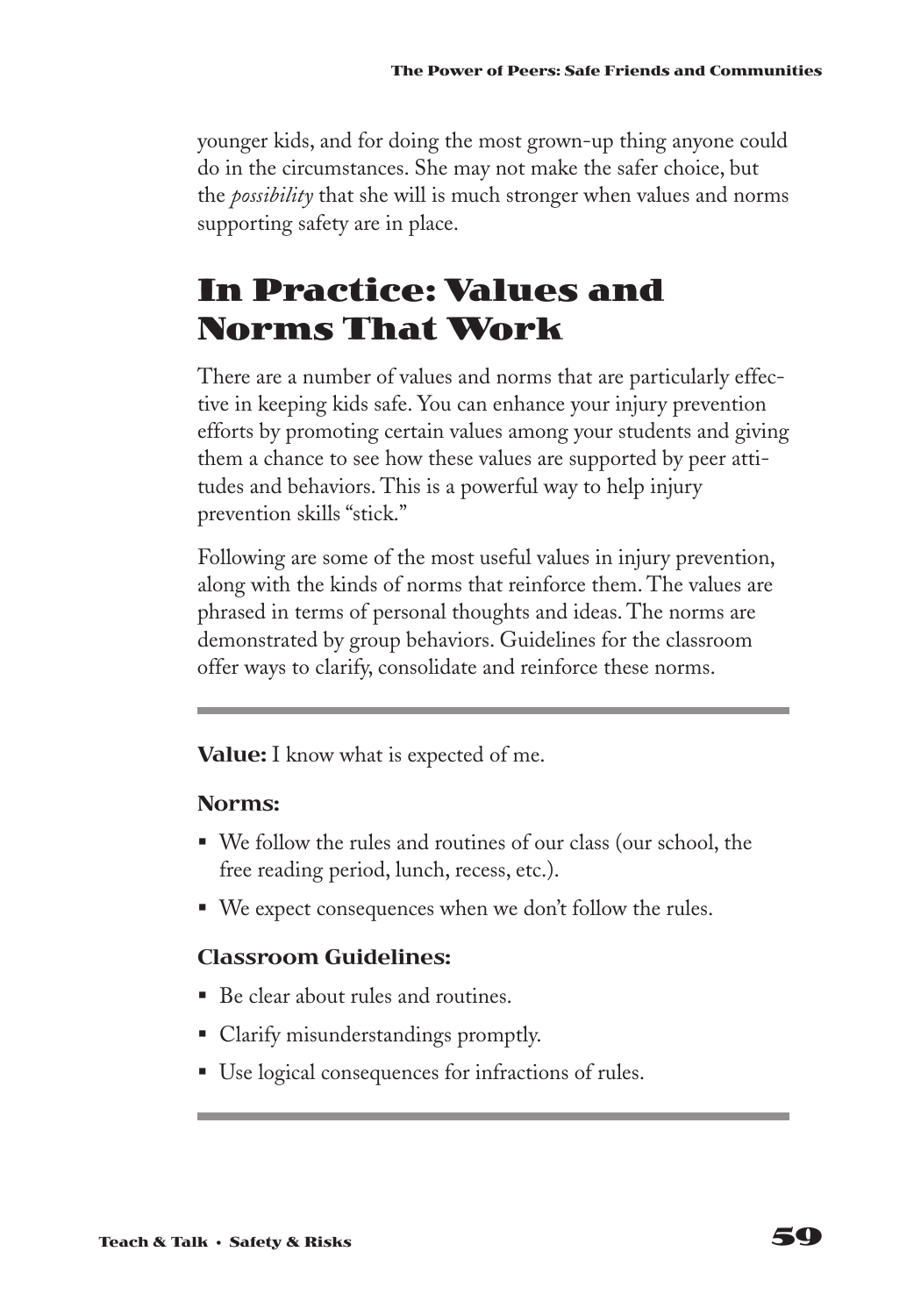**Value:** I respect differences.

#### **Norms:**

- We learn about each other's differences.
- We treat each other with respect.
- We look for ways we are similar to and different from other people.
- We teach others about things we know; we learn from others when they know things we don't.

#### **Classroom Guidelines:**

- Teach conflict resolution skills.
- Use people of different sizes, ethnicities and abilities as examples and role models.
- Use teachable moments to underscore ways people respect differences.
- Develop a personal delight in learning from differences, and share this with your students.

#### **Value:** I can get help.

#### **Norms:**

- We can name people who can help us.
- We can choose good people to go to for help.
- Some problems we can handle on our own. Some problems are too big for kids, and we get help for those.

#### **Classroom Guidelines:**

■ Use activities that help students identify the people they can turn to for help.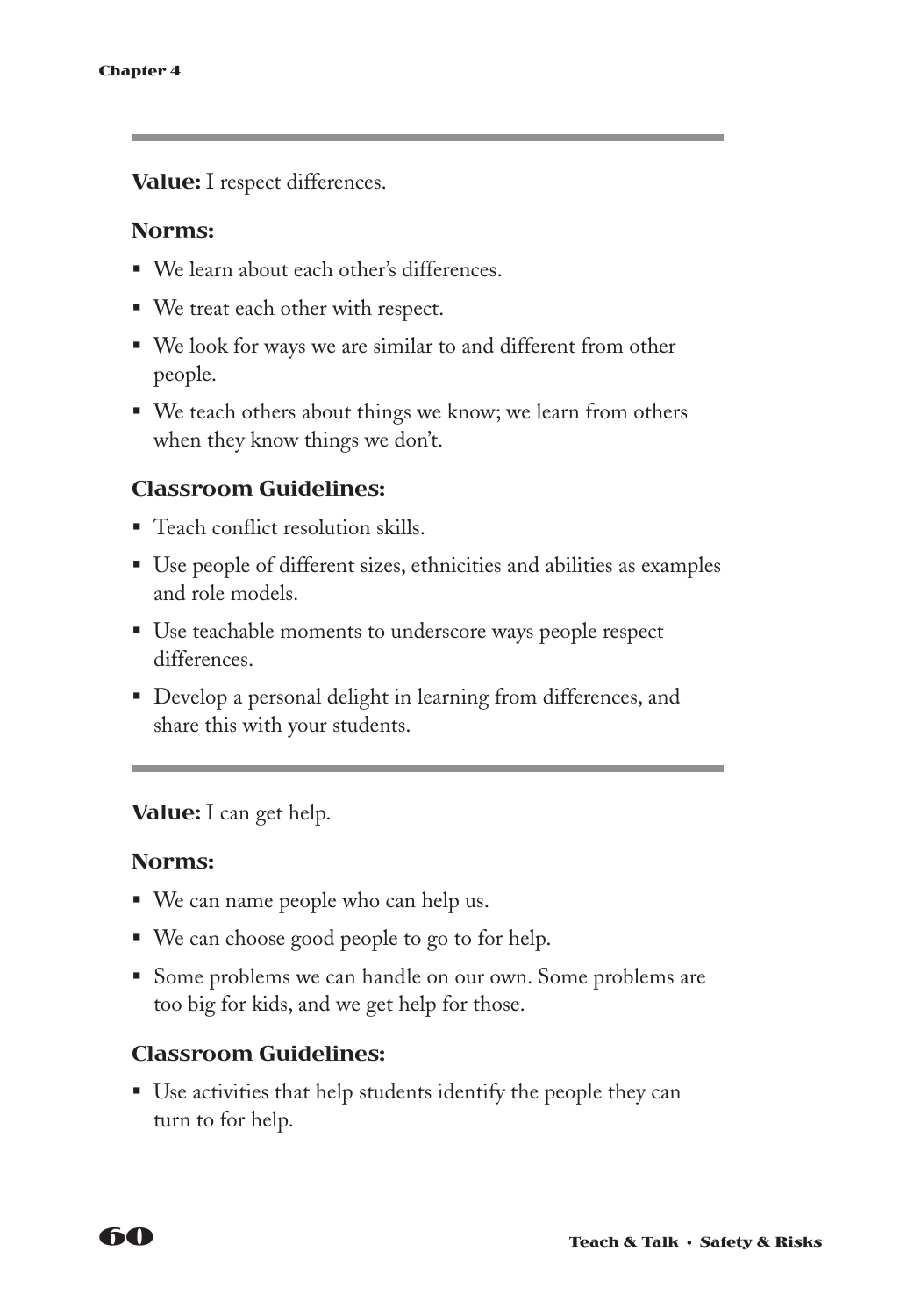■ Help students differentiate between problems kids can solve and problems that need adult help.

**Value:** I take care of myself, my friends, my family and my community.

#### **Norms:**

- We make smart, safe choices that are good for everyone.
- We support each other to make smart, safe choices.
- We are good role models for younger children.

#### **Classroom Guidelines:**

- Help students understand the broader consequences of their behavior (i.e., that others are affected by their choices).
- Have students identify ways they take care of others.
- Provide opportunities for students to learn from older student role models, and to be positive role models for younger children.

**Value:** When something isn't right, I speak up and tell someone who can help.

#### **Norms:**

- We speak up if we see bullying, harassment or hazing.
- We speak up if we see something dangerous happening, or know about something that's going to happen.
- We get a grown-up to help when we need it.

#### **Classroom Guidelines:**

■ Validate the community standard of getting help when something isn't right.

*(continued)*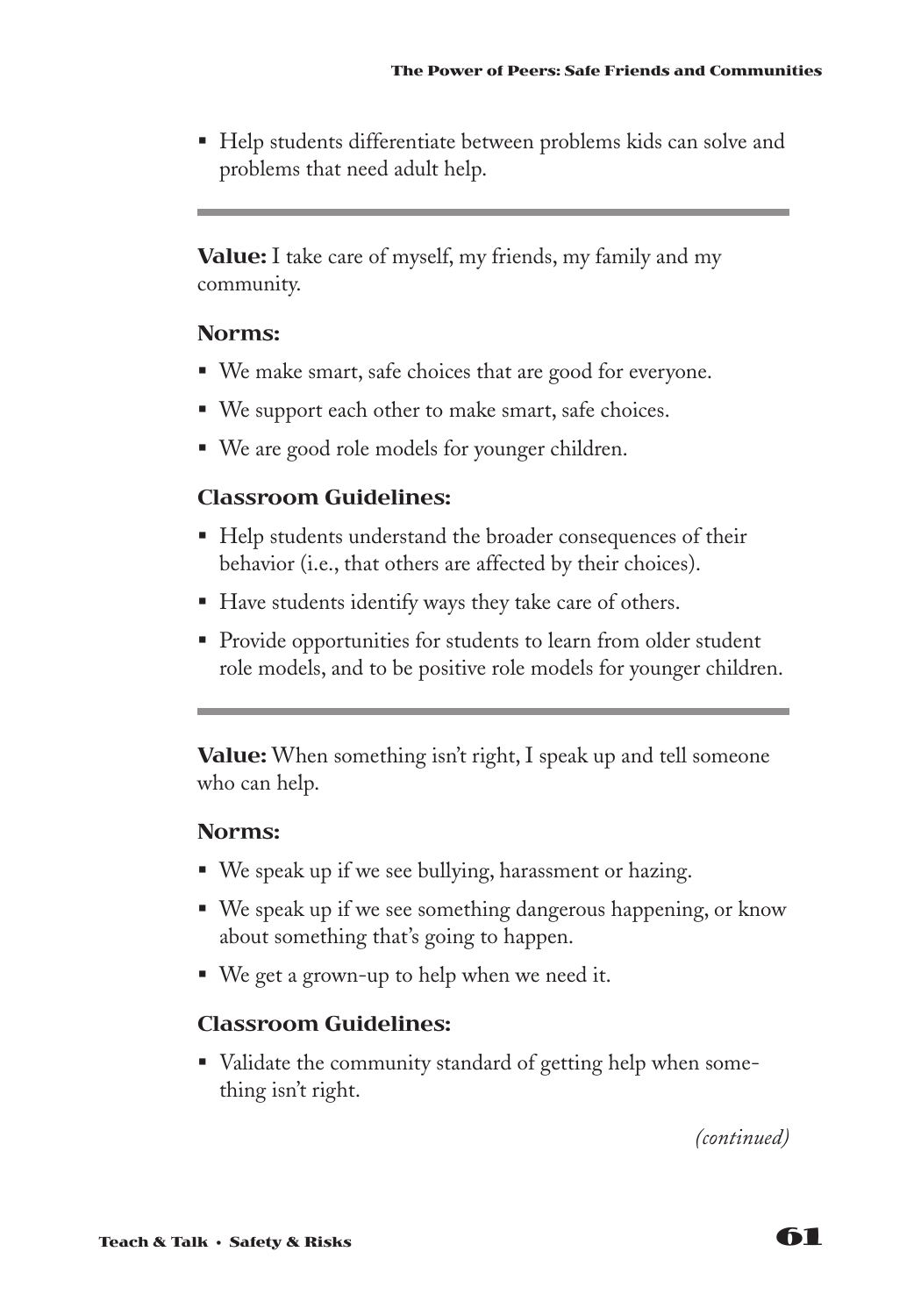- Work to maintain a balance between empowering students to find their own solutions and creating an environment where they can comfortably ask for help.
- Help students identify ways that bullying or harassment hurts everyone, not just the person being victimized.

**Value:** I like being with smart, safe friends.

#### **Norms:**

- We help our friends stay safe.
- We choose friends who are smart and safe.

#### **Classroom Guidelines:**

- Have students identify the qualities of safe friends, and what they like about them.
- § Do an activity where students describe or write about a smart, safe friend.
- § Do an activity where students in pairs or small groups work together to make an environment or situation safer.

**Value:** I want other people to feel safe.

#### **Norms:**

- We know our own feelings and can talk about them.
- We ask others about their feelings.
- We think about the ways other people feel, and take steps to help them feel safe.
- We help others (through community projects, church or temple, school programs to help younger students, etc.).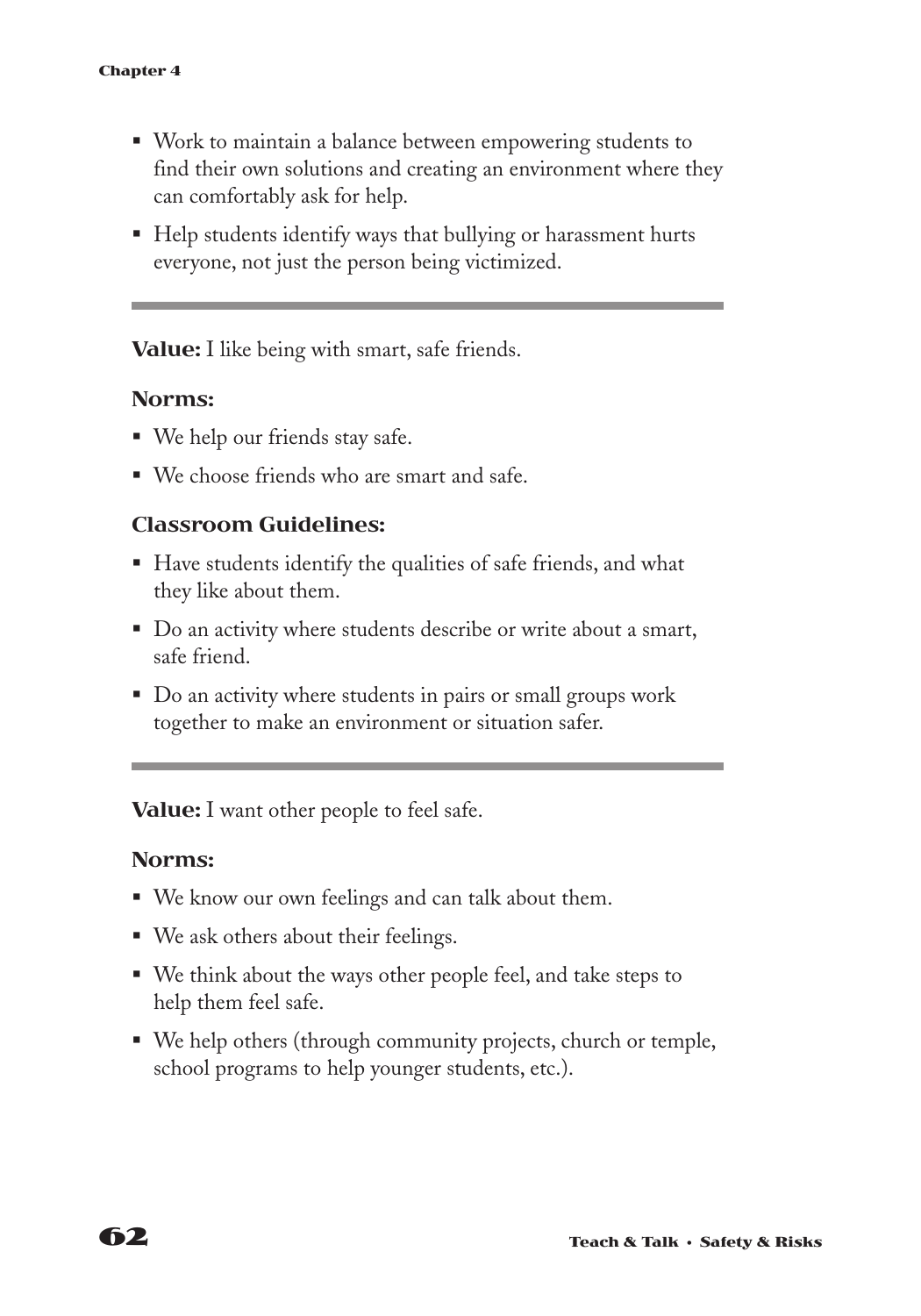#### **Classroom Guidelines:**

- Use stories, real-life examples or activities to build students' sense of empathy.
- Do activities that help students identify and describe emotions.
- Give students opportunities to perform community service (e.g., helping younger students; making cards for people in nursing homes; planting trees; cleaning up beaches, playgrounds or parks, etc.).

**Value:** My friends and peers feel the way I do about staying safe.

#### **Norms:**

- We talk together about ways to stay safe.
- We show by our actions how important being smart and safe is to us.

#### **Classroom Guidelines:**

- § Provide many opportunities for students to declare their smart, safe values in small groups, in front of the class, and within the school at large. (This can be done verbally or with buttons, posters, signed contracts, pictures, stories, etc.)
- Use same-age or slightly older role models who have good, smart, safe values.

**Value:** I have a place and belong in this community.

#### **Norms:**

- We listen to each other because we have important things to say.
- We notice when someone in our class is absent, or sad, or hurt.
- We notice when someone in our class is happy or successful.
- We talk about the ways each one of us counts in this class.

*(continued)*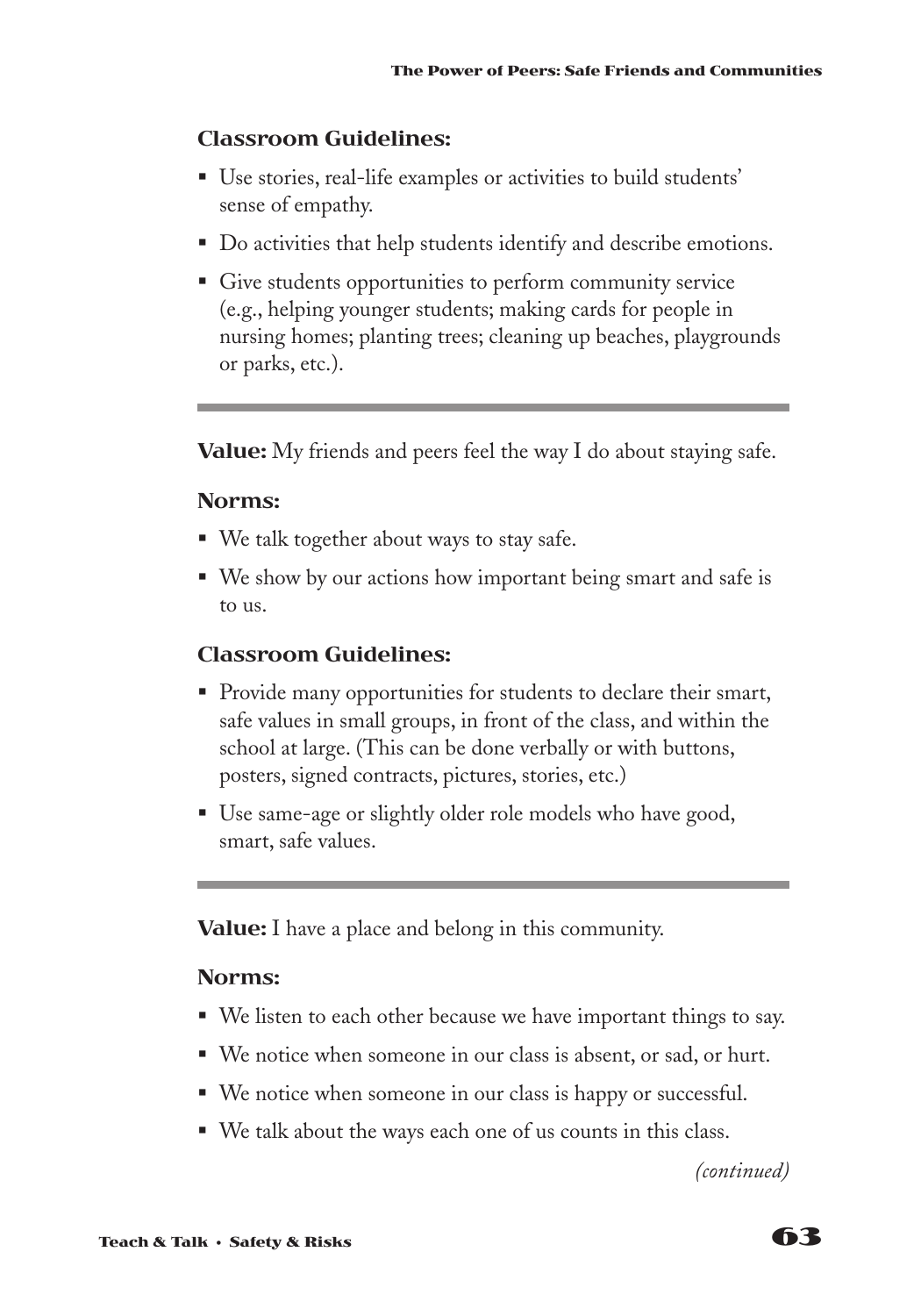#### **Classroom Guidelines:**

- Give students opportunities to reflect on and describe their sense of connectedness (to the class, with friends, to the school at large).
- Facilitate small-group connections among students and help isolated students become connected to a small group.
- Encourage students to experience belonging in different configurations (e.g., with different small groups).
- § Give students plenty of chances to express their beliefs, accomplishments and plans; demonstrate their talents; experience their uniqueness within the class; and feel the importance of their unique contributions.

## **Conflict Resolution**

Conflict resolution is an especially exciting aspect of injury prevention because it's an area where the content and form of the learning intersect.

- **As a content area,** conflict resolution helps children learn ways to resolve differences without resorting to violence. Less violence means less injury. Clearly, this can be a great strategy to keep kids safe.
- **As a form of learning,** having children work in peer groups to address real or model conflicts gives them powerful opportunities to practice resolving differences in socially productive ways. They don't just talk about conflict resolution—they experience it.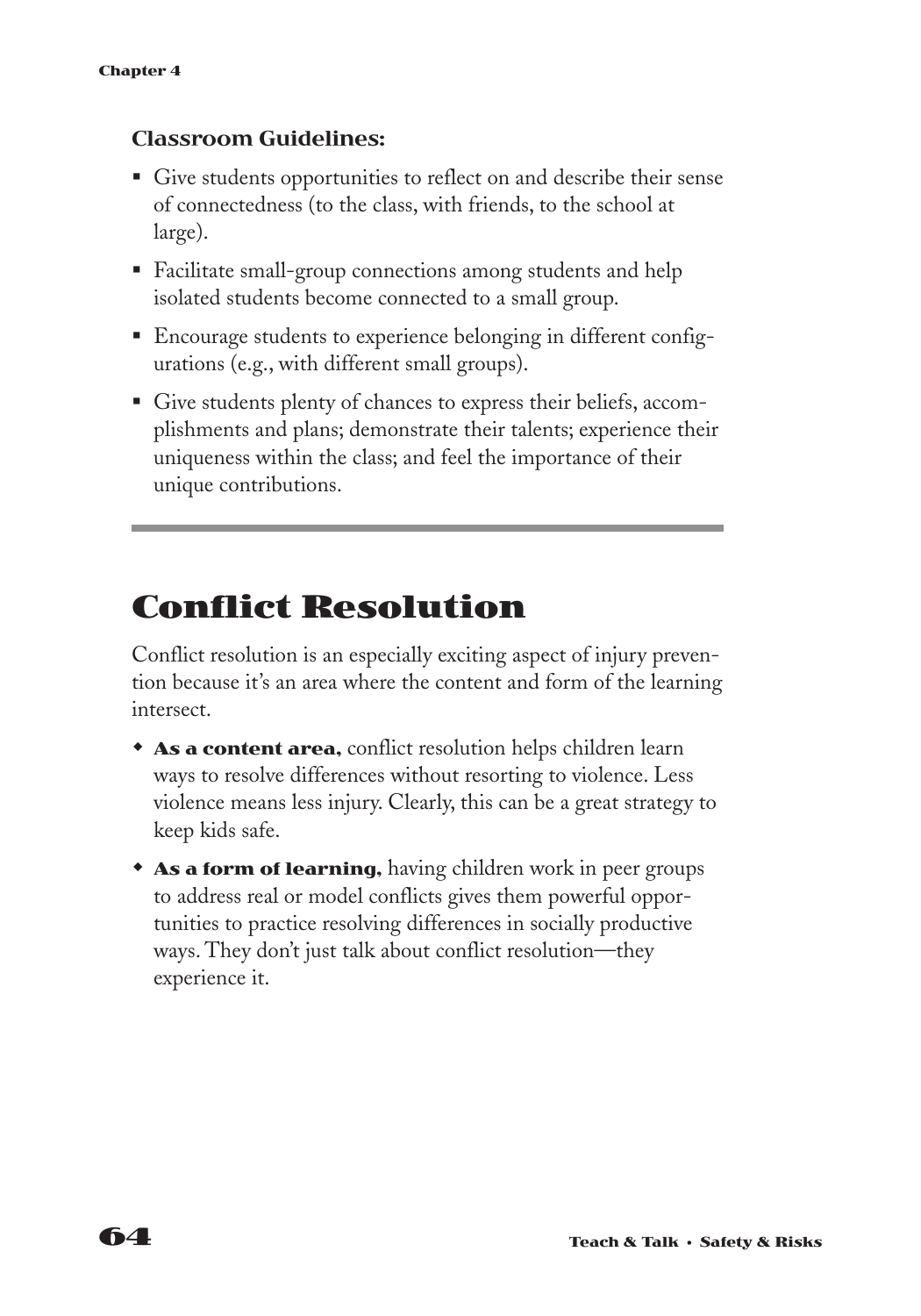### **Working It Out Among Peers**

The child developmentalist Jean Piaget believed that children need to work through conflicts and differences among their peers. In fact, he saw this as an essential requirement for cognitive development.

When young children have conflicts with adults, they face someone with greater social status, more power, more knowledge and more developed cognitive skills. Children resolve these conflicts by conforming to the more powerful adult. Even a child who resists an adult's wishes is essentially conforming to the adult world view—protesting the way things are, not suggesting ways they could be different.

Only among peers do children have a chance to weigh their values and persuasions against those of social and cognitive equals. In a peer context, they can evaluate the foundations of their reasoning. Instead of conforming to someone more experienced and powerful, they adapt or restructure their views to reach agreement. Through give and take, peers can coordinate to achieve a common end, often coming up with a significantly new vision in the process.

Some research bears out Piaget's theories. When children collaborate with peers, they solve more challenging problems than they can alone. This is not simply a matter of a more knowledgeable student being paired with one who is less so. Children approach problems more successfully and creatively even with a peer who isn't more capable.

Collaboration enriches the complexity of writing projects, and these improved skills carry over to individual writing later. Collaborative conversation involves both generating new ideas and reflecting on ideas already on the table. Children shift between "expert" and "novice" roles, rather than staying in one role or the other.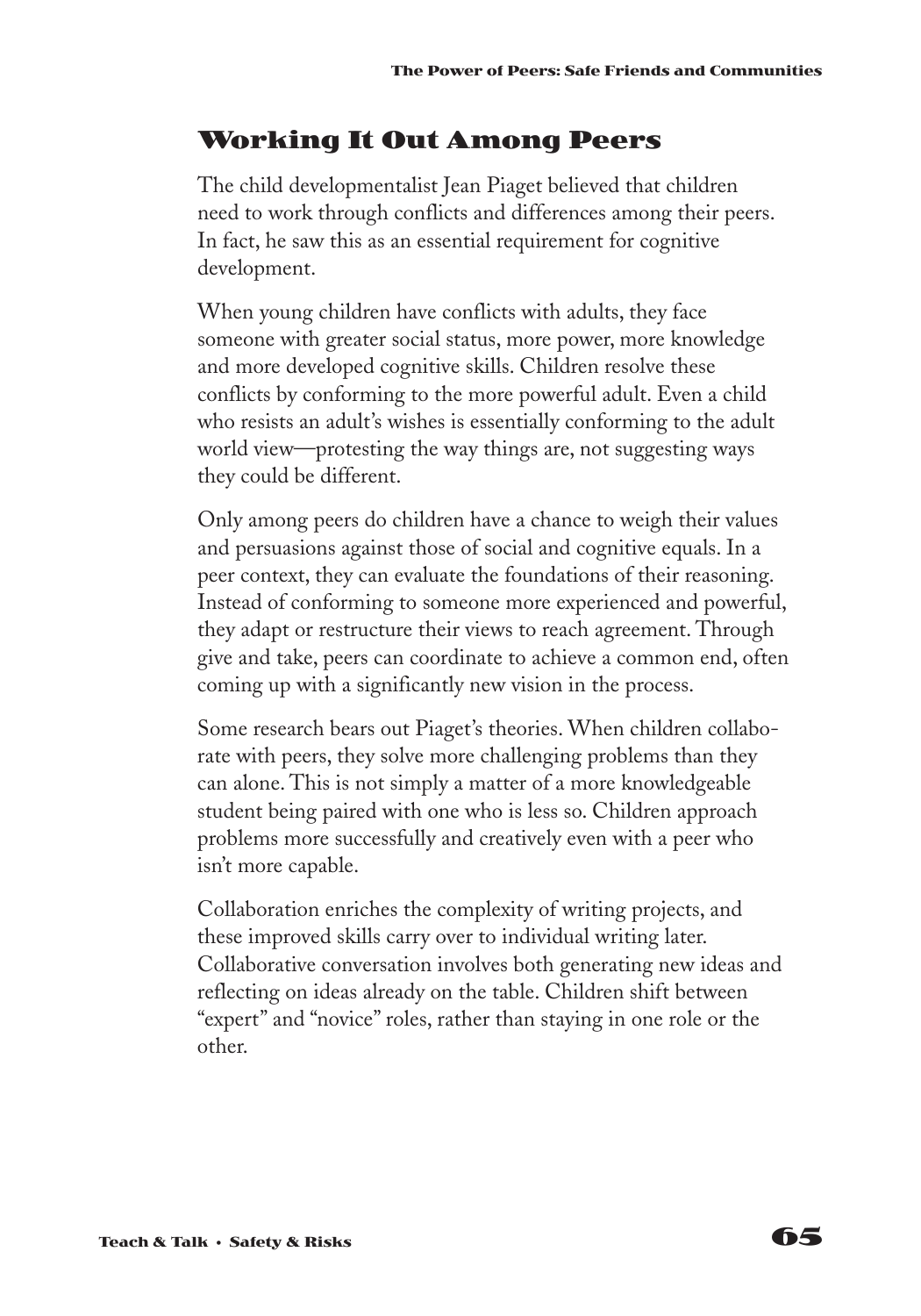These are exactly the qualities we want to cultivate in children to help them make smart, safe choices. By working things through with peers, they can learn to evaluate each unique situation thoughtfully, share ideas with others, stay open to new suggestions and look to friends for support. They may well pick up a more accurate picture of peer norms while they're at it.

### **Embracing Diversity**

Children need to learn to accept differences. They need to know how to work with peers from different cultures, children who have different family histories, and people of different religions. This is not solely a philosophical or political concern, but a powerful safety strategy as well.

All children will experience periods of uncertainty and anxiety in their lives. They will look for reassurance by finding friends they can call their own, groups they feel a part of, values they can share. In many school and community settings, these kinds of resources become divided by race, class or religion.

When such polarization becomes institutionalized in the school setting, children do not have the opportunity to explore and experience other points of view, satisfy their curiosity or learn acceptance. In some schools, it is actually emotionally or physically dangerous to move outside one's "group."

Such divisiveness can lead to extremely dangerous situations. Gang membership becomes more attractive, and violence may erupt. Students pursue feuds, bring out weapons, act on a perceived need to defend a friend's honor or avenge a companion's death. Tragedy is almost inevitable in situations like this.

This is why one of the most powerful preventive actions we can take to keep children safe is to help them develop a true enthusiasm for the richness and value of cultural diversity. At early ages, this might be brought forth by tasting different kinds of foods or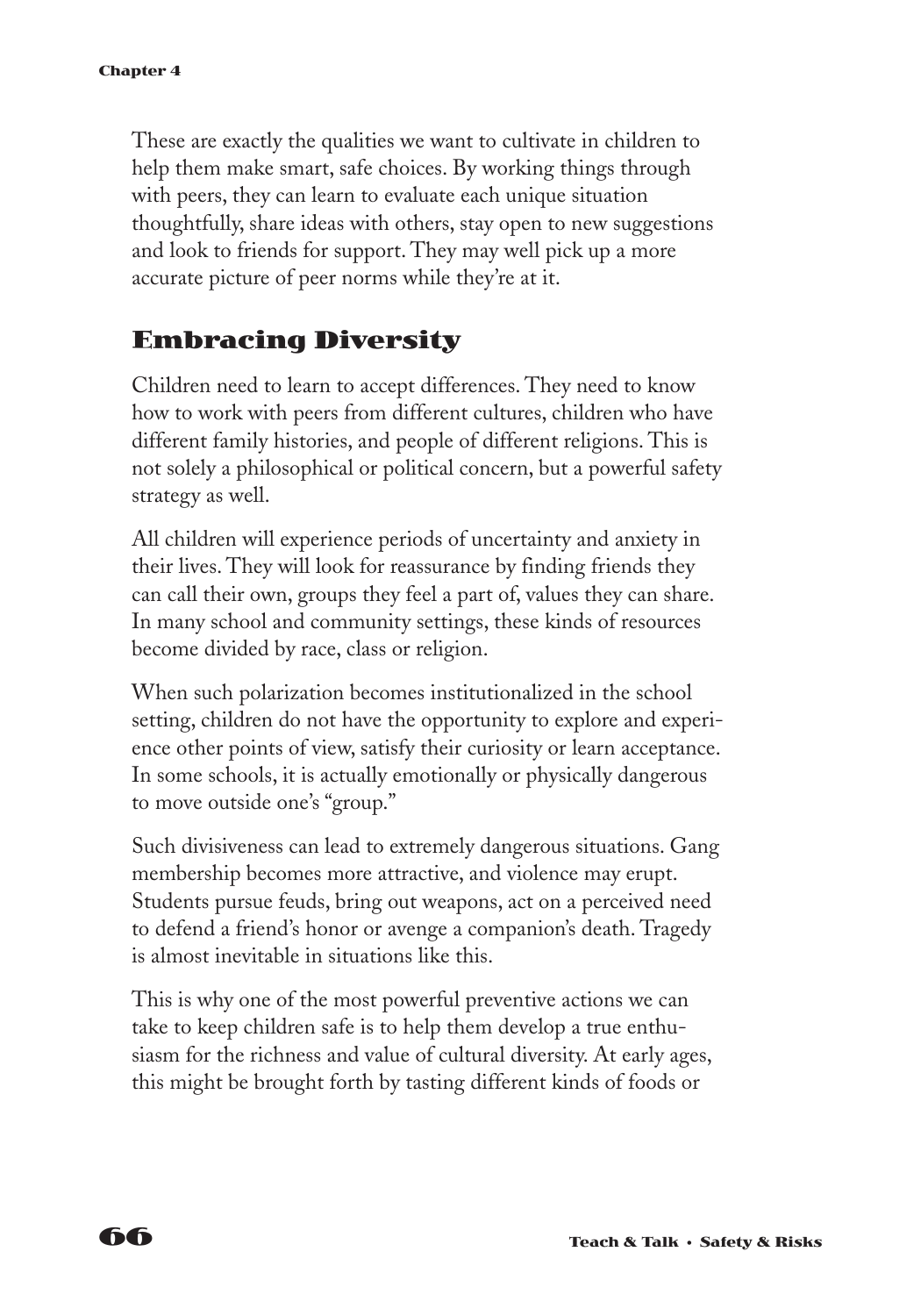hearing folk tales of many cultures. As children mature, they will enjoy learning about different roles and functions in families across cultures. By third or fourth grade, community roles and spiritual ideas can be exciting.

This approach goes beyond tolerance. By embracing diversity, children are able to enrich their lives and enhance their skills in the world. Their "group" is not defined solely by a racial or ethnic identity. Instead, they have the expansiveness to feel themselves a part of their entire class, school or community.

# **The Power of a Safe Community**

When you give students a chance to express and confirm smart values about injury prevention among a group of peers, you appeal to their natural inclinations to be an active member of a strong community. You lend counterweight to influences that might pull them away from these values. You provide opportunities for them to feel good about their ability to be strong and do what's right for themselves and for others. You facilitate their feelings of connectedness and belonging.

The values and norms your students establish about safety and injury prevention will support them through many difficulties to come in their early elementary years. When students have the chance to affirm these values and norms under the powerful and approving gaze of their peers, they can carry these safe values forward in ways that will serve them well for the rest of their lives.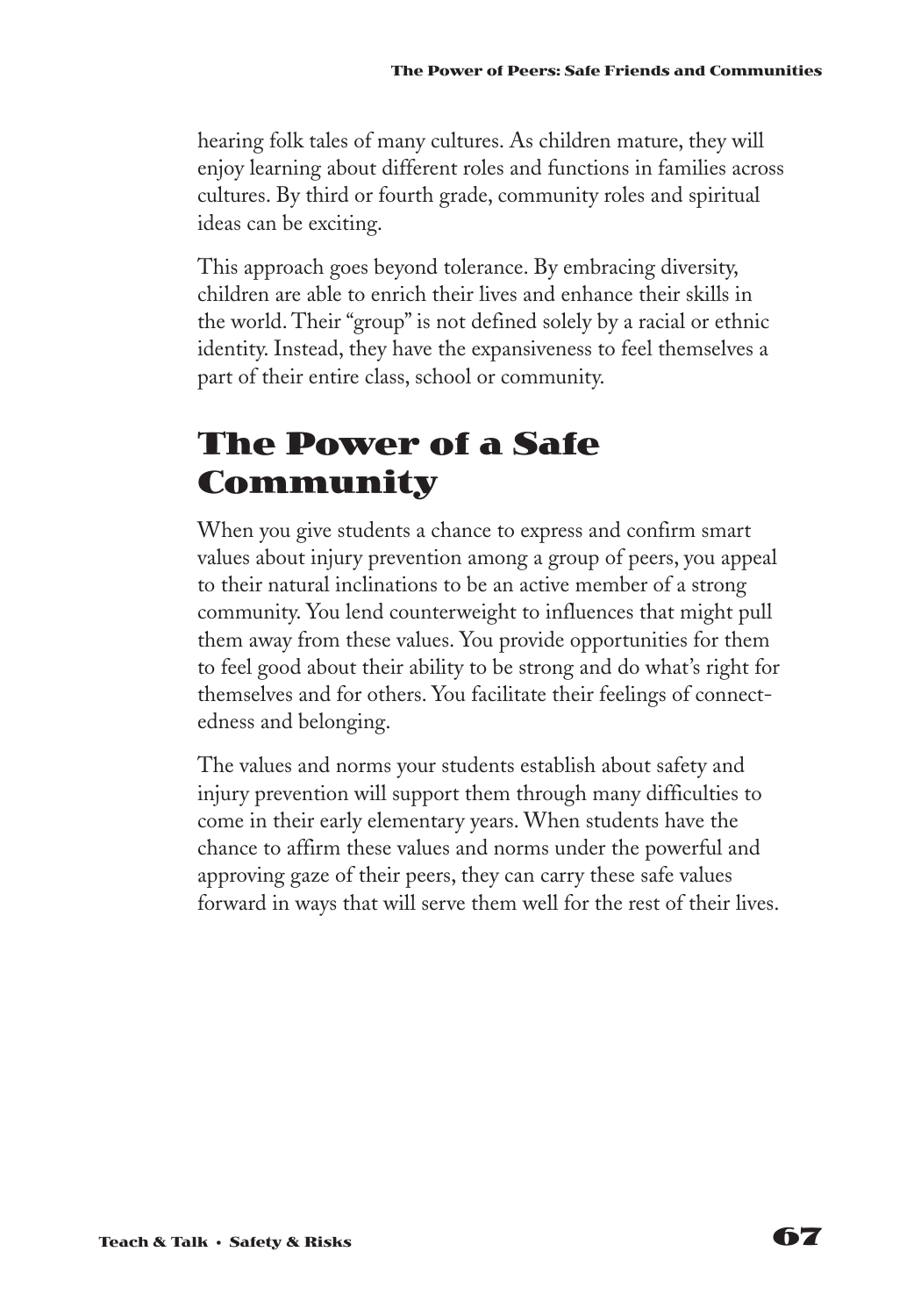# **Classroom Activities**

The following activities can be used to reinforce the concepts discussed in this chapter. Feel free to adapt activities to suit the needs of your students and classroom.

# **A Safe Friend Is the Best Friend!**

#### **This activity helps establish a value for having safe friends.**

- Have students identify the qualities of a safe friend, by either drawing a picture or making a list, or both.
- Tell a story about kids involved in some activity where a question about safety comes up (one kid wants to roller skate down a steep, busy street; someone suggests taking a new shortcut home through unfamiliar territory; someone is playing with matches; someone is teasing a kid who is afraid to jump into the lake; etc.). Ask students what a safe friend would do in these situations.
- Ask students to talk about real friends they have who make safe choices.

# **How Will This Turn Out?**

#### **This activity helps students examine the qualities of safe friends.**

- Tell a story that involves a safety issue.
- When you come to a point where a decision has to be made (whether to run across the busy street, skate down the steep hill, climb into the drainage ditch after the storm), ask students to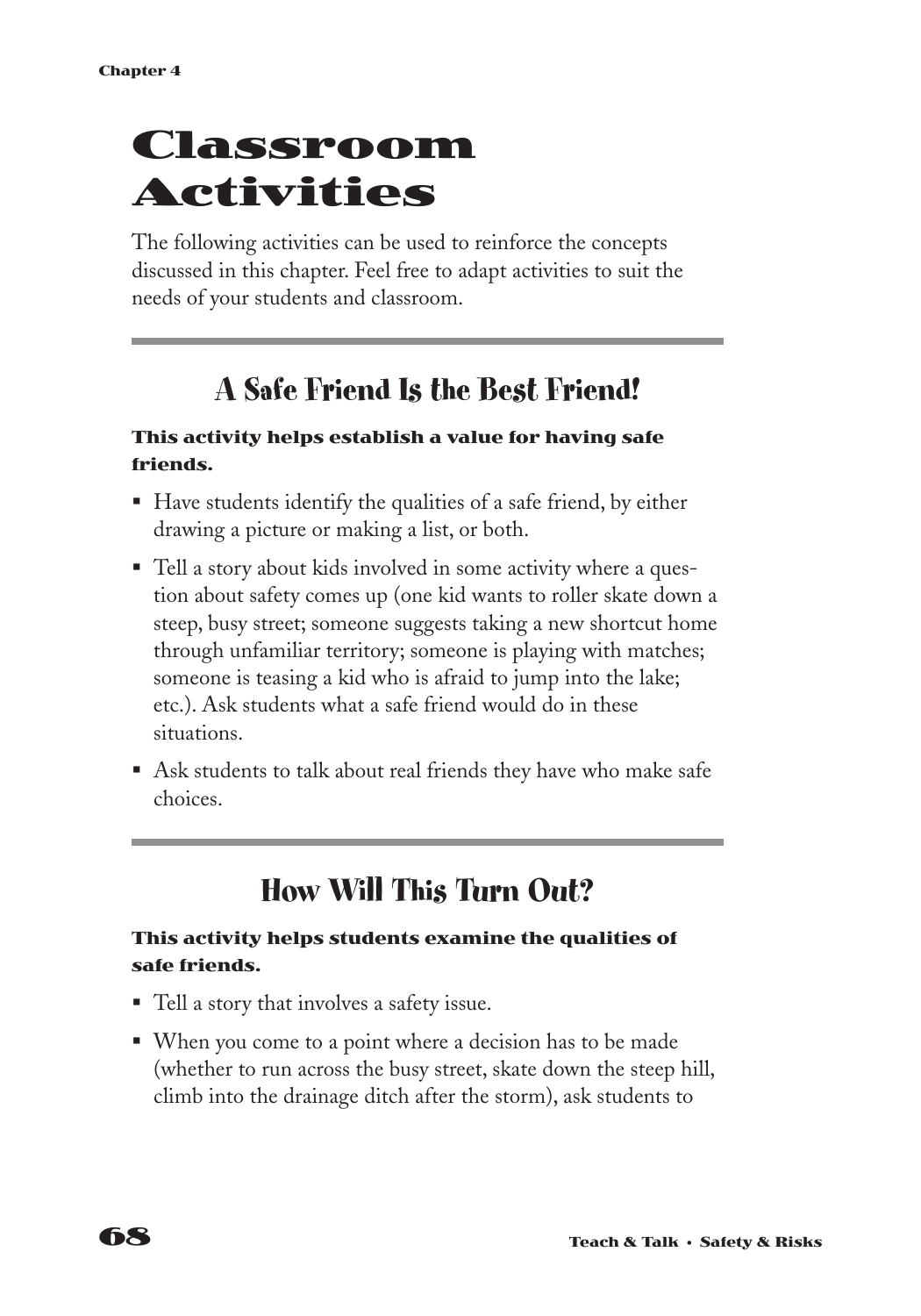think about what a group of not-safe friends might decide to do. What could the consequences be?

■ Then ask what a group of smart, safe friends would do.

# **This Is My Community**

#### **Help students recognize their own and others' contributions to the community, and enjoy the ways this enhances their sense of belonging and connectedness.**

- Have students talk about their own contributions in small groups.
- Ask them to write down one thing they notice about every other student in the class—something that person contributes that is special and unique. Share the lists.
- Taking turns in front of the class, have students name one of the things they bring to the community. Then have them choose another student and describe something he or she brings.

# **Doing My Part**

#### **Build connectedness to community through tasks and responsibilities that are really fun.**

- Allow students to choose the theme for a class party.
- Let students select a story to be read or the route for a class walk.
- Have students work in a small group to decide the theme for a class mural.
- Invite students to help arrange a guest speaker (e.g., a family member who works for the fire department).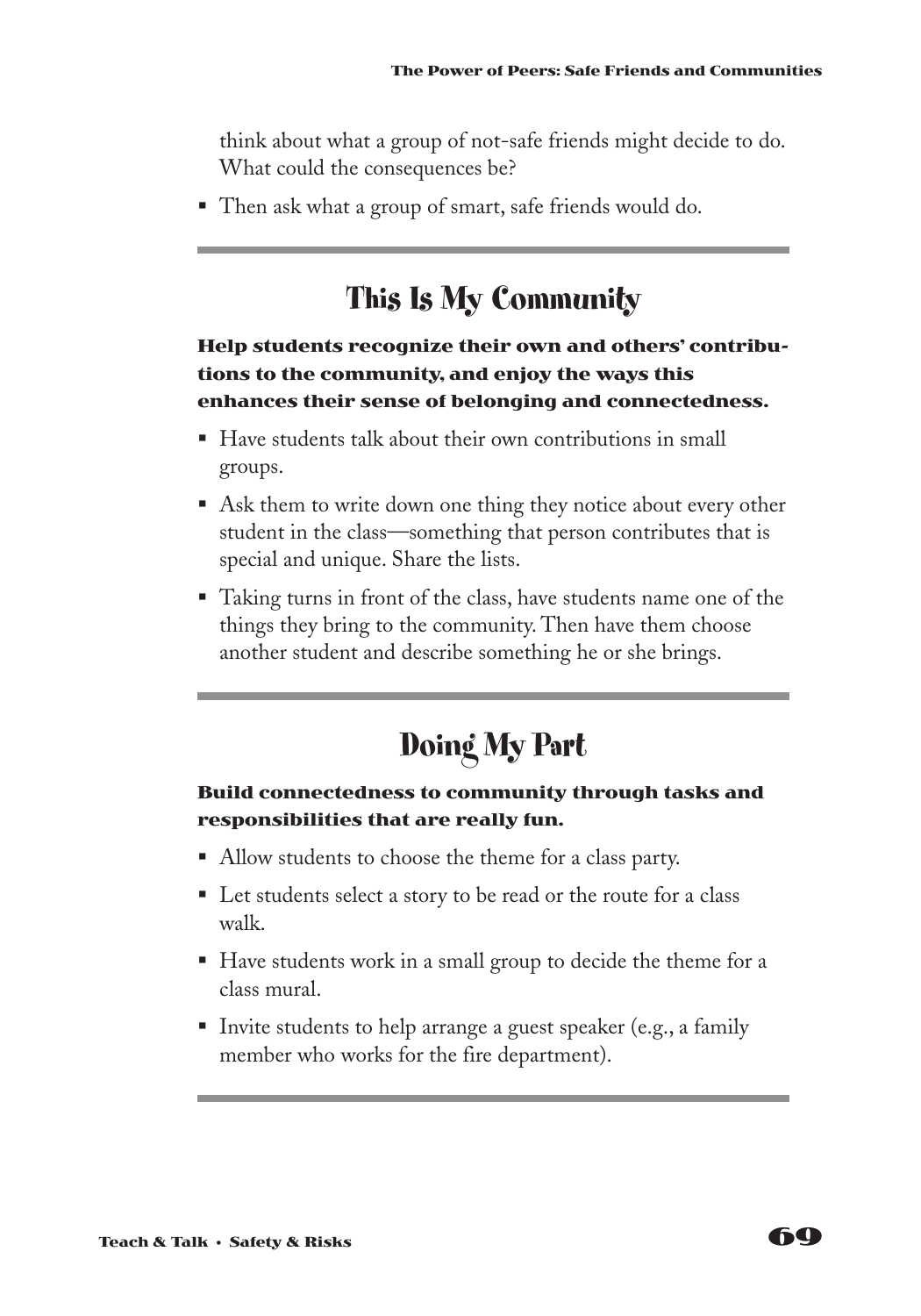# **Why I Buckle Up**

#### **This activity helps establish a peer norm for using safety belts and riding in the back seat.**

- Ask students to think about the reasons they wear safety belts and sit in the back seat.
- Have them share their answers before the full class or in small groups.
- § Ask if they feel safer when they are buckled up.
- § Ask if they feel smarter.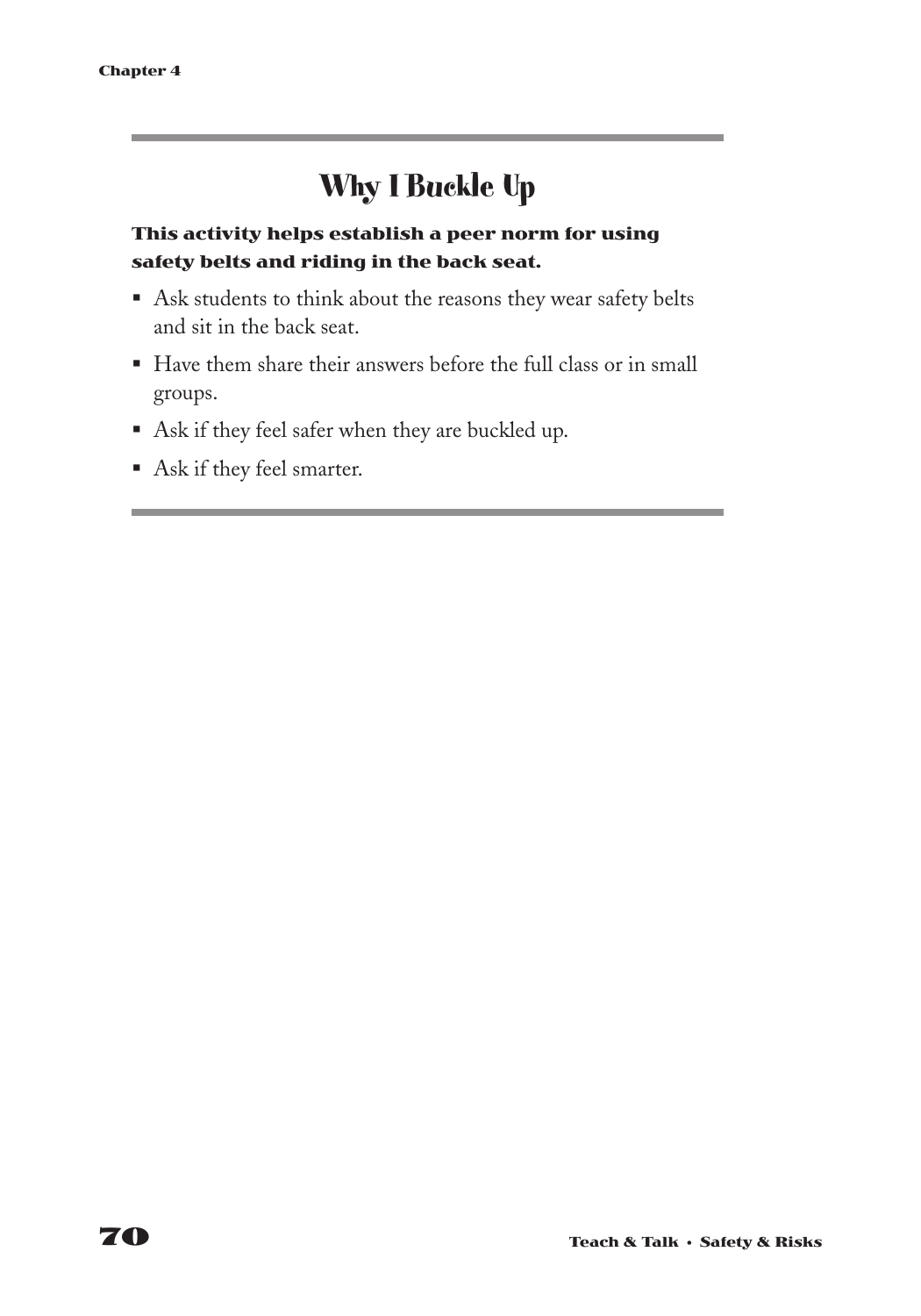# **Information for Teachers 5**

**Your goal in teaching injury prevention** to children is to help them grasp the big picture. Teachers do this by taking hold of the practical details. How does a child stay safe around water, fire, motor vehicles or aggressive peers? How does a teacher communicate these principles in a meaningful way, in a manner that helps the learning "stick"?

This chapter offers specific information on a variety of injury prevention areas, including key content to cover, difficult questions students might ask, and ideas for classroom activities to strengthen the learning.

# **Using Essential Teachable Moments**

Injury prevention offers tremendous opportunities to use teachable moments. Children make choices about risks every day. Their lives in and out of school provide myriad examples of the benefits of making smart choices—and sometimes the costs of making poor ones. In-the-moment explorations of safety issues are powerful tools for making classroom learning exciting and immediately relevant in the real world.

A mix of planned classroom activities and serendipitous circumstances gives children lots of different ways to take in injury prevention information and make it their own.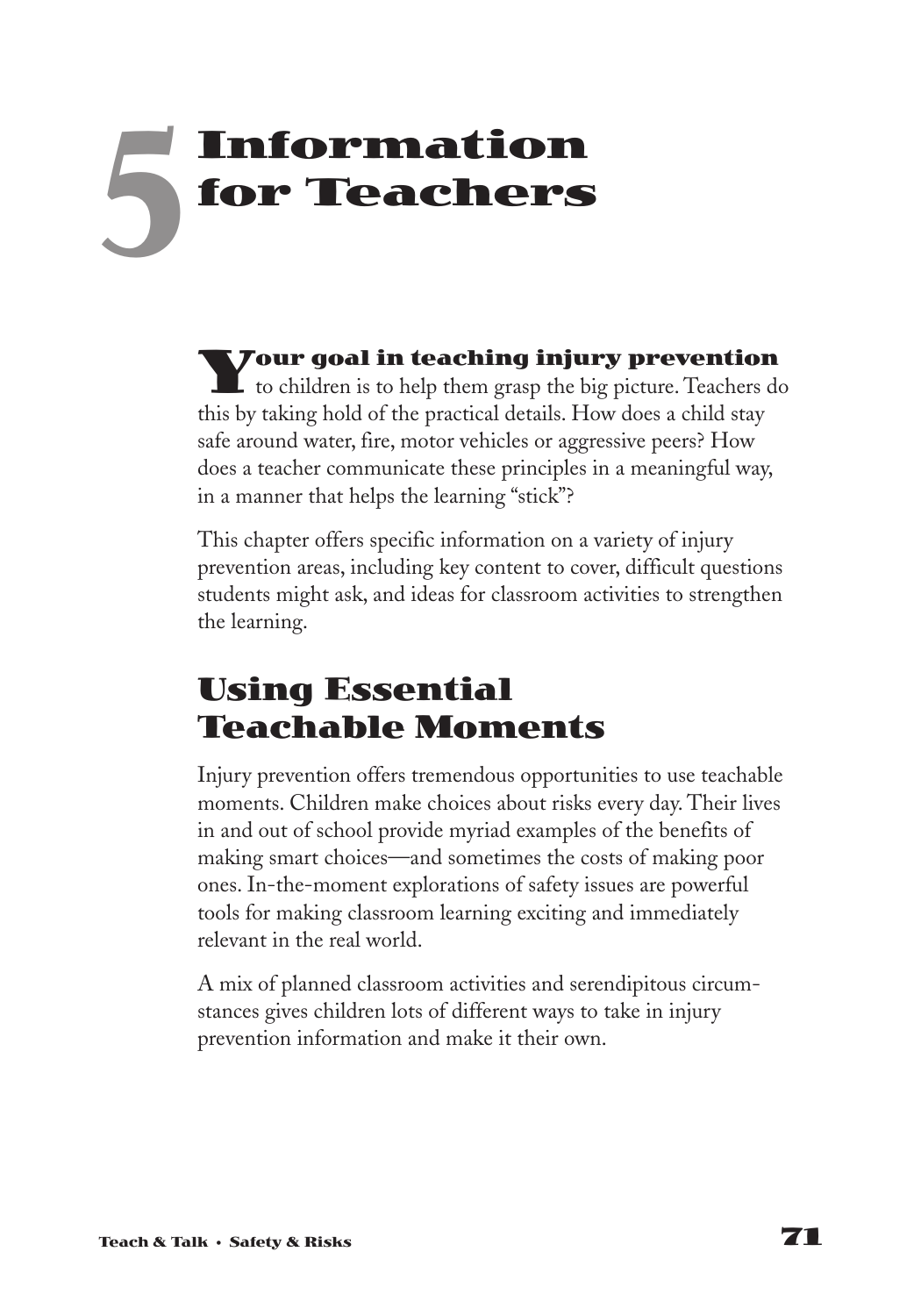#### **Here are some ways to help create teachable moments to personalize and transfer students' learning well beyond the lesson:**

- **Use real-life examples.** What happened to students on the way to school? at lunch? at home last night? What about during the art lesson when the table with the mural was knocked over onto Sarah's foot? Situations in which safety is a concern are presented on a daily basis. Use examples like these in your classroom activities. Ask students to come up with other examples.
- **Make stories real.** Storybooks, short stories, vignettes or roleplays can all model the kinds of choices children should make to keep themselves and their friends safe. Even fantasy tales (sponges in outer space; talking dolphins; flying carpets) that stretch and delight the imagination can offer examples related to injury prevention. If your injury prevention curriculum asks students to suggest safe choices a character in a roleplay could make, you might stop and ask similar questions when reading a story to the class later.
- **\* Recognize and validate students' experience.** Children already have a lot of knowledge about injury prevention from their own experiences. They also have ideas and opinions about the subject. You can ask children to share an experience where they made a smart, safe choice. If you observe a student make a safe choice on the playground, ask what past experiences led to that decision.
- **Let students teach each other.** Children learn well through personal experience. They love to generate and try new ideas. They learn from role models and peers. Use these qualities by asking children to share their opinions, challenge one another's thinking, and work in groups to come up with smart solutions. Students might present a skit, write a newsletter, or speak in front of the class about what they have learned. As teachable moments arise, ask students to share personal experiences that would help classmates better understand some point about injury prevention.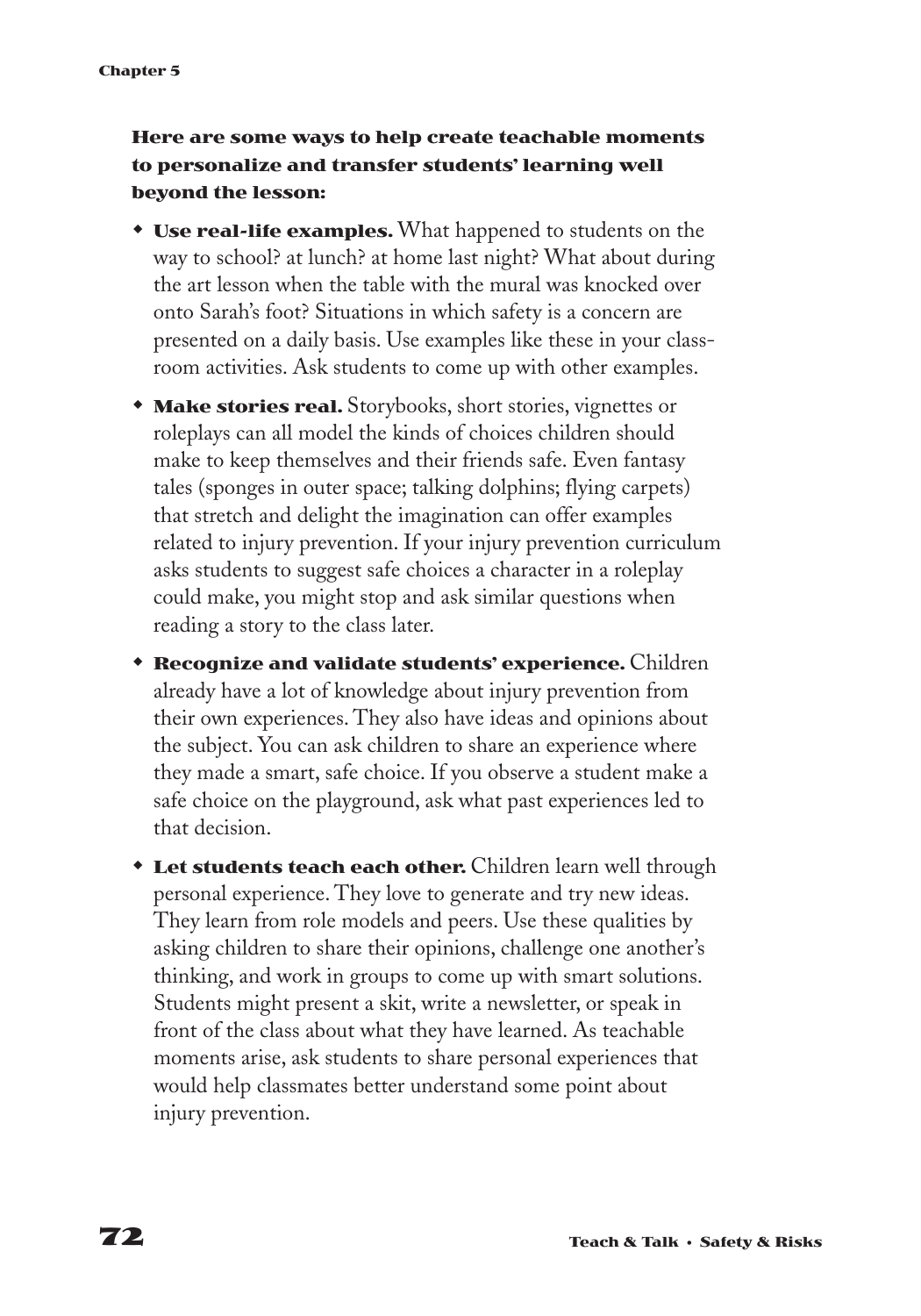w **Give students a chance to practice skills that relate to their lives.** Children need skills to back up their knowledge about injury prevention. Your curriculum might have them do a roleplay where a friend wants to go swimming without an adult, or might ask them to identify adults they can turn to if they are troubled or scared, or include exercises to help them weigh the pros and cons of taking a risk. Refer to these skills at later teachable moments. For example, ask a student who has lost her bicycle helmet to weigh the pros and cons of riding without the helmet until she is able to get a new one.

# **Working the Room**

Really skillful politicians do this thing called "working the room." They greet people and make them feel like old friends. They listen, and then use their constituents' concerns to expand on their own agendas. They may overlook some of the fine points, but the big picture shines on, illumined by their charismatic presence. They enlist people's enthusiasm and commitment by making the encounter dynamic and personal. By the end of the evening, people are signing up to canvass, writing out checks and wanting to get their friends and family involved too.

Many people feel a certain cynicism about politicians, but this process, well done, can be a wonder to behold. Does it seem like too much of a leap to suggest that working the room can be useful in injury prevention education as well? Injury prevention is easier for kids when they have a charismatic role model to follow (such as an admired teacher).

#### **There's a lot you can accomplish:**

- **\* Build enthusiasm.** You want to increase and sustain your students' enthusiasm and commitment to injury prevention. Your active and involved participation helps set this tone.
- **Make it personal.** Finding ways to personalize injury prevention makes it more substantive for kids—something that affects each student, and that each student in turn can influence.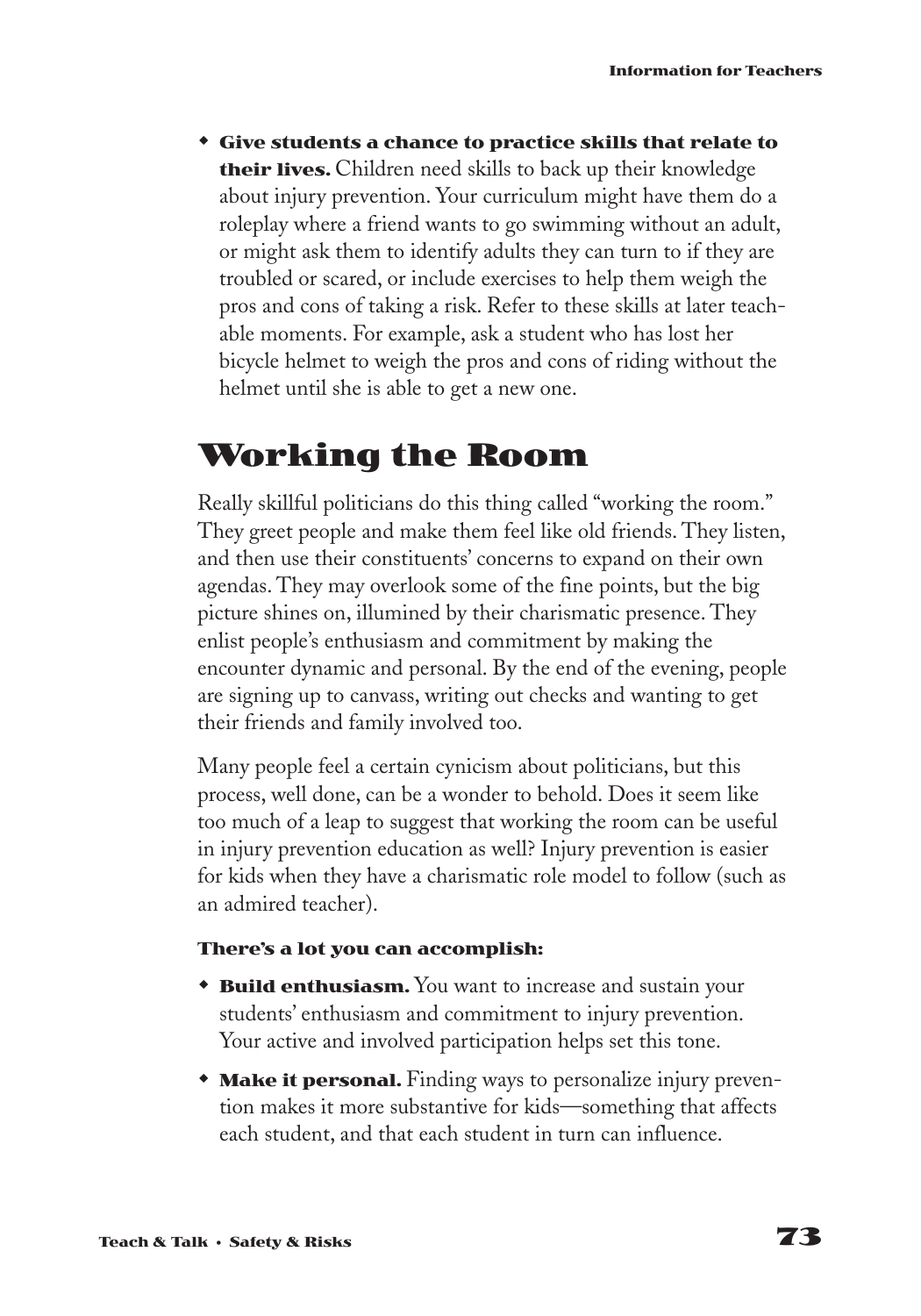- **Set an agenda.** You have great opportunities to reinforce the safety message when you make connections between students' ideas, concerns and experiences and the big picture of injury prevention.
- **\*** Spread the inspiration. Enthusiasm for injury prevention needs to be present at every level possible—individual, class, school, home and wider community. This is more possible when kids feel excited and empowered by the message and want to share it with others.
- **Stay with the big picture.** The most effective injury prevention avoids getting bogged down in detailed rules or lists of do's and don'ts. Instead, it helps kids get a grasp on the big picture.

Most students are not generating a lot of direct questions about safety and injury prevention. They are, however, building belief systems about these issues. They base their beliefs on the behaviors and attitudes they see at home, among peers, in the media, within the classroom and on the school grounds. When teachers work the room, make lessons relevant and fun, and capitalize on teachable moments, they can influence students' belief systems toward healthy choices and smart assessment of risks.

# **Specific Topics and Guidelines**

The following information is by no means exhaustive, but it covers important content for children's most common risks and concerns. Each topic includes an overall goal—the "big picture"—and some specific content that supports that goal. Each area includes classroom activities, sample questions and answers, and models for teachable moments.

(*Note:* For publications that offer more thorough discussions of any of these topics, check the Resources section.)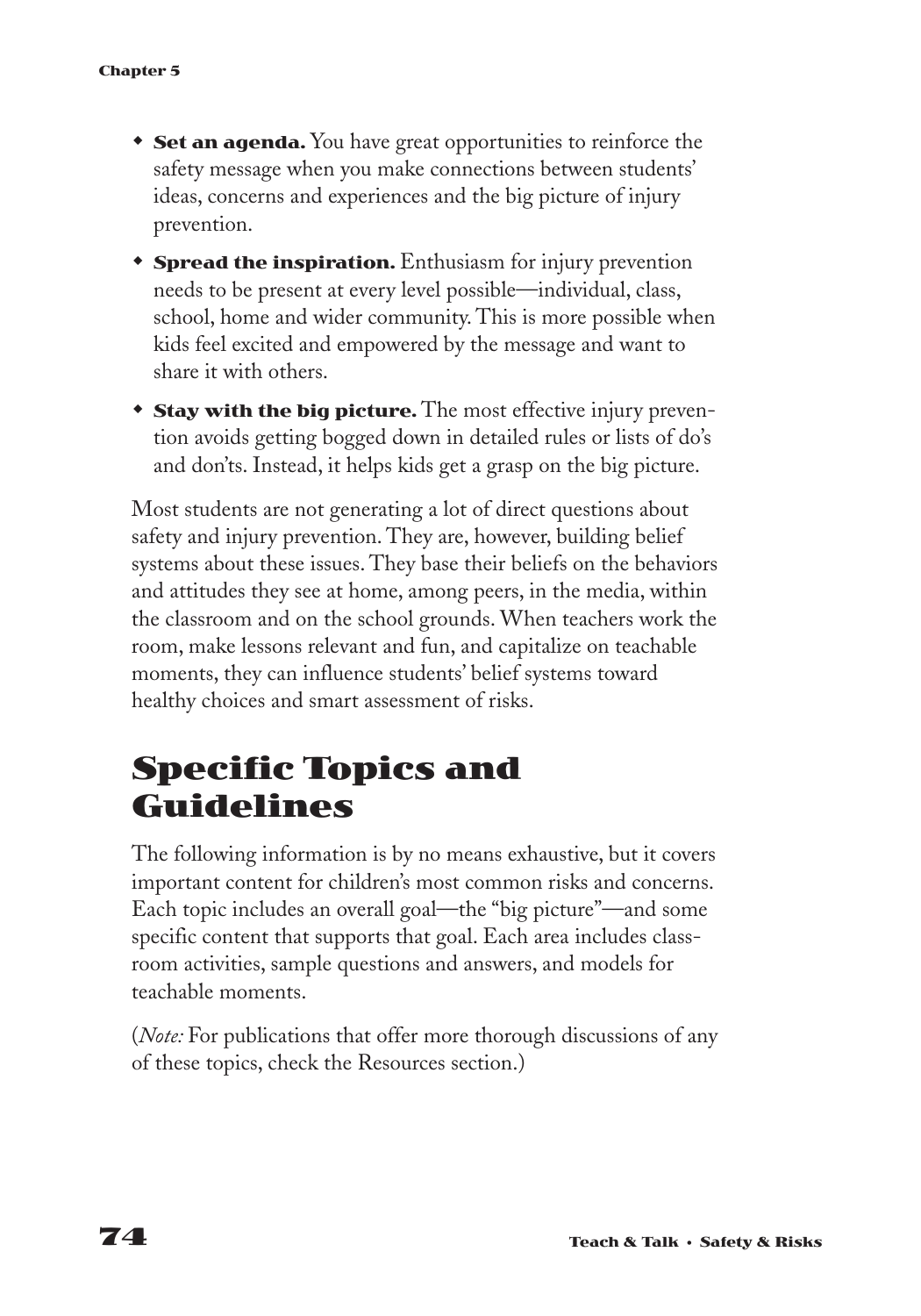### **Motor Vehicle Safety**

**Goal:** Children wear safety belts and sit in the back seat.

#### **Content:**

- Everyone should wear safety belts. Wear one every time you are in a vehicle.
- The back seat is safest for kids. Children age 12 and younger should always sit in the back seat.
- Small children (under 40 pounds) should ride in appropriate safety seats.
- Children ages 4 to 8 (about 40 to 80 pounds) should use car booster seats and safety belts every time they ride.
- Older children are important role models for younger children.

#### **Sample Questions and Answers**

#### **Aren't air bags dangerous? Can't they kill you?**

Air bags help adults and older children stay safe in a collision. They are a good idea, and they work well.

But they are not safe for younger kids like you. Some children have been hurt, or even killed, because the air bag opens so fast. Fortunately, you don't need to worry about this if you ride in the back seat. This is always the best place for kids, even if a car doesn't have air bags. By the time you are about 12 years old, it will be safe for you to ride in the front, and an air bag would help you if the car was in a crash.

#### **How come we don't have seat belts on the bus?**

That's a good question. I've wondered this myself. What I found out is that school buses are almost never in crashes. The drivers are very careful. It is really unusual for anyone riding in a school bus to be injured in a collision. In fact, the greater danger is when kids get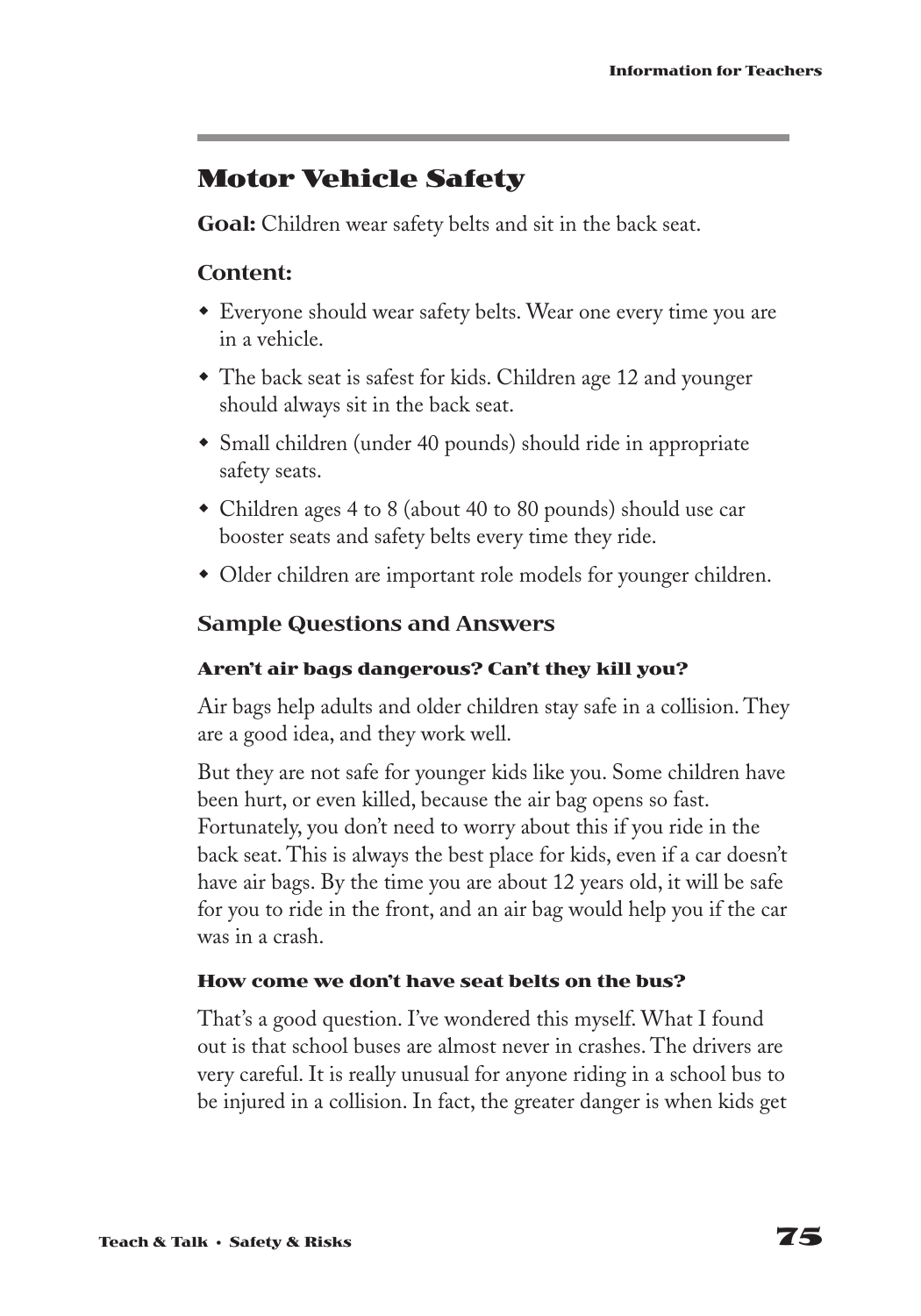off a bus and cross in front. So it's important to always be careful about this.

But I still think it would be a good idea to have safety belts on the bus. Shall we write a letter to the principal about this?

#### **What if my family has a truck? We don't have a back seat.**

That's kind of tricky, isn't it? But if there isn't a back seat, you have to ride in the front seat. Be sure to wear your safety belt. If the truck has an air bag, it would be best to get an on/off switch for it. If your family has another vehicle that does have a back seat, it would be better for you to ride in that until you're older.

Riding in the bed of a truck is never a safe choice. Riding in front with a safety belt may be the best choice you can make.

#### **A Teachable Moment**

A group of students sees their teacher, Mr.Akagi, driving into the school parking lot. He unfastens his safety belt and gets out of the car. As the children greet him, he asks if they noticed any of the things he was doing to make his drive safe.

The children point out that he was wearing his safety belt and driving slowly around all the kids coming to school. One student says it's also a good thing he wasn't trying to talk on a cell phone or drink coffee while he was driving.Then the kids get goofy, and tell him he wasn't driving with his eyes closed, and he wasn't driving with his feet.They all laugh.The children enjoy the positive role modeling of their teacher's commitment to safety.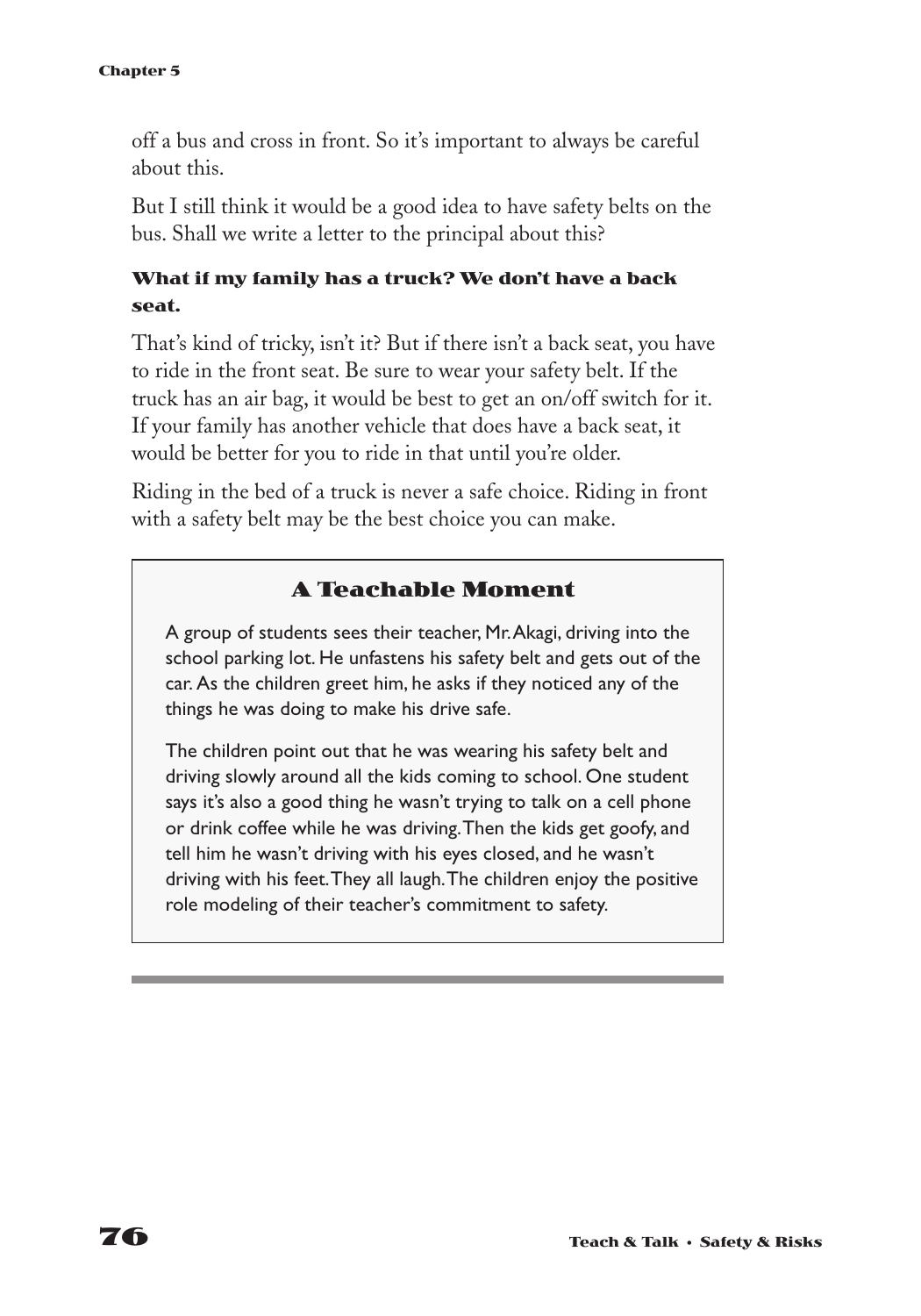### **Pedestrian Safety**

**Goal:** Children make safe choices around traffic.

#### **Content:**

- Children should play in safe areas, away from motor vehicles. The street, driveways and parking lots are *not* safe play areas. It is *never* safe to run into the street.
- Adults and children can cross streets safely by using crosswalks, knowing how to use traffic lights, looking carefully in both directions, and only crossing when the road is clear.
- $\bullet$  Children under age 10 should cross the street with an adult.
- Children and adults should use great care when crossing around school buses (under the driver's guidance is best). It's not safe to step off the curb in front of a bus, even if it is parked. Neither the bus driver nor drivers in passing vehicles can see this area well.
- Pedestrians should be careful on streets with multiple lanes. When a car in the first lane stops at the crosswalk, cars in the second or third lane may not stop.

#### **A Teachable Moment**

Ms. Moore's class is going on a nature walk in the park across the street.The class has always crossed carefully and properly on such outings.This week, the class has been learning about being smart and safe in the street. Ms. Moore asks various students to describe the safe choices the class is making at different moments as they move along.

Kerry points out that they quiet down as they come to the corner. Jamal talks about the way they cross at the crosswalk, when the cars have stopped or the road is clear. Madison notices that each group of students stays close to their assigned adult— Ms. Moore and two parents who are helping during the outing.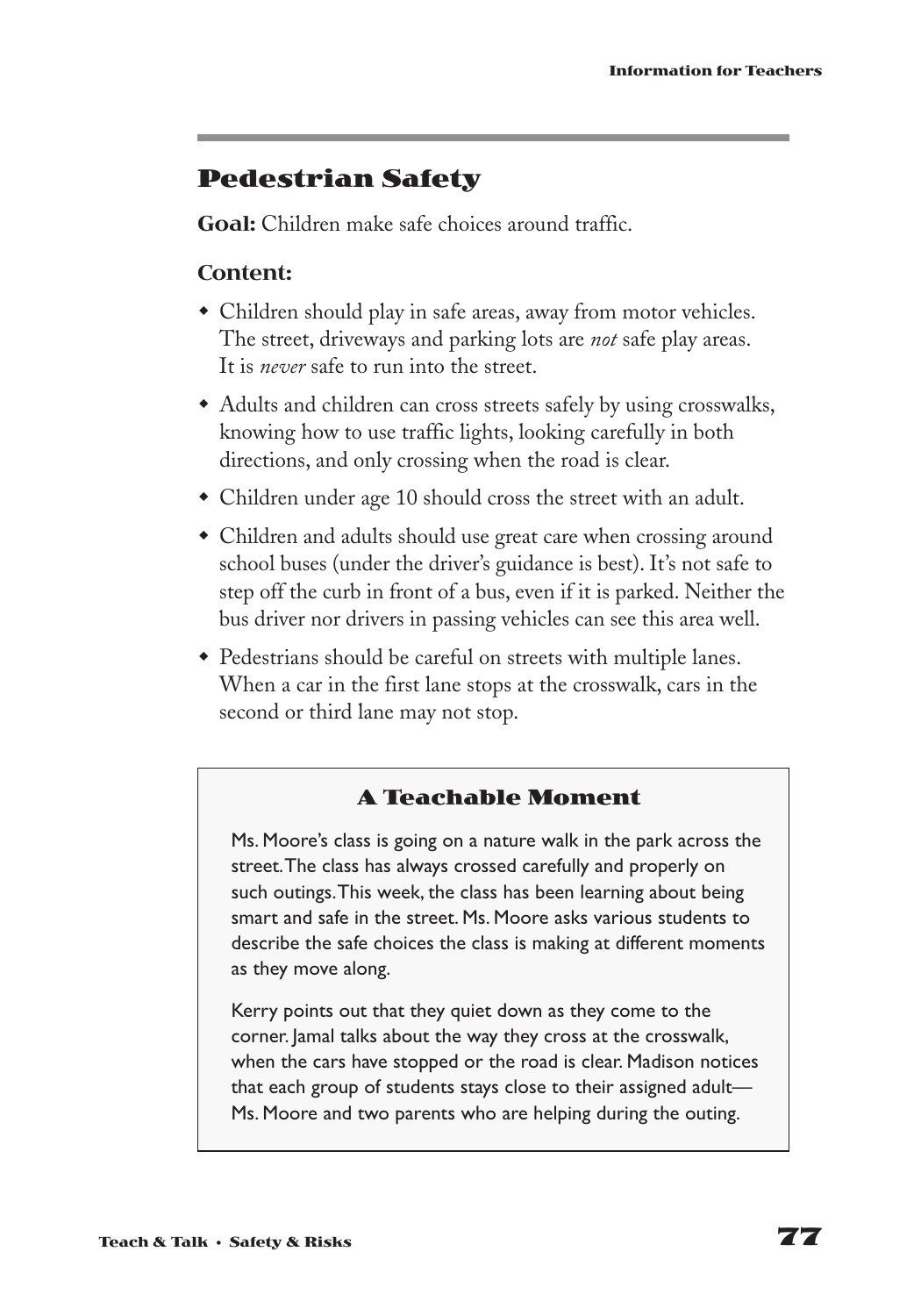#### **Sample Questions and Answers**

#### **How come grown-ups don't follow the rules and cross the street safely?**

Some grown-ups think they can figure out when it's safe to cross. They don't wait for the light or cross at the crosswalk. Some think that cars will stop for them. Most of the time, this is true. But not all the time. Adults get hit by cars when they're crossing the street too. So the smartest thing for all people, no matter how old they are, is to cross at crosswalks and traffic lights.

#### **What if there aren't any crosswalks on the road by my house?**

Sometimes there aren't any crosswalks. Then you need to go to a part of the road that's flat and straight, where you can see really well. Look both ways carefully before crossing and be sure no cars are coming. And don't forget to have a grown-up cross with you!

#### **What if there was an emergency? Could I cross the street by myself?**

I think it depends on the emergency. If it's something very serious, you might have to cross the street. But think about it carefully. Is this a "big help" or a "little help" situation?

Is someone hurt badly? Are you in danger? Do you need help you can only get if you cross the street? Is there any grown-up, or even an older kid, who can help you?

Cross *very* carefully if you decide you have to. Look both ways to be sure there are no cars in sight. Remember, drivers may not see you.

#### **What if there isn't any traffic?**

Most of the time, if a street seems quiet, there probably aren't any cars coming. But once in a while, a car does come. It may come out of a driveway or around a corner. This can surprise someone crossing the street.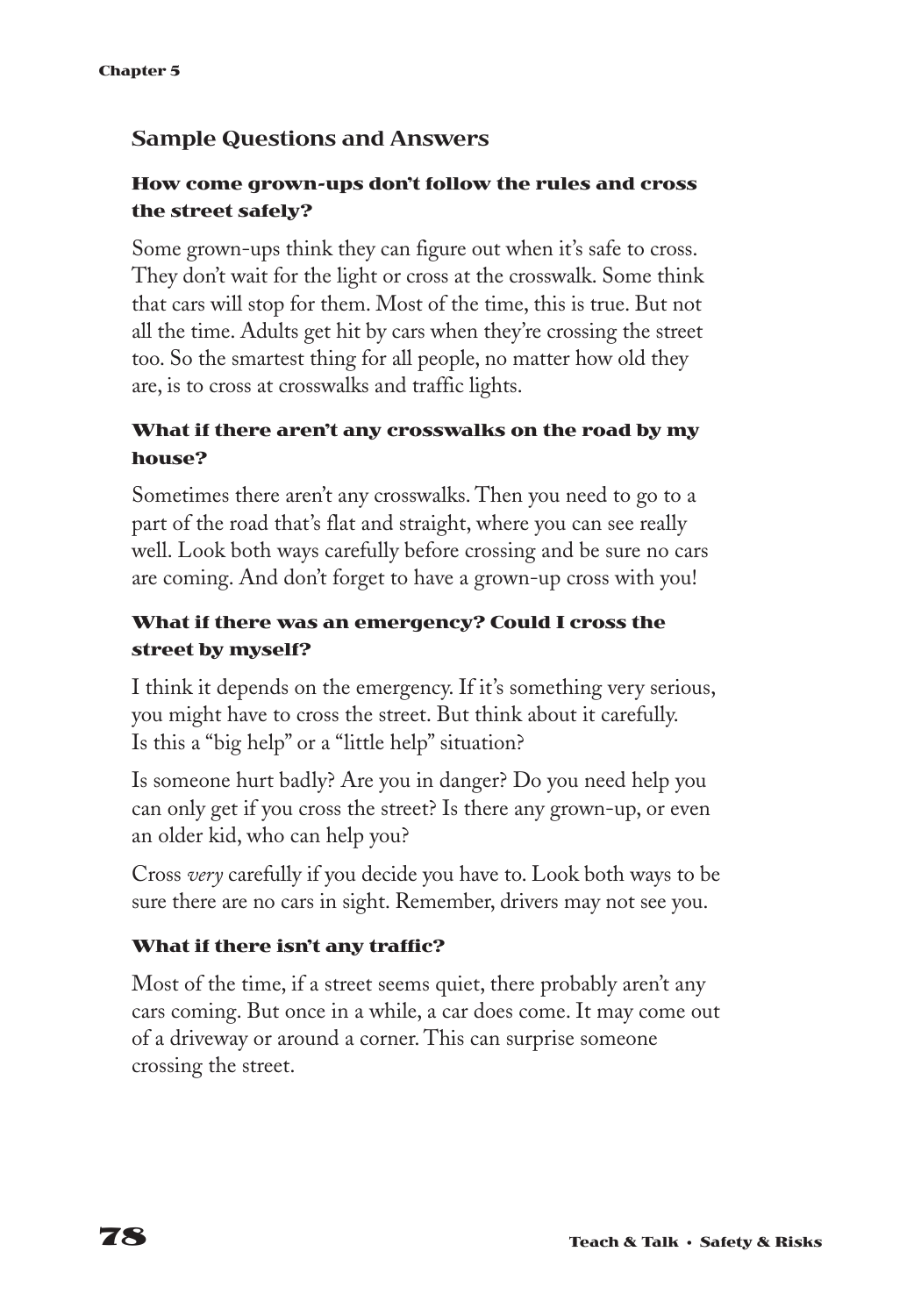Cars can travel very fast, and they are not expecting to see people in the middle of the road. It can be especially hard for drivers to see children. This all adds up to a dangerous situation. That's why the safest and smartest plan is to cross safely, at crosswalks, with a grown-up.

### **Water Safety**

**Goal:** Children make safe choices around water.

#### **Content:**

- $\bullet$  Learning to swim is fun, smart and safe.
- w Children should *always* swim with an adult.
- Only very strong swimmers should swim in deep water, and only when others are watching.
- Water can change (e.g., a slow creek can become fast and deep during a flood or storm).
- $\bullet$  Children and adults need to know that all water can be dangerous (pools, drainages, creeks, rivers, lakes, ocean).
- Even very good swimmers must avoid some kinds of water (fast) floods, high waves).
- $\bullet$  Water wings are always a poor safety choice. They don't help people swim better. They can slip off easily, and someone who doesn't swim well could drown.

#### **Sample Questions and Answers**

#### **Is it OK to swim with my 14-year-old cousin? He's a real good swimmer.**

Talk to your parents about this and see what they think. And think about it for yourself too. What do you think?

Being a real good swimmer may not be enough. It's also important for your cousin to have some basic lifesaving and water safety skills.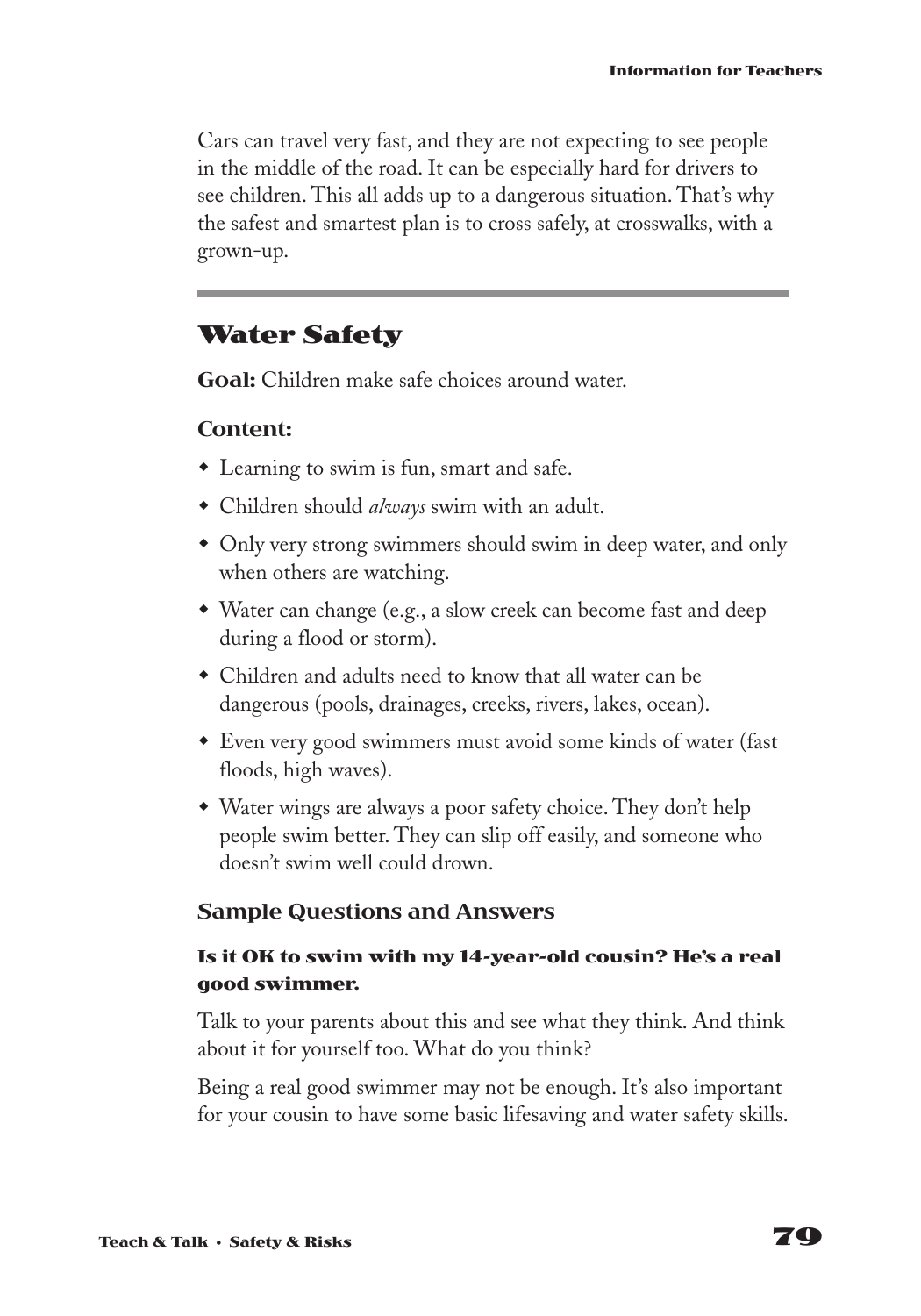He'd need to be a very responsible person. Would he stay with you, and not go off swimming on his own? Would he keep an eye on you constantly, or start playing around with his friends? Would he be watching one or two younger kids, or a whole bunch? Would he be happy watching you, or would he feel tired of it after a while and start daydreaming?

You probably have a pretty good idea yourself about whether this would be a good idea. You'll have the most fun in the water if you know you're safe.

#### **A Teachable Moment**

The rain was fierce over the weekend. On Monday morning, Mrs. Cardenas overhears Harrison telling some other children about playing in a drainage ditch right after the storm. He vividly describes the swirling eddies, the chunks of wood, the yucky yellow foam. He threw in rocks, pushed globs of trash around with a big stick, and got mud smeared all over his shoes.Then he fell and the slimy, gooey mud splashed all over his clothes. It was "gross, and totally cool."

Mrs. Cardenas joins the conversation. She acknowledges how exciting this experience was for Harrison. She asks some of the other students what things they found interesting about the storm, and asks Harrison more about what he felt and thought while he was playing in the drainage.Then she reminds the group of a recent class lesson about curiosity, and the ways being curious about something affects choices about safety.

One of the kids says,"Yeah, Harrison, it felt cool, but it wasn't a very smart thing to do. If you'd slipped, you might've bumped your head or something and drowned." A couple of other students nod their heads.

Mrs. Cardenas leaves it at this, knowing Harrison is well aware of the risks he was taking. She trusts that the judgment of his peers will help him think twice before he does this again.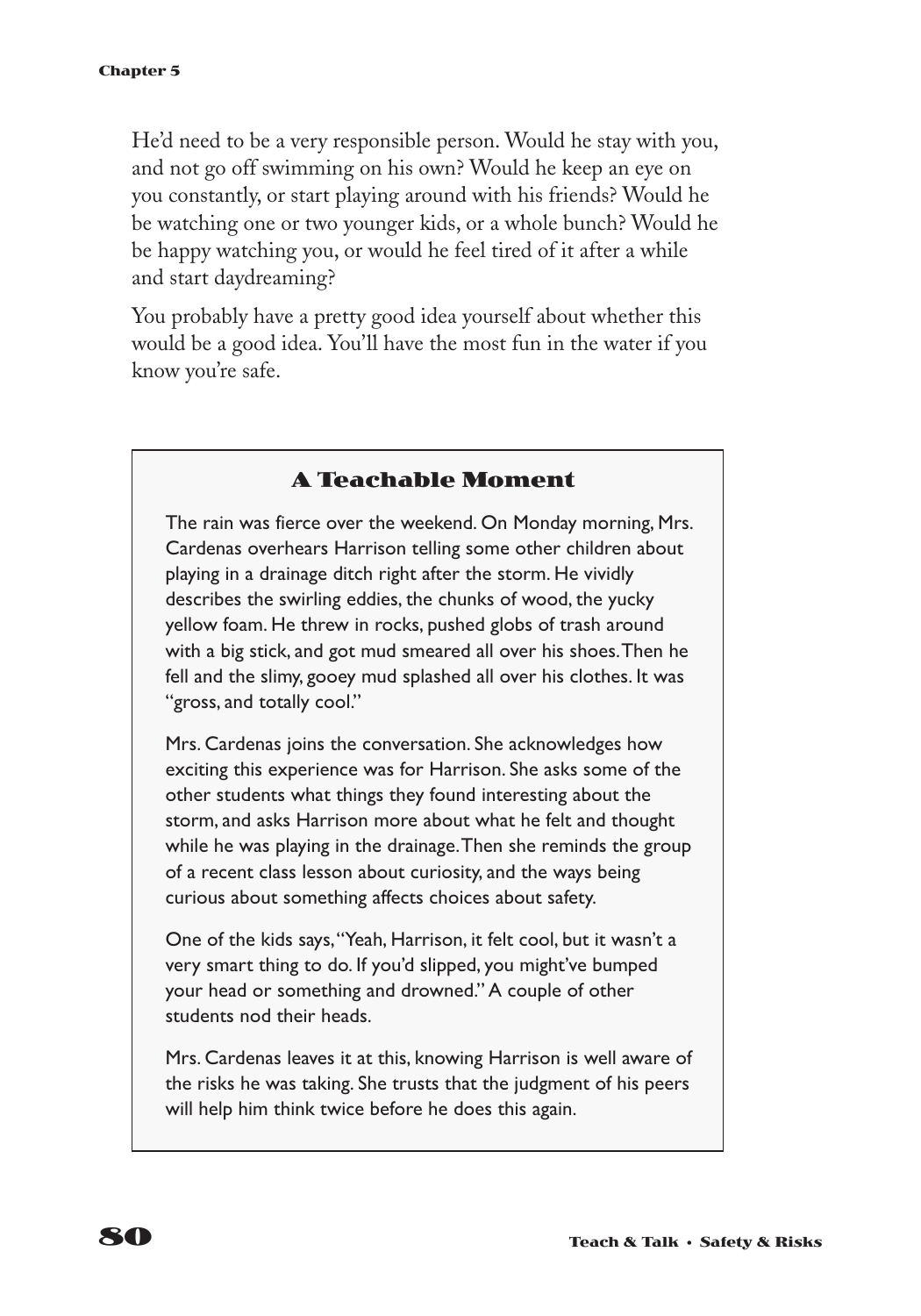#### **What if I just go into the water up to my knees?**

In almost any kind of water, just going in up to your knees can be dangerous. In a river, creek or lake, a person might slip and fall into deep water. In the ocean, a wave might knock you down. Sometimes a certain wave will be much stronger than the others. Then the water could pull a person out into the surf. Sometimes a person sitting at the edge of a pool, or standing on the steps, gets pushed or slips into deeper water.

It's also very hard to know how deep water is, how fast it's moving or how dangerous it really is. This is why, even if you are a very good swimmer, you should only go in the water if you are with an adult.

### **Bikes, Blades and Boards**

**Goal:** Children wear protective equipment and make smart and safe choices about where and how they ride when bicycling, roller blading or skateboarding.

#### **Content:**

- Children and adults should wear helmets every time they ride a bicycle. Helmets are a good idea for skating and skateboarding, too.
- This is easier for children when peers believe wearing protective gear is smart, hip and cool.
- Children under age 10 should ride only on sidewalks and offstreet bike paths.
- Adults should supervise children when they begin riding on streets, and be sure they demonstrate their ability to ride safely and observe rules and laws for riding on the streets.

#### **Sample Questions and Answers**

**What if I'm just riding my bike on the sidewalk in front of my house? Do I still need to wear a helmet?**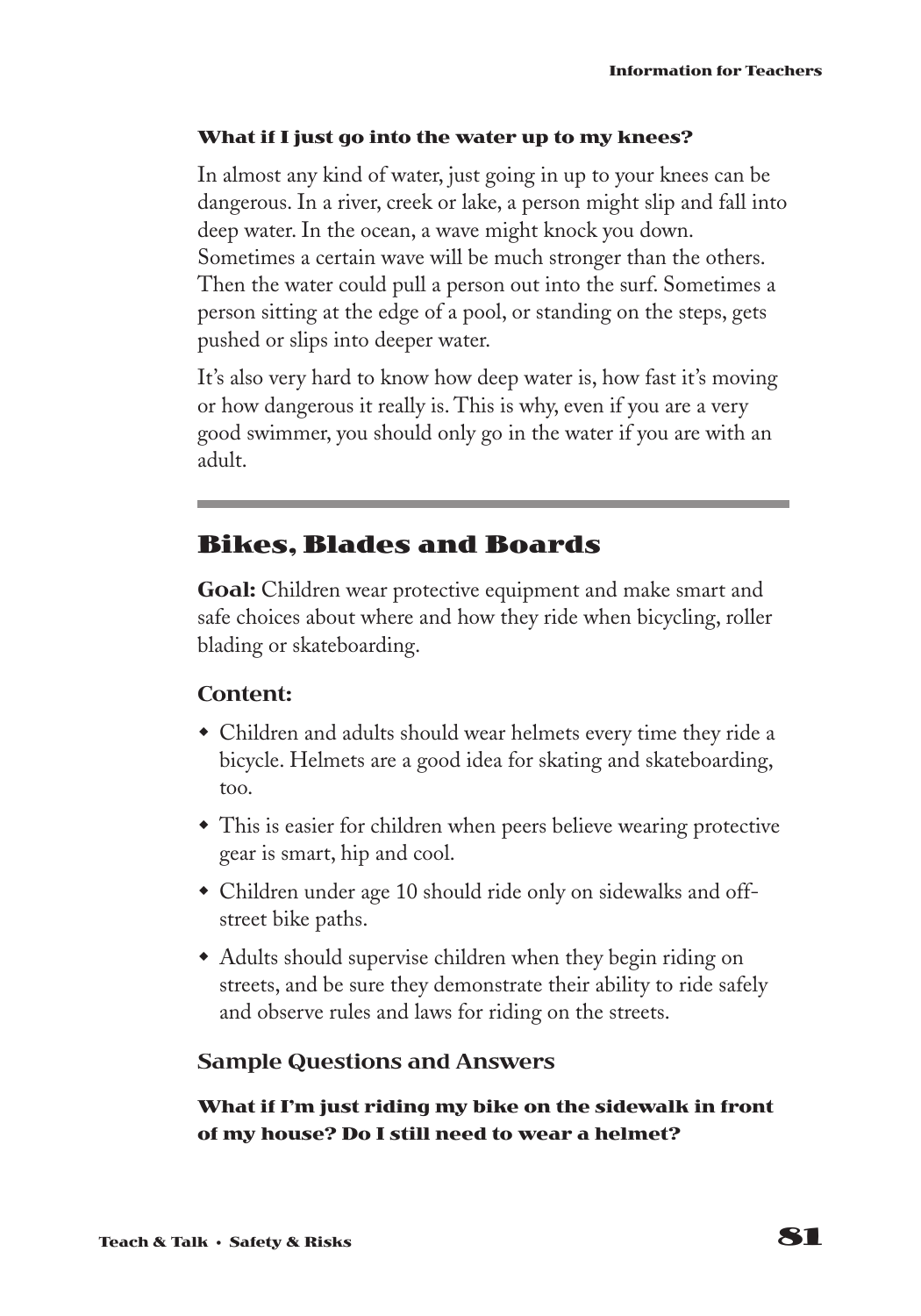Let's look at some of the things that could be a problem for a bicyclist on a sidewalk. If someone was bicycling past driveways, cars might come in or out, and that could be dangerous. A person who was turning a bike around in a small area could fall and hit his or her head. If a neighbor's big dog started chasing a bicycle, the rider might get pushed off course and run into a tree. If there are leaves or gravel on the sidewalk, the bike could slip and the rider could fall.

Most of the time, these things wouldn't happen. But you've only got one head, and keeping it healthy and working is important. So I think it's a smart idea to wear a helmet any time you're on a bicycle. What do you think?

#### **What if my friends all ride their bikes in the street, even if their parents say they aren't supposed to?**

This is hard. You want to make smart and safe choices, but sometimes other kids don't. They might even tease you if you do. This is one reason we talk about helping friends be safe. A good friend wants you to be smart and safe. And that's what you want your friends to be, too.

I've heard kids say that they like to think about how strong they are. It takes a lot of strength to do what they know is right and smart. They know it's hard. They know they're special because they're making a choice that they believe in. They're proud that they're making the choice their parents would want them to make.

#### **A Teachable Moment**

Mr. Dexter sees Gina riding into school along the bike path wearing a new green bicycle helmet.As she walks by him on the playground before the bell, he calls out,"Hey, Gina.You're lookin' good on that bicycle.Very cool helmet!"

Gina smiles proudly, carrying her shiny new helmet under her arm.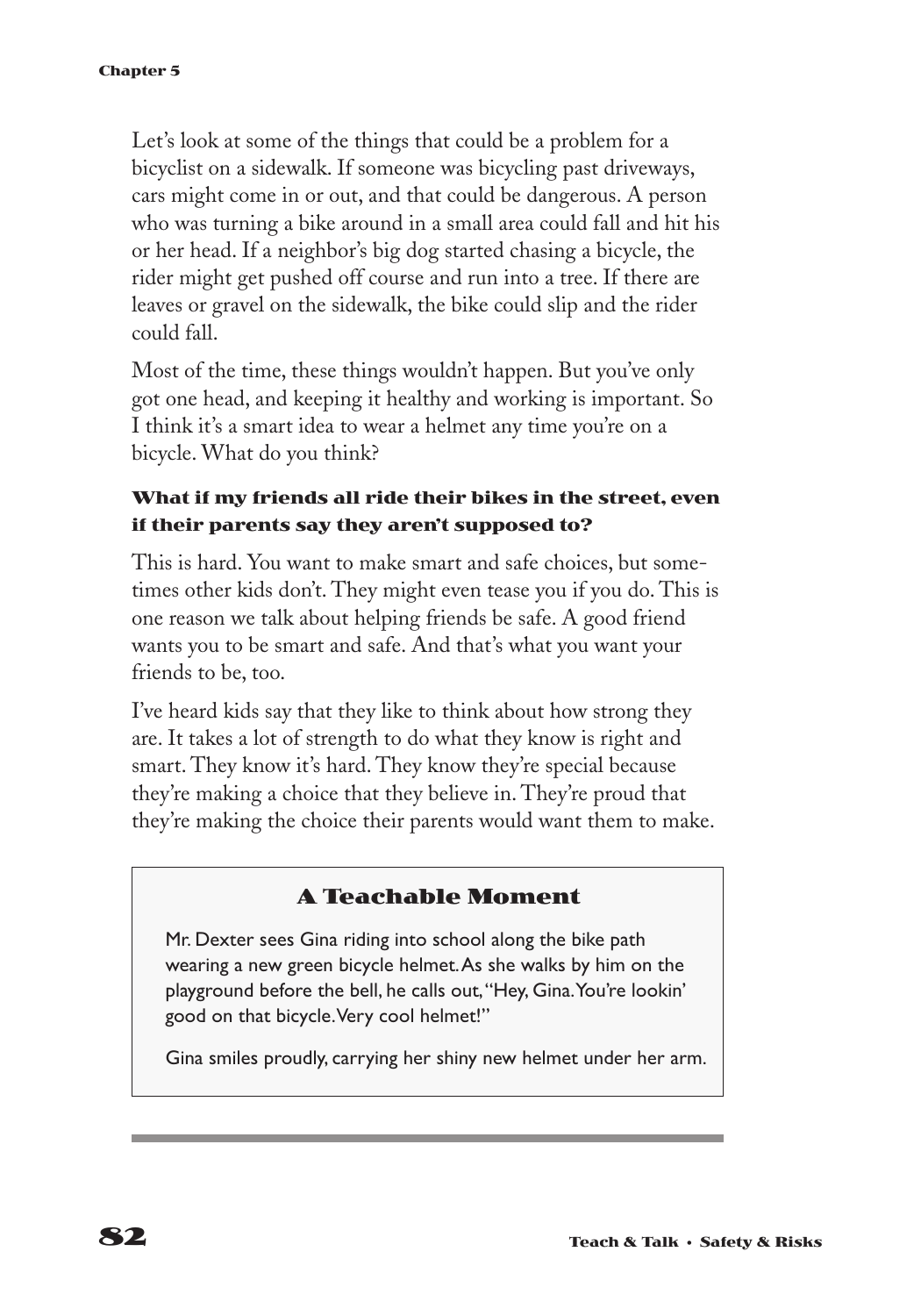### **Fire Safety**

**Goal:** Children know basic fire prevention strategies, steps to take in the event of a fire, and what to do to escape fire and injury.

#### **Content:**

- $\bullet$  There are good ways to prevent fire injury. The most important are using smoke detectors and planning escape routes.
- Children should never use matches, lighters or flammable materials unless they are being closely supervised by an adult.
- Children should have a fire escape planned and know the steps to take if there's a fire. (Leave the area or the building; tell an adult right away; call 9-1-1 if no adult is around.)
- If people need to escape a fire, the best thing to do is get low and crawl below the smoke.
- If clothing catches on fire, drop and roll back and forth to put out the flames. Running will make the fire worse.
- It's important for children to be familiar with the equipment firefighters wear so that in a rescue situation they won't be frightened and run away from someone in protective gear.

#### **Sample Questions and Answers**

#### **What am I supposed to do if I see an older kid playing with matches?**

The smart answer is to tell an adult about it who can tell the kid to stop. Sometimes, this might feel hard to do. If you want this older kid to like and respect you, telling probably doesn't feel like a very good way to do that.

This is why it's so important for you to learn to like and respect yourself. You know how dangerous playing with matches can be. Kids start most of the home fires where kids get hurt.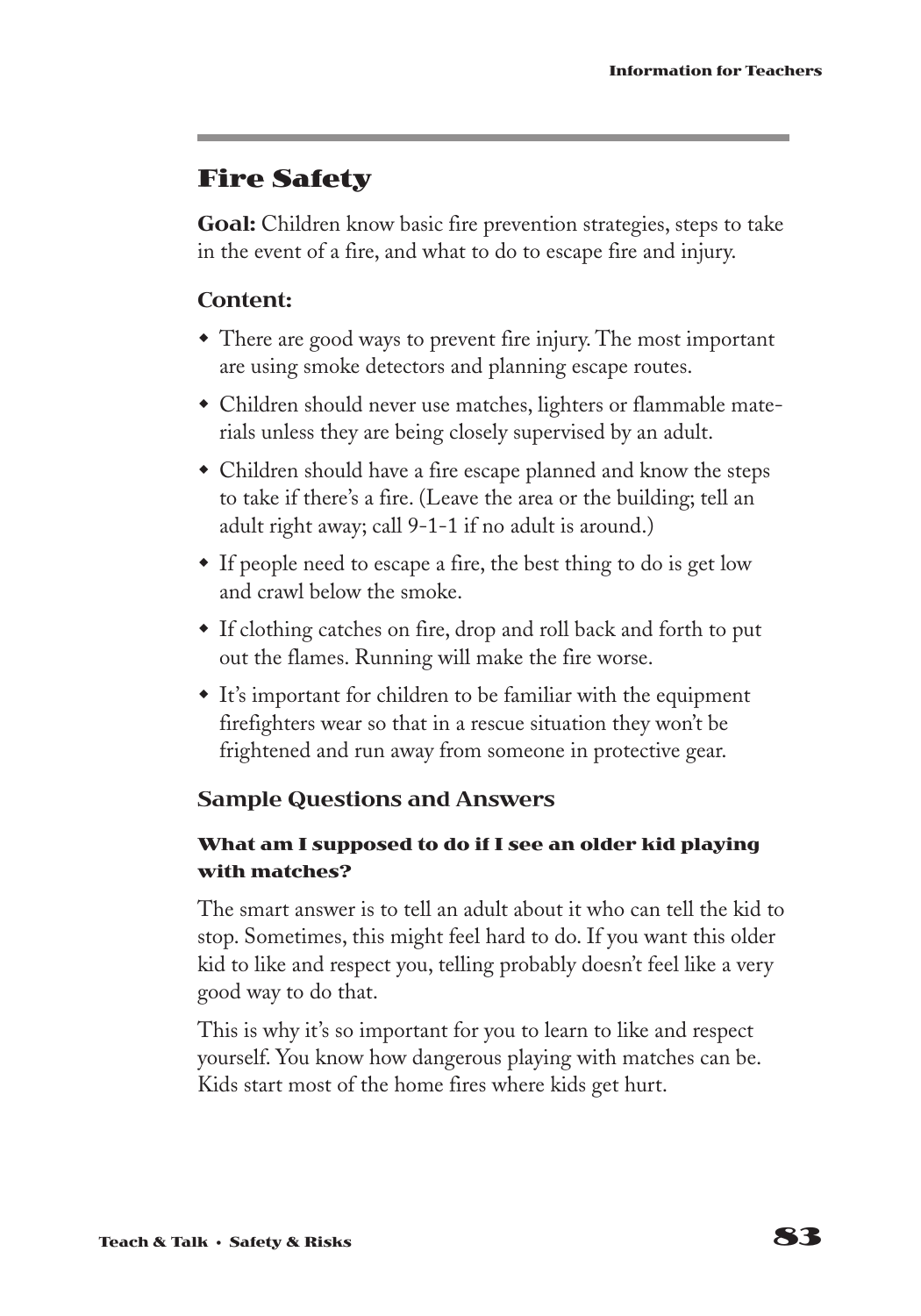Maybe kids who play with matches don't know this, or maybe they think the danger is exciting. Maybe they think that playing with fire is a tough, grown-up thing to do. They probably think they're in control and won't let a fire get started.

But if you think about this, it starts to sound as if the *real* tough, cool, grown-up thing to do is to take steps to keep you, your

#### **A Teachable Moment**

Alissa spent the weekend camping with her parents. She tells the class about the big campfire her mom built. Alissa and her sister roasted marshmallows and poked the fire with a stick so that sparks flew up into the air.

Ms. Magana asks other students about roasting marshmallows. Carl explains how to sandwich marshmallows and chocolate in graham crackers to make S'mores. Jennifer likes to burn her marshmallows until they're black. Arthur thinks it's gross to use sticks you just find on the ground to roast marshmallows. Bill tells about the time his marshmallow caught on fire.When he brought it up to his mouth to blow it out, it fell off the stick and he got a nasty burn!

Ms. Magana asks each of the students who told a story to name something they or their families did to make these experiences around fire safe. She writes each suggestion on the board.

- Always have a grown-up there.
- Keep a water bucket nearby.
- Clear away all the stuff around the fire pit that could catch fire.
- Make sure there's nothing nearby you might trip over.

The class talks about Bill's experience and suggests ways to be sure something like this doesn't happen.They include:

- Don't hold the marshmallow too close, even when you're blowing it out.
- § If it's burning really bad, just let it burn, don't try to put it out.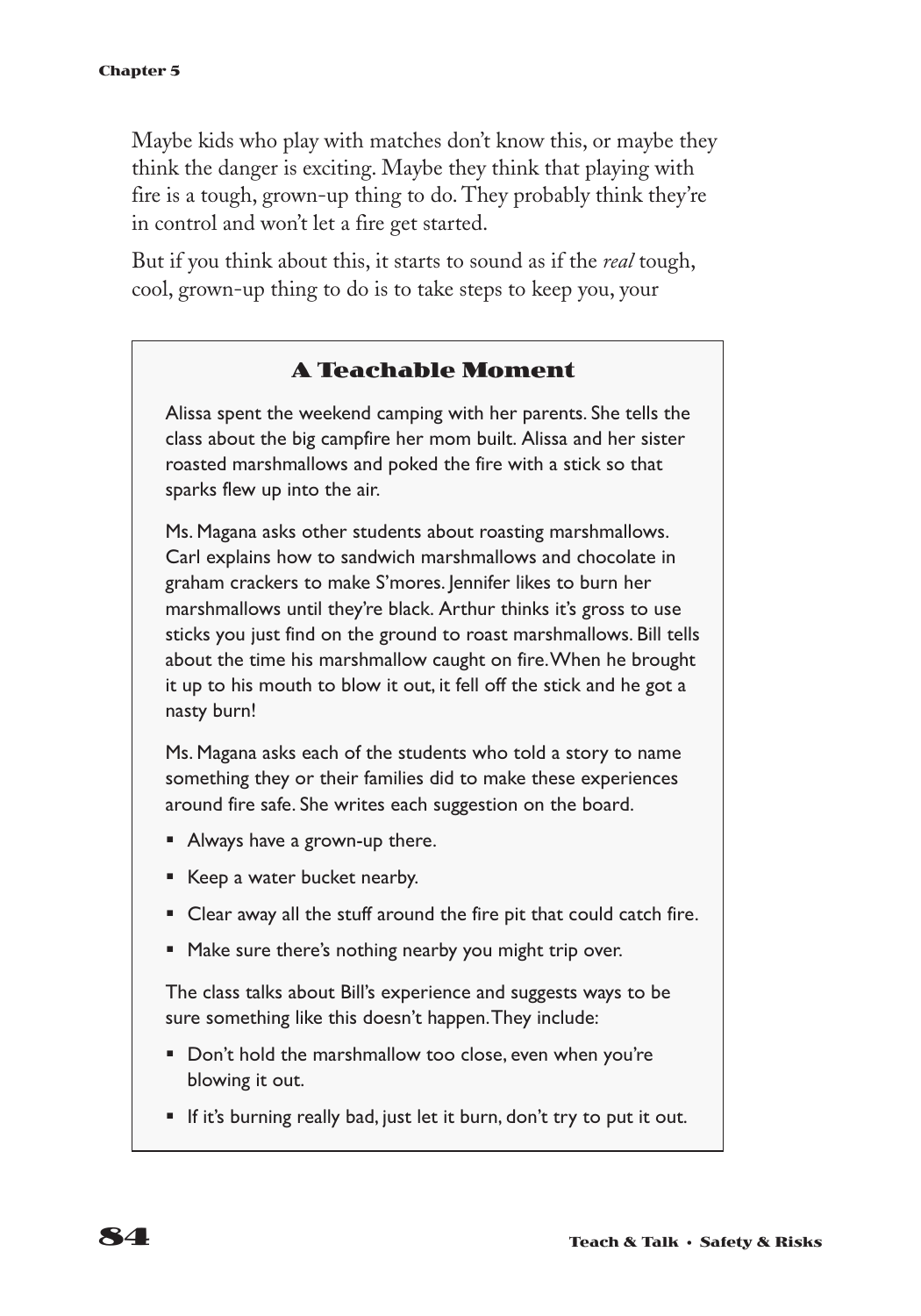friends and other people safe. It may be hard, but I think that's what a really strong person would do.

#### **If my dad says it's OK for me to light fireworks, doesn't that make it OK?**

You have to think about what's OK for you. Your dad is giving you a chance to make a choice. Here are some things to think about.

Most safety experts feel no one should use fireworks, not even adults, because of the chance of getting hurt. Some think that even

#### **When Kids Are Fascinated by Fire**

Many children are curious about fire.They may play with matches, set fire to toys, or investigate flammable materials. Usually, firm limits from parents and other adults, along with fire safety education, will lead to more appropriate behaviors.Your local fire department may have a schools program that includes firehouse tours or classroom speakers.

Closely supervised experiences with fire can also help children explore their interests safely. For example, parents can watch as children light candles, or ask children to help build fires in a fireplace or oversee a campfire. Discussions of fire safety should be an ongoing part of these activities.

Some children have a more problematic fascination with fire. A curious child who does not have close supervision or healthy outlets for learning about fire can easily get into danger.

Repeat firesetters tend to be children with conduct disorders, poor peer relationships, aggressive behaviors and high levels of anger. Often they have difficult family relationships; parents may be involved in violence, use drugs, be dealing with depression or other significant dysfunction.

Even children with this profile can usually learn to redirect their anger and frustration into outlets other than firesetting. Professional intervention by an experienced child psychotherapist or mental health program is a good idea in these cases.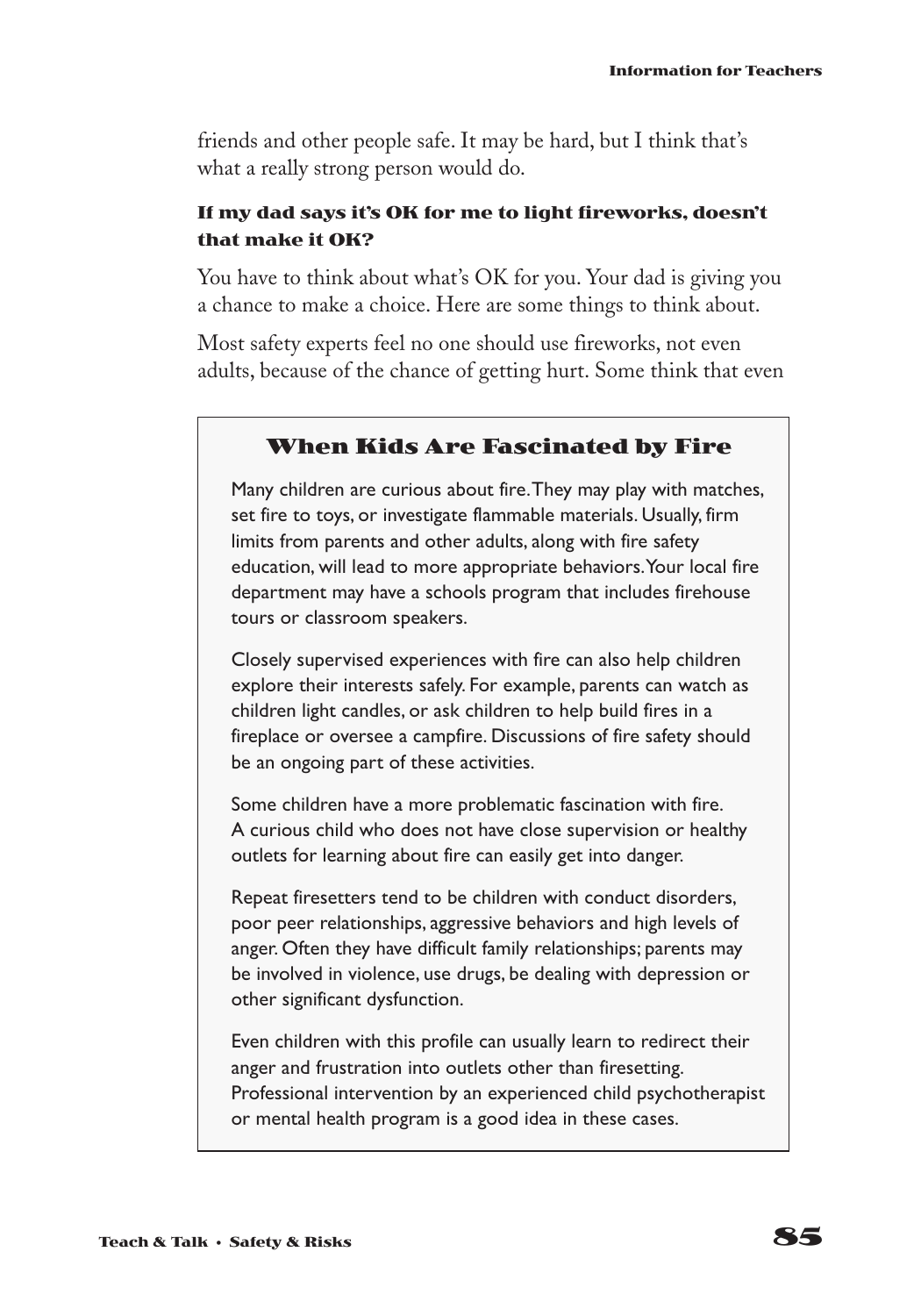when adults are using fireworks, children under age 14 shouldn't be lighting them. Sometimes it's pretty hard for kids to get the fireworks lit and move away safely.

If you *do* decide to light fireworks when you're older, be smart about it. Make sure there's a grown-up watching and helping you. Follow all the safety rules. Think through how you're going to light the firecracker before you do it. Don't hold the firecracker in your hand. Think about where you will stand while you light it and how far away you will move once it's lit. Check to see if anything is in your way.

And remember to be strong in your own self-respect. If you decide you don't want to do this, that's OK.

### **Safety from Bullying and Fighting**

#### **Goals:**

- **1.** Children know productive ways to deal with anger, resolve conflicts and avoid a victim mentality.
- **2.** The classroom and school community establish values of cooperation, and students speak up if they witness bullying.

#### **Content:**

- w Feelings such as fear, anger, discomfort or uncertainty can contribute to bullying or being bullied.
- Students can learn and practice conflict resolution techniques.
- Build understanding of why bullying happens (how does the victim feel? why do people bully? how does a bully get away with it?).
- $\bullet$  A sense of belonging to the group can help stop bullying.
- Use group problem-solving to come up with solutions to bullying situations (especially for grades 3–4).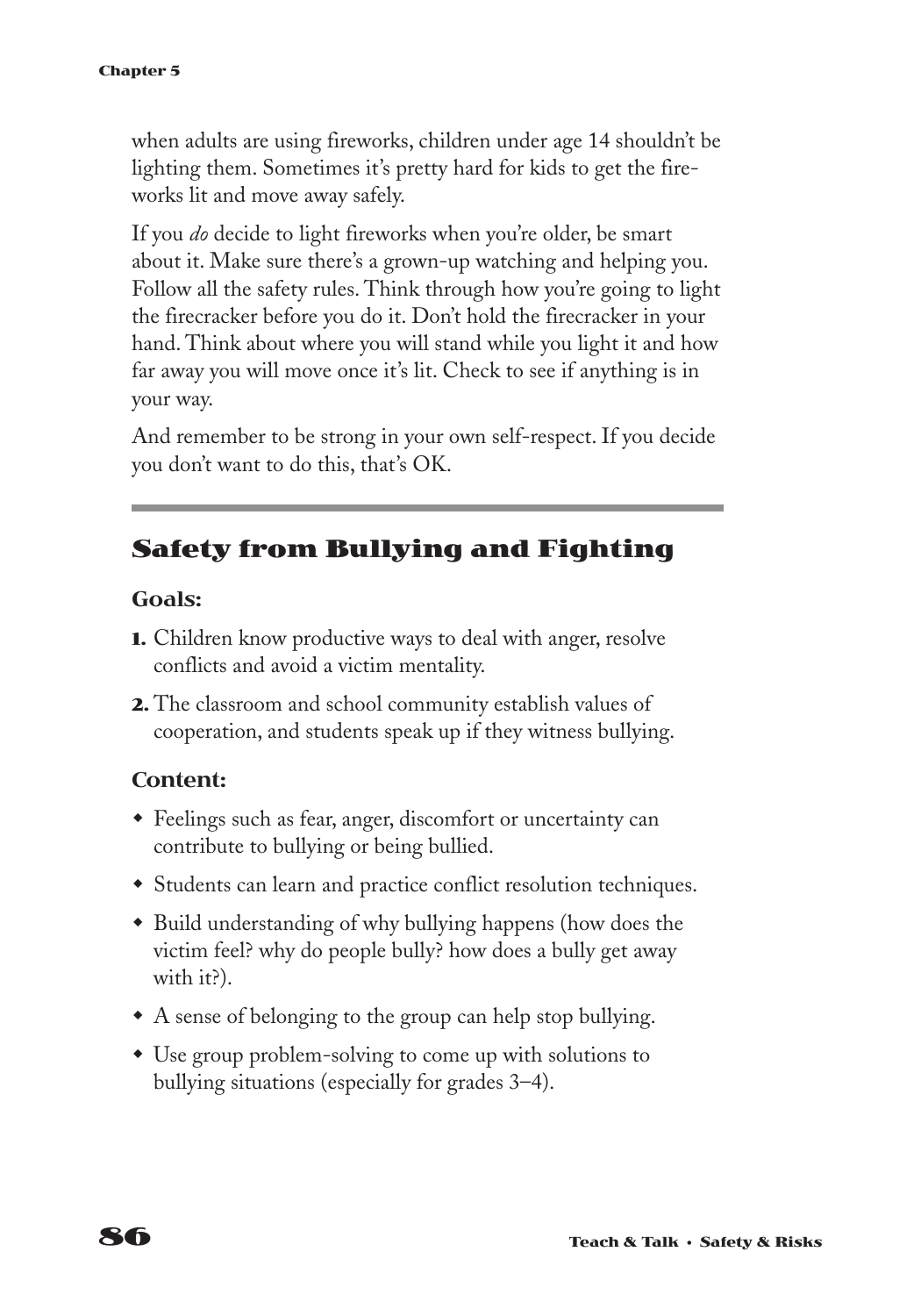#### **Sample Questions and Answers**

#### **What if someone picks a fight with me? (calls me a name? uses a bad word about me? uses a racial slur?)**

It's painful when someone is trying to hurt us. People might do something physical, such as punching or kicking. They might be disrespectful of us. They might use bad language. Sometimes people use hurtful words about race or religion.

It's important to stand up for yourself and to have pride in yourself. The problem is that fighting back—by punching, calling names, or using hurtful words—doesn't usually help. The hardest way to "fight back," but I think the best, is to know that what bullies say isn't true. You can prove that by believing in yourself and walking with pride, even if that means walking away.

One of the strongest people I've ever heard about was Martin Luther King, Jr. Do you remember when we talked about him in class? He was someone who had so much pride in himself, he wouldn't let anyone turn him into a violent person.

#### **I know a girl who was with a group of friends. They started picking on somebody. What do you think she should have done?**

That must have been hard for her, especially if she thought it was wrong. I would hope a girl in that situation would be able to speak up and tell her friends to stop. Sometimes, even if someone thinks speaking up is the right thing to do, she isn't able to. She might be afraid of not being part of the group, or of getting picked on herself.

I want you to be strong and sure of yourself so you'll be able to do the things you know are right. One of the best ways for any of us to do this is to choose friends who also want to do the right things. It's also important for kids to have adults they can talk to if something like this happens to them.

You know, often in a group no one really wants to be doing this mean behavior. Things just get out of hand. But once it's started,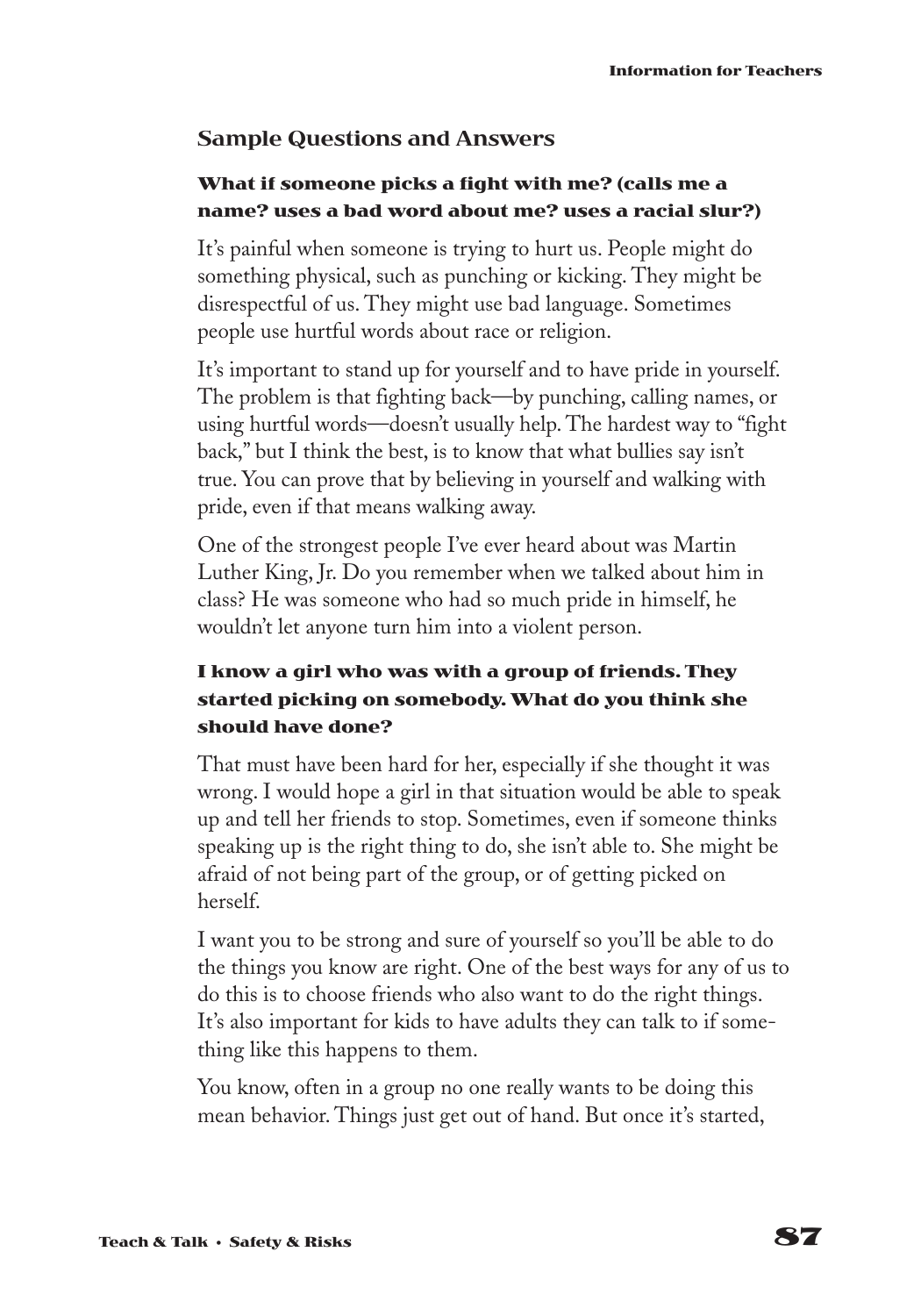it's really hard for anyone to speak up and stop it. What do you think it would take for someone to be able to speak up in a situation like that?

#### **A Teachable Moment**

As the bell after recess rings and students line up, Mrs. Bowden sees Shaquille, Hector and Daniel pushing Ricky out of the line. Daniel yells,"You stupid punk!" The boys stop as soon as she speaks to them, but a lot of glowering continues. She tells the rest of the students to go in, and stays outside to talk with the boys.

Accusations and denials fly fast and furious. Ricky "dissed" Hector first. Hector kicked Ricky first. Shaquille and Daniel didn't want Ricky hiding behind them when Hector was after him.

She stops them."We've been talking in class about ways to avoid fights and conflicts. Let's see how much you've learned.This afternoon, when the class is working on their rain forest projects, I want the four of you to meet with me. We'll talk about some different ways you might have dealt with this."

When they meet later, Mrs. Bowden keeps the boys on track and the fight from recurring.They review the class lessons, and she asks each boy to suggest something he could have done that might have kept the fight from happening.

Hector said he could have ignored Ricky's taunting. Shaquille thought he could have spoken up and told Hector that pushing Ricky wasn't a good way to deal with the situation. Daniel agreed that when he called Ricky stupid, it just goaded Hector on. Ricky said he should have spoken directly to Hector and said,"Stop picking on me!" instead of insulting him, and then asked for help from Mrs. Bowden if Hector didn't stop.

"You see," Mrs. Bowden told them,"each of you could have done something to stop this fight. I hope that next time something like this comes up, you'll remember that you can make smart choices that help keep you and others safe."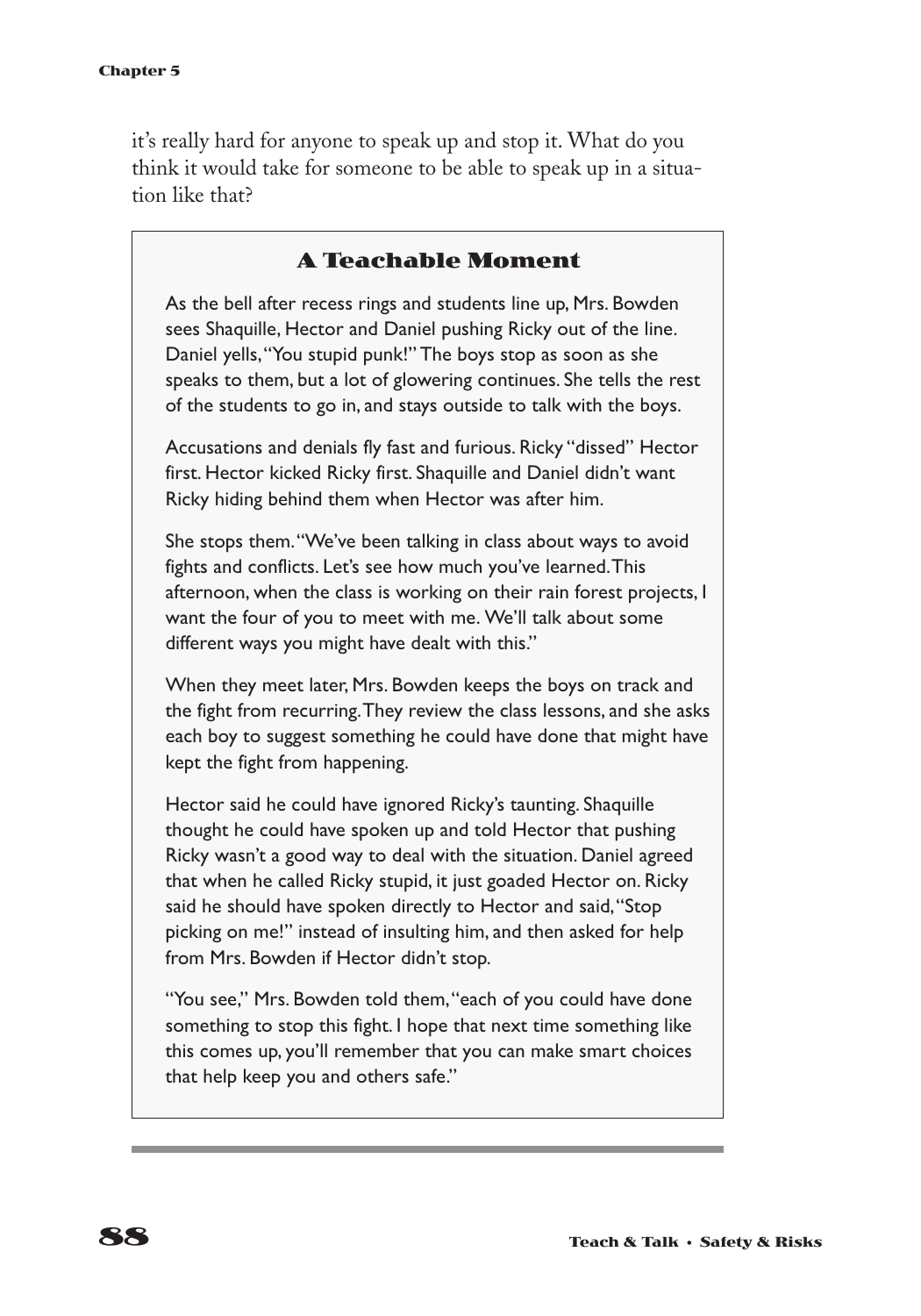### **Safety from Adults (Family Violence, Stranger Violence)**

**Goal:** Children can take steps to avoid or get out of danger.

#### **Content:**

- Children can develop self-assessment skills: Am I safe? Am I OK?
- It's important to know how and where to get help (adults and peers who can help).
- Problem-solving skills include leaving a dangerous situation, getting help and telling someone.
- $\triangle$  Assertiveness skills help children speak up and take action.
- Mapping out safe routes to and from school helps keep kids safe.
- Standard prevention guidelines include not taking rides or presents from strangers, and avoiding abandoned buildings, lots and playgrounds.

#### **Sample Questions and Answers**

#### **My parents both work, so who would I get help from after school if I needed it?**

You'll need to think about this to come up with a good answer. I think it would help to talk to your parents and get their ideas, too.

Here are some ideas I have. There might be a neighbor who's usually nearby when you get home after school. Maybe that would be someone who could help you.

Your parents might have a friend you could call on the phone. You might have a relative, such as an aunt or grandparent whom you could call. Or you might be able to call your parents at work if you needed help. Maybe there's an after-school program at a daycare center or the Y that you could go to regularly, so you aren't alone after school.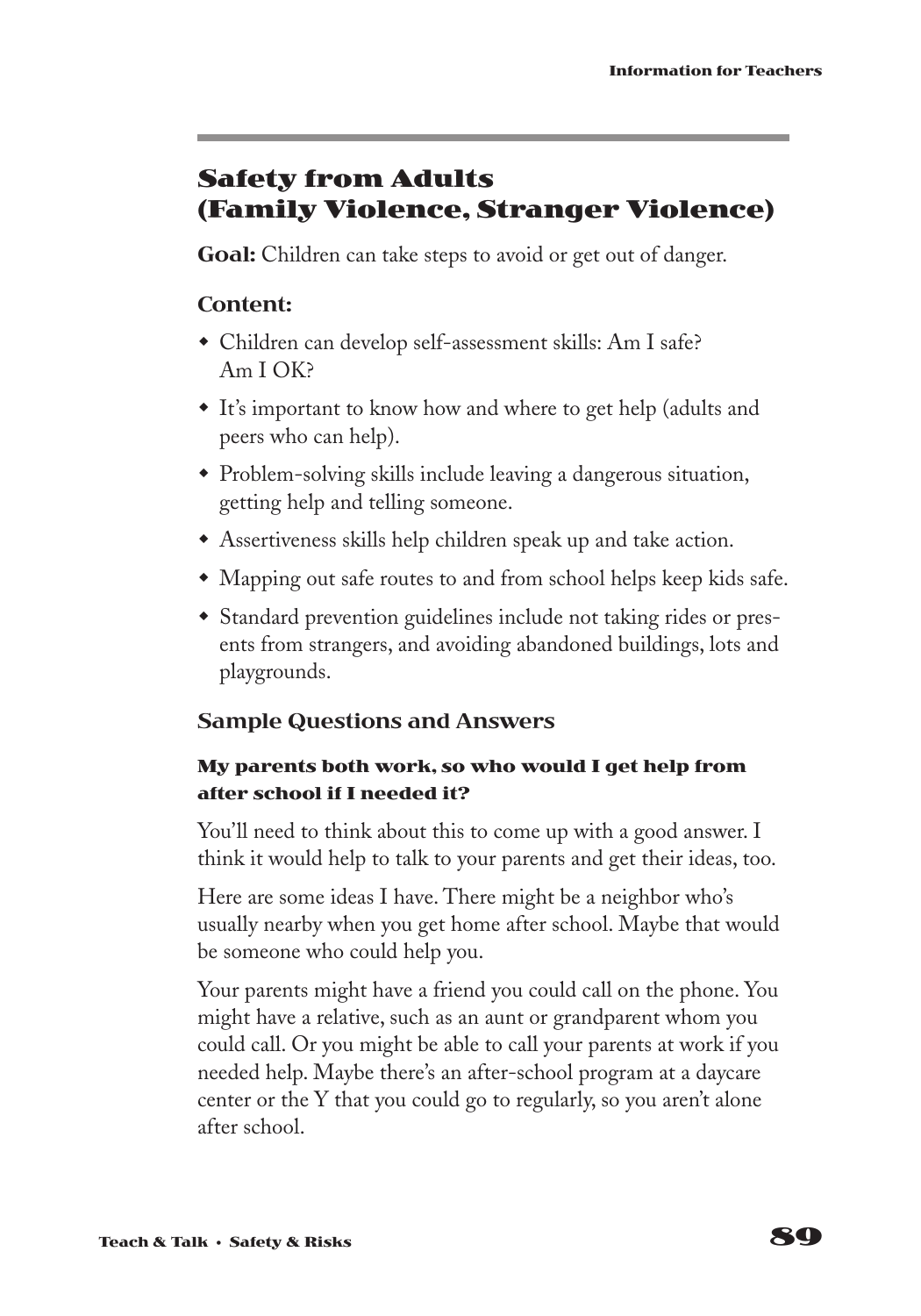It's also important for you to know how to call 9-1-1 if you need help in an emergency, so you can reach the police, fire department or medical help.

Do you think any of these ideas would work for you?

#### **A Teachable Moment**

Roxie is telling her friends about the movie she saw last night. A princess was being treated very badly by an evil wizard, until this fairy godmother came along. She was very, very powerful and could do all kinds of magic. She kept the princess safe and locked the evil wizard in a cave.

Mr.Wong is standing nearby. He joins in,"I wonder what you would tell the princess to do if the wizard was bothering her and there wasn't a fairy godmother around."

This starts a lively conversation.The other girls say the princess could tell her parents. Roxie protests,"But then the wizard would do something terrible to them." Then they suggest she could get together a group of strong friends to fight back. ("The wizard has strong friends, too, and they have magical powers.") Maybe the princess should move out of town. ("The wizard could find her anywhere she'd go.") She could always tell the police. ("They didn't have police. That's why they have fairy godmothers and wizards.")

The girls begin to argue."Someone could help her." "Maybe the princess could just get a big dog and scare the wizard away."

Mr.Wong says,"These are good examples. I don't know about the princess, but sometimes in real life kids may think a problem is so big no one can help them. But I think there's always someone who can help.That's why it's so important for us to stay in touch with the people who can help us, and those we can help, too."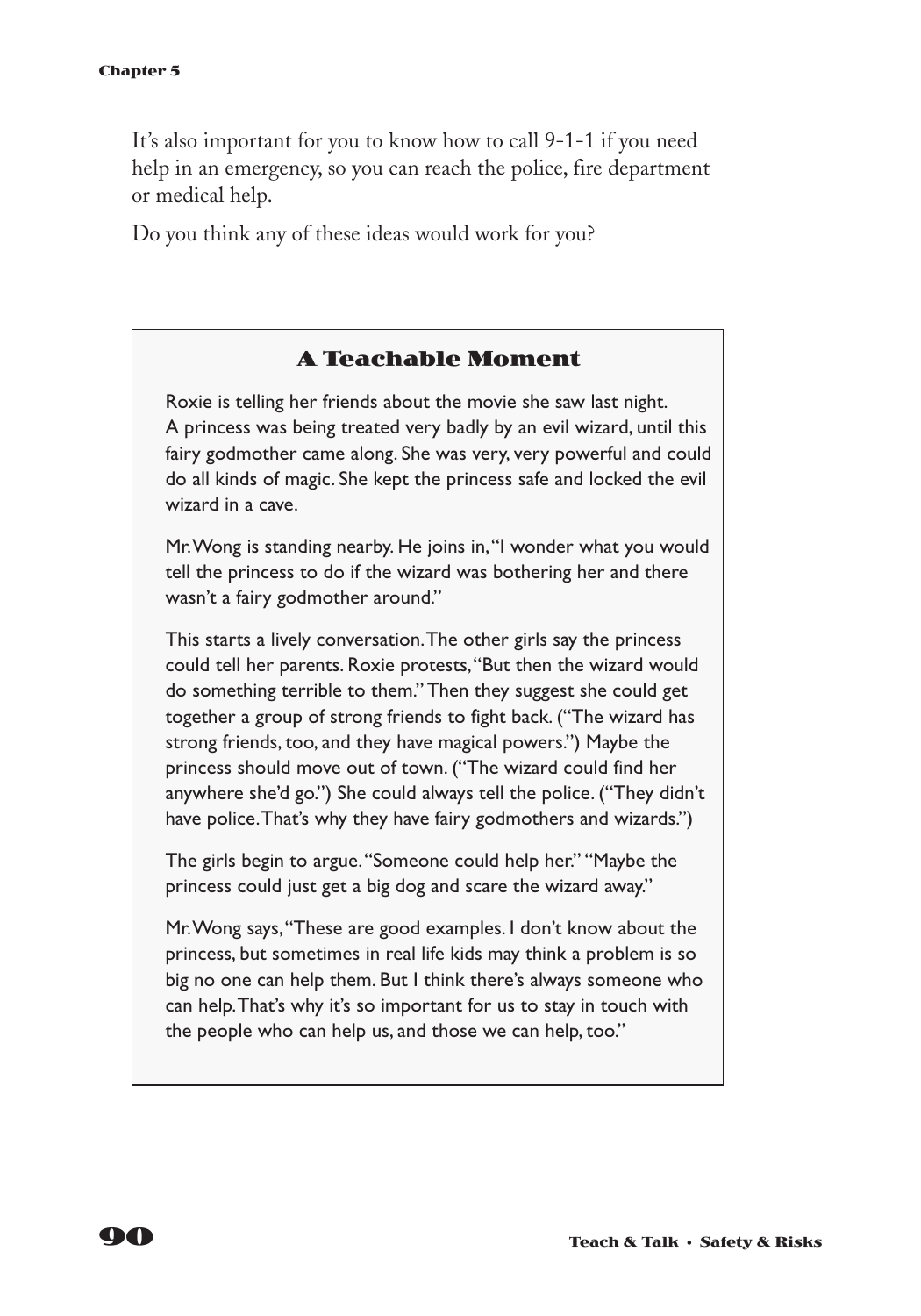#### **My sister said she was going to tell everyone what a big baby I was if I didn't go on the roller coaster. My stomach hurt before we even got to the gate.**

I'm glad you noticed your stomach telling you about your feelings. It sounds to me as if the big roller coaster was very scary for you!

Remember, knowing that you're scared is a good thing. It means you can take steps so you feel safe. You can get help if you need to. I think knowing what you're feeling and taking care of yourself are very grown-up things to do. That doesn't sound like being a baby to me at all.

**We were doing a clean-up day at my church and Mr. Harris wanted me to go into the basement with him to clean it out. But my tummy felt funny and I think I was scared of him. So I said no the way we practiced in class. Then my mom got really mad at me for not doing my share of the work.**

That must have been terrible for you! It took a lot of strength to speak up and say "no." I'm glad you were able to do that, and it sounds as if it was the right thing to do.

I wonder if you could talk about this with your mom now. You could let her know what you were feeling then and how you were trying to take care of yourself. You could even ask what she would want you to do in a situation like that. Do you think she would understand?

I could also talk to your mom if you'd like. It might help for her to know about the things we've been talking about and practicing here in class.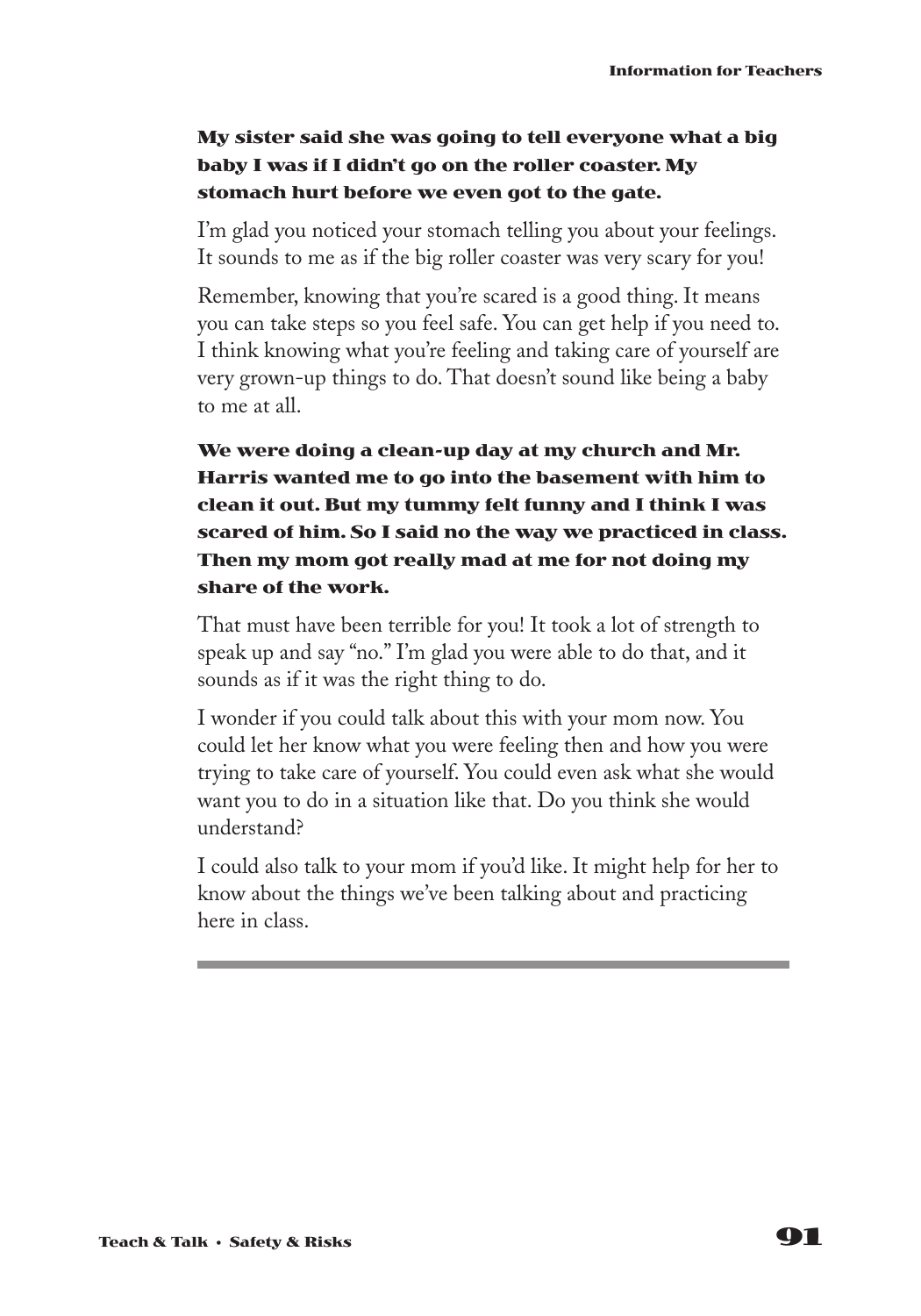### **Firearm Safety**

#### **Goals:**

- **1.** Children know to leave any place where there are guns.
- **2.** Children don't play with or joke about guns, or use guns to threaten others.
- **3.** Children tell an adult if someone around them has a gun.

#### **Content:**

- There are some basic rules to follow about firearms: leave if there's a gun around; don't touch or handle guns; tell an adult.
- It's smart to be wary of guns. Firearms pose a real danger.
- If children live in households with firearms, they need to know and follow safety guidelines.

#### **Sample Questions and Answers**

#### **How can a gun hurt you if you know it isn't loaded?**

People who know a lot about guns will tell you that they never point a gun at anyone, even if they're just playing around and even if they know it isn't loaded. The reason is that if they made a mistake, someone might die or be badly hurt.

Most of the time, people won't make a mistake. But if they did, just once, even if they had been right about the gun not being loaded a hundred times before, they could hurt someone.

#### **Free Gun Safety Programs**

If your school or district is offered any free gun safety curriculum, examine the program carefully. It may be funded by gun manufacturers or the National Rifle Association, whose recommendations may not be consistent with those of recognized safety organizations.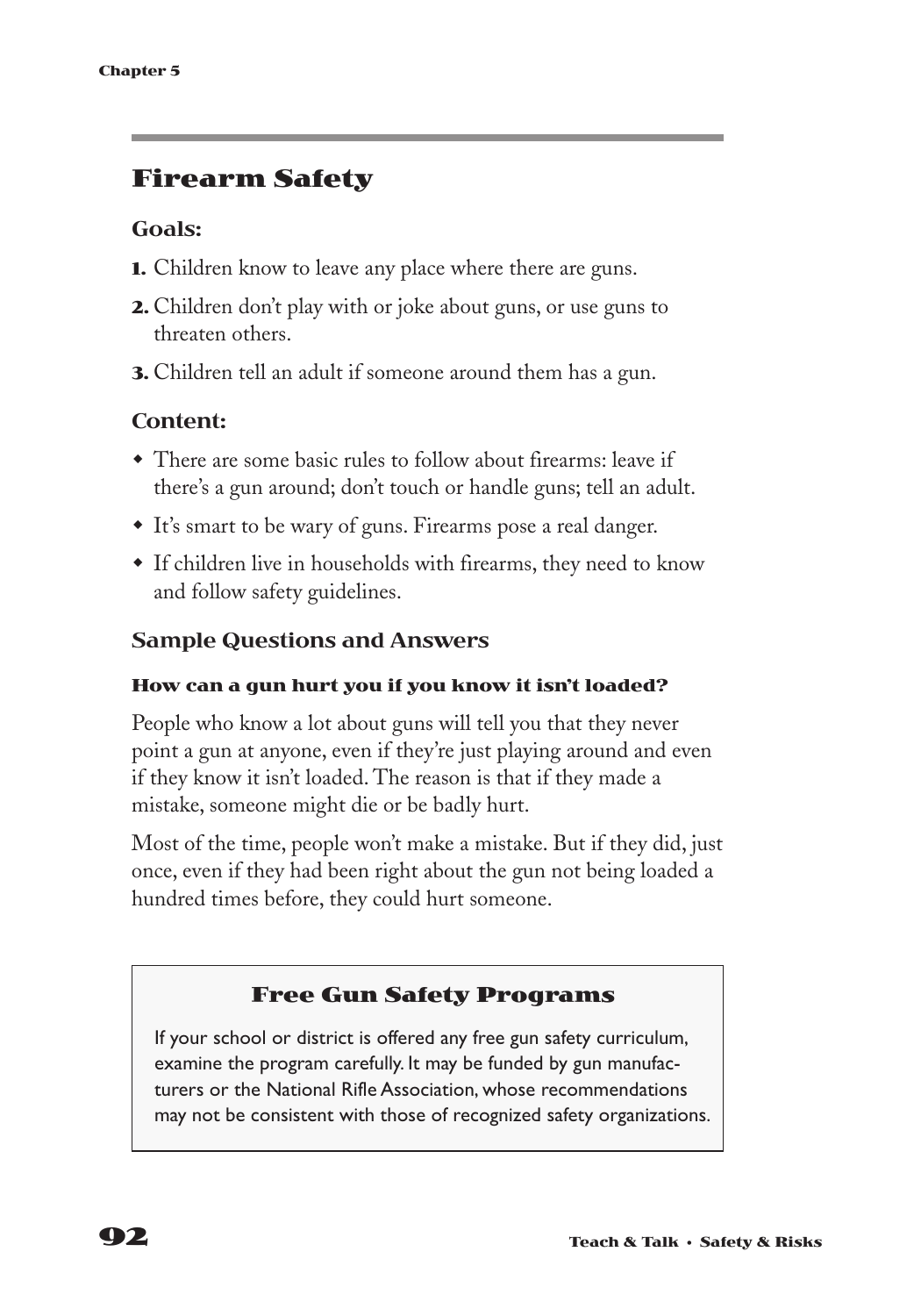This is why we say kids should never handle guns at all. You might be sure a gun isn't loaded. You might believe you know how to hold a gun safely. You might think it's exciting and safe to look at a gun close up. But if you're wrong about any of these things, you or someone else could get hurt. Adults shouldn't handle guns either, unless they've been trained and know how to do it safely.

#### **What if my friend's dad wants to show me his gun?**

I think the best thing is to talk to your parents about this first. Tell your friend's dad that you need to do this *before* you see the gun. Some families think it's a good idea for kids to learn about guns and others think it's best if kids aren't around guns at all. That's why it's important for you to talk to your parents and find out what they think.

You also know enough to make some smart, safe decisions for yourself. *Never* stay in a place where children or teenagers have guns. It doesn't matter whether the gun is loaded or not, leave right away. Don't play with guns, and don't hang around with friends who do.

If you're ever around anyone who's drinking alcohol and using guns, leave. That's never safe. Tell your parents or another adult about it.

#### **Guns in the Neighborhood**

Some children live in neighborhoods where gunfire occurs on a regular basis. In these settings, it would be appropriate to have class discussions about students' experiences, and to share safety suggestions. Students may even want to practice drills where they drop, duck and take cover as they would at the sound of shots.

This is an immensely depressing prospect for most educators. For your own sanity and spiritual health, join in broader efforts to reduce crime, limit drug traffic and provide a safe community for children.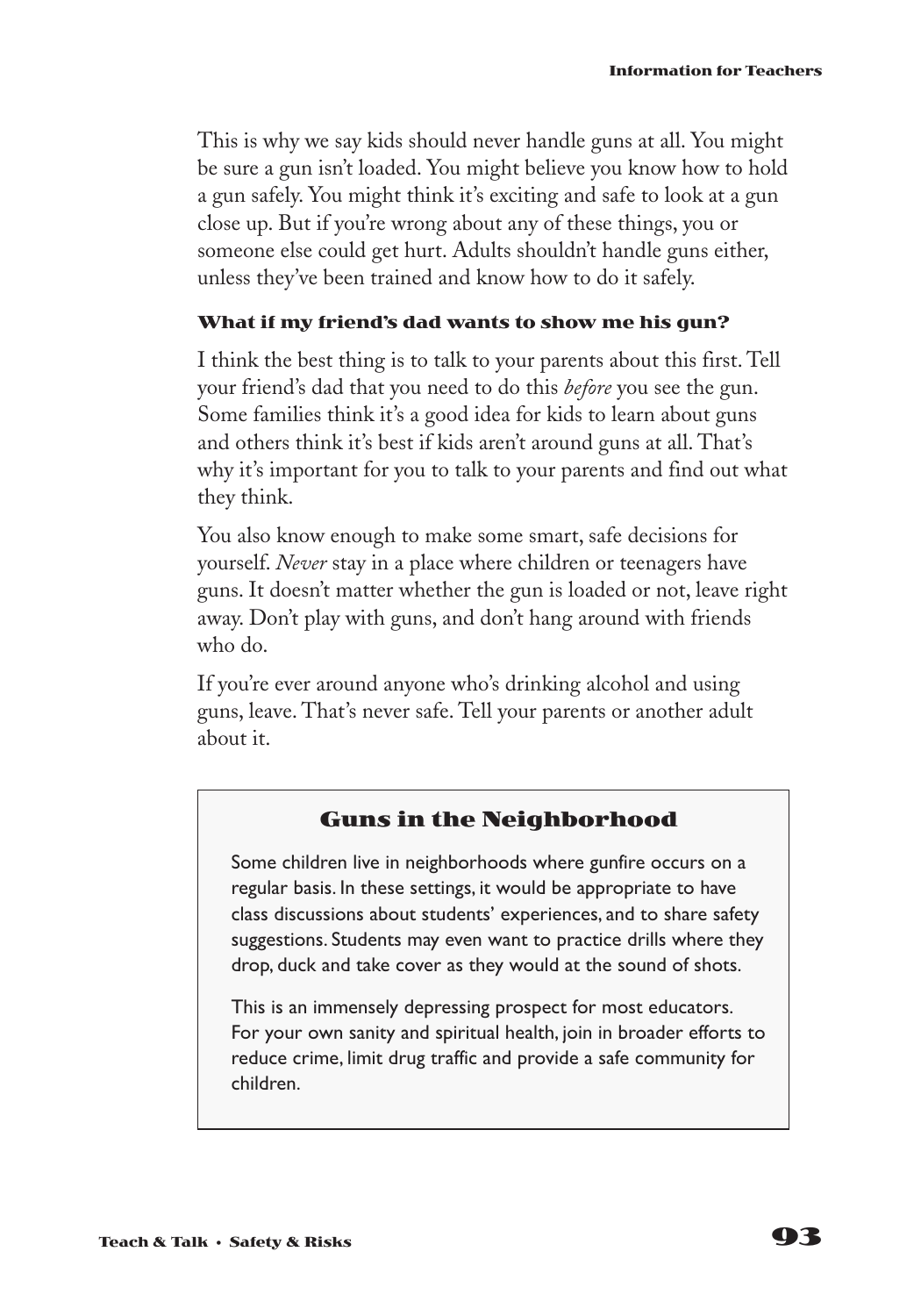#### **A Teachable Moment**

"Blam, blam, blam!" Corey shouts."Blood and guts all over!"

"That is so gross," says Amanda.

"But it was a really cool movie," Heather chimes in."The alien had this weapon that blew humans to bits, and the only human weapons that could stop him were these big old guns that they hadn't made since the 23rd century. It was awesome!"

Ms. Manders asks the students to quiet down until reading period is over, but when it is she says to the class,"It sounds like Corey and Heather really enjoyed that new movie *Alien Blast*. Let's think for a few moments about the movies you like the most.What makes a movie interesting to you?"

The discussion ranges from favorite stars to lots of excitement, to animals, to good fight scenes.Then Ms. Manders asks the class to think about the way they feel after they see a really good movie. Students answer happy, excited, sad, sleepy, silly, scared and revved up.

Ms. Manders says,"We know that most movies are made-up stories.When people make movies, they usually want them to seem real. But sometimes it doesn't work.What's the hardest thing for you to believe when you see a movie?" The students talk about dinosaurs that look fake, cops who always find parking places, guns that never run out of bullets, and parents who let their kids build rocket ships in the back yard without ever noticing.

Ms. Manders agrees with all of these comments."You know, one of the things that I always think is hard to believe is the way so many movies make it look as if guns help solve a problem. Have you ever noticed that? In real life, weapons almost always make a situation worse. One of the things we'll be learning about later this year are ways people can work out problems without fighting or using weapons. I'm looking forward to talking with all of you about that. Now, let's get ready for lunch!"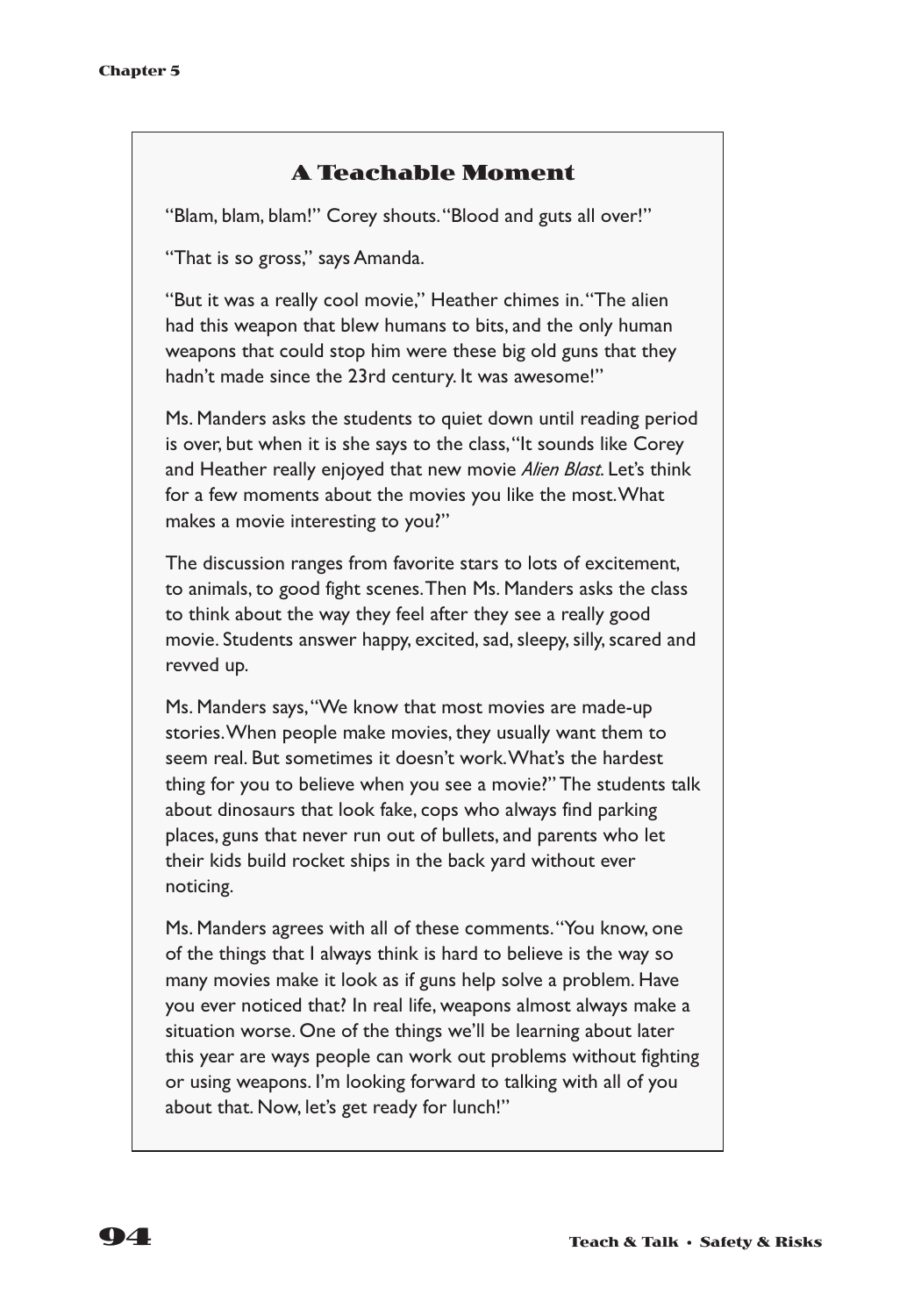### **Internet Safety**

**Goal:** Children make smart choices and avoid being exploited, manipulated or hurt when using the Internet.

#### **Content:**

- There are some basic Internet safety rules, including not giving out your address, last name or phone number.
- **Establish habits of openness and sharing during Internet use.** Children's work and exchanges should be observed by peers and adults and shared with parents.
- Children should seek advice if they're not sure they should give out the information an individual or site asks for.
- Tell a trusted adult any time an Internet experience puzzles or troubles you.

#### **What's Appropriate on the Internet?**

Each school or district should have a Technology Office or other entity that establishes guidelines for appropriate use of the Internet in classrooms. Different communities will make different choices about these matters.

Some schools maintain active Internet sites where students contribute essays, drawings and reports. Students may be identified by school, grade level, teacher name and their own first name. Some sites include class photographs, or photos from student field trips or projects.

Others schools use more stringent guidelines. For example, they may decide against the use of photographs or student names.

Individual teachers should inform themselves of any school or district policies. If these are not already established, encourage your school to set these up thoughtfully and proactively.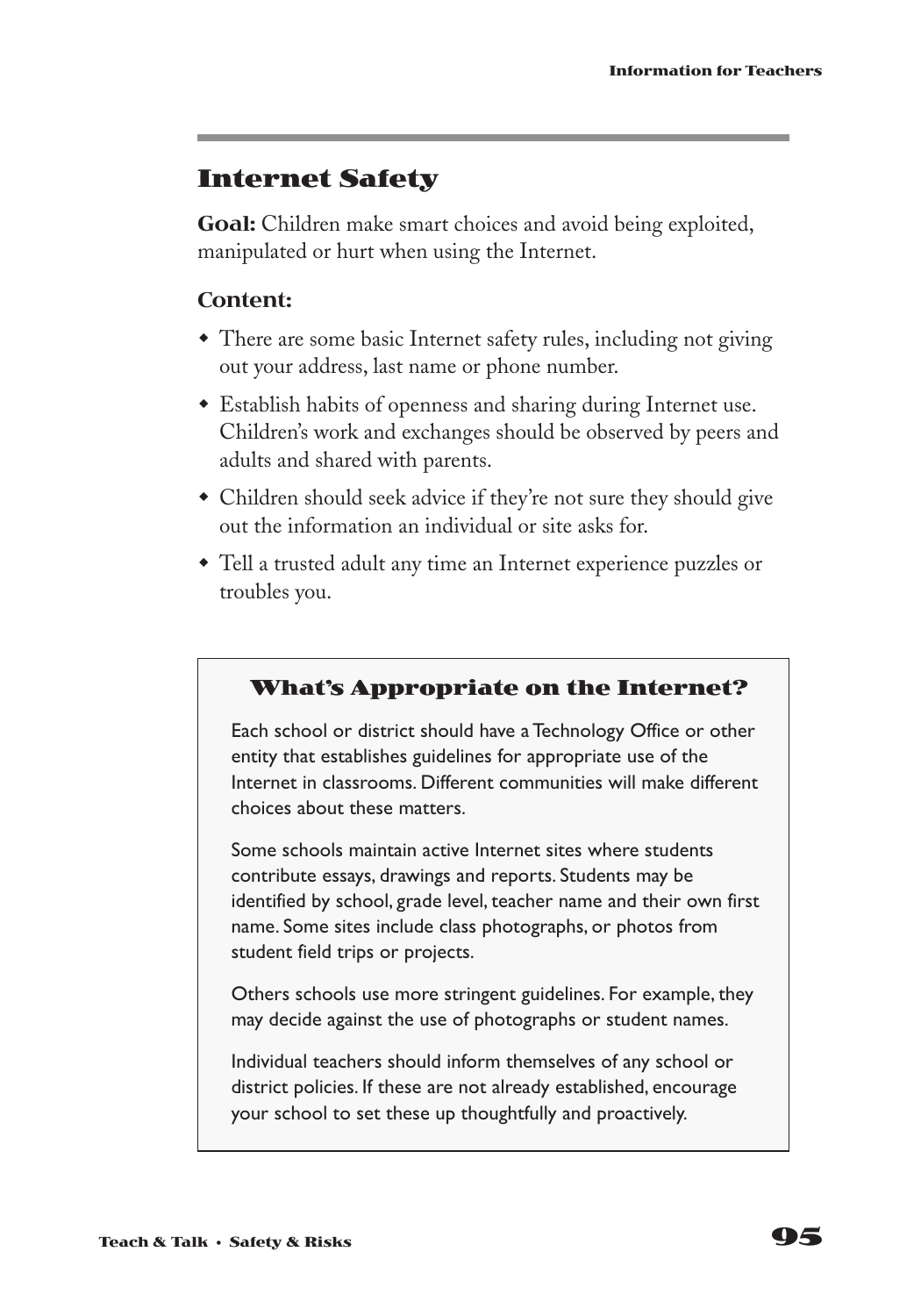#### **Sample Questions and Answers**

#### **I want to send my poem to this website for kids, but they need my name, age and school. Can I do this?**

I'm glad you asked. Let's go over our class rules and see if this would be OK. You can give your first name and last initial. You can give your age. You can give the name of our state. Is that enough for you to include with your poem?

If the website says it needs your last name or the name of your

#### **A Teachable Moment**

Mr.Talamantes is working with several students on an Internet project.They are looking at a site with children's drawings and stories from all over the world.They find a photo of a boy named Raul who lives in Brazil. He has written a story and drawn a picture about his school.The students find this especially interesting because they have been learning about Latin America.

The students like Raul's story.They decide to e-mail him and tell him what they are learning about Brazil.

Then Selina asks,"Is this safe for Raul? We know a lot about him from the Internet.We know the city he lives in and the school he goes to and what he looks like.What if someone bad got on the Internet? Could they find him and hurt him?"

Mr.Talamantes uses this as a chance to go over the rules in their own school for sharing information on the Internet.They look at Raul's pages and agree that they would not put quite as much information in a site of their own.Their school has decided not to use photographs of students.

Mr.Talamantes reassures the students that Raul will probably be just fine, but he knows the parents and teachers in their school have decided to be extra careful about students using the Internet. He tells Selina he is glad she brought up such a good question.

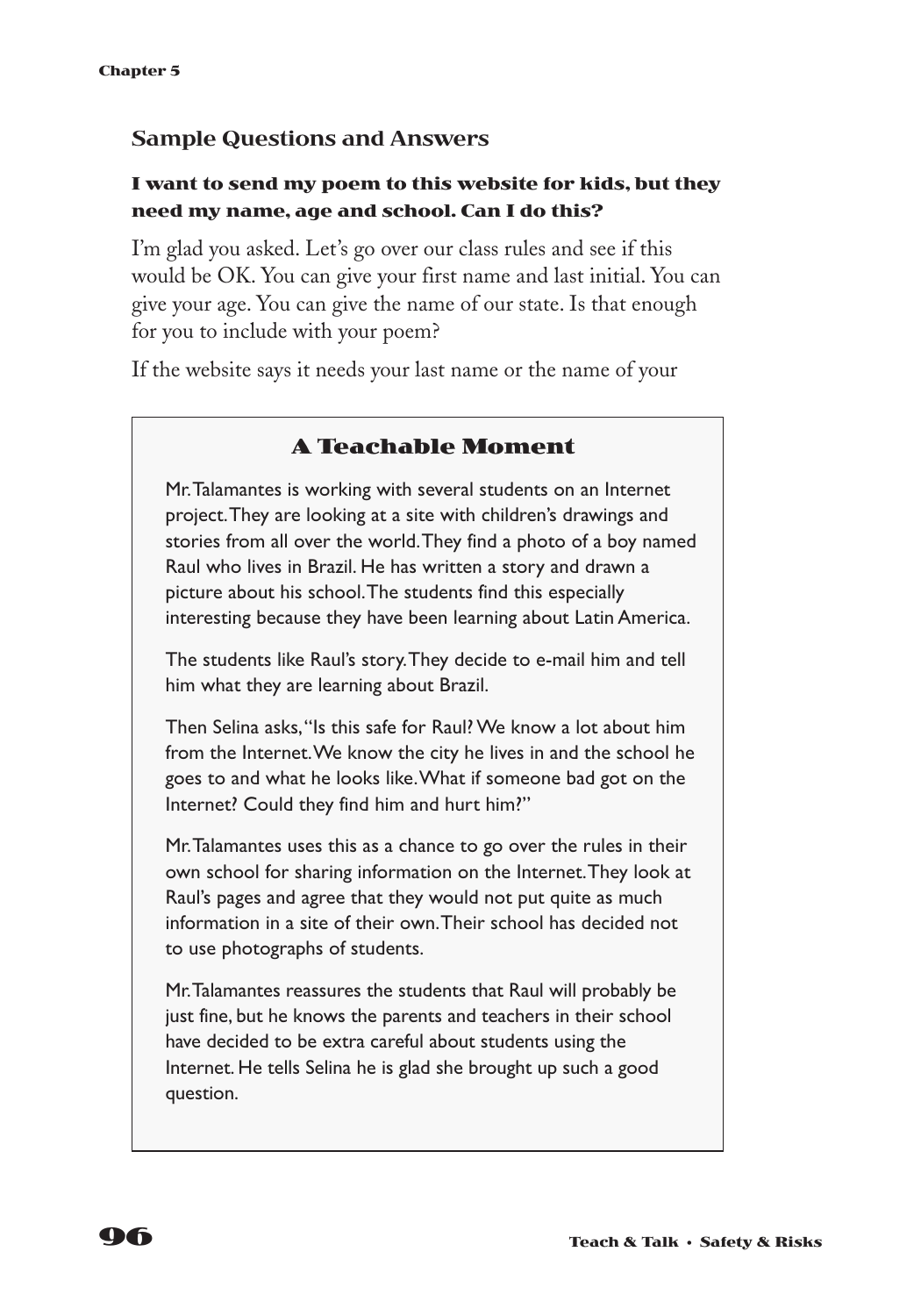school, too, maybe we should write them an e-mail and tell them why we think this isn't safe for kids. Shall we do that?

#### **I've been playing Internet checkers a lot with this kid from Germany. He sent me an e-mail and wants to know my address so he can send me a pen-pal letter. He sounds really cool. Would it be OK?**

Here's a hard thing about the Internet. You get to know someone who seems as if he'd be a good friend. You'd like to exchange phone numbers or addresses so you can get to know each other better.

#### **3 Main Internet Risks for Children**

**1. Exposure to inappropriate material.** This includes sites that are sexually explicit, violent, demeaning or racist.

Prevention: Schools and parents can use filtering programs that censor sites containing certain kinds of language. Close supervision of children while using the Internet is important. Cultivate open communication about what children see on the Internet and provide honest answers to their questions.

**2. Contact with adults or other children who might physically harm them.** This becomes possible if children provide identifying information to someone over the Internet.

Prevention:Teach children never to reveal identifying information such as last name, address or phone number, and never to arrange a personal meeting with someone they have met on the Internet. Encourage them to talk to teachers, parents or other adults if anything seems odd or makes them uncomfortable about someone they've had contact with.

**3. Harassment.** Children may be harassed through threatening or demeaning e-mails or messages.

Prevention:Teach children to use appropriate language, avoid swear words or insults, and report incidents in chat rooms or bulletin boards when others do not follow these rules. Ask children to show you any e-mails or other messages that disturb them.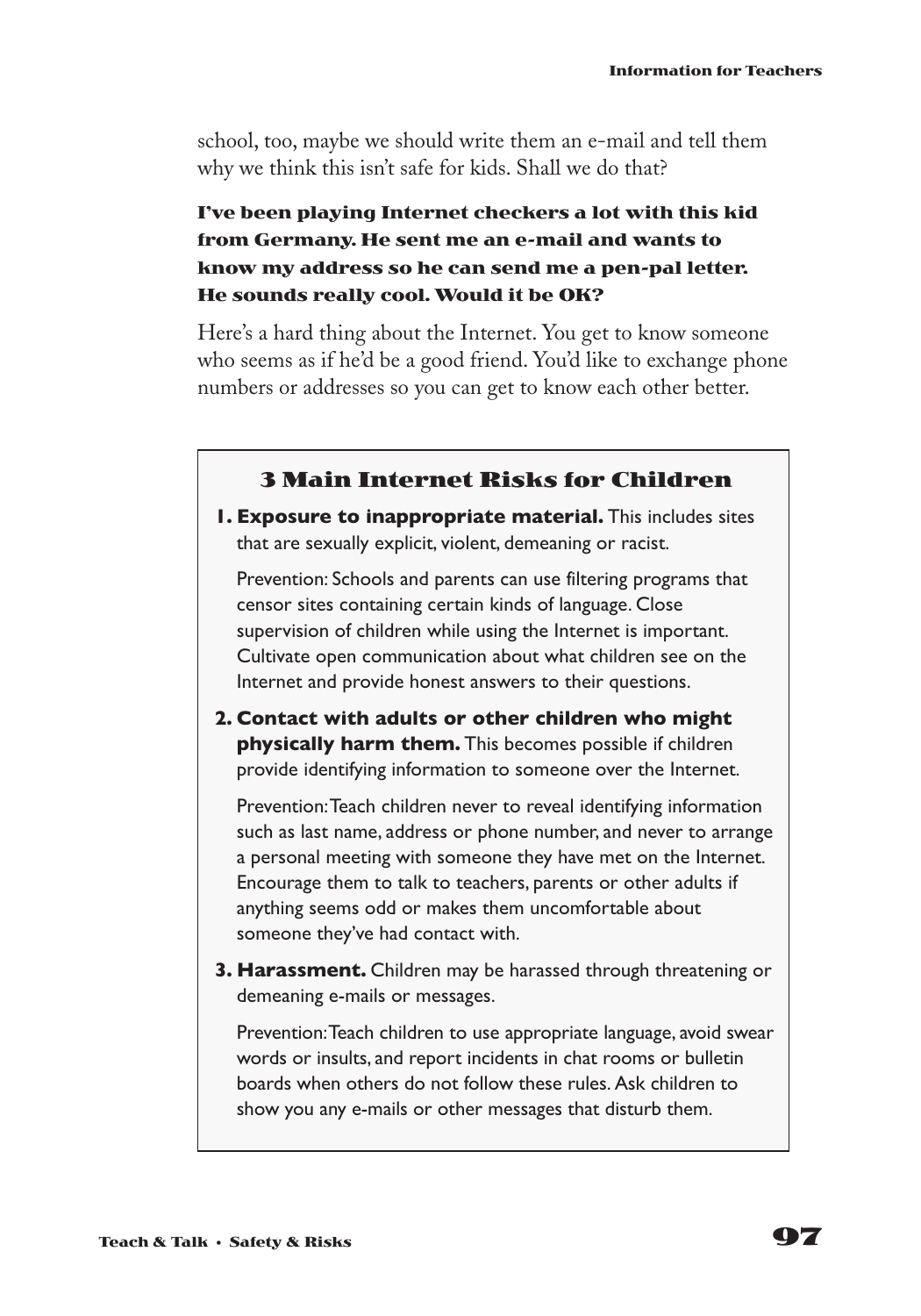But you can't know for sure about this person. He might be really cool, or he might be cool only on the Internet. He might be 10 years old, or he might be 50. He might live in Germany, or he might live somewhere else.

Chances are your checkers friend is just the kind of person you think he is. But because you can't be sure, the safest thing is not to give him any information about yourself. People who use the Internet know this is safest for everybody, especially for kids.

Someone who pushes you to do something more isn't respecting you or the rules. It's one of the reasons you wouldn't ask someone on the Internet to tell you his or her last name or address.

Why don't you show me the e-mails he's been sending? Then we could work together on an answer that feels right for you.

### **Being Lost**

**Goal:** Children know steps to take when they are lost.

#### **Content:**

- Know your own phone number and address.
- Staying still makes it easier for family or friends to find you.
- Good people to ask for help might be security officers; police; or mall, theme park or museum employees. If these aren't available, approaching families with children to ask for help may be best.

#### **Sample Questions and Answers**

#### **When my big brother got lost at the museum, he ran around through all the rooms until he found my mom. Wasn't that faster than if he'd just stayed still?**

It might have been faster for your brother. Sometimes it is. But *most* of the time, staying still will be faster. Then the people looking for you only have to look in each place once. This plan works even better if everyone in your family (or in your group of friends) knows that this is what any of you will do if you are lost.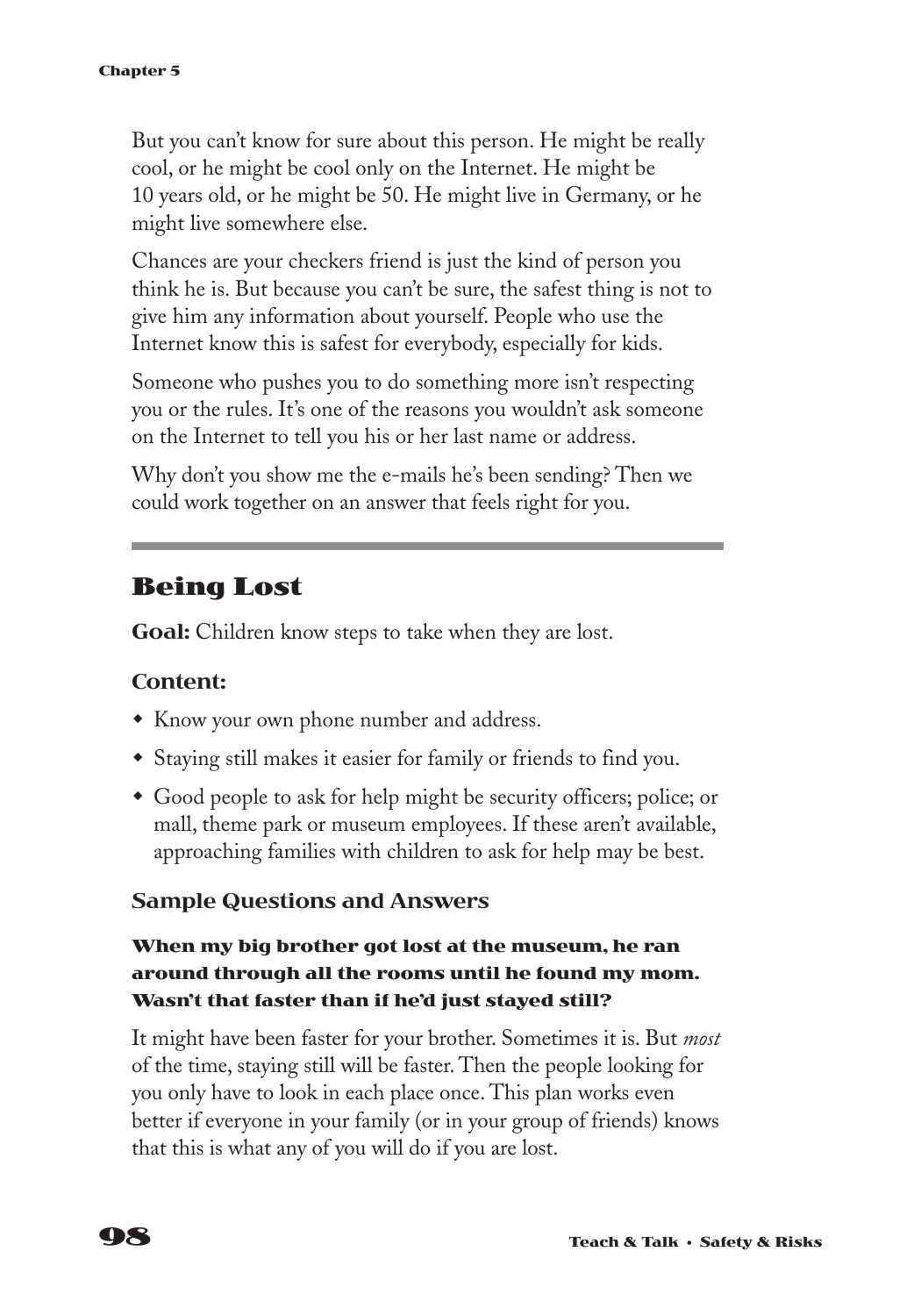Sometimes families or groups agree on a place where they will meet if they get separated. This is a good plan, too.

#### **How can someone help you if you're not supposed to give your name or phone number to anyone you don't know?**

You're right about giving information to people you don't know. If a stranger asks you for your phone number, address or other kinds of personal information, you shouldn't tell.

But it's a little different when you need help. Then you may need to give this kind of information to someone who can help you get back to your family.

It's important to choose someone who can really help you. Security and police officers are a good choice. So are people working nearby, such as store clerks or museum guides.

#### **A Teachable Moment**

The third grade class is on a field trip to the zoo.They stop at a gift store, where each child is assigned a buddy. Suzanne and Cindy are buddies, but Cindy has been getting into a lot of trouble on this trip. One of the parents sees Cindy lingering outside the store and tells her to go join the rest of the class.

When Suzanne comes out a few minutes later, the class is gone. She can't find anyone she knows. It's very hard to just stay put, but she knows that's what she's supposed to do. She waits by the store, and about 10 minutes later her teacher, Mrs. Larkin, calls to her. She runs into Mrs. Larkin's open arms, almost crying and worried that she's acting like a baby.

When they get back to the group, everyone is happy to see them. Mrs. Larkin praises Suzanne for doing exactly the right thing by staying still, and Suzanne, bursting with pride, suddenly feels very mature and grown up.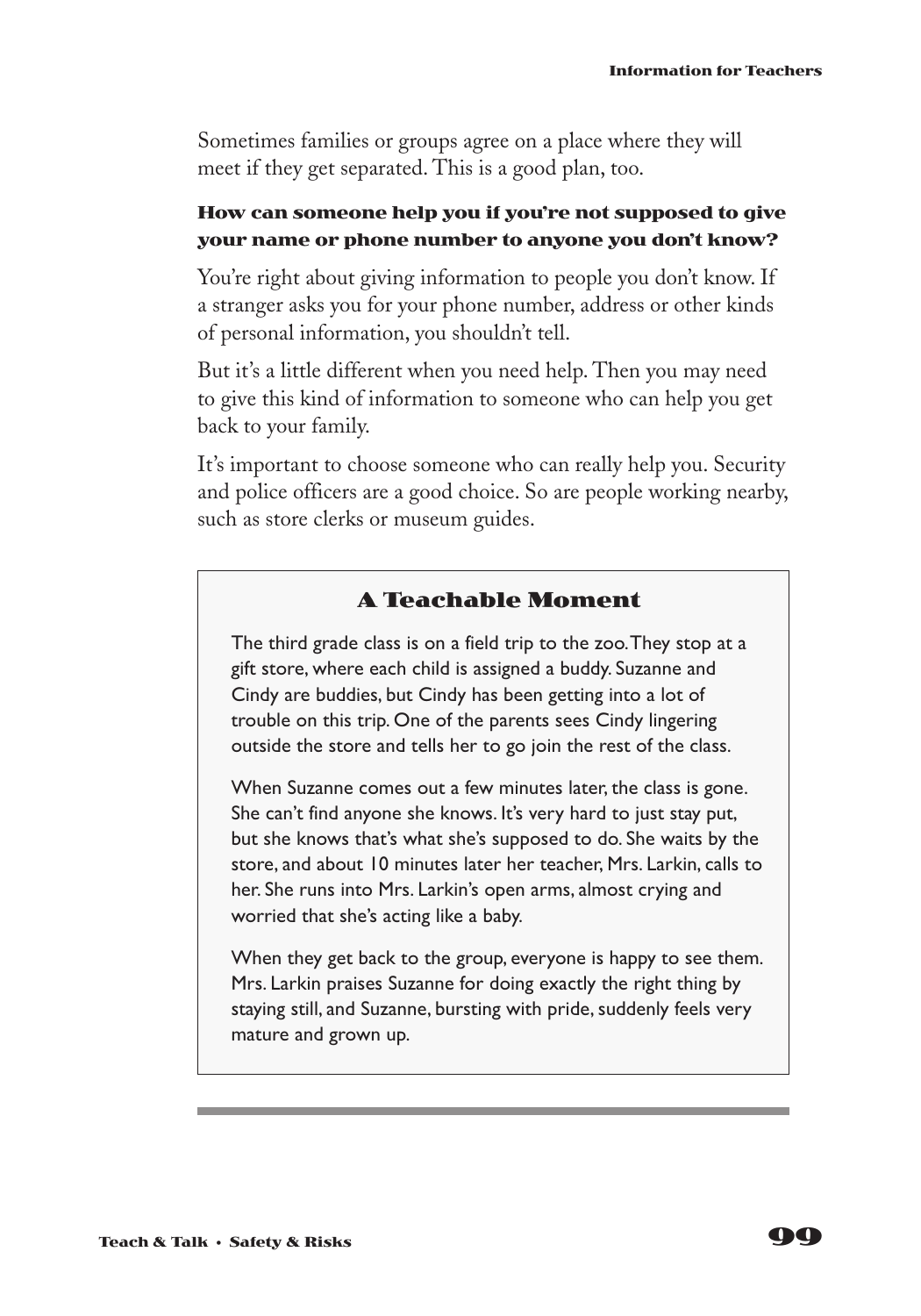### **Other Areas**

A few other areas in injury prevention bear mentioning. Following are the major content and prevention guidelines to cover in each.

#### **Poisoning**

The greatest risk from poisoning is among children age 5 and under. Prevention guidelines for older children include:

- All medications should be locked, out of sight and out of children's reach.
- Cleaners, solvents and other potentially harmful materials should be in restricted storage (locked is best) and used only under adult supervision.
- A caretaking adult should always supervise use of prescription and over-the-counter medications.
- Poison control and emergency medical numbers should be posted by every phone.
- Keep ipecac syrup on hand, but use only on the advice of a poison control center or physician.
- Cooperate with lead exposure testing programs.

#### **Playground Injury**

Most fatal injuries related to playground equipment occur on home playgrounds; the leading cause of death is strangulation. Most nonfatal injuries happen on public playgrounds and are caused by falls.

- Use appropriate surfaces under playground equipment, such as loose-fill, fine sand, shredded rubber or rubber mats.
- Set and keep a regular schedule for equipment checks and maintenance on daily, monthly and annual basis.
- Follow voluntary or required guidelines for equipment standards.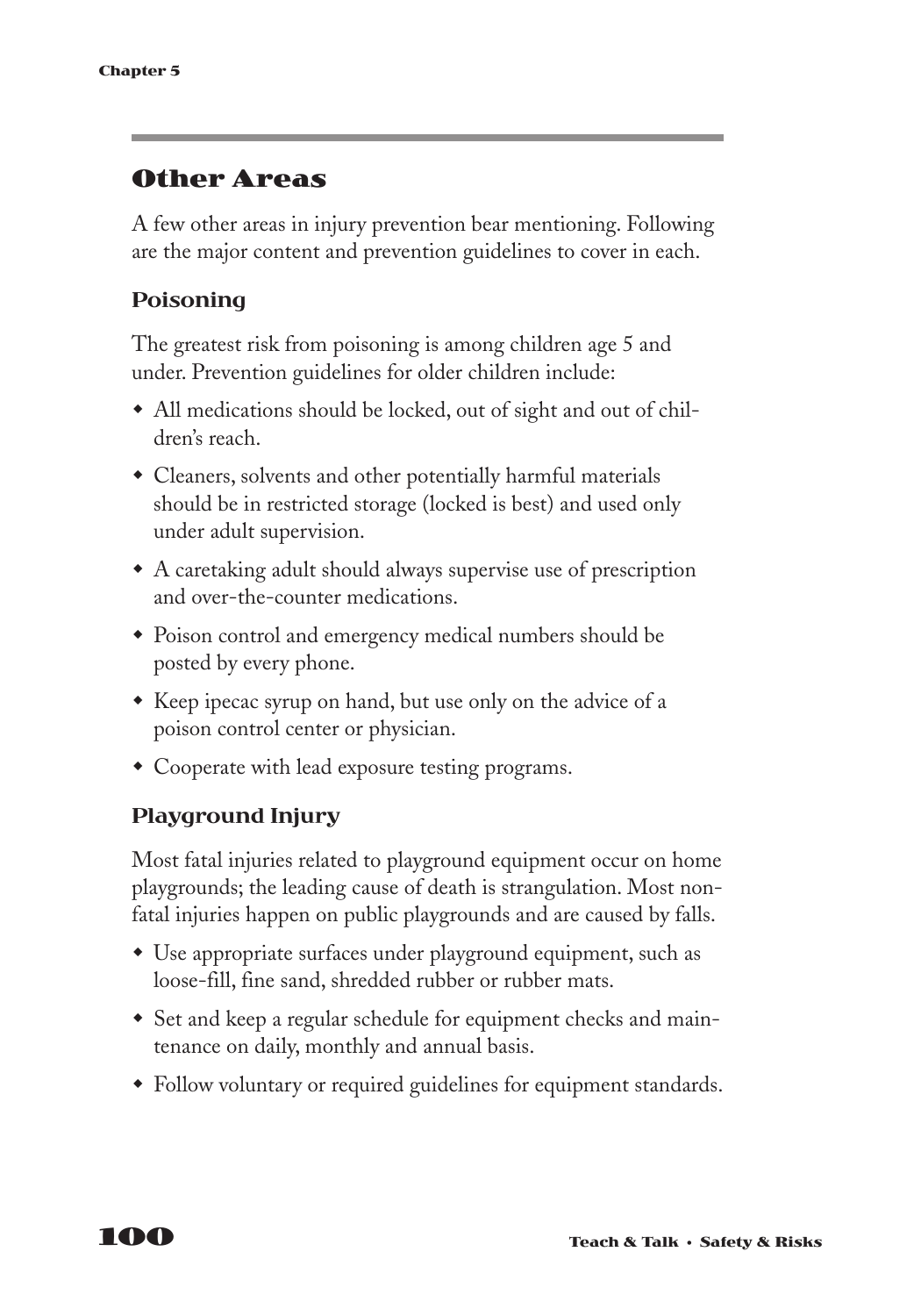- $\bullet$  Children need adequate adult supervision while using playground equipment. Rough play, pushing, shoving and crowding should be stopped.
- When playing on playground equipment, children should remove any hood or neck drawstrings, jewelry or other accessories that increase the risk of strangulation.

#### **Sports**

Participation in sports is an excellent opportunity for children to grow physically and emotionally, improve coordination and build self-confidence.

- Children should always wear appropriate safety equipment.
- Equipment used in any sport (bats, balls, goal posts, bases, safety helmets) should be in good condition.
- Children should receive training and build skills sequentially before performing complex maneuvers or rough contact.
- Drinking liquids (water is best) prior to and during sports activities is very important.
- Children should be matched by similar skill levels, size and maturity for team sports.
- Positive team experiences can help children who are not especially skilled or competitive. Special activities can support the athletically gifted and motivated.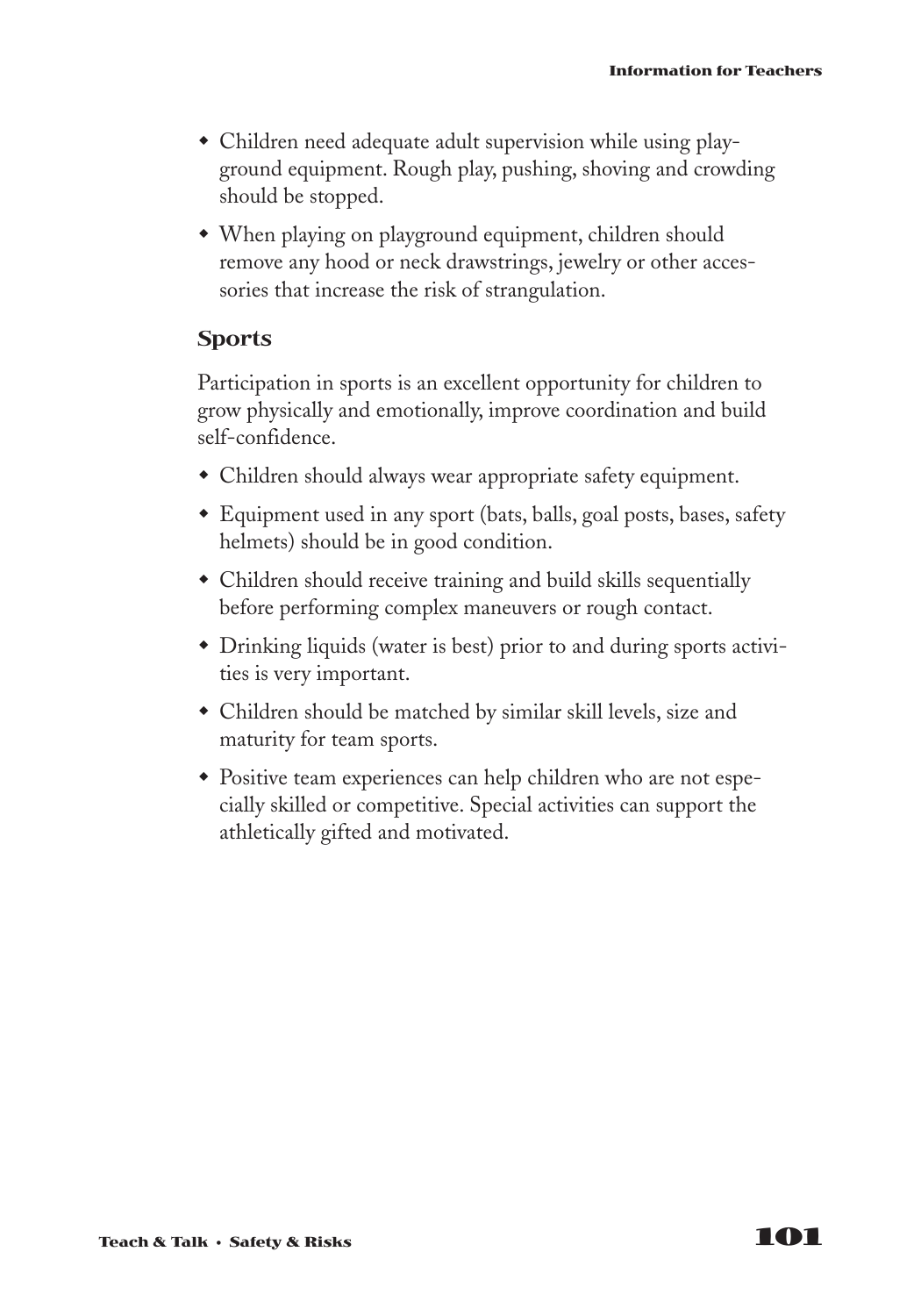# **Classroom Activities**

The following activities can be used to reinforce the concepts discussed in this chapter. Feel free to adapt activities to suit the needs of your students and classroom.

# **Motor Vehicle Safety Smart Kids Buckle Up**

#### **In this activity, students identify persuasive reasons for wearing safety belts.**

- Tell the class a story about a big brother or sister trying to get a younger sibling to use the car seat or a safety belt. The younger child refuses.
- § Ask students what suggestions they can offer.

## **Motor Vehicle Safety Who Buckles Up?**

#### **This activity allows students to discuss the role-modeling effect of movie and television characters.**

- Have students describe movie or television characters who use safety belts and who don't.
- Ask if they think it's important for people in TV shows or the movies to set a good example for others. Would a movie character's behaviors influence what they do themselves?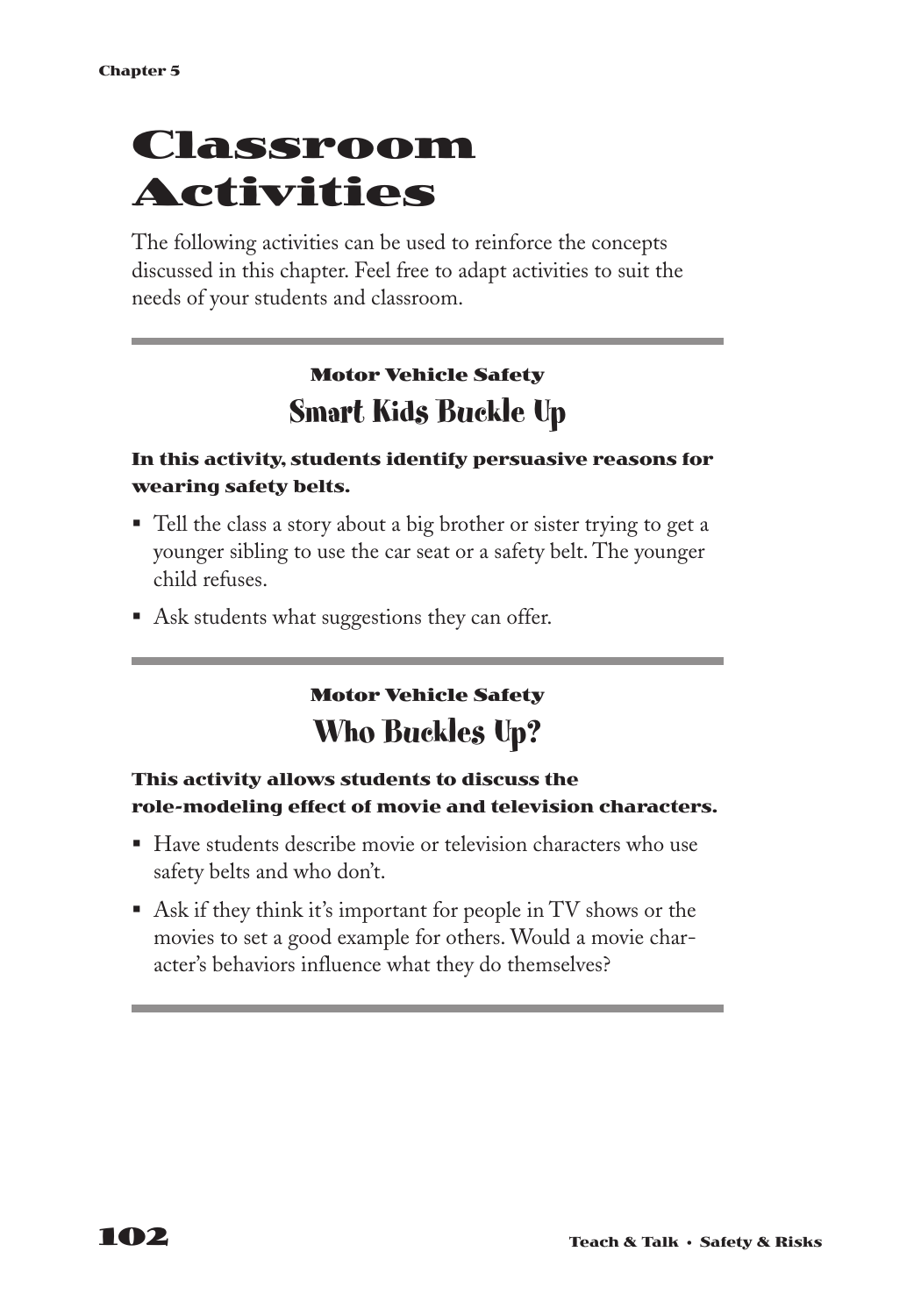## **Pedestrian Safety Smart and Safe Coming to School**

### **This activity has students survey the safety behaviors of peers arriving at school.**

- Have students do a survey of other students arriving at school. How many of them are walking across the streets or riding their bikes in smart, safe ways?
- For older students  $(3-4)$ , ask what they think kids who are taking risks think about it. Why would they choose risky behavior over safe behavior?

## **Water Safety Safe Waters**

### **Students can help a character in an interactive story make safe choices about water.**

- Tell students an interactive story in which a character comes to some kind of water. Allow students to choose what it is (a faucet, a river, an ocean). Ask:
	- What does the water look like? (Deep, slow, fast, small, big, rocky, lots of trees, etc.)
	- What does the character want to do? (Cross, swim, drink, take a boat across.)
	- What will make this safe to do? (Swim with a friend, wear a life-vest, go another way.)
- § As the possibilities wind down, have the character come to a pleasant resting spot (a sunny beach, a chaise lounge by the pool) and stop. Ask students to suggest what the character would say to finish the story.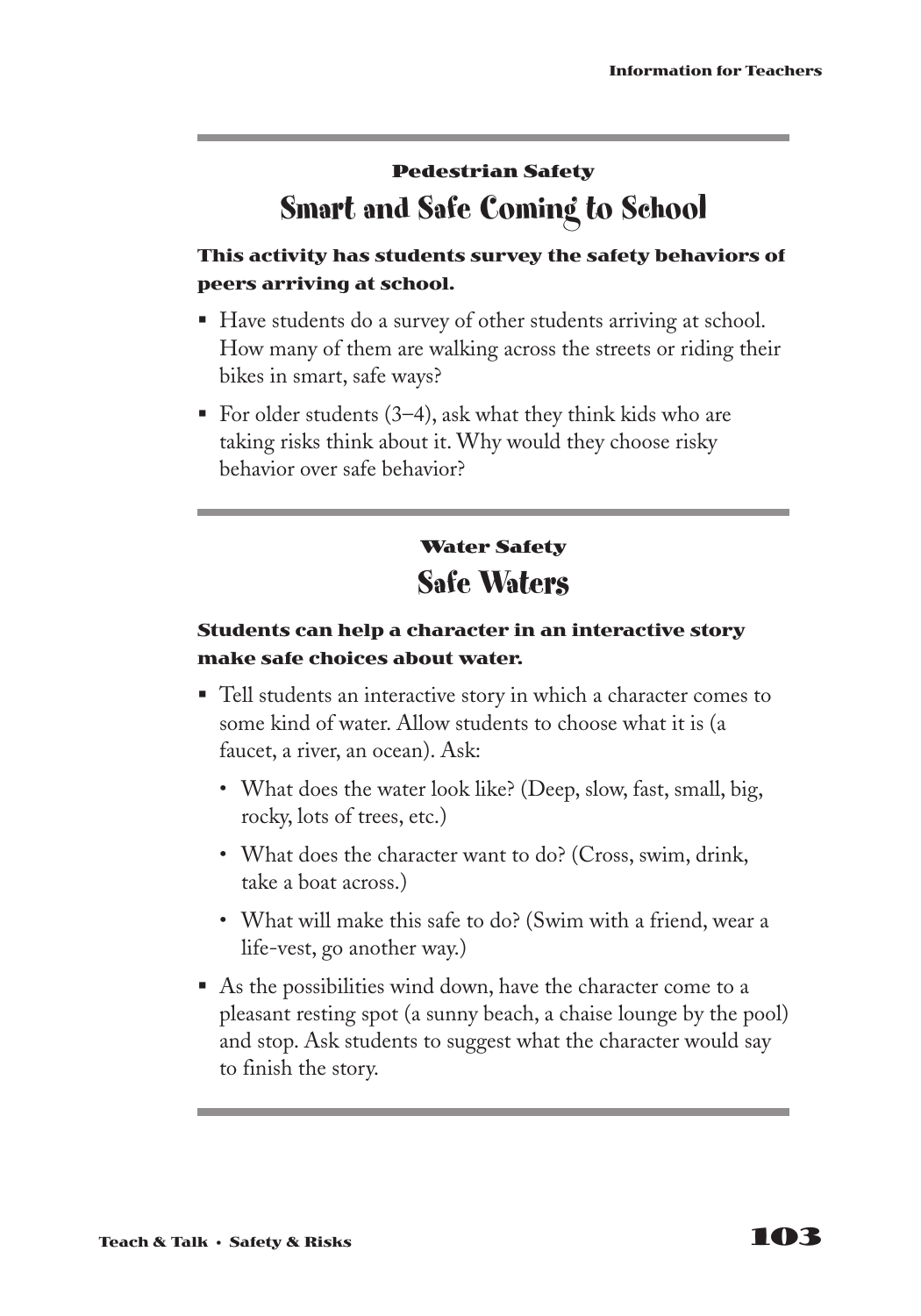## **Bicycle Safety A Smart, Safe Bike Route to School**

### **This activity helps students who are riding bicycles plan safe routes to and from school.**

- Have students draw maps to show how they get to school.
- Have them examine their maps and highlight any parts of the route that pose risks or need special attention (e.g., a busy street, a traffic signal, a steep hill, a place where it gets busy because everyone is arriving at the same time).
- Help students plan safer routes if necessary.

## **Bicycle Safety Safe and Awesome!**

### **Students can learn safety skills at a bicycle or skating clinic.**

- Set up a bicycle or skating clinic at school that teaches fun riding techniques along with safety strategies.
- Give ribbons or certificates of completion to students who successfully pass skill tests, such as stopping quickly, turning a tight circle, doing a slalom course, etc.

## **Bicycle Safety Lots of Wheels!**

### **This activity encourages students to discuss safe ways to use vehicles with wheels.**

§ Have students make a list or draw pictures of all the wheeled objects they own that they can drive themselves (bicycles, skates, skateboards, scooters, etc.). Ask them to count the total number of wheels on all these vehicles.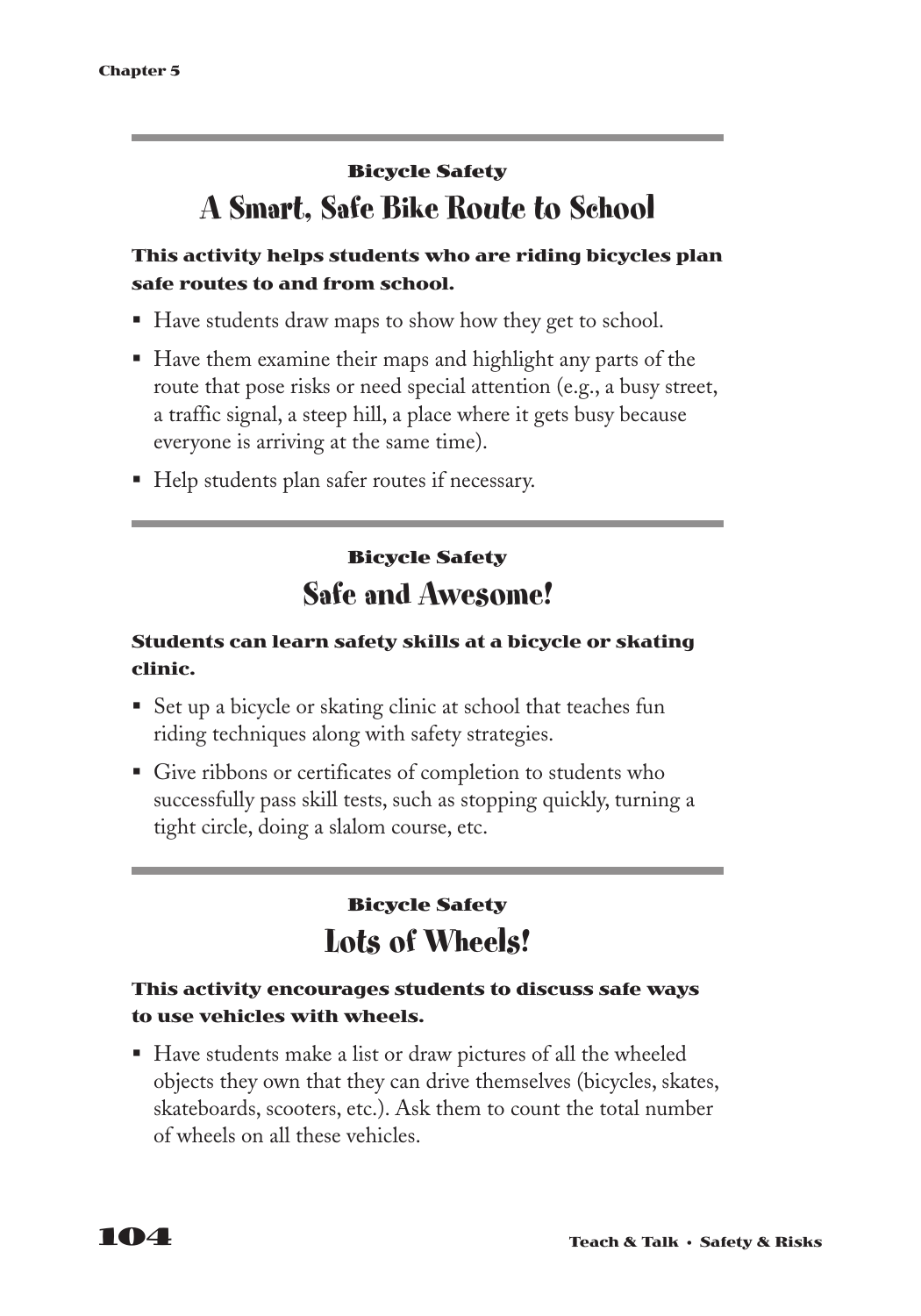■ Then have the class discuss safe places and safe ways to ride each kind of vehicle, and what equipment (helmets, knee pads) makes riding safer.

## **Fire Safety Crawl Low**

#### **This activity helps students learn about and practice crawling low to escape a fire.**

- Tie a ribbon or piece of yarn across a space about 6 feet wide, and about 2 feet from the ground. It will look like a very low "limbo" bar. If you can set up 2 or 3 of these ribbons over a distance of a few yards, this activity will be even more fun.
- Tape a paper sign that says "smoke" to each ribbon.
- Describe the way smoke tends to rise in a fire and fill the room from the ceiling down. Explain that if people ever need to escape a smoky fire, the smartest thing to do is to crawl low, underneath the smoke.
- Have students practice crawling under the ribbons. Congratulate them for their agility and intelligence when they finish.

## **Fire Safety Stop, Drop and Roll**

### **This activity helps students learn about and practice the "Stop, drop and roll" technique.**

■ Teach students about the fire triangle—fires need fuel, heat and oxygen to burn. This is why people often blow on a fire to get it started. If someone's clothing catches fire, it is very important that they not *run*, because this gives the fire more oxygen and can make the situation worse.

*(continued)*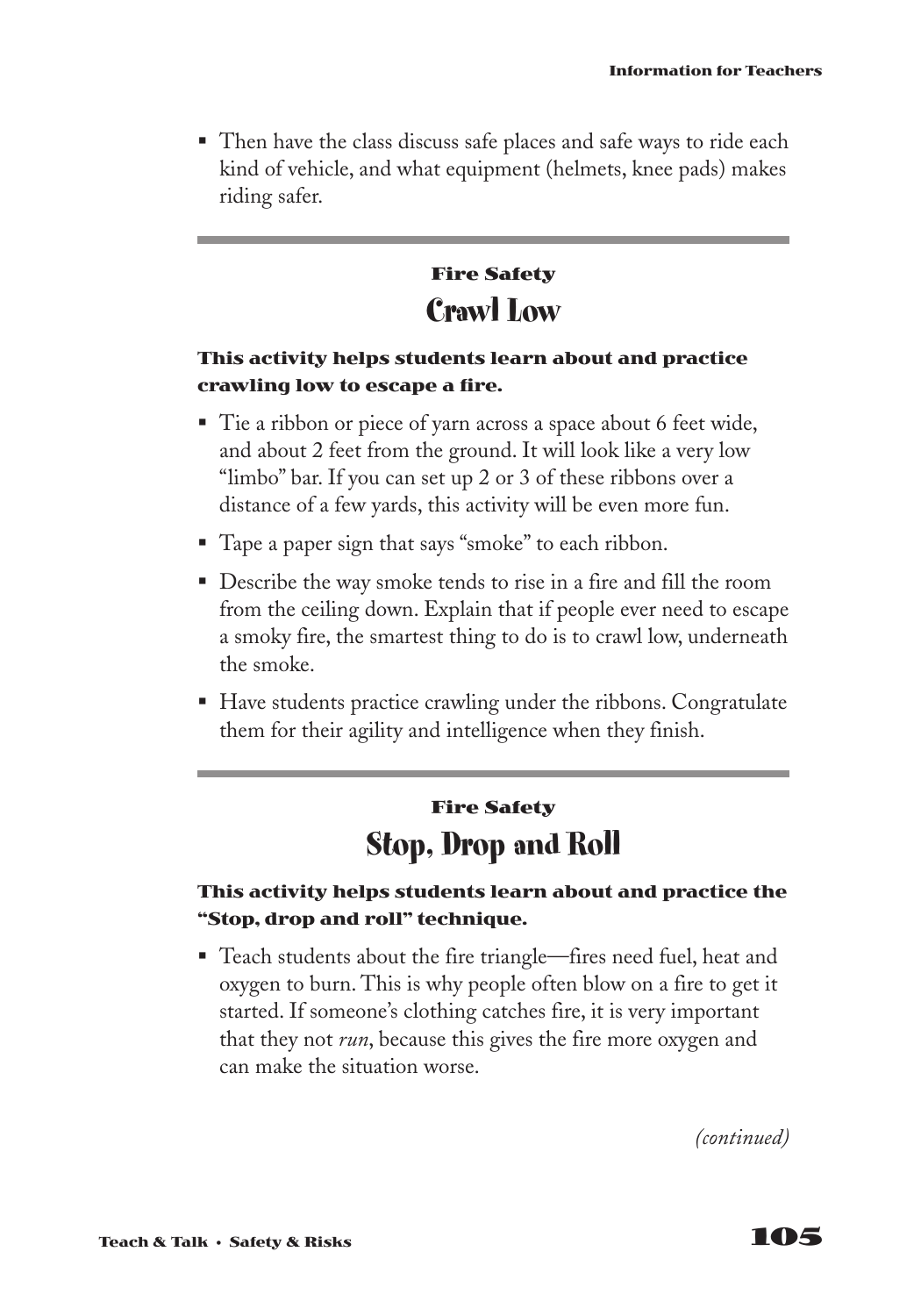- Have students practice the stop, drop and roll method for extinguishing a fire. Encourage them to roll back and forth over the part that is supposed to be on fire.
- To make this activity more interactive, use bright yellow or red self-stick notes to represent fire. Stick notes on students' arms, legs or shoulders and have them roll over that area of the body as if it were on fire. Students could practice further in small groups.
- Reassure students that while it is unlikely they will ever need to do this in a real fire, it is a smart thing for everyone to know.

## **Fire Safety Fire Escape at School**

#### **Take time to have students map out fire escape routes for their classroom or school.**

- Have students work on a school map (perhaps as a mural) that shows safe escape routes from each classroom or from the different rooms used by their class. Identify a place where all students will meet.
- § Have a plan for students to line up and conduct a roll call. Emphasize that no one should return to the building without an adult's OK.

## **Fire Safety Smoke Alarms**

### **This activity helps students learn about smoke alarms and practice checking the battery on the alarm in the classroom.**

■ Install a smoke alarm in your classroom. Talk to students about the importance of having a smoke alarm in the home, and of checking it regularly and changing the batteries twice a year.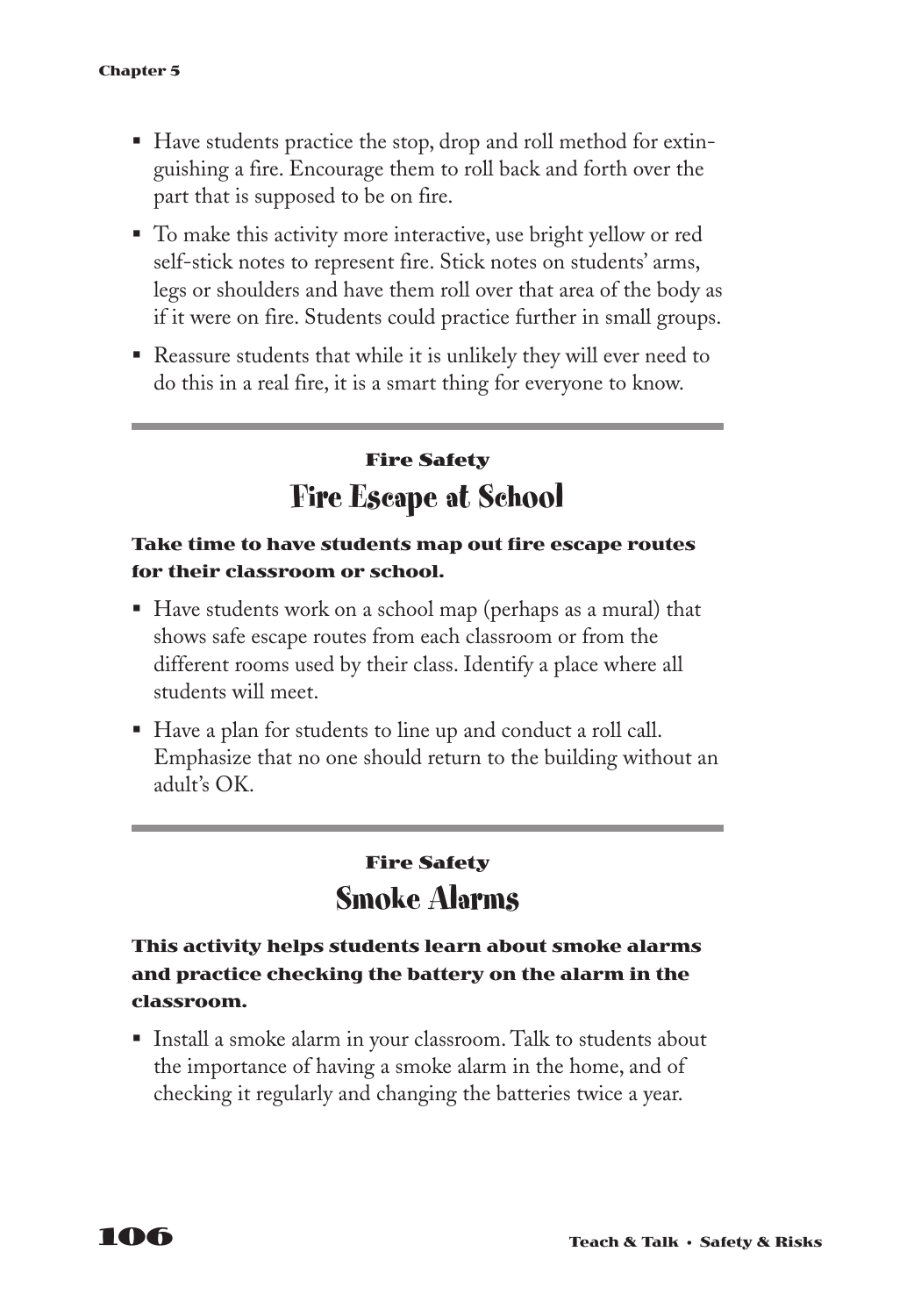- Have students help you check the battery on the classroom smoke alarm monthly. Twice a year, when the time changes for daylight savings time, have students help you change the batteries.
- Encourage students to do this at home, too.

## **Fire Safety Real Firefighters**

#### **This activity gives students a chance to learn fire safety facts from a real-life role model.**

- Invite a firefighter to come and talk to the class about fire safety.
- Ask the speaker to bring a photo or examples of the protective clothing firefighters wear going into a fire, so students can become familiar with the appearance of a rescuer. (In some instances, children have been frightened and have run away from people in rescue gear.)

### **Safety from Bullying Are There Bullies on TV?**

#### **This activity helps students examine the norms around conflict shown on television.**

- Ask students to talk about the sitcoms they watch on TV.
- Focus the discussion on people's interactions. Do these shows use a lot of put-down humor? What are some examples? Is this a kind of bullying? Why do people find this funny?
- Ask how conflicts are usually resolved on the shows. Have students share examples and suggest alternatives for better conflict resolution.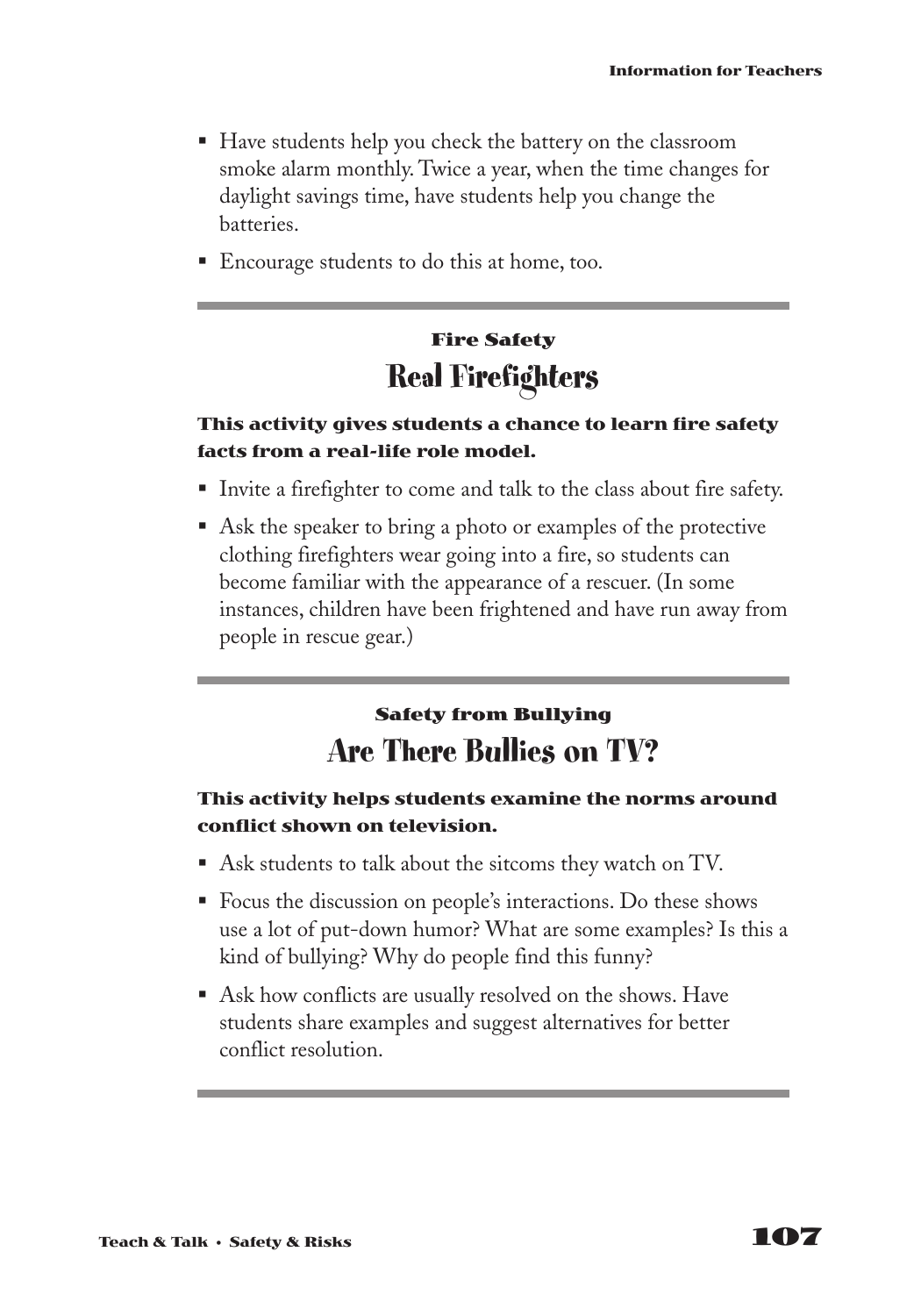## **Safety from Bullying Time to Speak Up**

### **Students can come up with solutions to bullying by using vignettes or roleplays.**

- Use puppets, vignettes or roleplays to create a scene in which one character is being harassed, threatened, provoked or bullied by another.
- Model the steps the character being harassed might take:
	- Figure out he or she doesn't like what's going on ("Am I OK?").
	- Say something directly to the bully or harasser ("Stop").
	- Get out of the situation.
	- Get help from a grown-up if necessary.
- Present a similar scene with new characters, and have students suggest ways the character being harassed could take steps to change the situation or get help.
- Encourage students to make their statements forcefully and with certainty, and to practice through repetition.
- If students enjoy this activity, try it with other stories or scenes. Use peer influence stories, such as a group picking on someone and wanting the main character to join in.
- § As students build understanding and skills, you might include a scene where a child or young character is being asked by an adult or older character to do something that doesn't feel right (keep a secret from parents, hurt another person or an animal, be photographed in ways that don't feel good, etc.).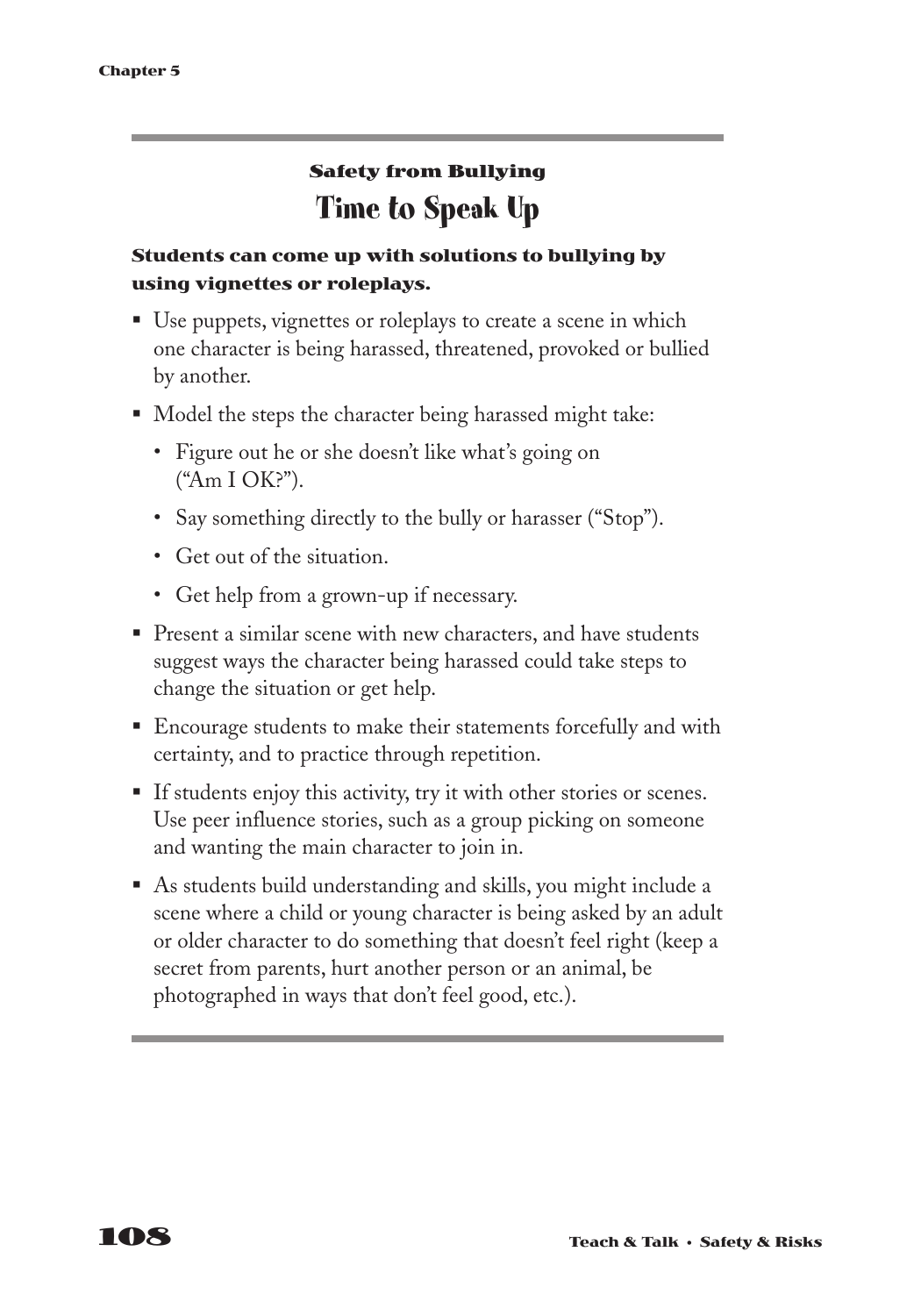## **Safety from Adults How Would They Get Help?**

### **This activity helps students explore steps children can take to get help if they feel unsafe or uncomfortable around a grown-up.**

- Tell some vignettes about children who need to make a choice about safety and comfort with an adult. Possible situations:
	- A girl doesn't like spending several hours by herself at home after school.
	- A boy is upset because he didn't do his chores and his father yelled at him.
	- A girl is worried because her mother has suddenly become very sick and isn't talking to her.
	- A boy is nervous because the kid next door has been talking about bringing a gun out to show him.
	- A girl knows her uncle has been drinking and doesn't want to get in the car with him.
	- A boy feels confused about the way his dad's friend keeps punching him on the shoulder as a joke. It hurts.
	- A girl doesn't like the way her teenage sister's boyfriend keeps staring at her, teasing her and touching her in uncomfortable ways.
- Ask students to discuss what kind of help the child needs and whom he or she could get it from.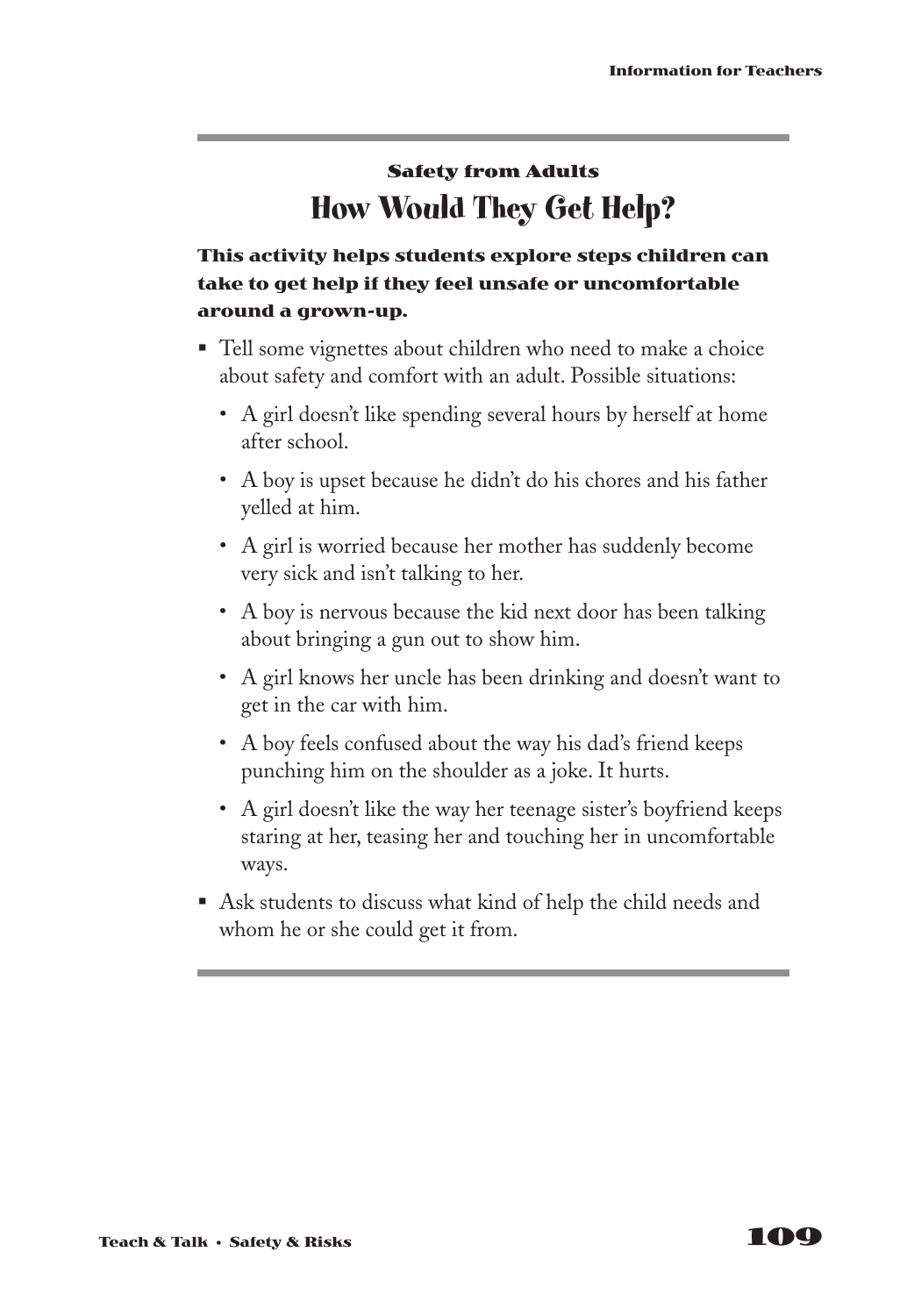## **Firearm Safety Gun Tales**

#### **Students can discuss stories that raise firearm safety issues.**

■ Tell students the following story:

*I know a kid who thinks he's pretty smart. He was feeling pushed around by another kid and it made him angry. He got his dad's gun and showed it to the other kid. He figured that would scare that kid and teach him a lesson.*

- Then ask students, "What do you think? Was he a smart kid?" Develop the discussion. What wasn't smart about this? What would a smart kid have done?
- Use other stories that raise firearm safety issues. Some examples:

**A.** *There was a girl who was scared. Some older kids were saying mean things to her and making threats. She thought they would hurt her. She took a little gun from her house and kept it in her backpack. She didn't plan to use it, but thought it was a good idea to keep it with her, just in case. What do you think? Was this a good idea?*

**B.** *There was a boy who had a really terrible day at school. He got to school late and got in trouble. He forgot his homework and got in trouble. He finally got to play first base at recess and missed every ball that came his way. A girl he liked told him he was a jerk. It was a very bad day.*

*After school, he got out his BB gun and went out into a field. He was shooting at tin cans. He shot at a couple of rabbits. The girl who'd been mean to him went by and he pointed the gun at her and made shooting noises.*

*What do you think? Did his day get better after he played with the BB gun?*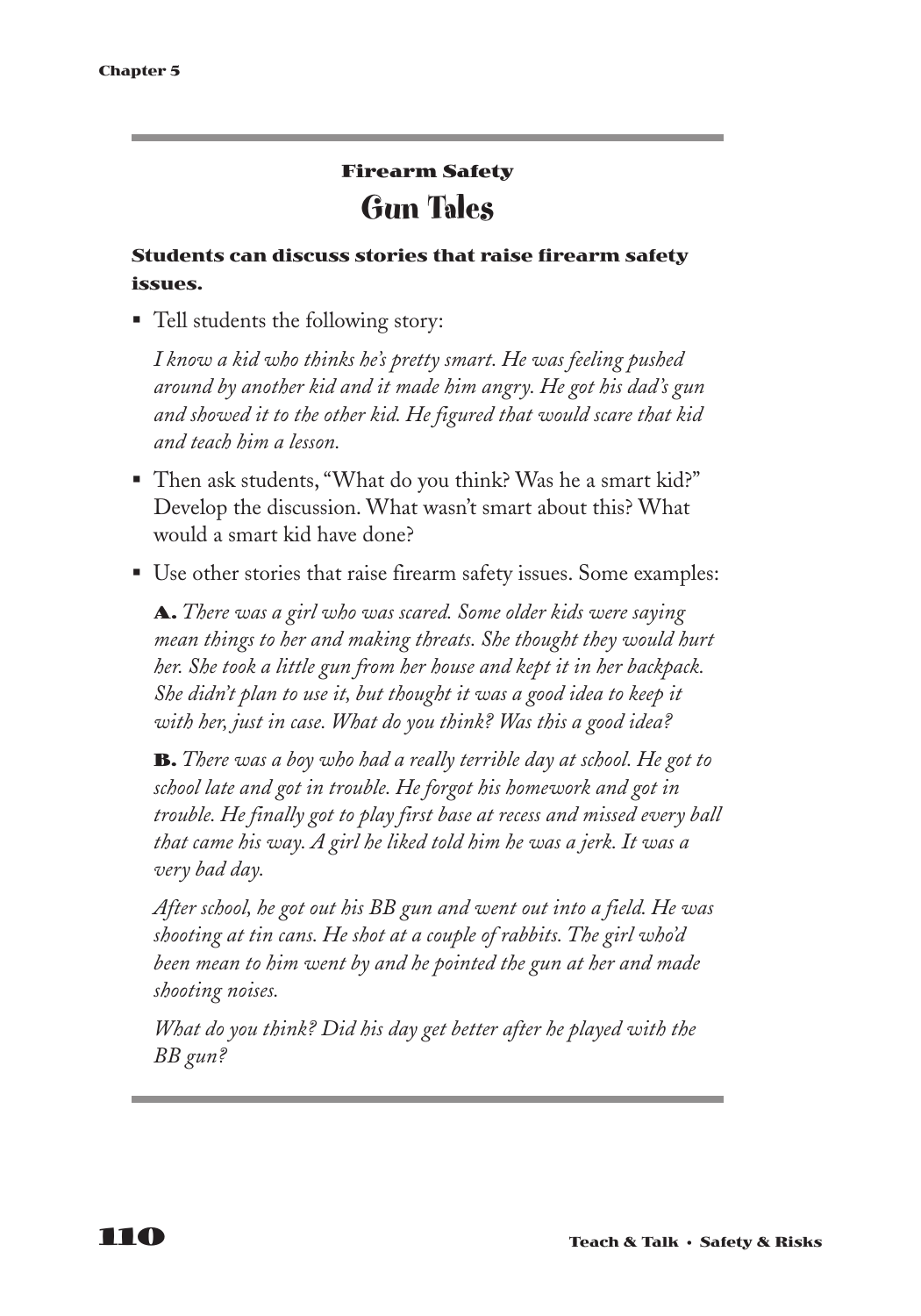## **Internet Safety Our Internet Rules**

### **Students can develop and distribute rules for smart, safe use of the Internet.**

- Talk to the class about the importance of following rules for courtesy and safety on the Internet. Review some of these rules:
	- Don't give your last name, phone number or address to anyone.
	- Don't make secret plans to meet someone in person.
	- Use respectful language and avoid swear words or mean statements.
	- Don't spend time at sites that say and promote mean things.
- Ask the class to develop their own checklist for Internet safety and courtesy rules. You could develop this list through a guided full-group discussion, or have students work in small groups to come up with a series of ideas. Then small groups could share their suggestions with the entire class.
- Encourage students to include "do's" as well as "do not's" so that their lists include positive skills for making good connections. This lends more balance to the activity, keeping focus on the usefulness and value of the Internet while acknowledging potential dangers.
- Once the guidelines are agreed on, assign a group to copy and present the checklist neatly. Then duplicate the checklist so everyone in the class has a copy. Students may want to take copies home to their parents as well. It might be useful to post the rules if the school has its own website.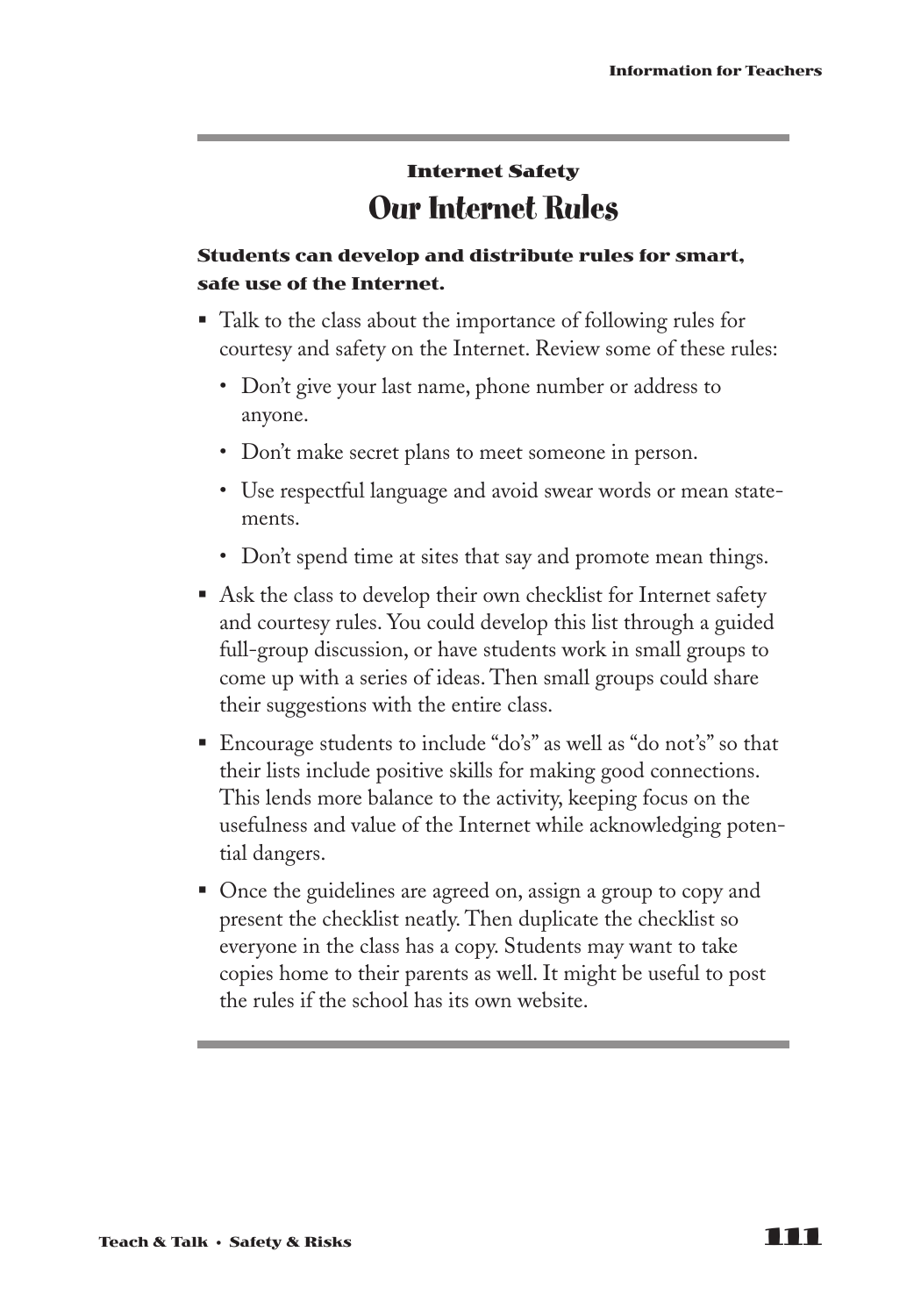## **Being Lost Smart Skits About Being Lost**

### **This activity has students create skits that address what to do to avoid getting lost, and how to get help if it happens.**

- Have students work in small groups to develop short skits that explain ways to prevent getting lost, and what to do if it happens.
- Some situations you might ask groups to create:
	- Parents are talking to their young child at home, going over the rules for not getting lost.
	- An older sibling is explaining the rules to a younger sibling. The younger child isn't being very attentive. How does the older child convince the younger that this is a serious matter?
	- A group of third or fourth graders are pairing up with a younger class for a field trip. The older kids are assigned younger kids as buddies, and are responsible for them. They need to go over what they expect of the younger kids.
	- A boy gets separated from his big family at the fair. He waits for his family to come find him. Other kids at the fair come by trying to get him to do some fun things. What does he say and do?
	- A girl gets out of the community swimming pool and can't find her older sister anywhere. She begins to worry. There are a couple of lifeguards, a bunch of other kids, and some parents who are watching their own kids nearby. What does she do?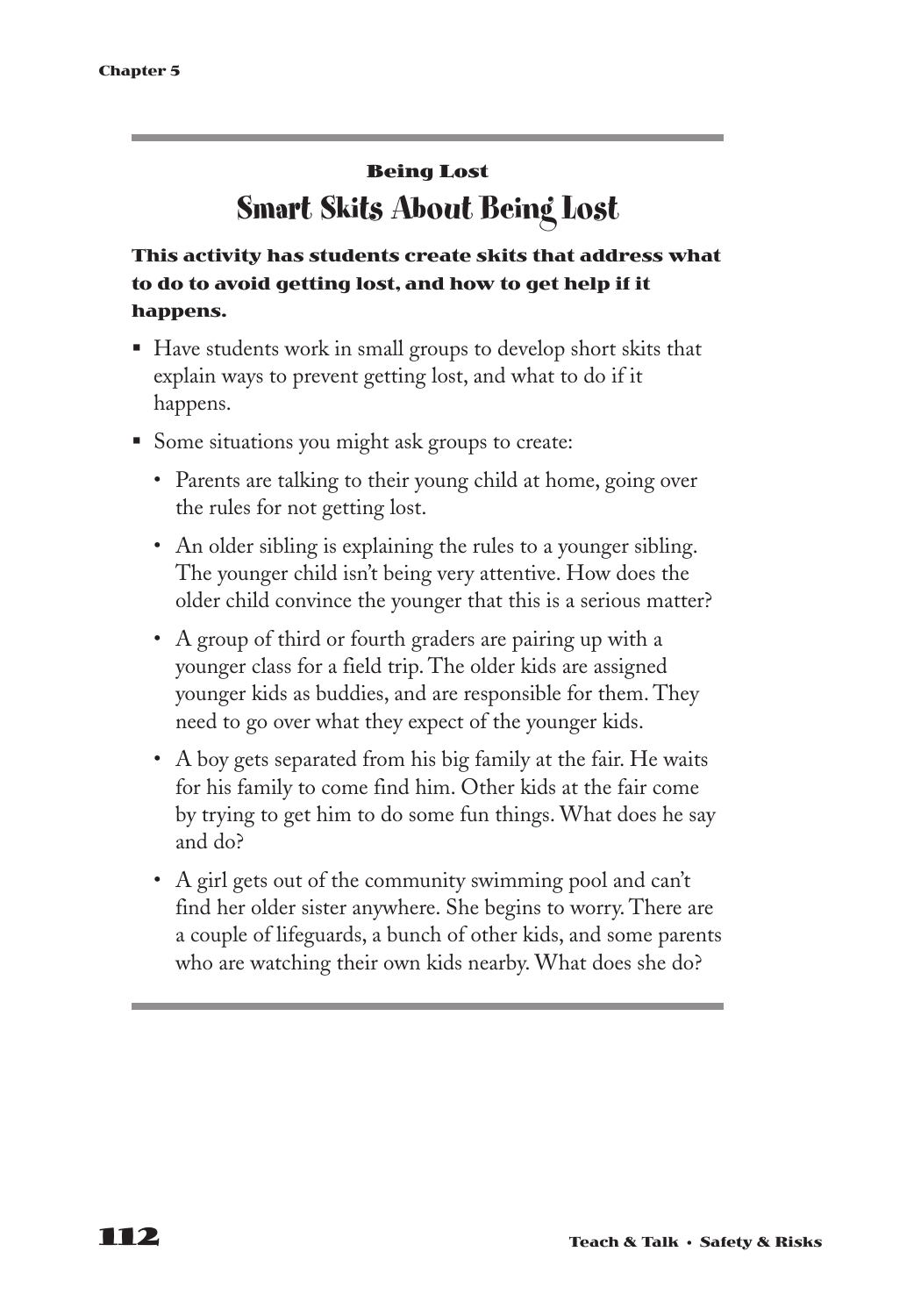# **Parents and Families Helping Kids Stay Safe 6**

**Through their families, children develop**  $\blacksquare$  a sense of place and belonging in the world. They are fed and clothed and cared for. They are loved. The family supports children in developing social and cognitive skills that make it possible for them to navigate the world. Family is an arena where children can see the unique contributions they make—no one else can do just what they can for their family.

Parents and families also have enormous influence on the choices their children will make in risky situations. Family rules and traditions tell children what behaviors are acceptable. Consequences for breaking rules let them know how seriously the family is committed to keeping everyone safe.

Parents who discuss safety issues with their children in an ongoing way let them know how important it is to make smart, safe choices. Children can look up to older siblings who model safe behavior. They enjoy opportunities to be good role models themselves for younger family members.

Helping families join the effort to inform kids and build safety skills does more than reinforce classroom lessons. What parents learn through the injury prevention curriculum will help them take steps to make children safer at home as well. Significant numbers of unintentional childhood injuries occur in and around the home (about 40% of fatal and 50% of nonfatal injuries). The vast majority of childhood deaths from unintentional injury occur in the evening hours, when children are out of school.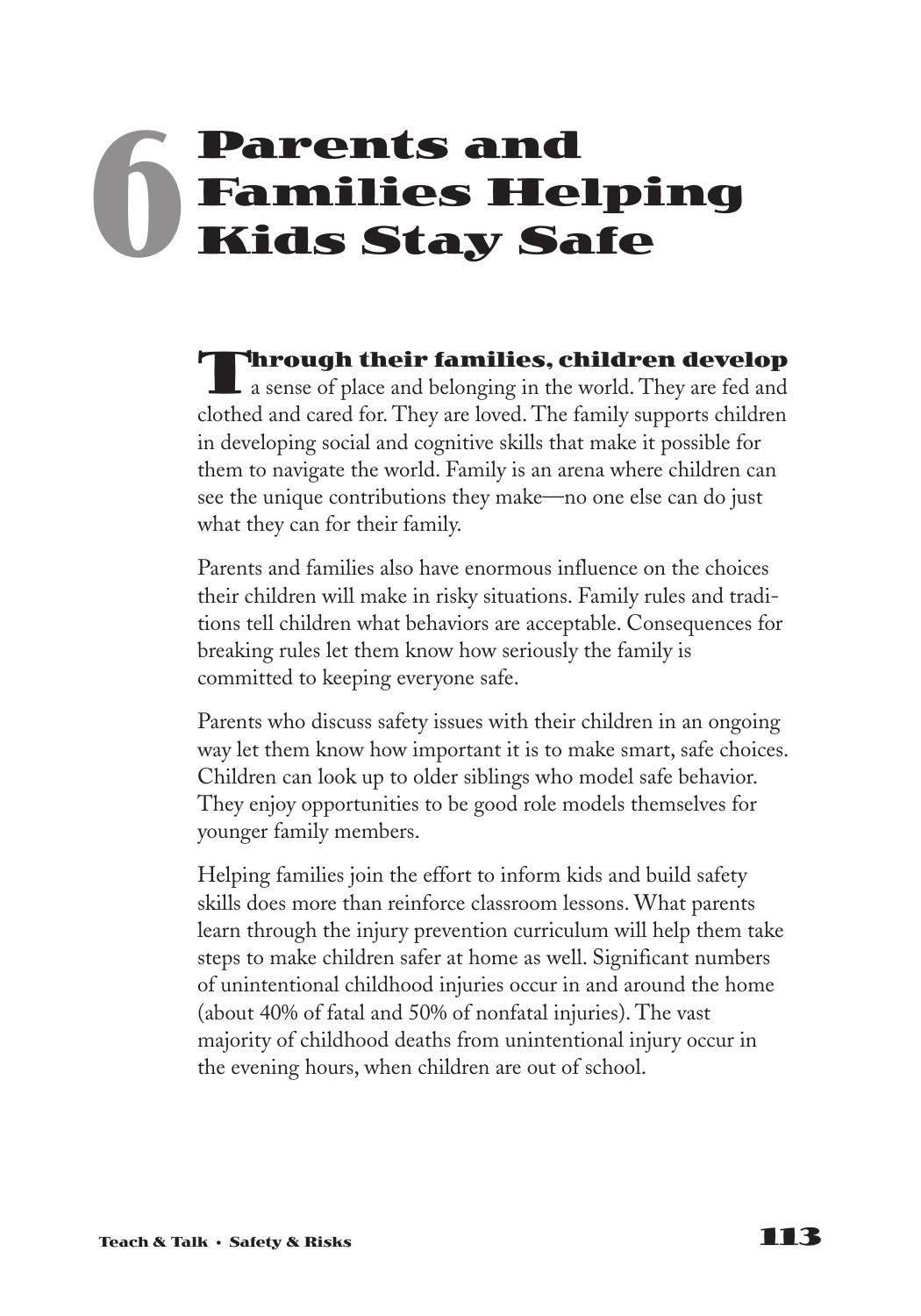## **Valuable Allies**

The overall goals of parents and teachers are the same when it comes to injury prevention. Both want children to be safe, secure and happy. For this reason, parents make excellent allies in your injury prevention efforts.

There are many ways to bring parents into the injury prevention lessons. Parents can be asked to discuss ideas and questions with their children. Both parents and children can think about their family's values concerning injury prevention. Some activities might help parents reflect on the ways their own behaviors influence their children's choices. Take-home letters or assignments might include information sheets that review appropriate safety guidelines for the home. Most important, activities can reinforce the caring and commitment parents have around their children's well-being.

An ongoing, proactive approach to parent involvement gives parents concrete and gratifying outlets for their concerns. They can talk more easily with their children about these issues because family activities provide a vocabulary and structure for the discussion. Parents can link their children's learning with long-standing family

### **What Is a Parent?**

Children may have many adults in their lives filling parental roles. They may have biological, adoptive, step or foster parents.They may have other legal guardians. Some children have older siblings, aunts and uncles, grandparents and family friends who care for them and give them support. Some of your students may find parental figures in the leaders of after-school recreation programs or in their teachers.

Children can build a sense of belonging and self-esteem through many sources. In this chapter, parents are defined in somewhat conventional terms—adults who hold primary responsibility for the child's well-being—but many other "parents" can also help children build values and skills that keep them safe and injury free.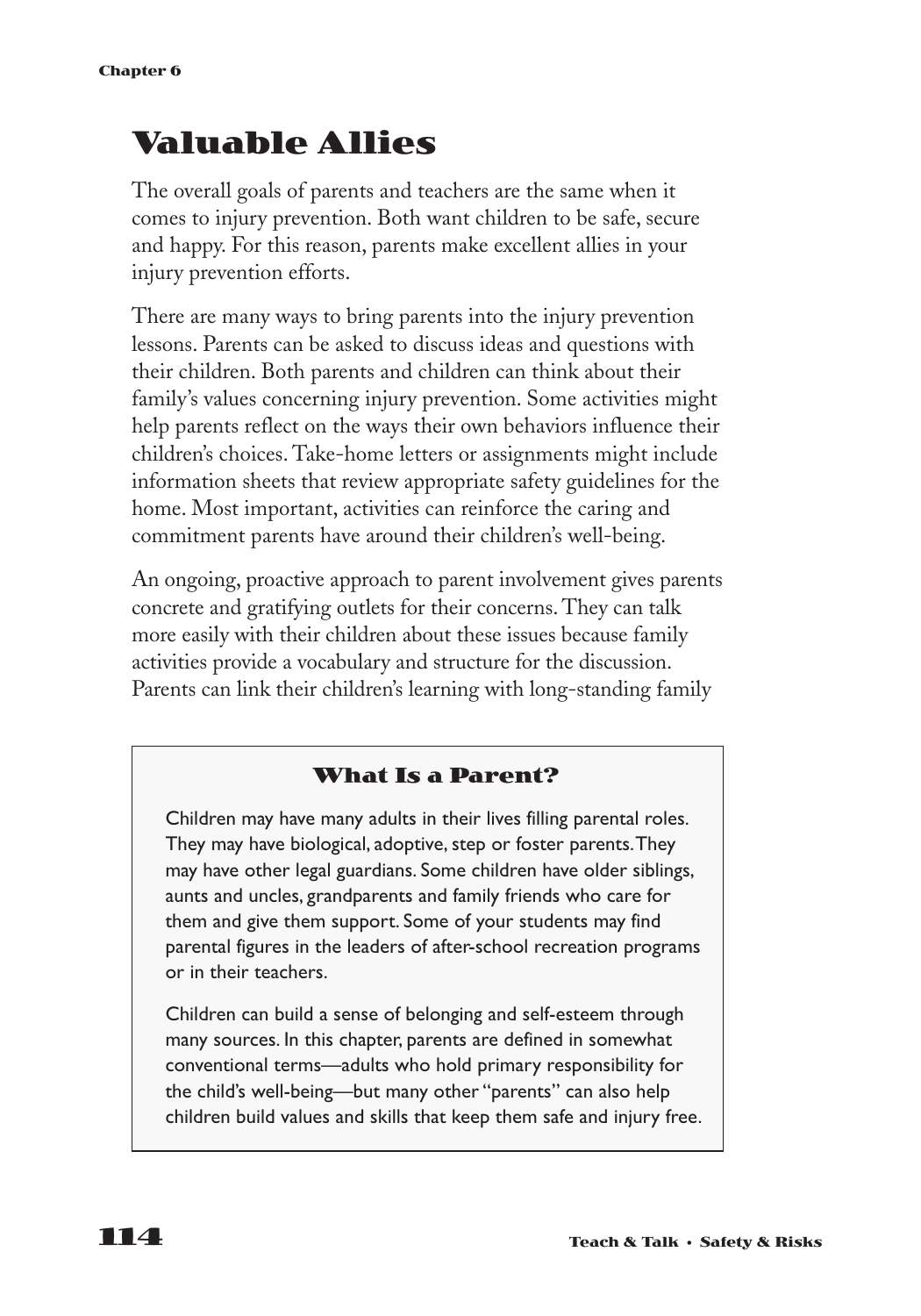values, such as self-respect and personal responsibility. When this kind of dialogue is active in the home, it's easier for both parents and students to support the goals of the classroom curriculum.

For example, parents who join in the school's commitment to a bully-free environment will welcome classroom activities that teach their children assertiveness skills and reward them for speaking out against violence. Families that understand the risks of children being home alone for several hours a day are likely to support community solutions that offer better options, such as citysupported after-school programs. Parents who agree with the school's emphasis on wearing bicycle helmets will be more vigilant about their children's helmet use.

## **Challenges**

There are a few areas of parental concern that can raise challenges for school injury prevention efforts. Current events may heighten alarm in areas where overall risks are low, or where options for teaching children relevant prevention skills are limited. When significant resources are turned to these topics, schools may neglect areas of greater risks and issues where the impact is more certain.

## **Hot Topics**

Like everyone else, parents are worried about "hot topics." These compelling and dramatic areas of risk understandably weigh heavily on parents' minds. They want their children protected from stranger abductions, school shootings, and sexual and other kinds of abuse.

### **The Case of One**

Injury prevention educators are familiar with a phenomenon they call "the case of one"—those times when a tragedy occurs to someone people are close to in some way. It might be a bullying incident involving a family cousin, the drowning of a child on the other side of town, or the abduction of a child in another state whose family seems "just like ours."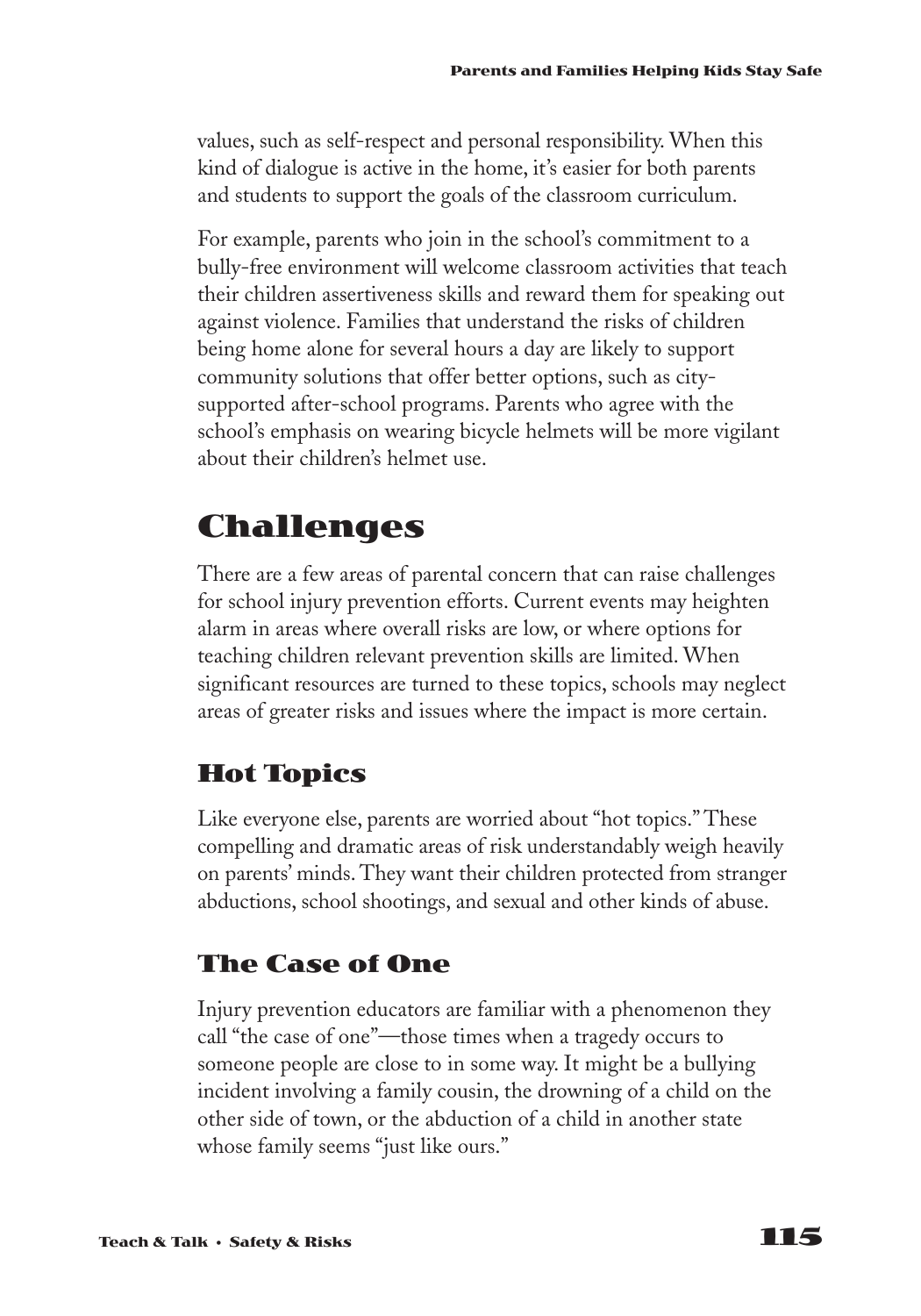Because of this emotional or psychological closeness, the risk seems huge. The danger feels even greater the more the victim resembles oneself or one's kids. People think, "If it happened to that person, it could certainly happen to me." In these instances, strong concerns naturally arise.

A "case of one" can be an effective motivator. Parents might become involved in community programs to control bullying, to teach children to swim, or to improve communication between different law enforcement agencies in the event of an abduction. However, a "case of one" can also divert attention from more significant risks and more immediate concerns. It will not be especially helpful if everyone focuses on how to keep strangers from abducting children (a horrible but relatively rare occurrence), and

### **Family Strengths**

Work with students to identify the strengths and resources within their respective families. Some family strengths may be based on long-standing cultural traditions. Others come from things parents have learned in their own lives.

Qualities different families have that can lend strength and support to children include:

- Having an extended family, with people of many different ages living in a single household.
- Having extensive, active and rewarding kinship networks—time with cousins, uncles and aunts, grandparents.
- Strong faith.
- Cultural traditions that value and revere children.
- Interest in school success.
- Parents whose own experiences with racism, intolerance or violence give them wisdom to help their children.
- A sense of connection to the wisdom and care of previous generations, including ancestors who died long ago.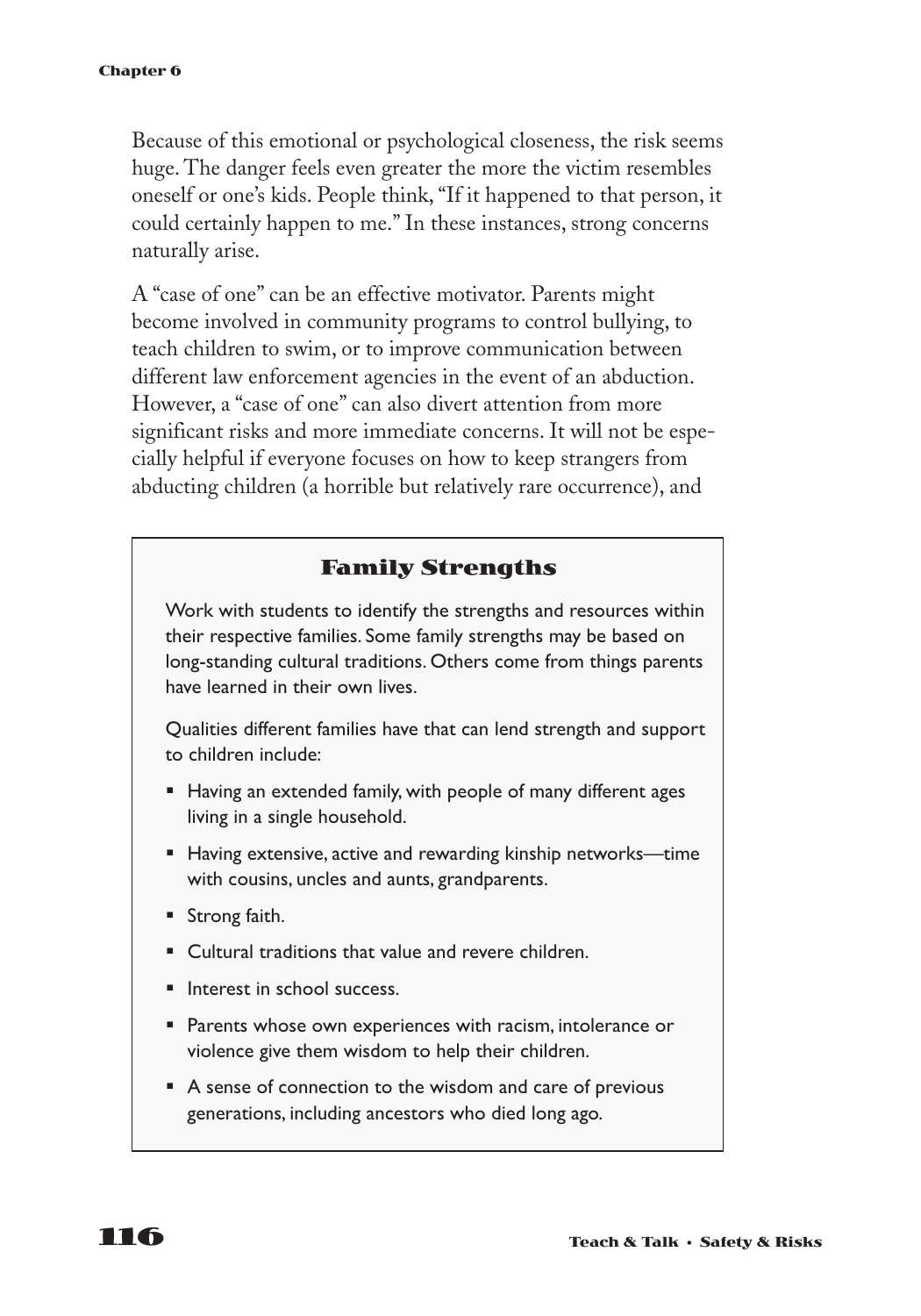no one works to increase the number of children who wear safety belts every time they ride in a car.

### **The Media**

The media also play a role in exaggerating the effects of singular incidents or hot topics. Here's a recent example: a distraught and mentally unbalanced mother left her two young children in her automobile and released the brake. The car rolled into a lake and both children drowned.

This grim and extraordinarily tragic story was played out in news broadcasts for weeks after it occurred. News researchers discovered other instances of troubled parents killing their children. Perhaps a dozen cases were brought to light that had taken place in the last several years, and many people began to worry that a frightening new trend was emerging.

It wasn't. What the media focused on was a collection of isolated tragedies that occurred infrequently over a significant period of time. In that same period, perhaps 20,000 child passengers died in automobile collisions and another 2 million were injured. Much less attention was paid to the tragic and far more widespread losses of these children.

## **How Schools and Teachers Can Respond**

Teachers and schools can address and help balance parents' concerns about hot topics and "case of one" situations in a constructive way.

#### **Here are some straightforward steps:**

**• Validate parents' concerns.** It is always reasonable for parents to have concerns for their children's safety. It is a good sign when parents' interest in their children's well-being motivates them to take action. Everyone concerned about the welfare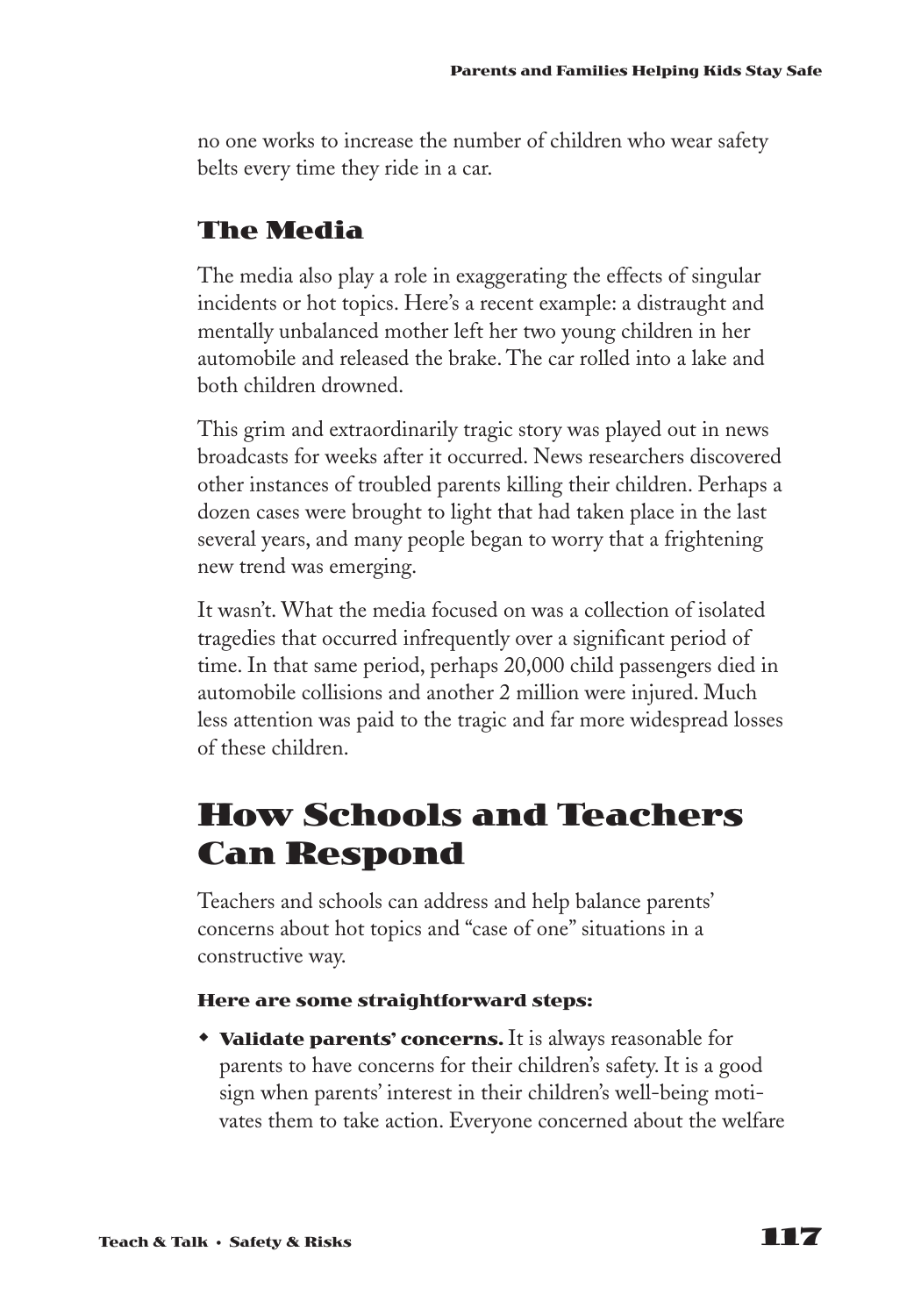of children should be pleased to see these demonstrations of caring.

- **\*** Work proactively. Don't wait for a media crisis to create panic and frustration. Keep parents involved in injury prevention curricula, and keep them informed about school policies and other efforts that ensure the safety and health of their children.
- **Give parents a sound foundation.** Help parents understand the basic epidemiology of injury prevention through your family contacts (back-to-school nights, family letters, family activities in the health or injury prevention curriculum). Emphasize how important it is to give attention to those areas of risk where preventive steps are clear, possible and effective.

When parents have a strong understanding of the overall issues, they will be able to approach crisis topics in a more rational way. This doesn't mean they won't have strong emotions—after all, they feel their children's lives are at stake—but they will be better able to see the reasonable steps that can be taken to limit and control risks.

 $*$  **Use strategies that empower parents and students.** Strong, connected families are a wonderful resource in injury prevention efforts. There are many ways children and parents can join in efforts to create greater safety and comfort in their community.

They might share in a physical activity that helps them feel strong and fit, such as taking family walks or signing up for a karate class. They can contribute to wider community efforts to limit violence and conflict, perhaps by supporting community garden projects, drug prevention efforts, or mentoring of younger children.

Students and parents can review the steps for conflict resolution or talk about ways children are learning to recognize and manage feelings. Making activities concrete and possible gives people a sense that things can be done, so they feel more secure, more empowered and more committed to action.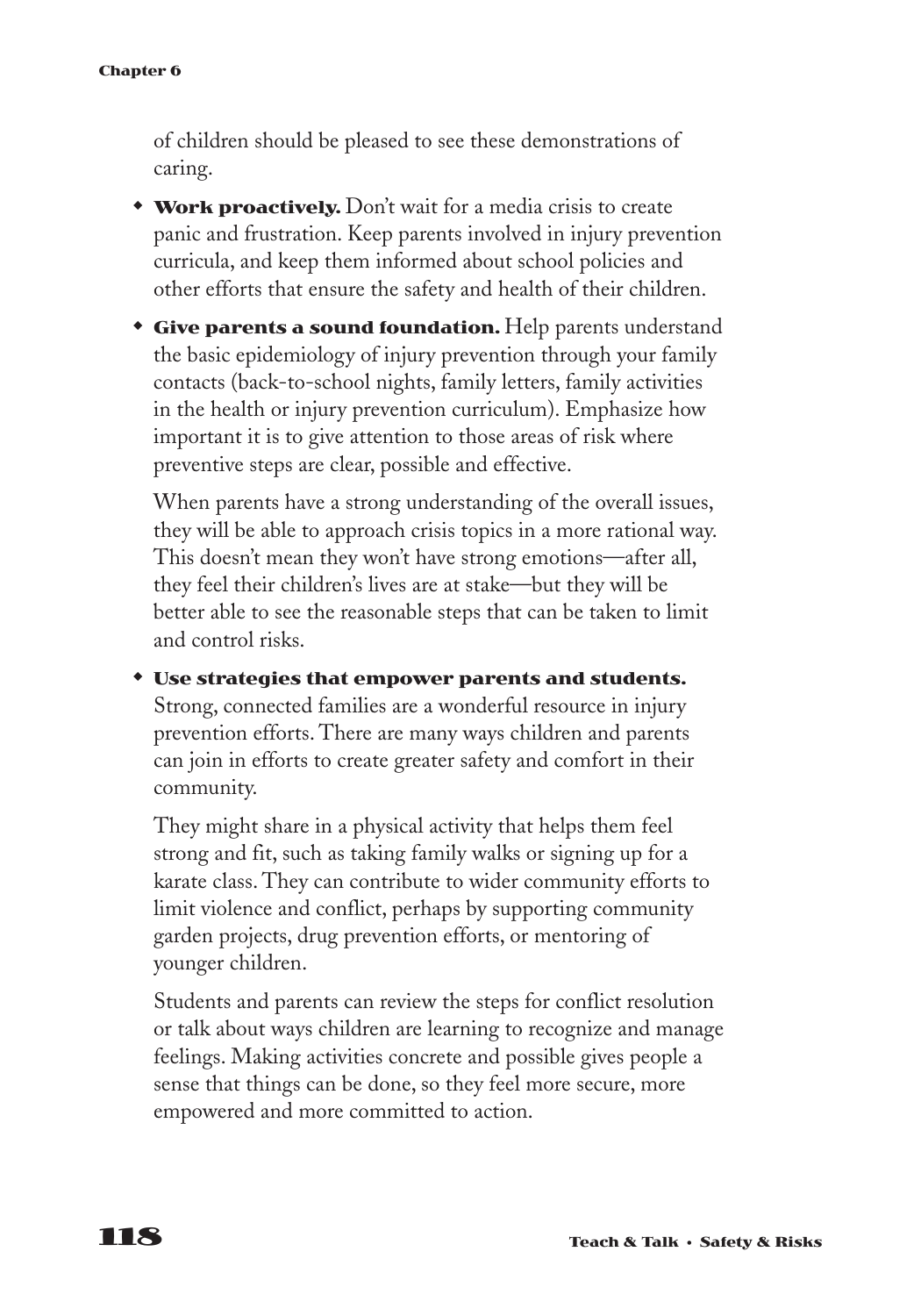**\*** Emphasize the importance of parents and family. Children flourish when they have a strong sense of connection to family and community. Be sure parents understand how essential their role is in keeping their children safe, not just by setting up appropriate rules and guidelines, but by providing a sense of belonging.

Children who know they belong have the self-esteem to believe they are worth keeping safe. Children who are confident of their place in the world make smarter, safer choices in their lives.

## **More Ideas for Involving Parents and Families**

One of the most exciting and effective ways to involve parents and families in injury prevention is through family activities connected to classroom lessons. Students can gain wisdom from their parents' experiences and values. Parents can learn facts from information sheets and their children's reports of school programs. Families together can make a clear and conscious commitment to making their homes safe for everyone.

Specific activities might ask parents and children to survey the safety features in their home or neighborhood. It's helpful to start from the premise of "things we're doing right." Are there locks on the doors? Are medicines stored out of reach of young children? Are electrical appliances properly connected, with undamaged cords and plugs?

Parents and children could then determine whether any safety improvements are needed in the home. The most important is installation of properly working smoke detectors. Family activities might have students join their parents in changing the batteries on smoke detectors twice a year. It's also a good idea for children and parents to map out escape routes in the event of a fire in the home.

Families might also look for areas of risk in the neighborhood, suggest solutions and take steps to follow through. Is there a side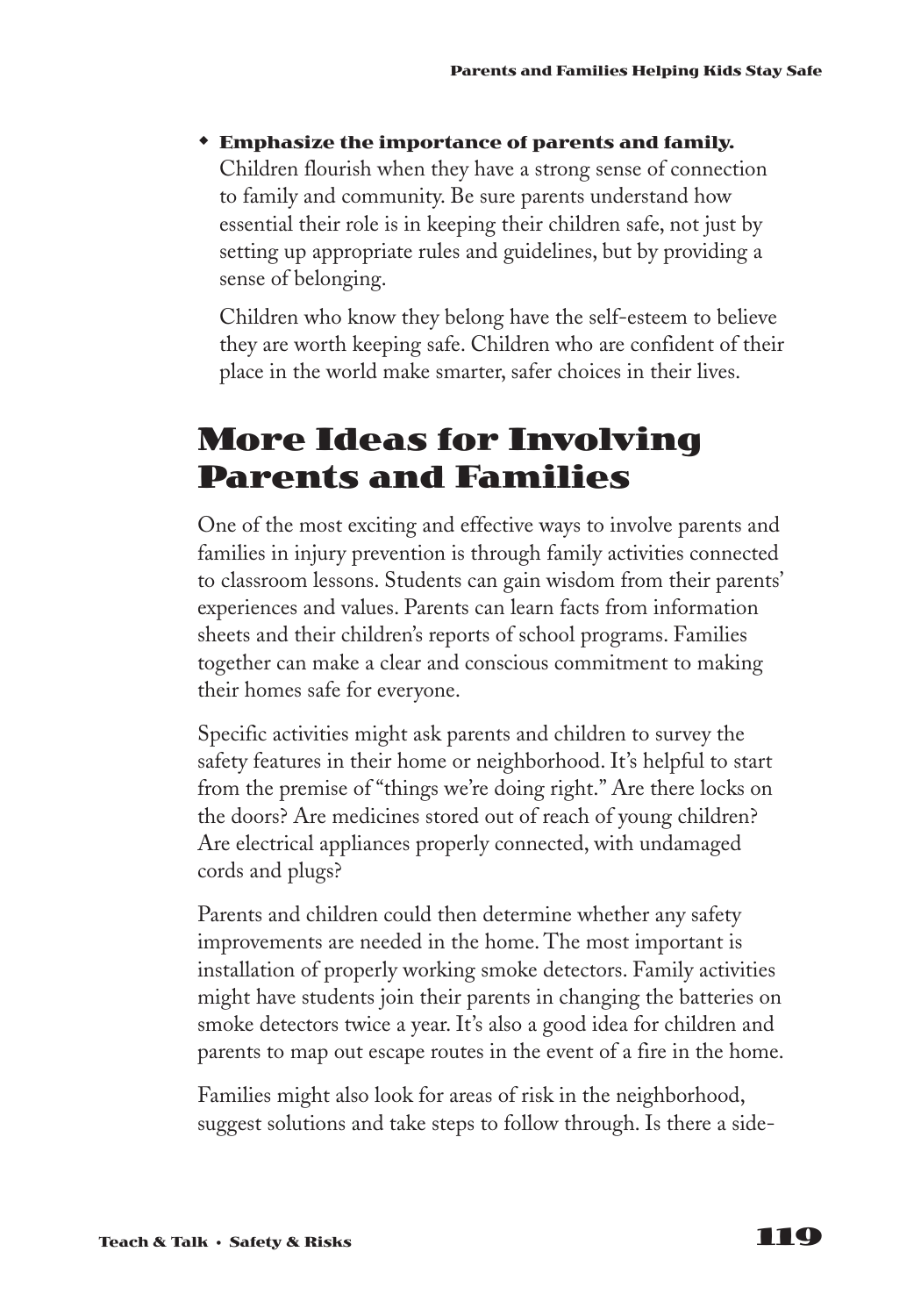walk that the city should repair? Are any street lights burned out? Does a street need speed bumps or stop signs? A letter or phone call to the Department of Transportation would be a great response.

Parent groups can get involved in making safety work for everyone at the school. PTAs have sponsored programs to provide free or low-cost smoke detectors or bicycle helmets. Local businesses might support such efforts with donations or discounts. Older students at middle or high schools might help with fundraising, presenting safety clinics for students and their families, or volunteering to mentor a young student on bicycling or roller blading safety and skills.

## **When Family Behaviors Aren't Safe**

Families of widely varying styles and resources all provide children opportunities to learn about themselves in powerful and essential ways. This does not mean, however, that every family is equally effective in helping children develop confidence and competence or in keeping them safe. Just as families can reinforce children's smart and safe choices, they can throw wrenches into the works, often without intending to or realizing they are doing it.

Perhaps an uncle in a hurry walks across an intersection against the light. A parent might disconnect the waning battery in a beeping smoke detector and forget to replace it right away. Maybe a father lets the kids ride in the bed of the truck for a short drive to the store.

Family activities can help parents understand how valuable and powerful their modeling can be. A parent who is receptive to the school's injury prevention efforts will also be more responsive to guidance around the importance of children riding in the back seat, or of securely locking away firearms in the home.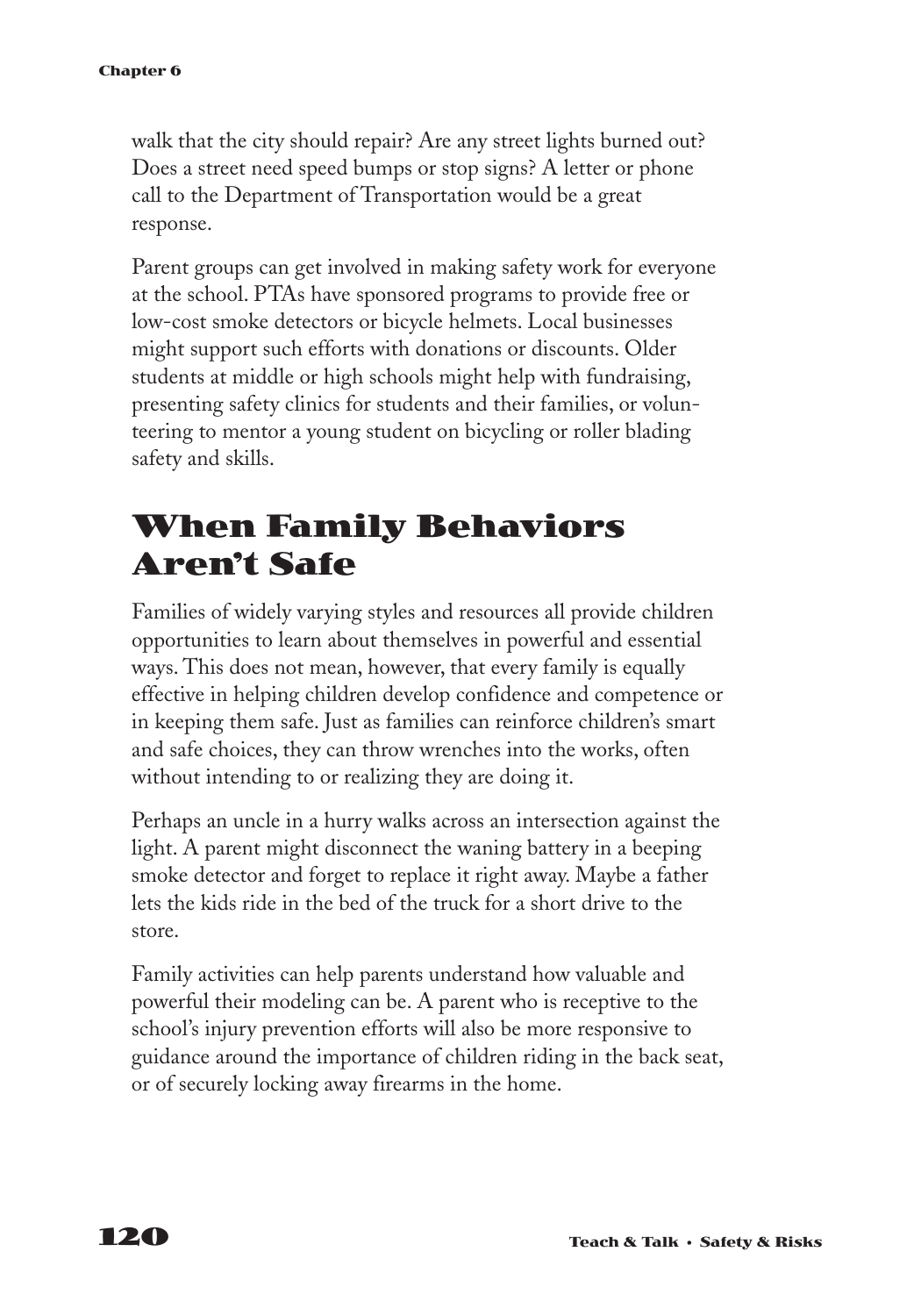### **What Would You Do?**

Parents and caretakers make decisions every day that affect the well-being of their children. Some of these choices are not consistent with expert recommendations about child safety.

**Think about the following list.** Have you done any of these things yourself, either as a child or as a caretaker? Which ones seem understandable in some situations? Which alarm you? What would you do (or what have you done) if a student told you this happened in his or her family?

- A young child sits in the front seat for a short drive to the grocery store.
- A child is allowed to ride her bike on the sidewalk and driveway in front of her house without a helmet.
- A parent allows a seven year old to cross unaccompanied to visit the neighbor on the other side of their quiet street.
- A parent runs inside to answer the phone while the children play in the shallow end of the pool.
- A second grader goes swimming at the local lake under the supervision of her 11-year-old sister.There are no lifeguards.
- A fourth grader spends several hours alone at home in the hours after school or in the evening.
- A kindergartner spends several hours alone at home in the hours after school or in the evening.
- A child has a computer in her room with an Internet link.
- There are firearms in the home.
- There are firearms in the home that are stored loaded in an unlocked cabinet.
- A father who has been drinking drives several children home after a birthday party.
- A parent is selling drugs.
- A parent drinks a six-pack while cleaning firearms.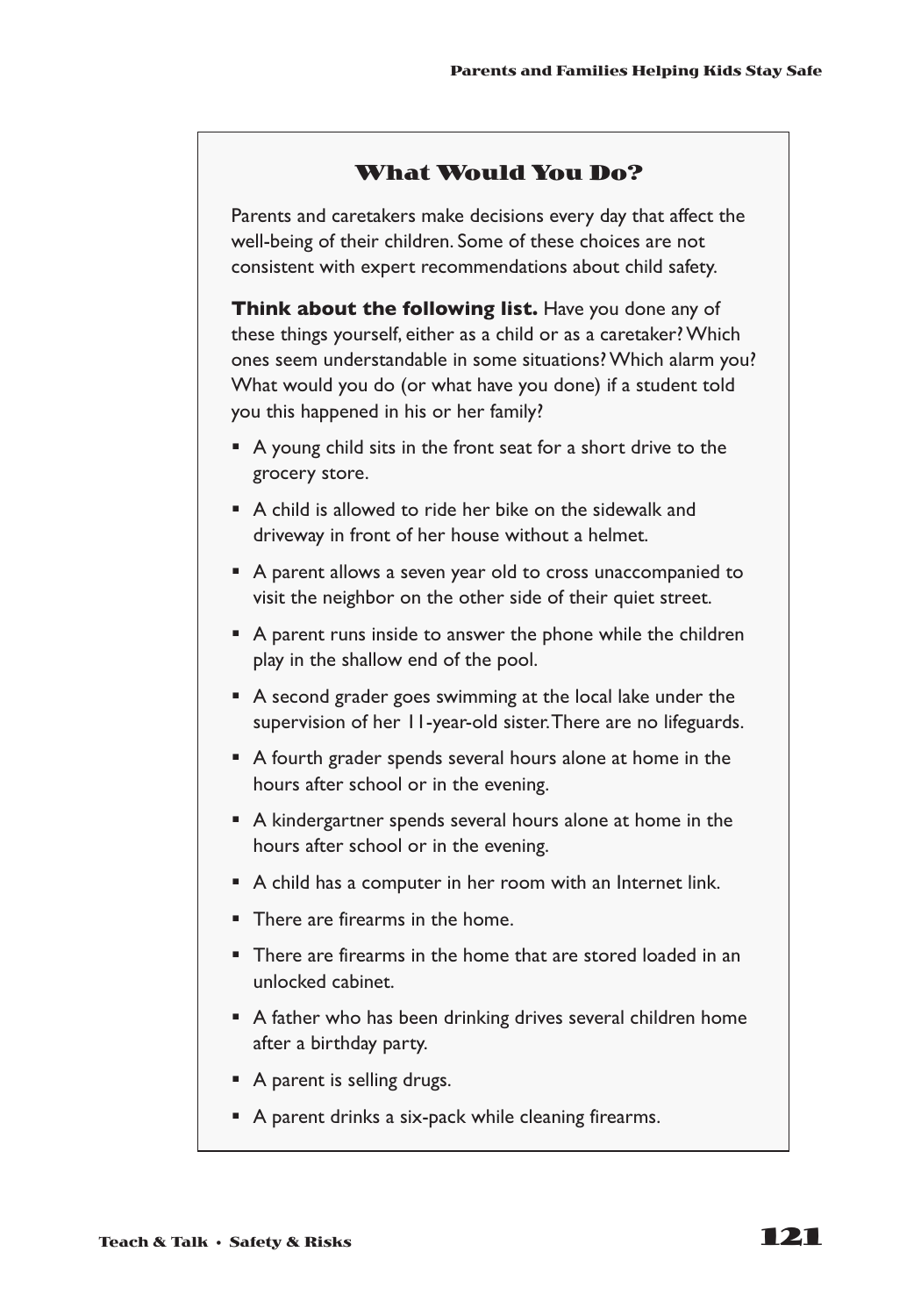Sometimes, however, despite your best efforts to join with families, parents may not be receptive to suggestions. They may feel they have a better sense of their child's physical capabilities, and believe he or she is mature enough to ride a bicycle in traffic or cross the street alone. They may think it's just fine to drive a short distance without the constriction of a safety belt, or they may just be fed up

### **A Real-World Example: Parents Who Drink and Drive**

#### **Sometimes successful interactions need to involve the community. Here is one teacher's story.**

"I worked with a school in the southwest that was near an American Indian reservation.We knew there was a lot of alcoholism on the reservation, and we had some instances where parents picking up kids after school had obviously been drinking.

"If we made reports in these cases, we were afraid it would just alienate the whole American Indian community.Almost all of the teachers in the school were outsiders to them, and we were just starting to build some really good connections with parents.

"On the other hand, if we didn't do anything, some of our students might be seriously hurt, or even killed.This was terrifying to us.

"What we finally did was talk to tribal leaders and the tribal health authority.They were really concerned too.They carried out a very powerful educational campaign about drinking and driving, and emphasized how important children's safety was to everyone on the reservation.They also let parents know that if they picked up their kids at school when they'd been drinking, the teachers had to tell the police.

"It seems to have worked.We haven't had drinking parents picking up kids. I'm really happy about the way this turned out, because it kept the focus on the ways parents care about their kids and protect them."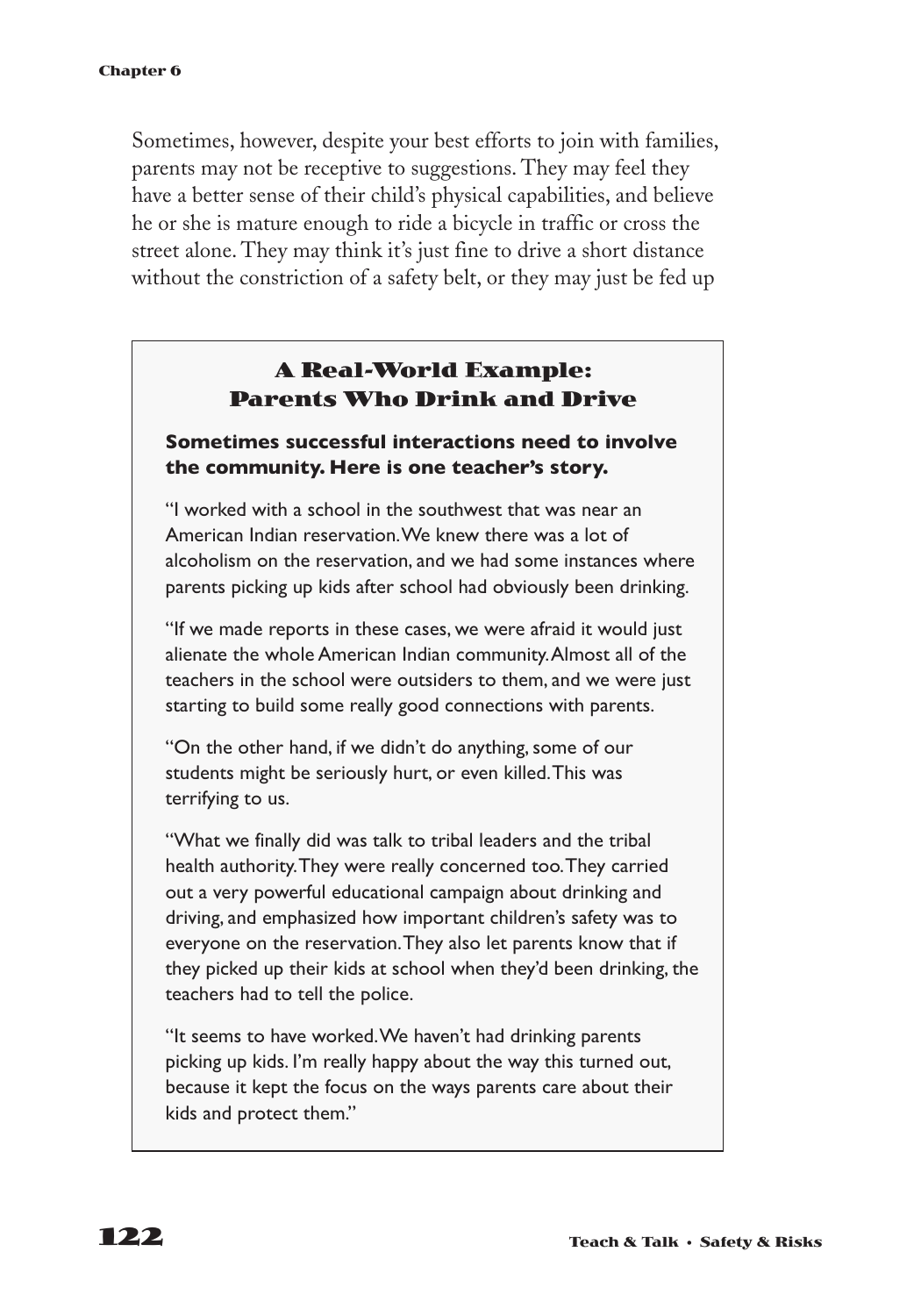with an irritable child who doesn't want to wear one. They might think fighting is a reasonable option for settling differences, and worry that conflict resolution strategies will make their children "too soft" for the harsh world that awaits them.

Sometimes the challenges are more distressing. Particular concerns arise with families whose behaviors or styles of interaction pose threats to children's physical well-being.

This might be a family with a casual approach to rules in which adults do not keep a close eye on children in the family pool. A parent who drinks may make the choice to drive children while under the influence. Many young children have easy access to loaded weapons. Parents may punish children in physical ways that are risky. In some families, there is an ongoing pattern of emotional or physical abuse. Some parents are involved in dangerous illegal activities, such as illicit drug sales or manufacturing.

It's hard to fall back on clear-cut guidelines in all of these situations. State laws or district policies concerning reporting of child endangerment may come into play, but often circumstances are ambiguous enough that the reporting guidelines may not be absolutely certain. Teachers, understandably, can feel fiercely protective of their students. But taking big-gesture steps, such as making a police report, may create additional risks to a child's overall well-being if the family becomes alienated from the school.

### **Violence in Families**

Family violence presents a difficult and definite threat to children's safety. Some children are neglected, some are emotionally exploited, and some are abused physically or sexually. When there is violent discord between spouses or between parents and adolescents, young children may be harmed when trying to break up fights, or simply because they did not get out of the way quickly enough. Children are vulnerable targets in marital disputes, sometimes with tragic outcomes when one or both parents are psychologically disturbed.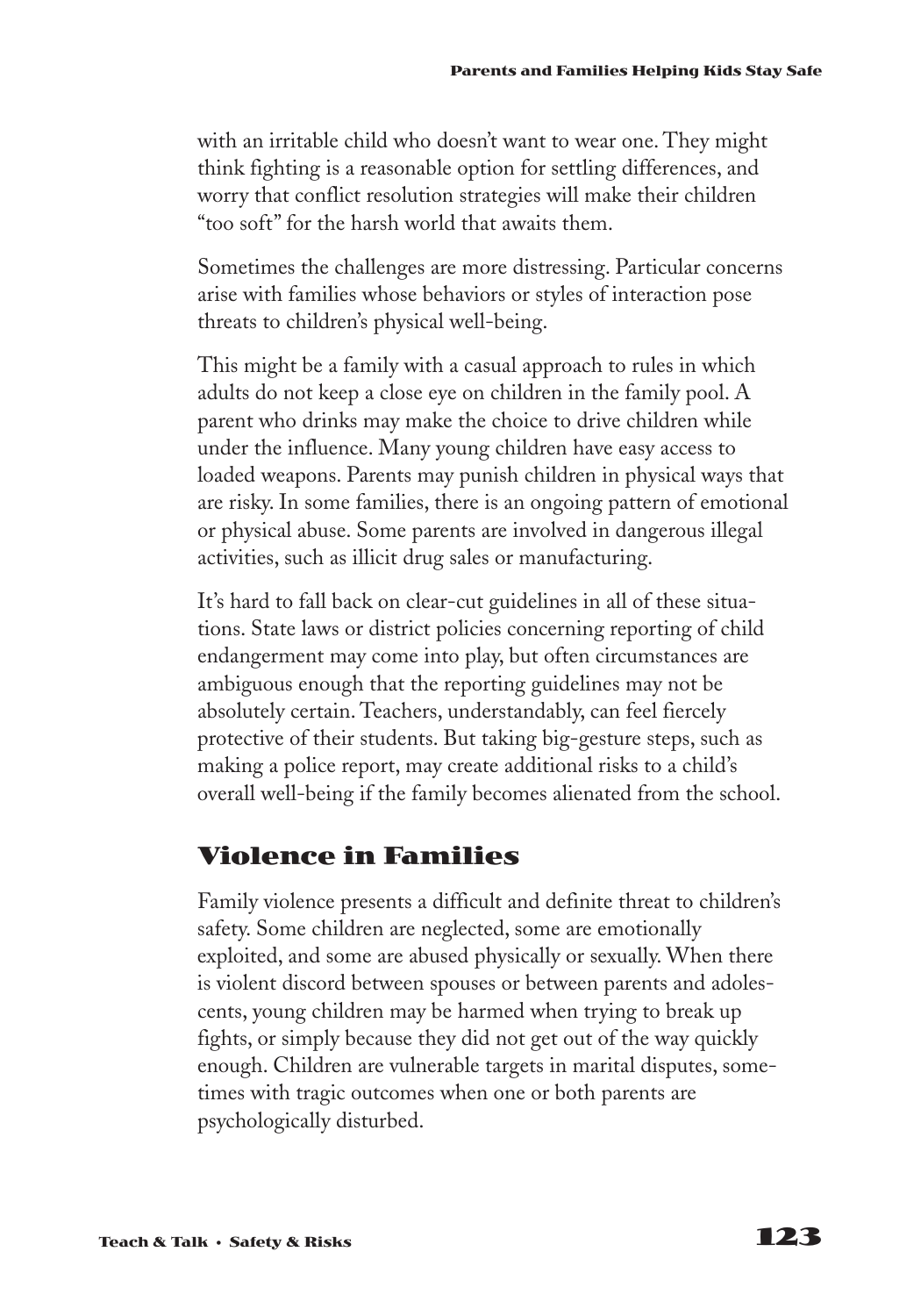Guidelines for intervention are more clear in the area of family violence. In all states, teachers, physicians, therapists and others who work with children have a clear obligation to intervene in situations where there is evidence of physical abuse, including sexual abuse. While specific guidelines vary from state to state, the overarching principle is certain and the steps to take are usually well drawn.

Teachers need to receive training and ongoing guidance on reporting issues. They need to be familiar with signs of possible abuse, as well as their own school and district procedures for followup when abuse is suspected. Where there is reasonable evidence that physical or sexual abuse is occurring, teachers have an obligation to file a report with police or Child Protective Services. (See the Appendix for a list of common signs of abuse and neglect.)

A dilemma can arise when the evidence is ambiguous. What if you learn of such violence through unsubstantiated rumor? What if you have some intuitive sense that a student is being abused, but no real evidence? What if a child explains away bruising—a fall from a bike, a tackle in a field hockey game, a scratch from a big dog?

Even the most experienced teachers and health providers can miss signs of abuse or other dangers within the family. Many children become adept at hiding abuse, sometimes in an effort to protect their families and/or the abuser. Professionals with a duty to report often struggle with these issues, wondering if action on their part would prevent a tragedy, or precipitate one.

### **General Guidelines for Teachers**

There are ways for teachers to check their intuition and make proper decisions in situations of suspected family violence or abuse. **Here are the most important things to remember:**

**You know a lot.** You are probably already familiar with the common signs of child abuse. You know what kinds of behaviors are typical for students at your grade level. You know when a student's behavior is out of the norm for some reason. Once you have come to know your students individually, you know when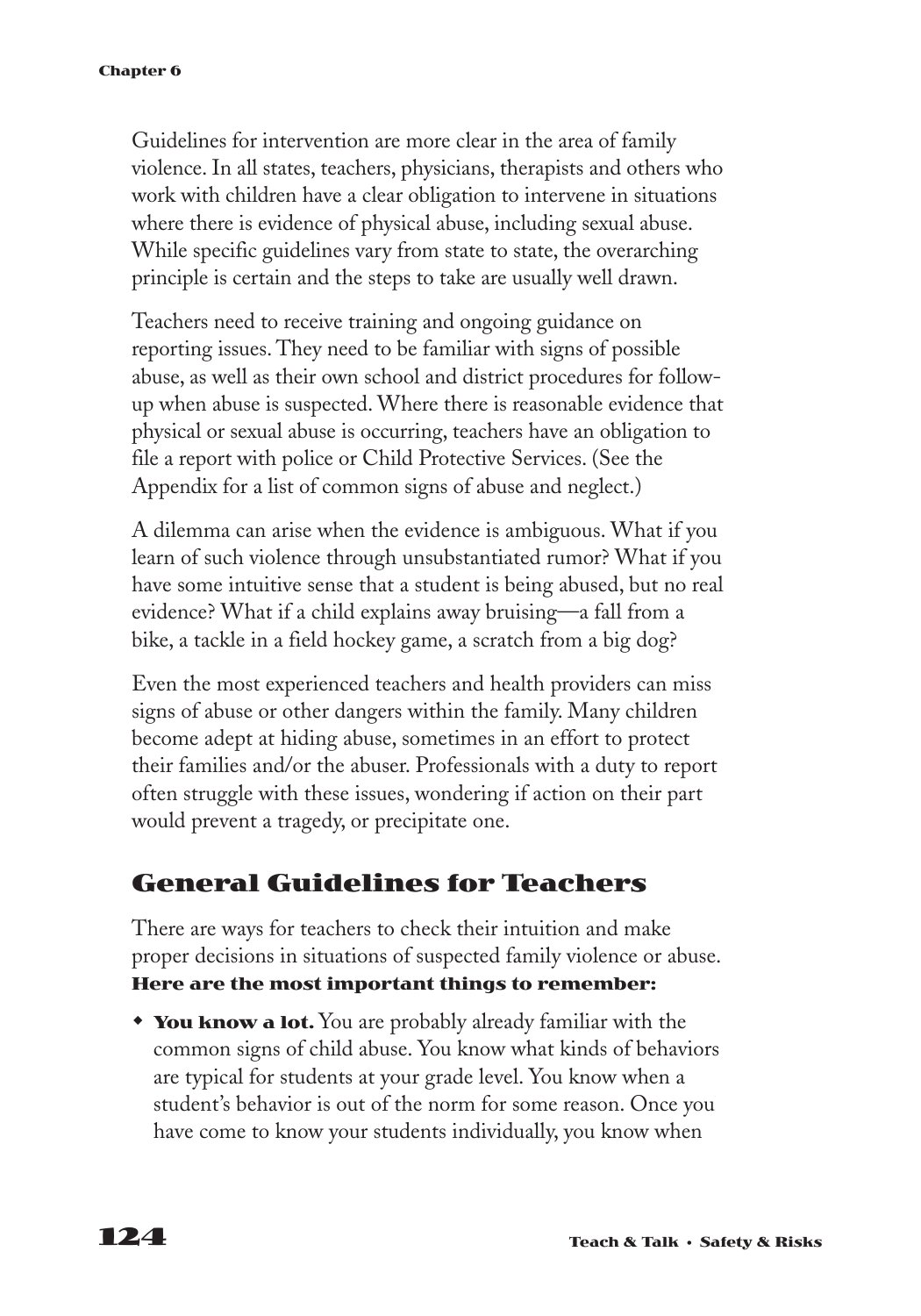something is wrong for a particular student. Your expertise is immensely valuable.

- w **Specific kinds of information will help you make an effective decision.** Know the policies and procedures of your school and district and the laws of your state. Know the parameters for mandated reporting. Know the ethical guidelines of your profession.
- $\bullet$  There are other professionals who will help.  $\operatorname{\mathsf{Most}}$ schools have a designated mandated reporter. It may be someone on staff at the school, a district representative, or someone with the state or county health department. This is the person who will usually make the written report to the police or Child Protective Services. He or she can be a great resource for ideas and information.

Local Child Protective Services usually have anonymous reporting arrangements. It is often possible, and even advisable, to make an anonymous call to check on a situation and get advice about whether the circumstances require a report.

- **\* Reporting decisions are not made in isolation.** Your school or district should have staff with whom teachers can discuss concerns, ask questions, consult on specific situations, and make appropriate decisions about reporting. The decision to make a mandated report should always be made with consultation and assistance. This helps everyone keep a level head and make the wisest choices possible.
- **Your intuitions are valid.** Intuitions are not the same as facts, and you cannot treat them as if they are. It is not appropriate to make a mandated report based on intuition alone. This does not mean, however, that intuitions are not real or legitimate. When you have a sense that something is wrong in a student's family relationships, you are likely to be right. Pay attention and take steps to gather facts about the situation so that you can understand your intuition and make appropriate decisions about helping your student.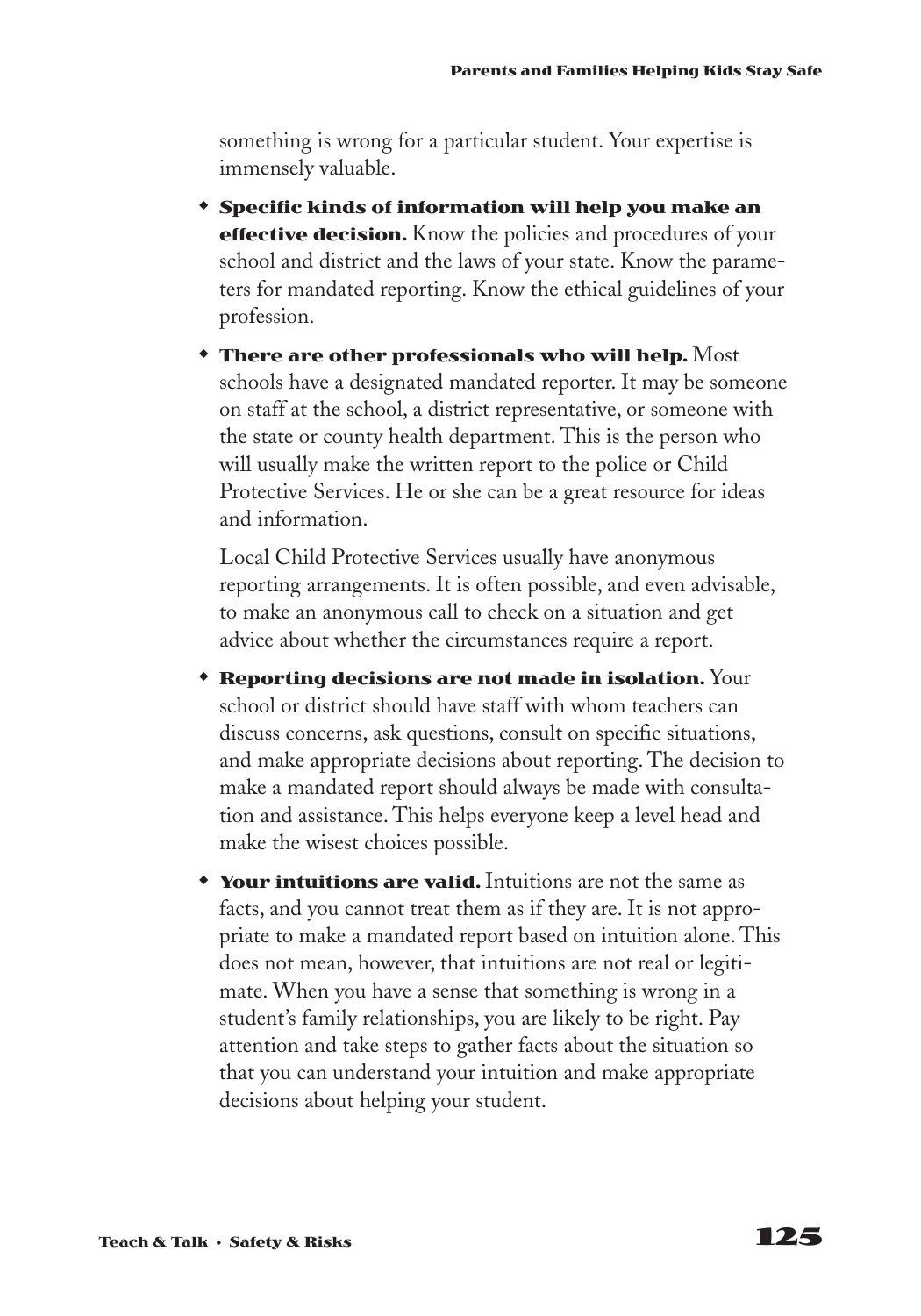### **Families with Guns**

**An estimated 40% of U.S. households contain a firearm**—1 in 4 is a handgun. Many of your students have firearms in their homes. By third or fourth grade, some of them probably own guns of their own, especially BB or pellet guns.

Safety experts are absolutely clear that having firearms in the household significantly increases the chance of a child being shot. In fact, most childhood shooting deaths occur when children come across loaded guns, usually in unlocked storage, very often in their own or a friend's home.

This poses a dilemma for the injury prevention educator.You want children to build a strong understanding of the danger of firearms and to practice the skills necessary to avoid risky situations around guns. But you don't want to alienate families that keep guns.

#### **Here are some suggestions:**

- Provide clear, accurate information about the dangers of firearms.
- Help children learn appropriate safety steps (especially leaving a place where unsupervised children or teenagers are handling guns, or any situation that feels uncomfortable), and the skills necessary to follow these steps.
- Encourage students to tell a trusted adult if other kids are playing with guns.
- Avoid making negative comments about people who own firearms.
- Support community education efforts aimed at reducing firearm dangers and increasing safety awareness for gun owners.
- Stay alert for signs that a child may be in danger because of gun practices in the home (especially drinking and handling of firearms).This can represent a significant risk to a child, and a report to or discussion with Child Protective Services may be appropriate.These calls can be made anonymously.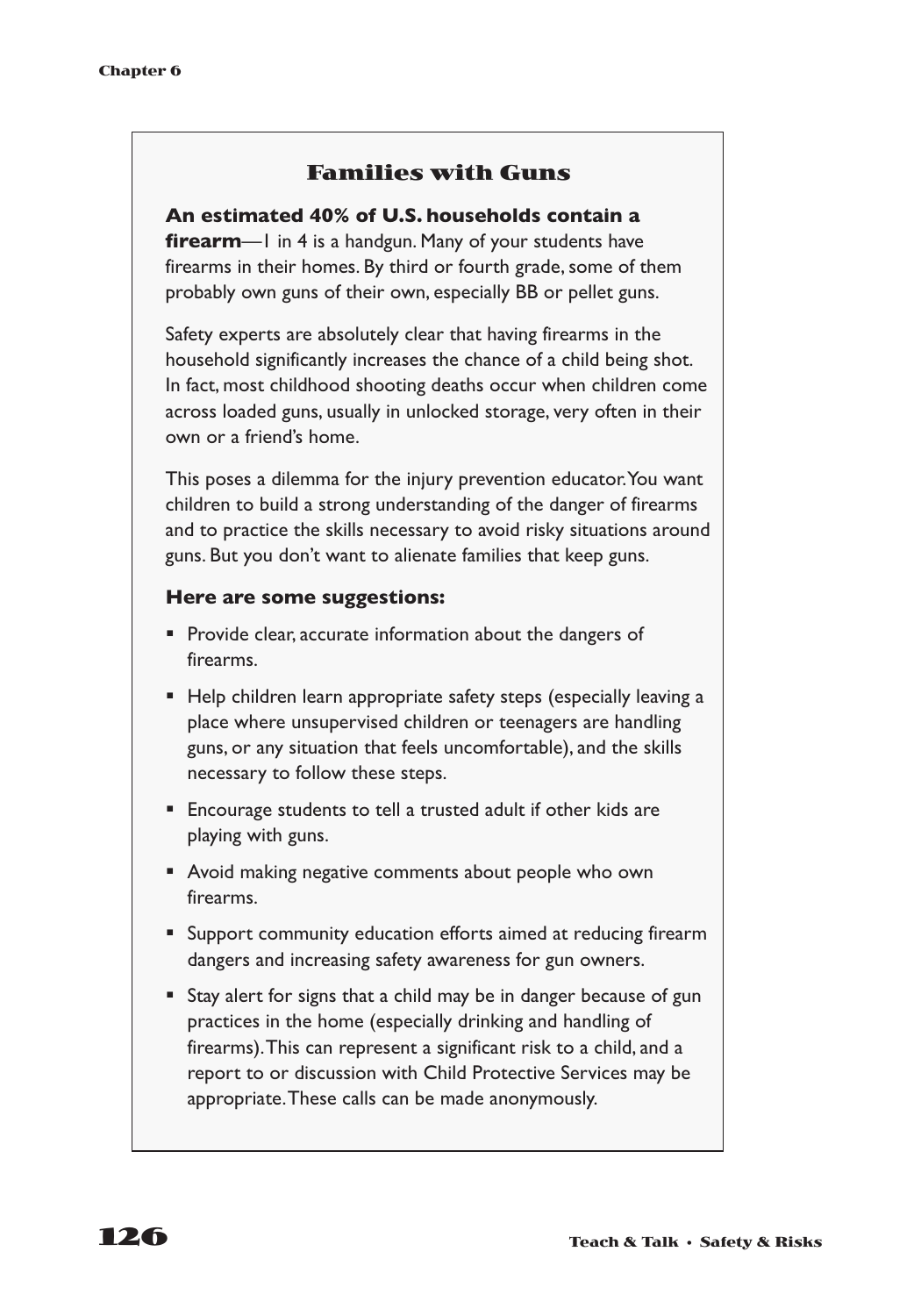- **There are lots of steps that help.** You need not wait until you have a mandatory reporting situation on hand to take action. Start by gathering information or providing special support to a child you have concerns about. Try talking individually with the student, setting up a parent conference, or making a referral to counseling for the child or family. Bring activities into the classroom that help children identify their feelings and build selfassessment skills. (Am I OK?) Use skill-building activities that help children speak up and get help. Continue to be available to the child, even if he or she indicates there is no problem at home.
- **\* Teachers can benefit from ongoing training.** Inservices should regularly address issues such as family violence, unsafe behaviors, mandatory reporting guidelines and decision-making processes. Such training will be most useful and effective if it includes discussions of the kinds of families that have raised concerns for the teachers in your school. It's a good idea to have books and articles on family violence and appropriate interventions in a teacher resource library. Teachers should receive annual legal updates on reporting guidelines, as well as notice of any important changes that occur over the course of the school year. Ask for these kinds of trainings if you are not receiving them.
- **\*** You may have to live with ambiguity. It is inevitable that signs of family discord will emerge among some of your students, and at times this discord will appear to present significant danger for a child. It's difficult even for the most experienced specialists to make the "right" decision about whether to intervene dramatically in a child's family life and initiate a legal report. This is one reason it's helpful to have laws that state as clearly as possible the circumstances under which reporting is required.

Remember, almost all parents—even those with significant problems and violent behaviors—take their role as parents very seriously and care deeply about their children. Rely on your own expertise, the support and consultation of competent colleagues, and your best gut sense of what you need to do. These are the qualities that will help you make the best decisions in difficult or ambiguous situations.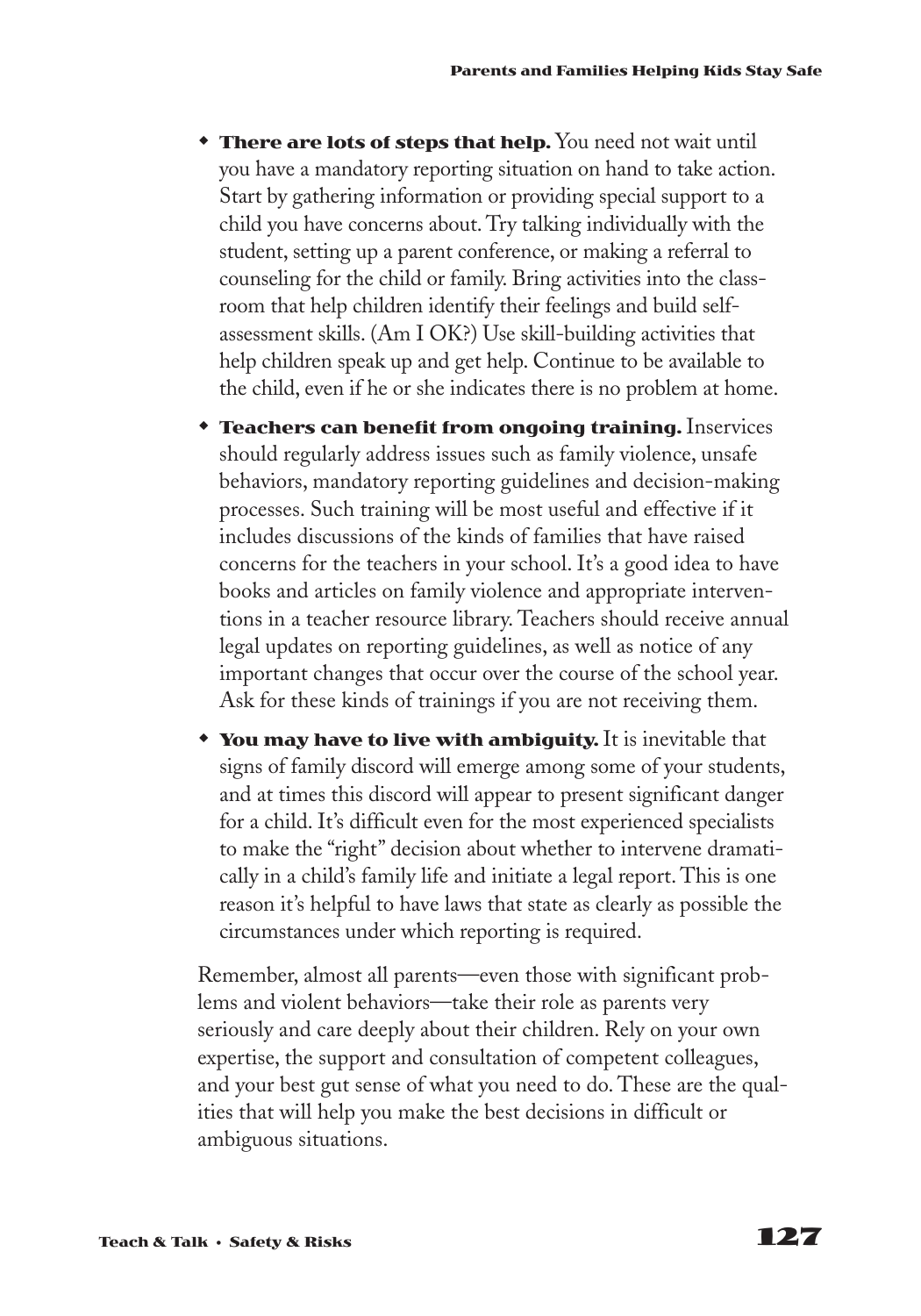### **Real-World Examples**

When it comes to intervention, there are no easy answers. Here are two professionals' stories.

#### **Sometimes It Doesn't Work...**

"We had some kids in our school who lived in a household where there were guns and a lot of illegal activity. A gun was actually discharged inside the house at one point, so someone called and made a report.

"A police officer went out and talked to the mom and her boyfriend.The boyfriend said,'I was just cleaning my gun and it went off. It was an accident.' The officer asked if the kids were OK, and the adults said,'Oh, yeah.'

"There wasn't anything further done.These kids are still living in a house where people are dealing drugs and shooting guns.

"I'm pretty sure I'd go ahead with a report in another situation if I felt it was appropriate. But experiences like this make me sometimes wonder what's the point?"

#### **...and Sometimes It Does**

"I worked with a kid who was obviously having a lot of trouble at home. She was absent a lot, not well groomed, and hungry much of the time.We found out from the pediatrician at the county hospital that her mom was a heroin addict.The doctor made the report to Child Protective Services, and we all worked together to make a good plan for this family—the doctor, the school, CPS.

"It was hard and labor intensive. But the mom got into a methadone program. She loved her daughter very much, and being a parent was important to her. It pushed her to get clean.

"The girl was in foster care for a while, but saw her mom regularly. Eventually, mom and daughter were reunited. It took a couple of years, but the girl's in junior high now, and she looks great! I think our interventions saved this child, and her mom."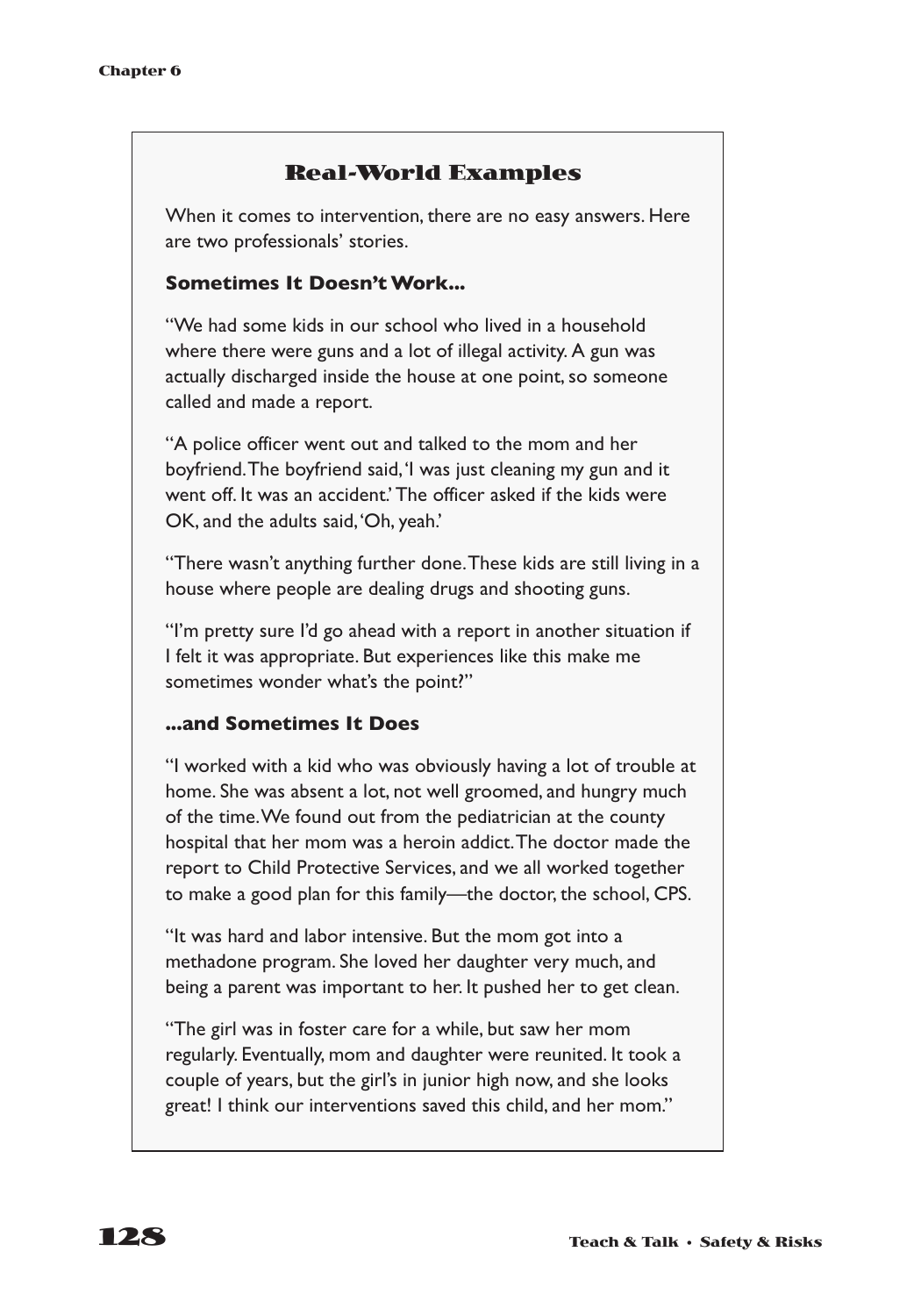### **How an Injury Prevention Curriculum Can Help**

An effective injury prevention curriculum has the exciting potential to give children in risky family situations the resources to help prevent or stop the abuse.

When a curriculum supports certain norms for safe behavior (e.g., it is not OK for one person to hurt another), abused children can see that abusive behavior is not normal and is not OK. When children learn to identify and describe their feelings to others, they are also building awareness of their emotional life. Abused children realize they do not feel safe when they are being abused. When they are taught to identify competent helpers and ask for assistance during times of difficulty or danger, they see that a path away from the abuse may be available.

Similar processes can help children who lack adequate supervision, have parents with troubling patterns of alcohol or other drug use, or experience other family behaviors that leave them feeling uncomfortable or unsafe. You want your students to believe the messages they get from their bodies about their feelings and speak up when they don't feel safe. You want them to know whom and how to ask for help. You want them to have ongoing conversations with their parents and other family members about everything that is important to them.

Children with these skills can improve their lives, even in families where safety is not always a primary focus. Risky family behaviors can be sensitive, difficult issues, but most families want to know about their children's concerns and welcome the chance to make the world safer for their children. Sometimes children who learn to speak up in these ways help a troubled family get back on course.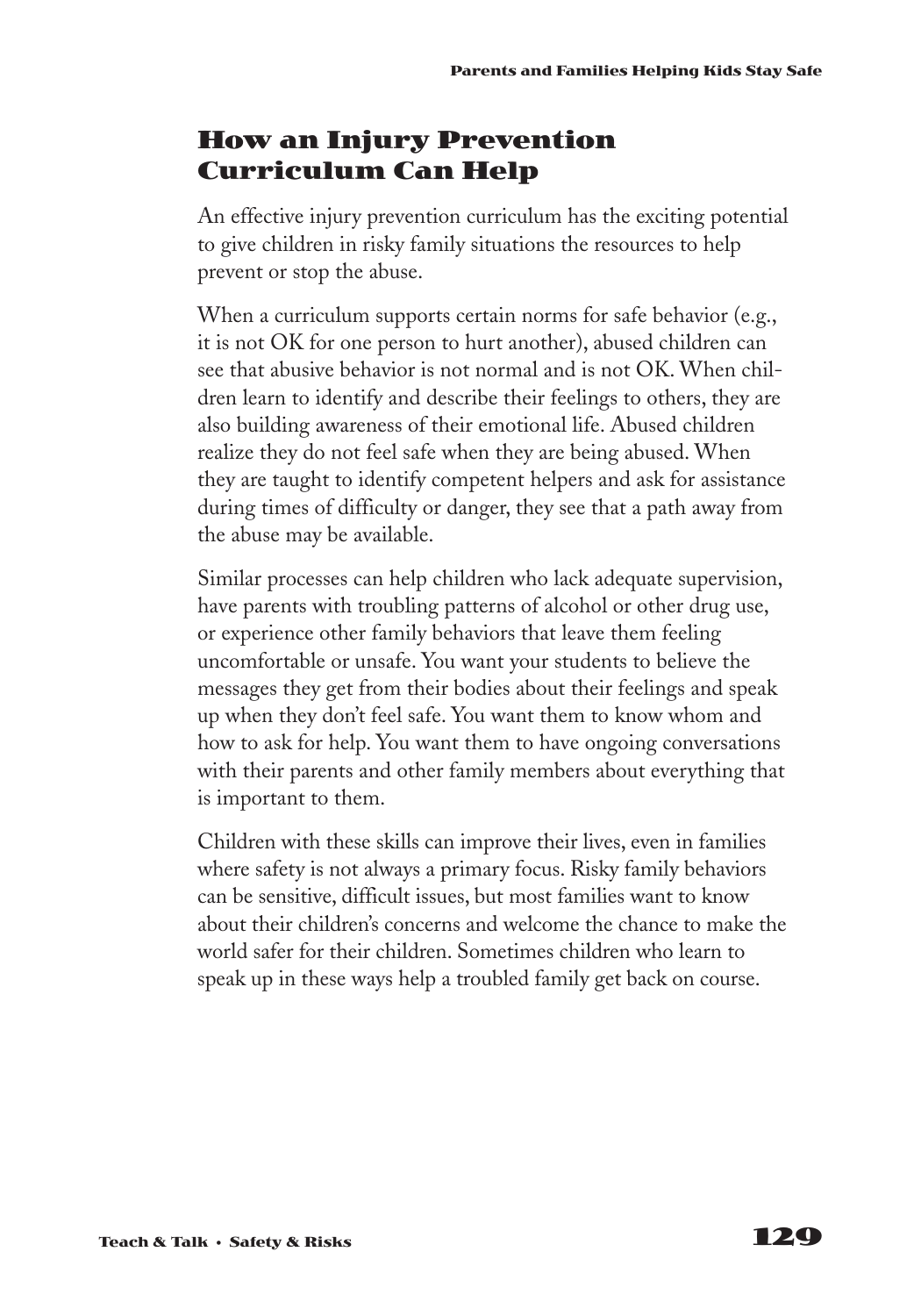# **Family Activities**

The following activities can be used to reinforce the concepts discussed in this chapter. Feel free to adapt activities to suit the needs of your students and their families.

## **Family Talk: What Helped You Feel Safe?**

### **This activity encourages students to learn from their parents' experiences.**

- Have students ask about their parents' childhoods.
- What kinds of things scared them when they were little?
- What helped them feel safe?
- Can they think of a time an adult helped them make a smart, safe choice that kept them out of danger?

## **Family Talk: I'm Responsible**

### **This activity gives students an opportunity to discuss family responsibilities with their parents.**

- § Have students talk with their parents about the kinds of responsibilities everyone in the family has to keep the home safe.
- What do the parents do?
- § What does the child do?
- What do siblings and other family members do?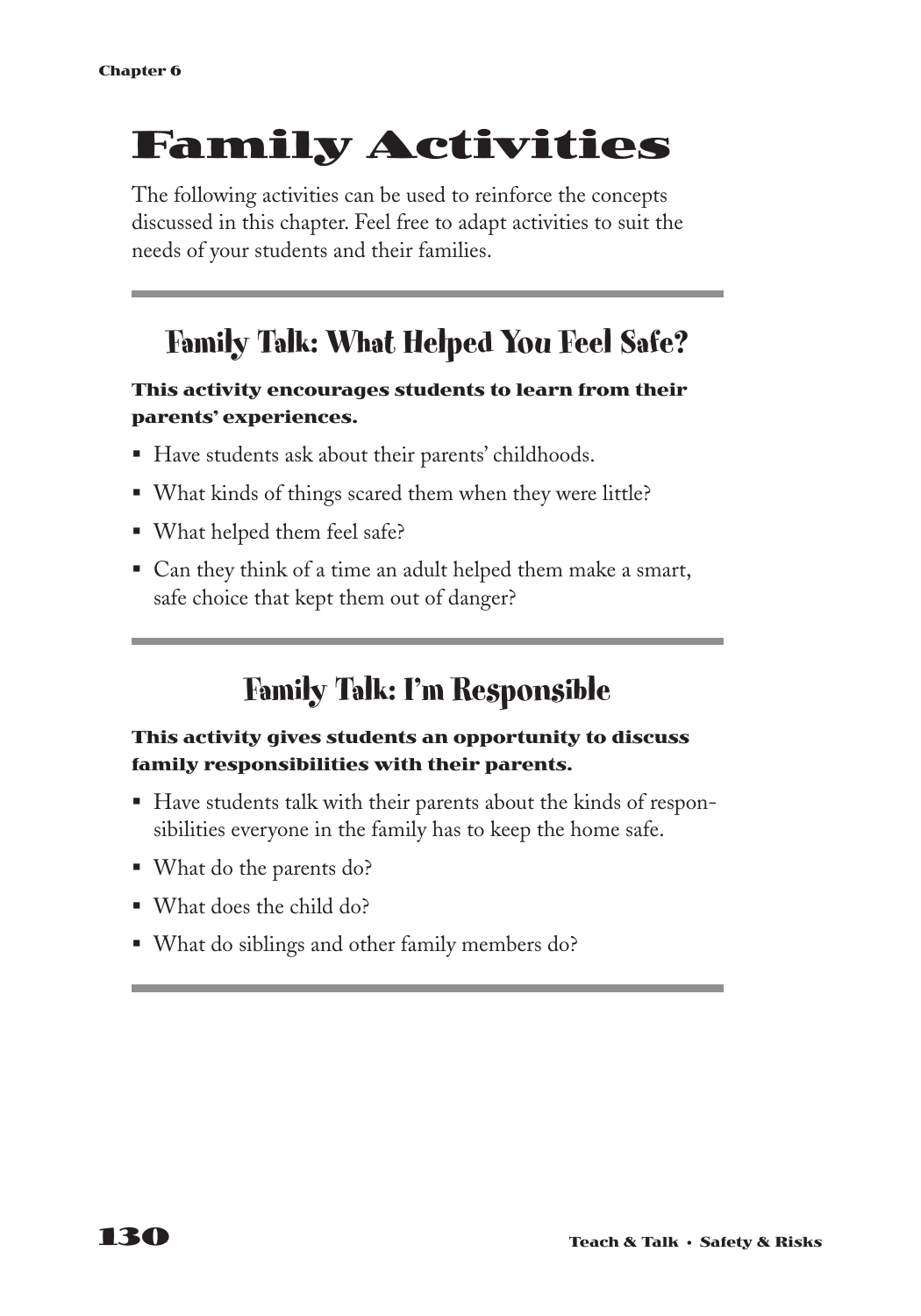## **Family Talk: Ways to Say No**

#### **This activity has students demonstrate to parents their skills at saying no in risky situations.**

Teaching assertiveness skills and ways to say no is an important part of helping children stay safe. It's also essential to involve parents so they are not surprised when their children practice these more forceful expressions. Instead, they can support their children's efforts to be assertive and direct about feelings.

- Have students show parents some of the different ways they are learning to speak up.
- You could give parents a list of situations to practice with their children (e.g., a stranger at a carnival wants you to take some candy from him; a kid in your class keeps teasing you; a coach tells you to go out and play even though you're injured). Suggest that parents work with their children on appropriate and effective ways to say no in these situations.

## **Our Safe Home**

#### **This activity encourages students and parents to note safety features in their home.**

- Ask students to complete a worksheet with their parents that lists some of the ways safety is observed in the home.
- Include some check-off boxes for the most important items (working smoke detector, planned fire escape route), or a separate list of safety suggestions for parents.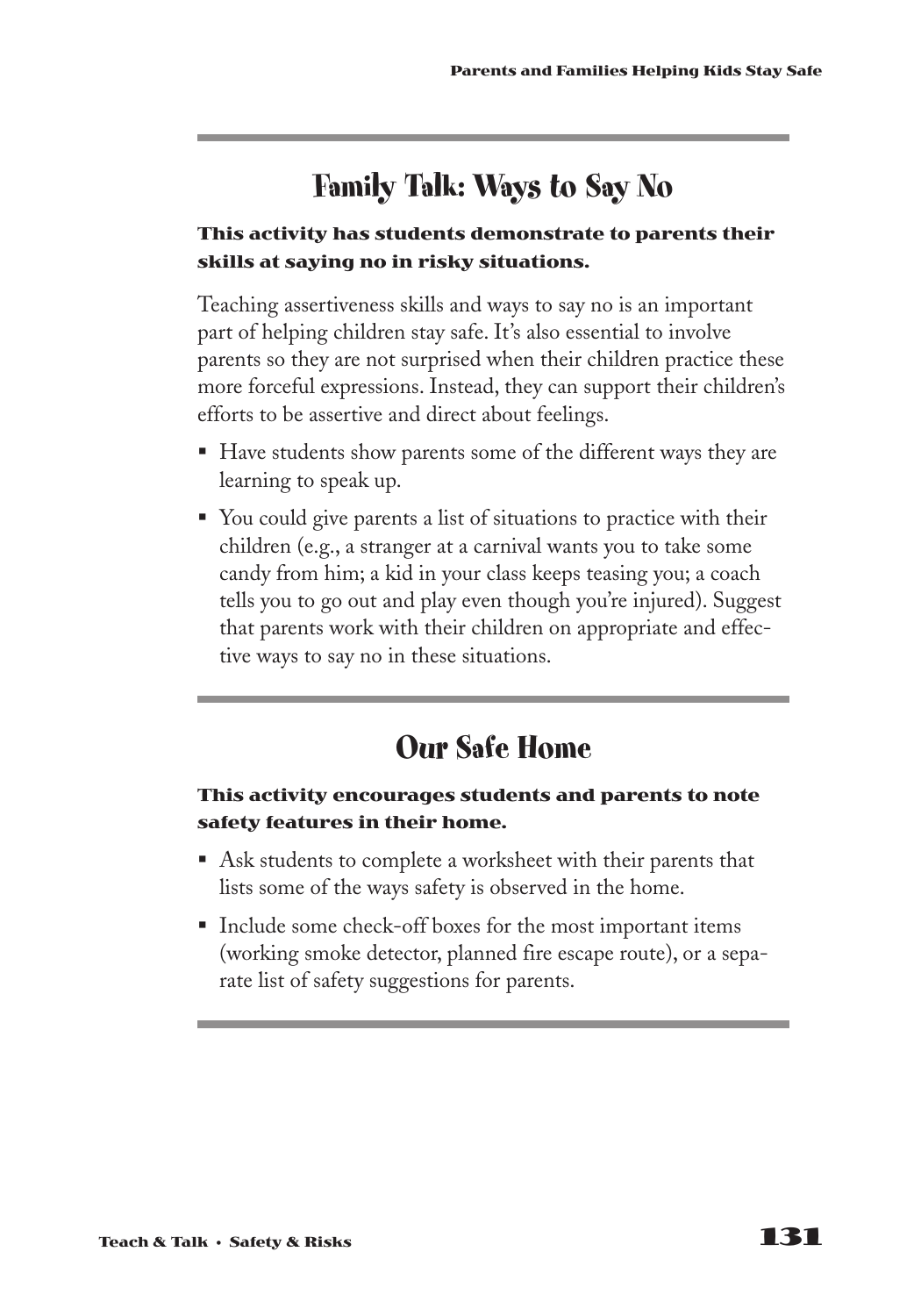## **Fire Escape at Home**

### **It's important that students and parents plan a fire escape route from their home.**

- § Have students take home a family activity sheet that asks families to map their home and plan fire escape routes from each room.
- Ask them to plan 2 possible exits, and show a place outside the home where the family will meet.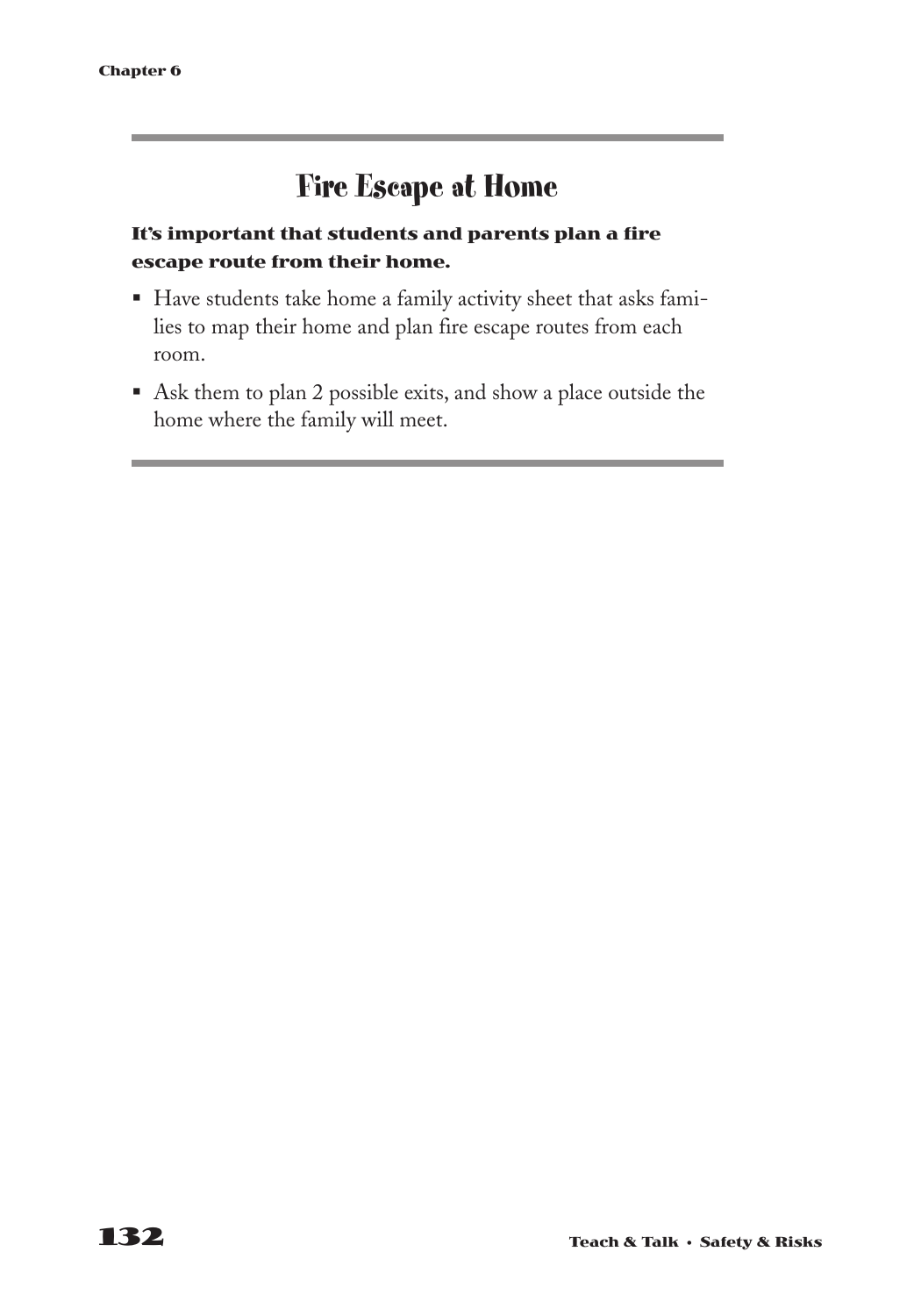# **Appendix A: Signs of Neglect and Abuse**

**Anumber of indicators can help identify**<br>instances of neglect or abuse. Familiarity with these signs can help you make appropriate interventions in cases of known or suspected neglect or abuse.

Sometimes an instance of abuse is witnessed directly. In most instances, however, teachers and others who care for children must respond to less certain information, making inferences from physical and behavioral signs.

Seeing these signs in a student certainly suggests a need to gather more information. When injuries or signs are severe or persistent, or several different indicators are present, "reasonable suspicion" may be raised. Speak with a consultant in your school, the mandated reporter in your system, or local Child Protective Services to evaluate whether a report is required or recommended, or if other intervention is called for.

Reports should not be made based on behavioral indicators alone, since there may be many causes for these.

## **Physical Abuse**

### **Defined**

The physical injury of a child inflicted by a parent or other caregiver, other adults, older children or peers. In your state, legal definitions might require that the person inflicting the abuse be 18 or over for mandatory reporting guidelines. Intervention is called for any time a child is being injured in this way, however, no matter how old the perpetrator is.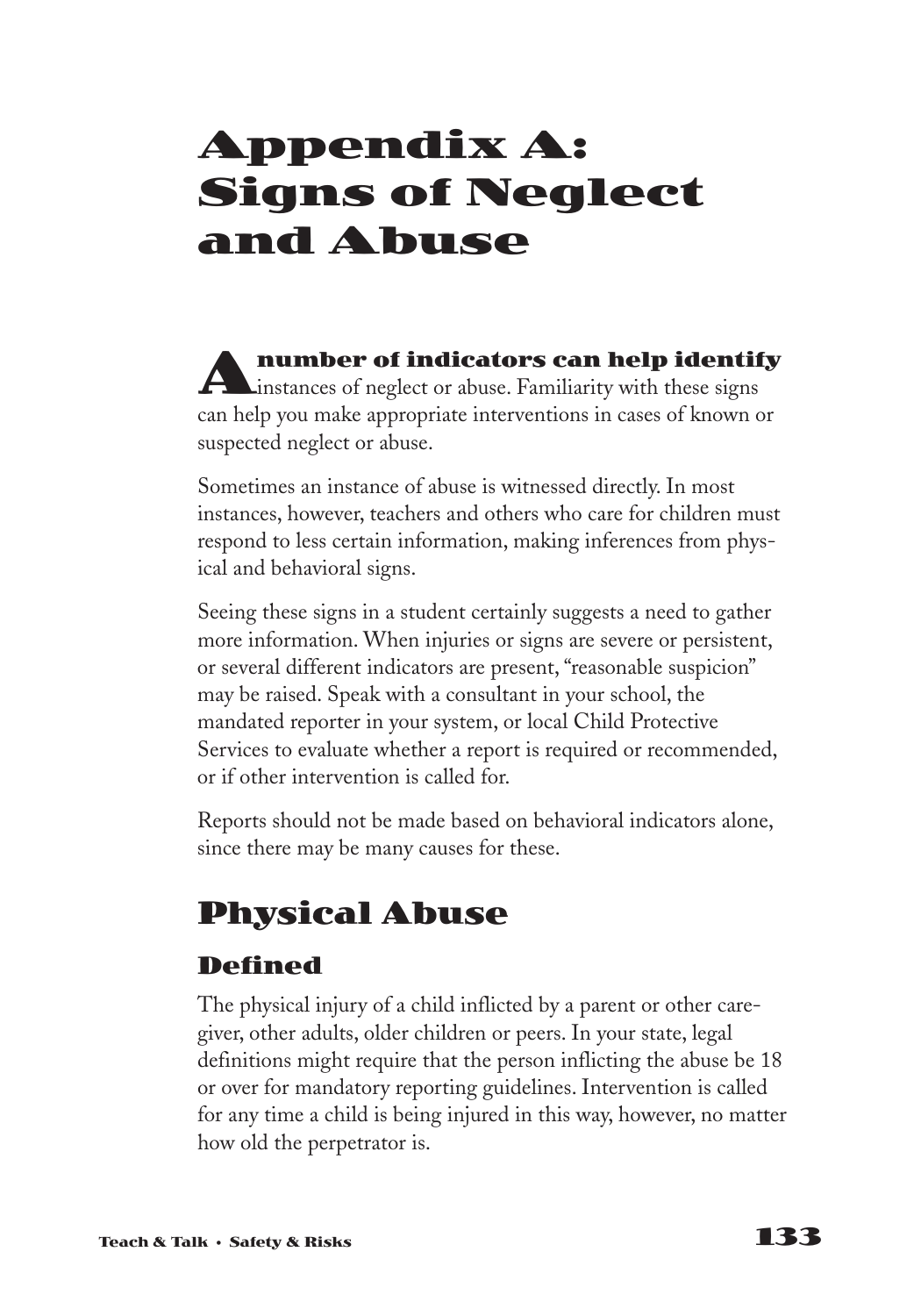## **Physical Signs**

- w Bruises, welts or bite marks on any part of the body, especially face, neck, wrists, ankles, torso, back, buttocks or thighs.
- Lacerations or abrasions on any part of the body, especially to mouth, eyes, genitalia, arms, legs or torso.
- Burns on any part of the body, especially soles of feet, palms, back or buttocks; or signs of scalding water immersion (sock-like or glove-like burns).
- $\bullet$  Injuries to both sides of the face. (Unintentional injuries, such as falls, usually injure only one side.)
- Marks in the shape of an article such as a belt, cord, kitchen utensil or iron.
- Continual presence of injuries in various states of healing.
- Marks appearing regularly after weekends, vacations or absences.

### **Behavioral Signs**

- Wearing long sleeves or other concealing clothing inappropriate for weather.
- Apprehensive around adults; hyper-alert around crying children; unusually uncomfortable with changes in routines.
- Avoids going home.
- Behavior more exaggerated than that of peers (more aggressive, more withdrawn, mood changes).
- $\bullet$  Low self-esteem.
- Injures self; prone to accidents; suicide attempts.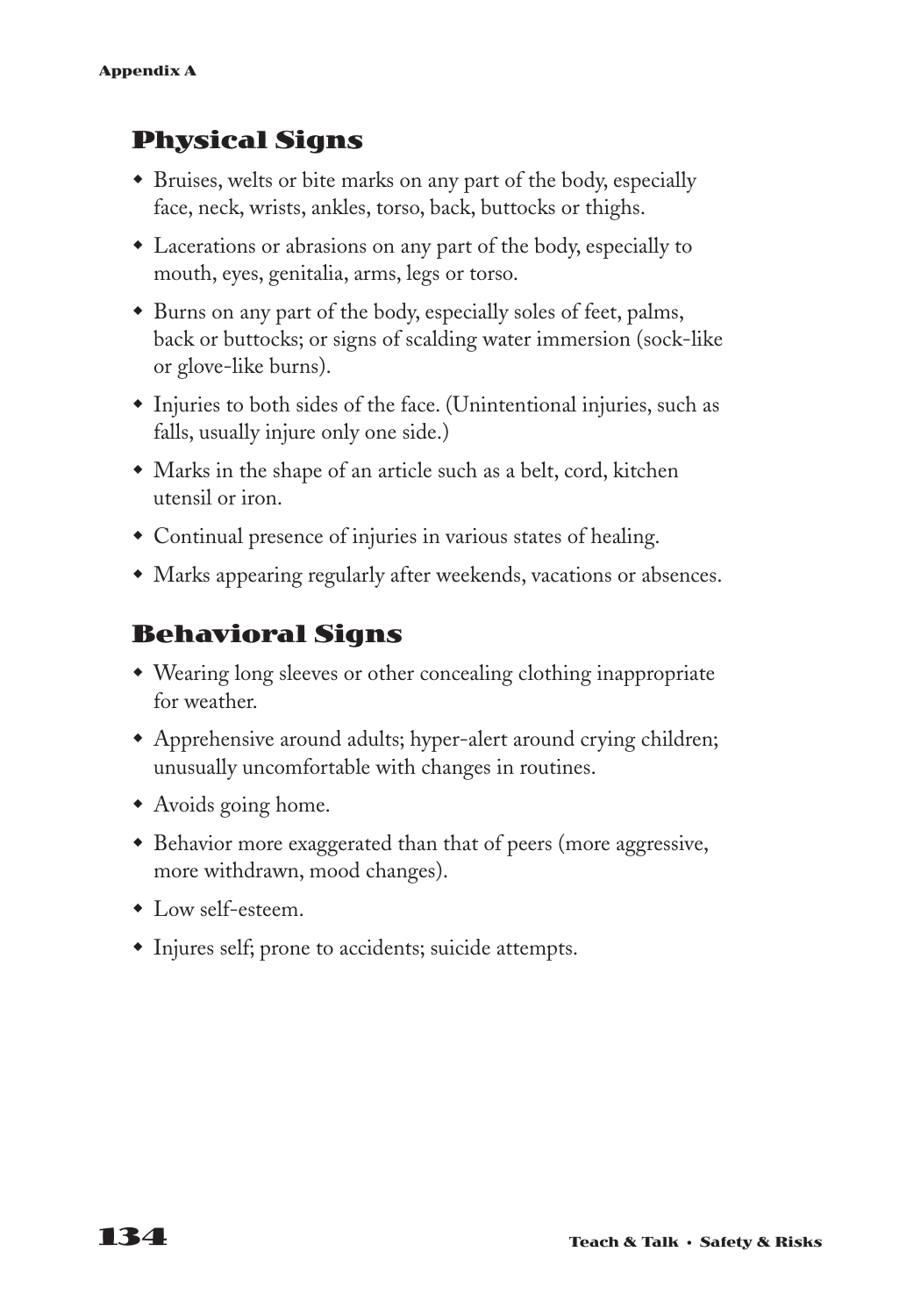## **Sexual Abuse**

### **Defined**

The sexual exploitation of a child by a parent, relative, other caregiver, other adult, older child or peer. This includes a range of possible behaviors, including exhibitionism, voyeurism, showing the child pornographic materials, photographing the child for pornography, touching, fondling, or any form of sexual intercourse.

### **Physical Signs**

- Often hard to see in school settings (teachers don't usually see genitals and underclothing).
- Showing pain or discomfort in walking or sitting.
- Torn, stained or bloody underclothing.
- Pain, itching or irritation in genital area.
- Bruises, abrasions or bleeding in genital area.
- $\bullet$  Bruises or abrasions in mouth.
- Sexually transmitted diseases.
- Pain during urination; urinary tract infections.

### **Behavioral Signs**

- $\bullet$  Poor peer relationships.
- Sexualized behavior, acting out or sexual aggression among peers.
- $\bullet$  Does not want to change for gym; avoids P.E. activities.
- Extreme fear or dislike of being touched.
- w Withdrawal; regressive behaviors; fantasy.
- Reports sexual abuse by caregivers or others.
- $\bullet$  Low self-esteem.
- Injures self; prone to accidents; suicide attempts.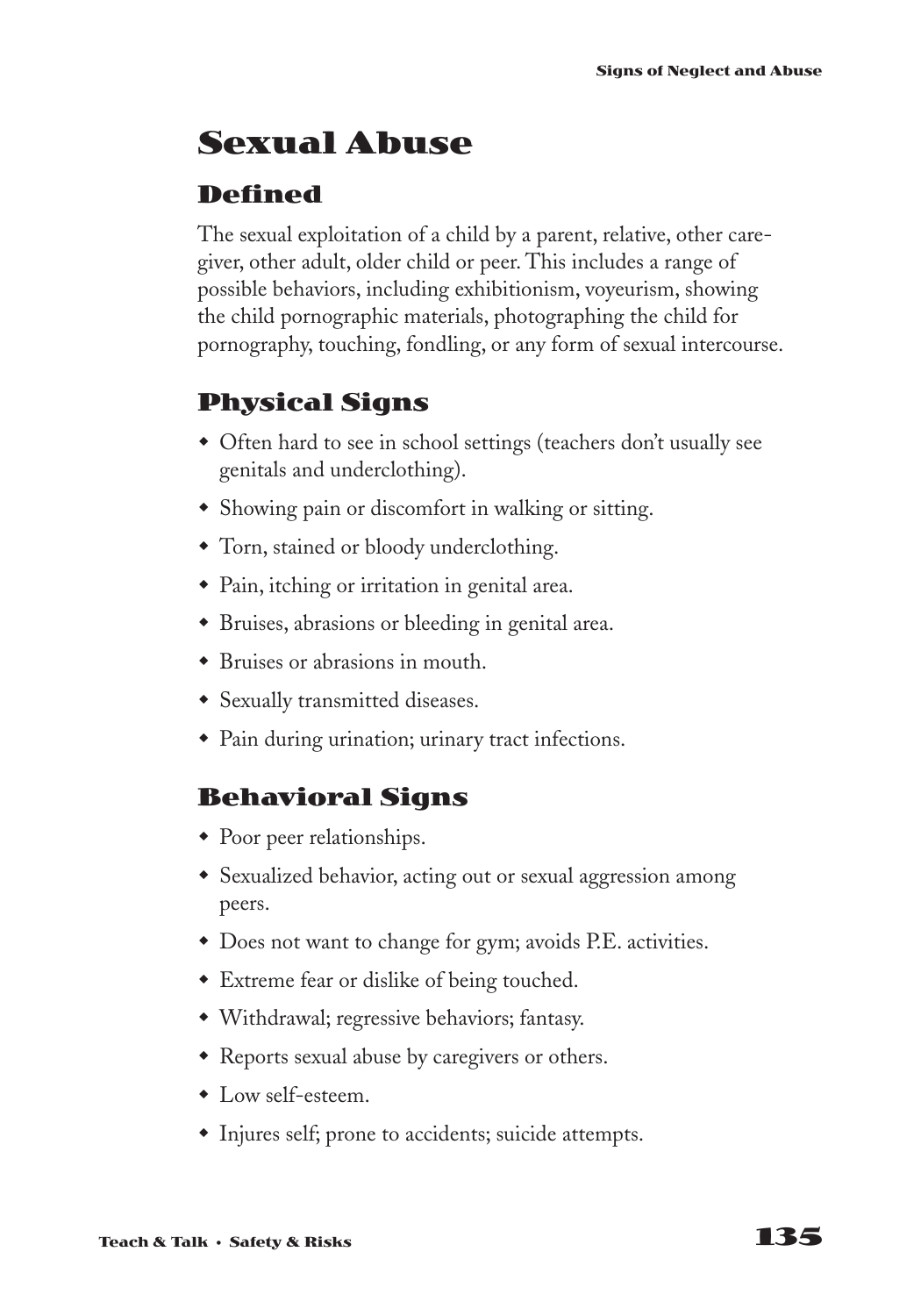## **Neglect**

### **Defined**

Adult caregivers withhold or fail to provide a child's basic needs, including food, shelter, clothing, supervision, education, hygiene or medical care. Emotional neglect includes acting in a way (either by omission or commission) that seriously impairs the emotional and mental development and functioning of a child.

Examples include unusual confinements (tying children down, locking them in closets for long periods), abusive language that denigrates the child, or withholding physical contact and affection to a severe extent. Such actions may be the result of a caregiver's alcohol or other drug abuse, mental illness or general personality traits.

## **Physical Signs**

- Physical or mental development slow, behind peers.
- Appears at school hungry, poorly groomed, inappropriately dressed.
- Medical needs are not attended to.
- Speech problems.

## **Behavioral Signs**

- Frequently truant.
- Begging or stealing food.
- Unusual habits (rocking, biting, sucking).
- Poor peer relationships; overly aggressive or withdrawn.
- Consistently describes long periods of unsupervised time, especially in dangerous situations.
- Avoids or delays going home.
- \* Extremes in behavior (very adult-like, very infantile, very emotional).
- $\bullet$  Reports that there is no caregiver available.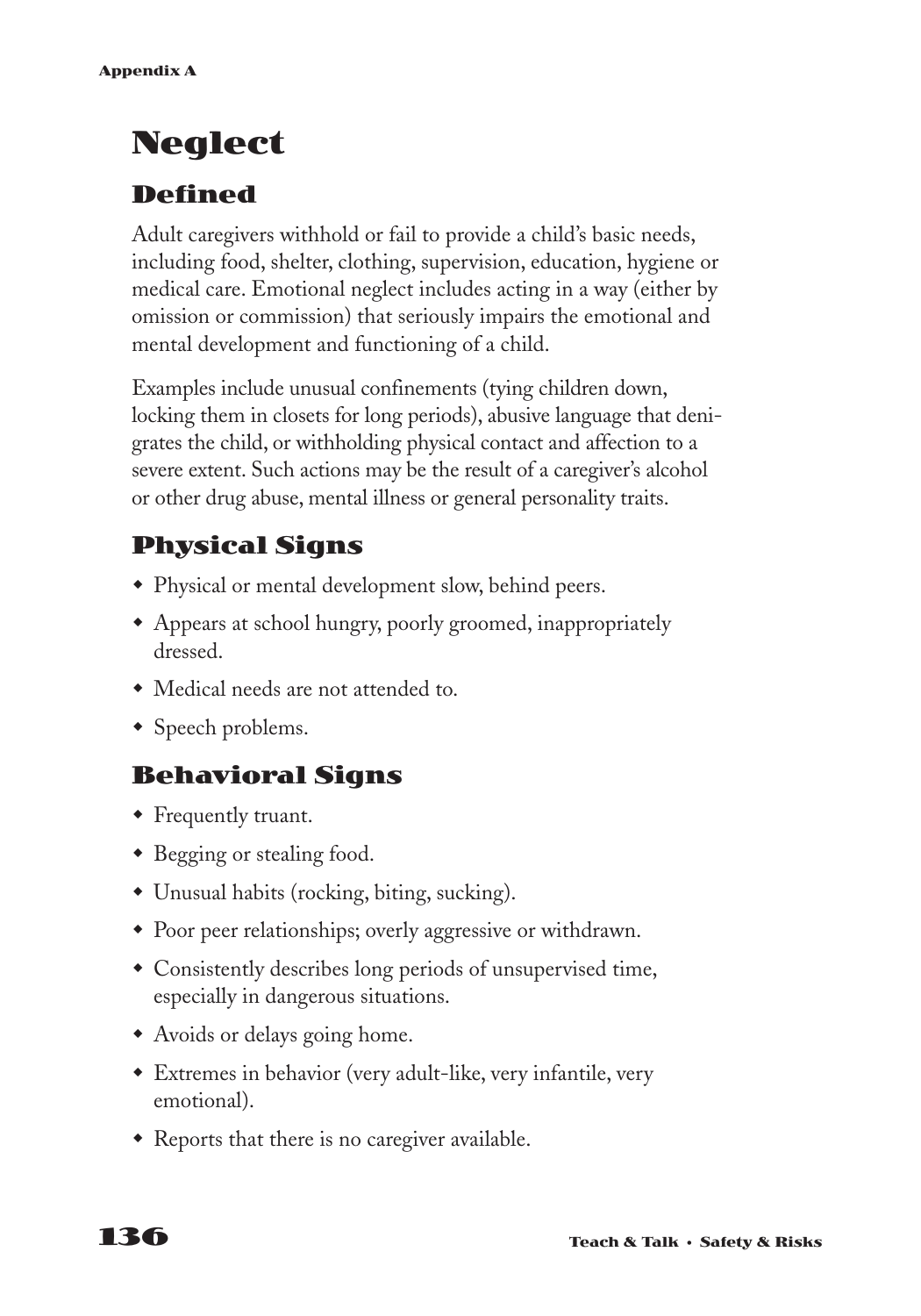# **Appendix B: Curriculum Integration**

**Here are some ways** teaching about safety and risks can be integrated across the curriculum. Although this is by no means a comprehensive list, it may identify ways you are already addressing injury prevention, as well as suggest new approaches that will enhance your teaching.

| <b>Subject</b>                    | <b>Lessons Thematically Related to Injury Prevention</b>                                                                                                     |
|-----------------------------------|--------------------------------------------------------------------------------------------------------------------------------------------------------------|
| Social Studies/<br><b>History</b> | I. Common ways people were injured in other times and<br>places.                                                                                             |
|                                   | 2. The risks pioneers and immigrants had to take to get to new<br>homes, and the ways they cared for their communities.                                      |
|                                   | 3. Choices people in other times and cultures faced that<br>contributed to risks or injury.                                                                  |
|                                   | 4. Examples of people facing conflicts and coming up with<br>nonviolent solutions.                                                                           |
| Math                              | I. Use safety statistics in math exercises.                                                                                                                  |
|                                   | 2. Discuss chance, risk and ways to influence outcomes.                                                                                                      |
|                                   | 3. Use word problems that address things such as the number<br>of smoke detectors in a big hotel or the number of bicycle<br>helmets used by a cycling team. |
|                                   | 4. Total up the number of safety belts in the family cars of all<br>the students in the class.                                                               |
|                                   |                                                                                                                                                              |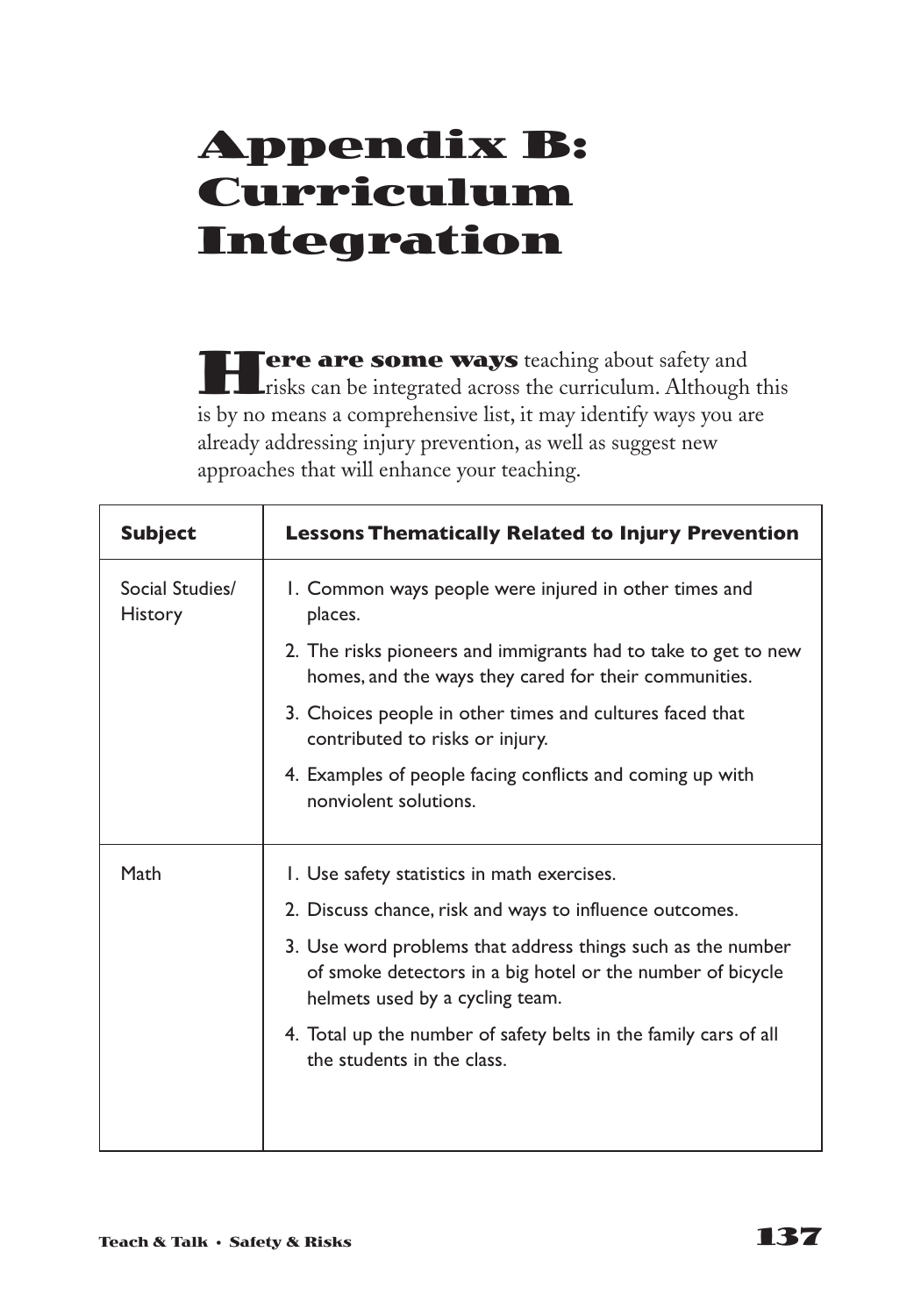| <b>Subject</b>           | <b>Lessons Thematically Related to Injury Prevention</b>                                                                                                       |
|--------------------------|----------------------------------------------------------------------------------------------------------------------------------------------------------------|
| Language                 | I. Read and discuss stories about decision making, risks,<br>consequences, planning ahead, bullying, and thinking about<br>the future.                         |
|                          | 2. Teach communication skills, refusal skills, and how to talk<br>about feelings.                                                                              |
|                          | 3. Teach media literacy, especially ways media contribute to<br>children's risk-taking behaviors.                                                              |
|                          | 4. Write stories about belonging to the classroom community,<br>making contributions to the community, and supporting<br>friends.                              |
| Science                  | I. How the body heals.                                                                                                                                         |
|                          | 2. Ways safety equipment protects people from injury (e.g.,<br>dropping a melon in a bicycle helmet and without).                                              |
|                          | 3. Degrees of intensity (faster, greater impact, etc.).                                                                                                        |
|                          | 4. Momentum and impact (link to risks and injury).                                                                                                             |
| Community<br>Involvement | I. Invite guest speakers who can talk about safety (e.g., nurse,<br>doctor, fire fighter or police officer).                                                   |
|                          | 2. Have students teach younger children about safety<br>guidelines.                                                                                            |
|                          | 3. Write letters to the editor about school or community<br>safety issues.                                                                                     |
|                          | 4. Share positive health messages with others through writing,<br>posters, wearing badges, making statements in class, or<br>creating public service messages. |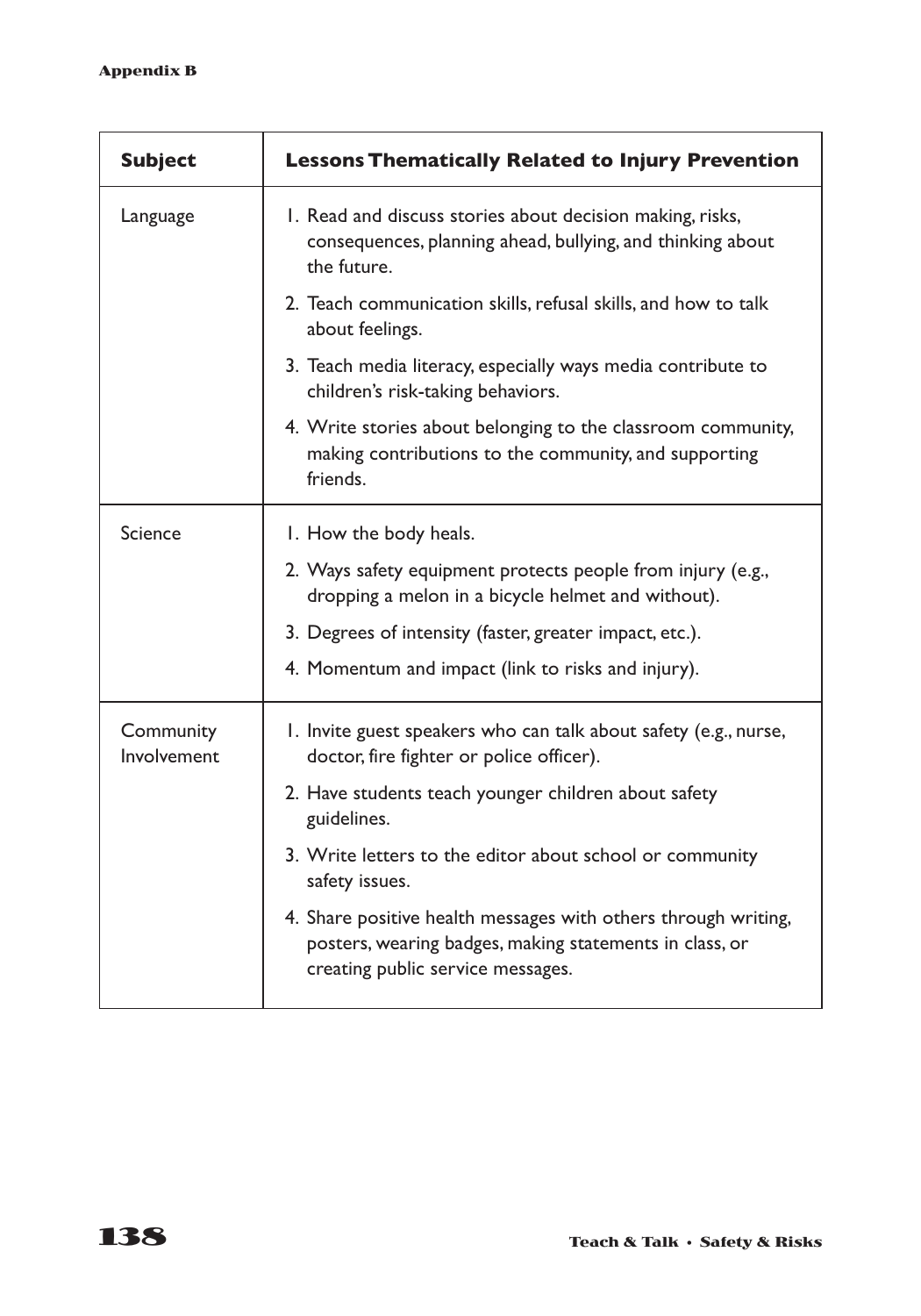# **Resources**

# **Injury Prevention**

Wilson, M. H., S. P. Baker, S. P. Teret, S. Shock and J. Garbarino. 1991. *Saving Children: A Guide to Injury Prevention.* New York: Oxford University Press.

General overview of issues, epidemiology and recommendations. Solid data.

# **Bullying**

Beane, A. L. 1999. *The Bully Free Classroom: Over 100 Tips and Strategies for Teachers K-8.* Minneapolis: Free Spirit Publishing, Inc.

Wide selection of classroom activities and strategies.

Olweus, D. 1993. *Bullying at School: What We Know and What We Can Do.* Cambridge: Blackwell Publishers, Inc.

Excellent insights and recommendations based on author's large-scale studies of bullying. Compares studies across cultures.

## **School Violence**

Dwyer, K., D. Osher and C. Warger. 1998. *Early Warning, Timely Response: A Guide to Safe Schools.* Washington, DC: U.S. Department of Education.

Guidelines and recommendations. Look online at www.ed.gov.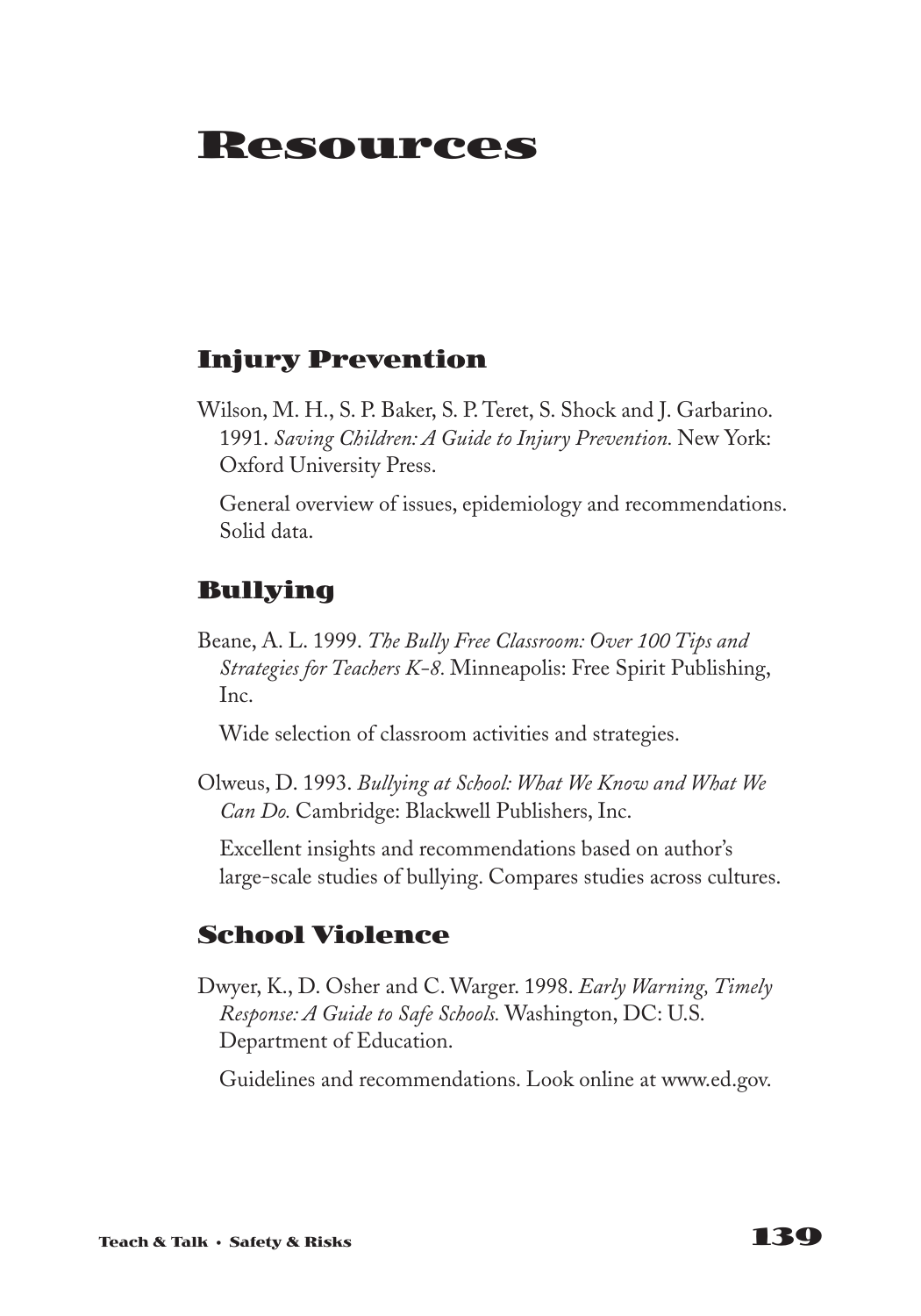Kane, W. M., M. M. Avila and H. C. Quiroz. 2001. *Step by Step to Safe Schools: The Program Planning Guide*. Santa Cruz, CA: ETR Associates.

Outlines the procedure for developing a comprehensive safe schools plan. Includes worksheets for evaluating the school's current environment and policies.

Nader, K., and R. Pynoos. 1998. *School Disaster: Planning and Initial Interventions.* Camden, ME: Gift from Within.

Guidelines and recommendations. Look online at www.sourcemaine.com.

# **Self-Esteem**

Berne, P., and L. Savary. 1996. *Building Self-Esteem in Children.* New York: Crossroad Publishing.

Narrative book describes the dynamics of healthy self-esteem. Provides lots of pragmatic suggestions for ways to encourage and enhance self-esteem in children. Focuses on ideas for parents, but is useful for teachers and others who work with children as well.

Borba, M. 1989. *Esteem Builders: A K-8 Self-Esteem Curriculum for Improving Student Achievement, Behavior and School Climate.* Torrance, CA: Jalmar Press.

A collection of over 250 activities addressing 5 essential elements of successful self-esteem. Appropriately tailored to students by age levels, based on self-esteem research.

Canfield, J., and H. C. Wells. 1994. *100 Ways to Enhance Self-Concept in the Classroom.* Boston: Allyn and Bacon.

Book filled with fun, easy-to-do activities that build self-esteem and a sense of belonging. Some take only moments; others are more indepth.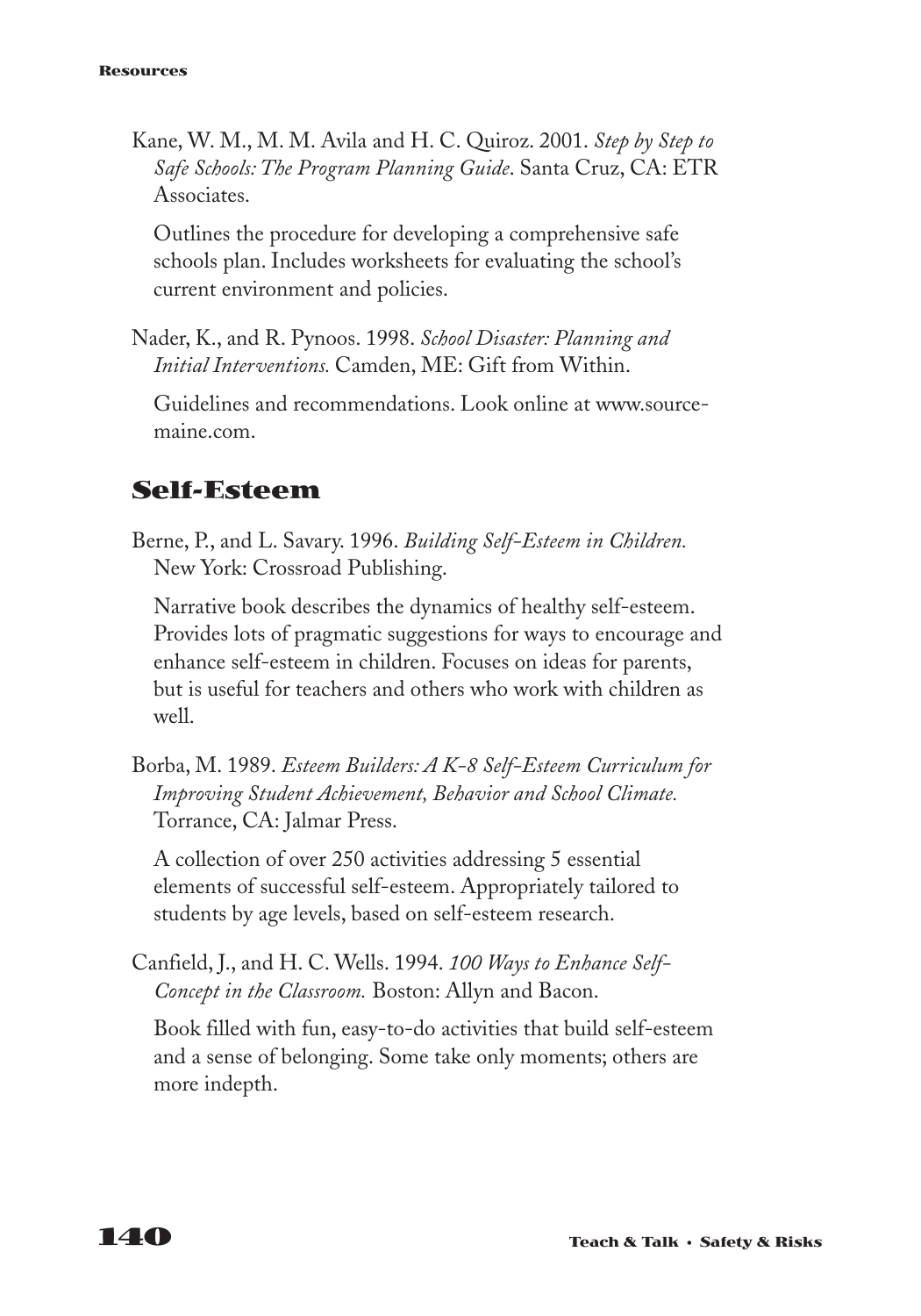Khalsa, S. 1996. *Group Exercises for Enhancing Social Skills and Self-Esteem.* Sarasota, FL: Professional Resource Press.

Good ideas and activities. Many involve worksheets and writing better suited to older students, but some can be adapted for younger children.

Seligman, M. 1996. *The Optimistic Child: A Proven Program to Safeguard Children Against Depression and Build Lifelong Resilience.* New York: Harper Perennial.

Written for teachers and parents, reviews Seligman's long-term research on what makes children resilient. Provides clear, research-based rationales for the useful recommendations and suggestions.

# **Community**

Bukowski, W. M., A. F. Newcomb and W. W. Hartup, eds. 1998. *The Company They Keep: Friendship in Childhood and Adolescence.* New York: Cambridge University Press.

Anthology of somewhat scholarly articles about the benefits and mechanisms of children's friendships.

Quiroz, H. C. 1996. *Start with the Kids: 5 Days to Building a Classroom Community.* Santa Cruz, CA: ETR Associates.

Practical and creative strategies to give students a sense of belonging and responsibility.

## **Websites**

### **Children's Safety Network**

www.edc.org/HHD/csn

Data and recommendations regarding injury prevention among children.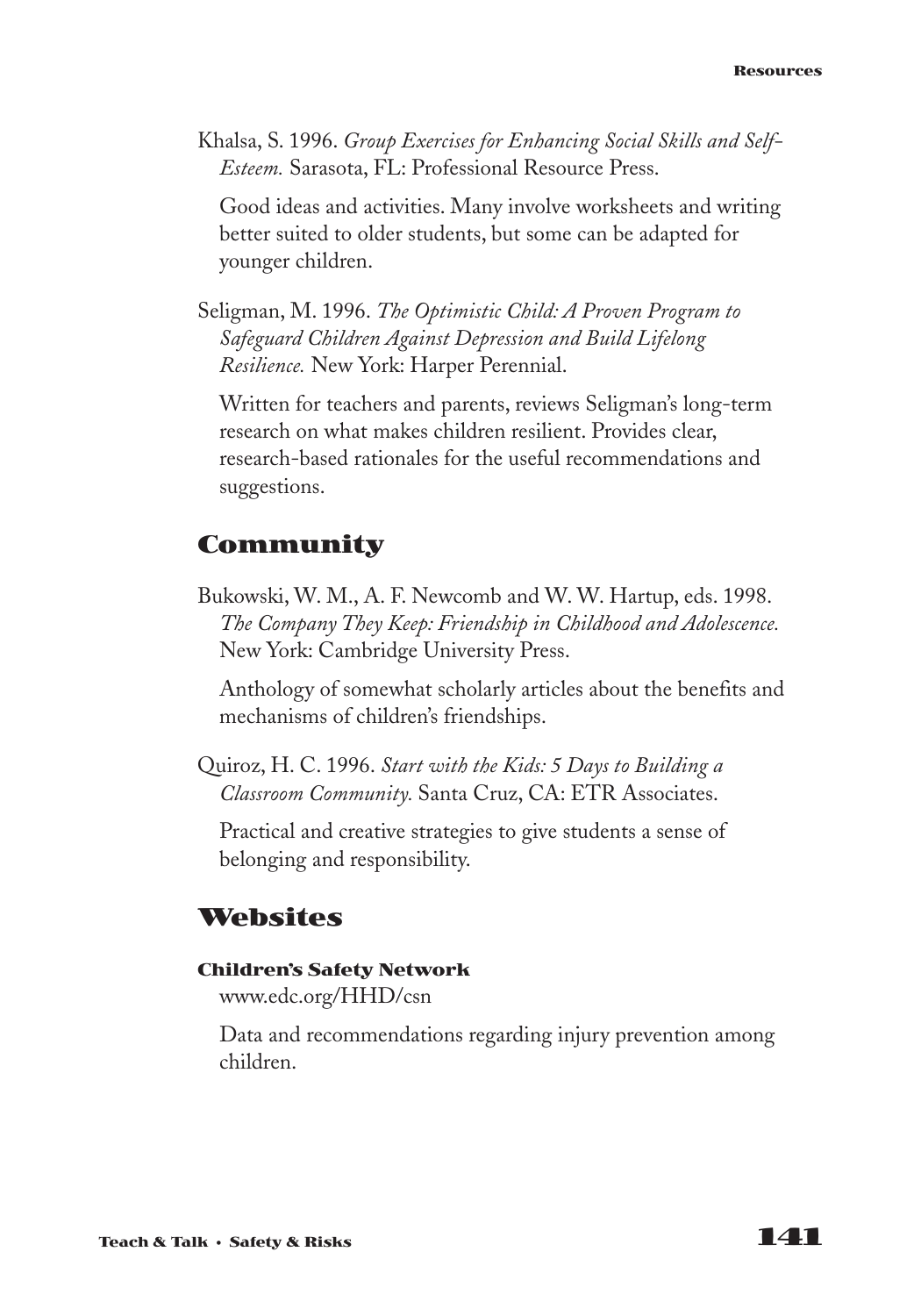#### **Resources**

### **National Center for Injury Prevention and Control**

www.cdc.gov/ncipc

Part of the Centers for Disease Control and Prevention (CDC). Extensive statistical and epidemiologic information, recommendations.

### **National Highway Traffic Safety Administration**

www.nhtsa.dot.gov

Information and recommendations for safe bicycle riding.

### **National Safe Kids Campaign**

www.safekids.org

First and only national organization dedicated solely to prevention of unintentional childhood injury. Excellent, up-to-date epidemiology and recommendations.

### **National School Safety Center**

www.nssc1.org

Information on a broad range of safety topics.

### **No Bullying Campaign**

www.nobully.org.nz

New Zealand–based website includes strategies and approaches for preventing bullying.